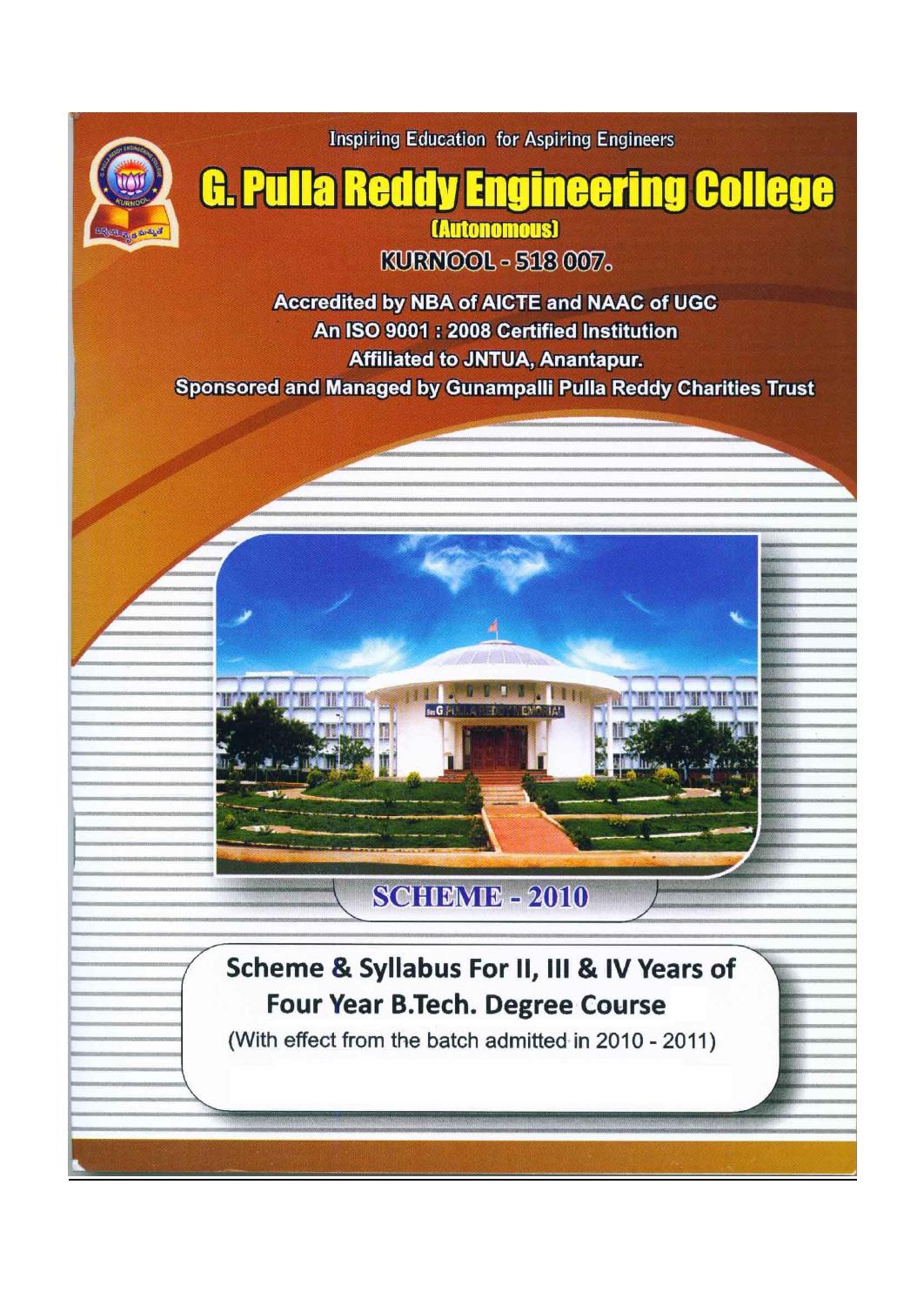## **FOUR YEAR B.TECH. DEGREE COURSE Scheme of Instruction and Examination**

(Effective from 2010-2011)

**II B.Tech (CSE) – I Semester Scheme: 2010** 

| S.<br>N<br>$\mathbf 0$ | <b>Subject</b>                                         | <b>Abbreviati</b><br>on | <b>Credits</b>          |                          | <b>Scheme of</b><br><b>Instruction</b> |                          | <b>Duration</b>          | <b>Scheme of Examination</b> |                                      |       |
|------------------------|--------------------------------------------------------|-------------------------|-------------------------|--------------------------|----------------------------------------|--------------------------|--------------------------|------------------------------|--------------------------------------|-------|
|                        |                                                        |                         |                         |                          | periods/week                           |                          | of End                   | <b>Maximum Marks</b>         |                                      |       |
|                        |                                                        |                         |                         | L                        | D/T                                    | $\mathbf{P}$             | Exam<br>(Hours)          | End<br><b>Exam</b>           | <b>Internal</b><br><b>Assessment</b> | Total |
| I                      | <b>Theory</b>                                          |                         |                         |                          |                                        |                          |                          |                              |                                      |       |
| 1.                     | Managerial Economics &<br><b>Financial Accountancy</b> | <b>MEFA</b>             | 4                       | 4                        |                                        |                          | $\overline{3}$           | 70                           | 30                                   | 100   |
| 2.                     | <b>Object Oriented Programming</b>                     | OOP                     | 5                       | 4                        | 1                                      | $\overline{\phantom{0}}$ | $\overline{3}$           | 70                           | 30                                   | 100   |
| 3 <sub>1</sub>         | Switching Theory and Logic<br>Design                   | <b>STLD</b>             | 5                       | 4                        | 1                                      | $\overline{\phantom{0}}$ | $\overline{3}$           | 70                           | 30                                   | 100   |
| $\overline{4}$ .       | Discrete Structures & Graph<br>Theory                  | <b>DSGT</b>             | 5                       | 4                        | 1                                      | $\overline{\phantom{0}}$ | 3                        | 70                           | 30                                   | 100   |
| 5                      | Computer Organization &<br>Architecture                | <b>COA</b>              | $\overline{\mathbf{4}}$ | 4                        |                                        | $\overline{\phantom{0}}$ | $\overline{3}$           | 70                           | 30                                   | 100   |
| 6.                     | Data Structures                                        | DS                      | 4                       | 4                        |                                        | $\overline{\phantom{0}}$ | 3                        | 70                           | 30                                   | 100   |
| 7.                     | Soft Skills                                            | <b>SS</b>               | $\overline{2}$          | 1                        | $\overline{2}$                         | $\overline{\phantom{0}}$ | $\overline{\phantom{0}}$ | $\overline{\phantom{0}}$     | 100                                  | 100   |
| $\mathbf{I}$           | <b>Practical</b>                                       |                         |                         |                          |                                        |                          |                          |                              |                                      |       |
| 8.                     | <b>Basic Electronics Lab</b>                           | BE(P)                   | $\overline{2}$          | $\overline{\phantom{0}}$ | $\equiv$                               | 3                        | $\overline{3}$           | 70                           | 30                                   | 100   |
| 9.                     | <b>Object Oriented Programming</b><br>Lab              | OOP(P)                  | $\boldsymbol{2}$        | $\overline{\phantom{m}}$ |                                        | 3                        | $\overline{3}$           | 70                           | 30                                   | 100   |
| 10                     | Data Structures Lab                                    | DST(P)                  | $\mathbf{2}$            | $\equiv$                 |                                        | 3                        | 3                        | 70                           | 30                                   | 100   |
|                        | <b>Total</b>                                           |                         | 35                      | 25                       | 5                                      | 9                        |                          | 630                          | 370                                  | 1000  |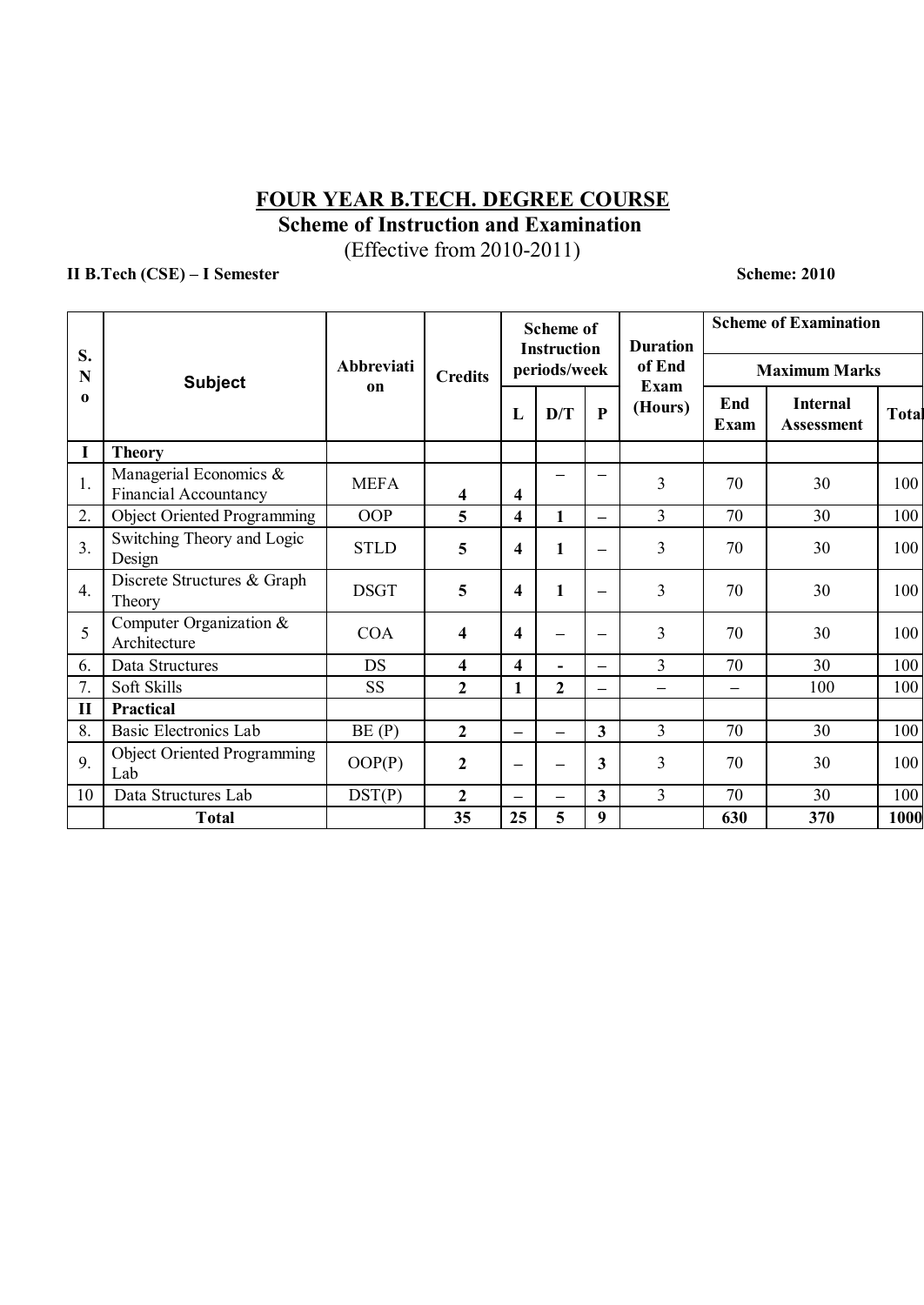#### **MANEGERIAL ECONOMICS & FINANCIAL ACCOUNTANCY (MEFA) (Common to II B.Tech I Semester CSE, CSIT & ECE)**

**Scheme : 2010 Internal Assessment : 30 Contact Periods: (4L) / week End Exam Marks: 70 Credits: 4 End Exam Duration: 3hrs**

#### **Course Objectives:**

- To enable the students to know the basic concepts of accountancy, budget, cost analysis and theoretical foundation of management science.
- To facilitate the students to gain the knowledge regarding management and organization behavior, production etc.

#### **Unit-1**

**Introduction to Managerial Economics:** Definition – Nature and Scope of Managerial Economics – Demand Analysis – Types of Demand – Demand Determinants – Law of Demand – Its assumptions and exceptions.

#### **Unit-2**

**Elasticity of Demand:** Definition –Types – Price – Income – Cross Elasticities of demand – Practical Significance of price elasticity of demand – Measurement of price elasticity of demand – Demand forecasting – Importance – Factors – Methods of Demand Forecasting. **Unit-3**

**Theory of production and cost analysis:** Meaning of production function – Isoquants – Isocosts – Practical Importance – The law of diminishing Marginal Returns – Internal and External Economies of scale.

Cost Analysis – Cost concepts – Fixed and Variable Costs – Cost out put relation ship – Break Even Analysis – Importance – Limitations and Managerial uses of Break Even Analysis. **Unit-4**

**Market Structures:** Types of Competitions – Features of Perfect Competition – Monopoly – Monopolistic Competition – Price output determination in case of perfect competition and Monopoly. **Unit-5**

**Capital and its Significance:** Types of Capital – Estimation of fixed and working capital requirements – Methods and sources of raising fixed and working capital **Unit-6**

**Business Environment:** Types of Business Organizations – Formation and evaluation of sole trader – Partnership firm – Partnership Deed – Joint Stock Companies – Features – Private and Public Limited Companies formation – Merits – Demerits – Differences – Prospectus. **Unit-7**

**Principles of Accountancy:** Introduction to Accountancy – Double Entry System of Book Keeping – Meaning – Scope – Advantages – Journal Entries – Ledger – Subsidiary Books – Preparation of Trial Balance.

**Unit-8**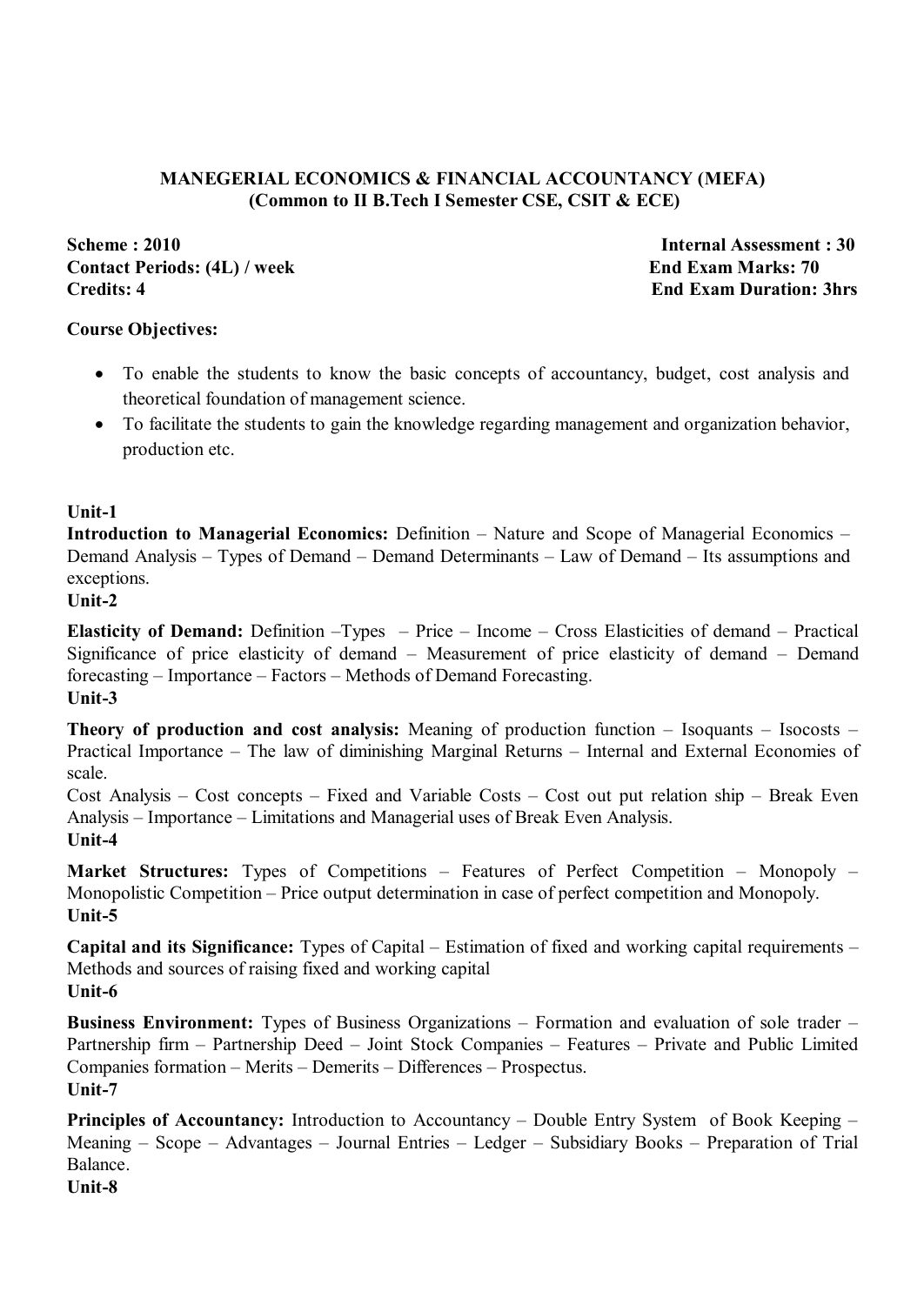**Preparation of Final Accounts:** Trading Account – Profit & Loss Account – Balance Sheet with adjustments – (Final Accounts problems should be given)

#### **Text Books:**

- 1) Varshiney and Maheswari, Managerial Economics, Sultan Chand & Co, New Delhi
- 2) Y.K Bhushan, Business Organization & Management, S Chand & Co., New Delhi.
- 3) S.P Jain and K.L Narang, Financial Accounting B.com First Year Andhra Pradesh Universities, Kalyani Publishers, New Delhi.

#### **Reference Books:**

- 1) Shukla & Grewal, Advanced Accountancy, S.Chand & Co., New Delhi
- 2) M.C Shukla, Business Organization and Management, S.Chand & Co., New Delhi.

**Note:** The question paper shall consist of **Eight** questions with **ONE** question from each unit. The student shall answer any **FIVE** questions.

#### **Course Outcomes:**

- Students are able to think and analyze the critical problems in accountancy and production management.
- Students can enhance their leadership qualities and they learn to run an organization and entrepreneur.

#### **OBJECT ORIENTED PROGRAMMING (OOP) (Common to II B.Tech I Semester CSE & CSIT)**

**Scheme : 2010 Internal Assessment : 30** Contact Periods:  $(4L+1T)$ /week End Exam Marks: 70 **Credits: 5 End Exam Duration: 3hrs**

#### **Course Objectives:**

- To make the students understand the features of object-oriented design and familiarize them with virtual functions, templates and exception handling.
- To enable the students solve various engineering problems in C++ programming language.

#### **Unit-1**

#### **Introduction to C:**

Overview of C, Access modifiers, Storage Class specifiers, Arrays- Single dimensional array, array pointers, two-dimensional and multidimensional arrays, Pointers, Functions, Structures, Unions, Enumerations, User-defined data types.

#### **Unit-2**

#### **Introduction to C++ :**

The Origins of C++, Programming Paradigms, Object Oriented Programming concepts, C++ fundamentals – Sample C++ Program, Types of tokens, identifiers, type casting, I/O Operators, operators and their precedence, memory management operators, Declaring Local Variables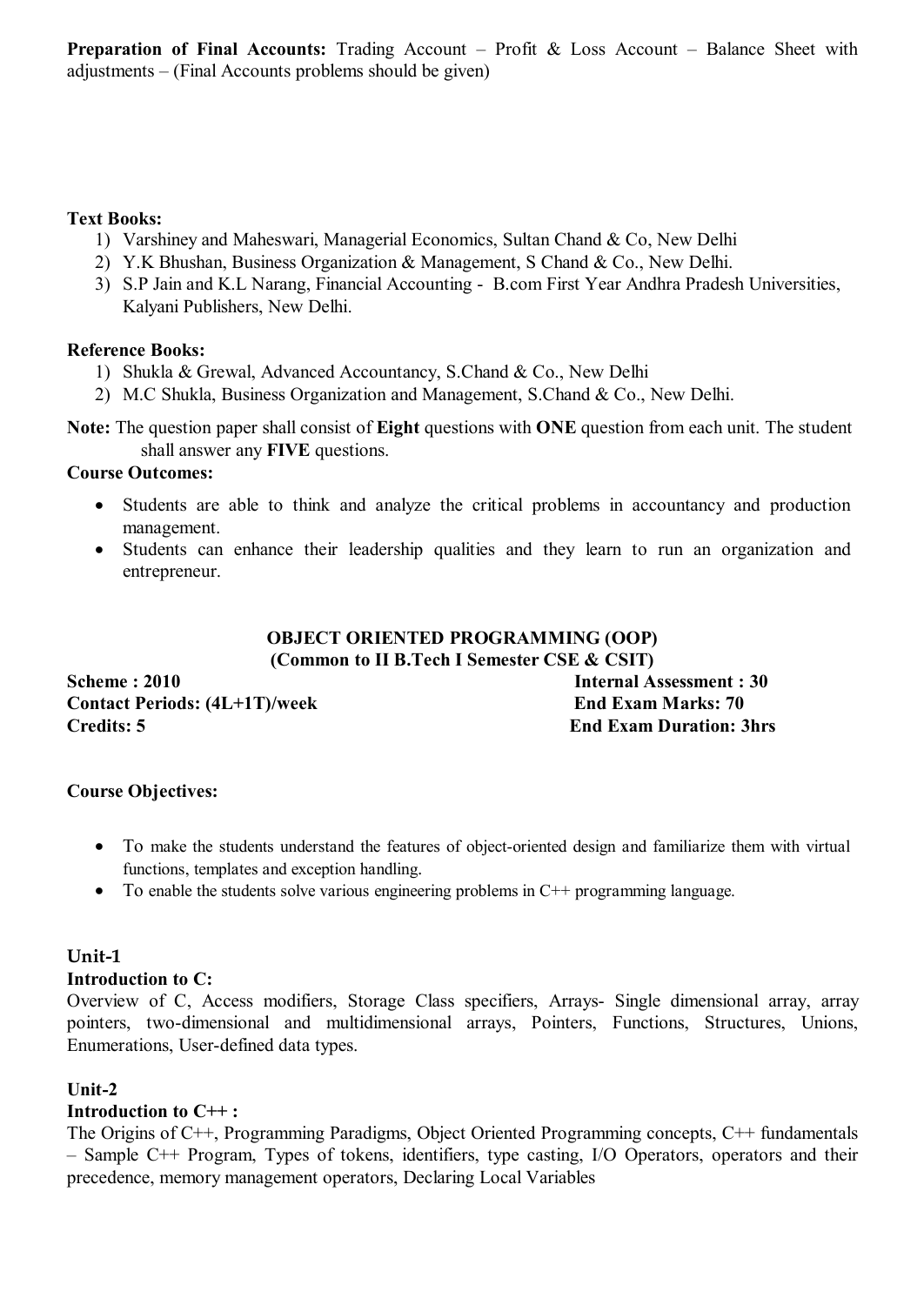#### **Unit-3**

#### **Introduction to C++ classes:**

Class, Objects, Scope resolution operators, access specifiers, Local classes, Nested classes, assigning objects, defining inline functions within a class, classes and structures and unions are related, Friend classes and Friend functions.

#### **Unit-4**

#### **Constructors and Destructors:**

Constructors – Types of Constructors, static class members – static data members, static member functions, Destructors, Execution of constructors and destructors, Passing objects to functions, Returning objects, Object assignment

#### **Unit-5**

**Inheritance:** various types of Inheritances, abstract classes, constructors in derived classes. **Files** – stream – steps of file operations, Manipulators, working with various types of files.

#### **Unit-6**

**Virtual Functions and Polymorphism:** Introduction to pointers, pointers to objects, this pointer, pointers to Derived classes, virtual functions, pure virtual functions.

#### **Unit-7**

**Templates:** various types of templates, class templates, class templates with multiple parameters, function templates, function templates with multiple parameters, overloading of templates functions, member function templates.

#### **Unit-8**

**Exception Handling & Manipulating Strings:** principles, Try, Catch, and Throw, Catching multiple Exceptions, Rethrowing, Exceptions in Constructors, Destructors, operator overloading, Inheritance, Templates, creating String objects, manipulating string objects.

#### **Text books:**

1. Herbert Schildt [2007], *The Complete Reference C++.*

2. E. Balaguruswamy [2008], [4th Edition], *Object Oriented Programming with C++,* TMH.

#### **Reference books:**

1. Herbert Schildt [2007], *Teach Yourself C++,* TMH.

2. M.P. Bhave and S.A. Patekar [2008], *Object Oriented Programming with C++,* Pearson Education.

3. Robert Lafore [2008], *Object Oriented Programming in Turbo C++.*

**Note:** The question paper shall consist of **Eight** questions with **ONE** question from each unit. The student shall answer any **FIVE** questions.

#### **Course Outcomes:**

Students are able to use object oriented programming language effectively.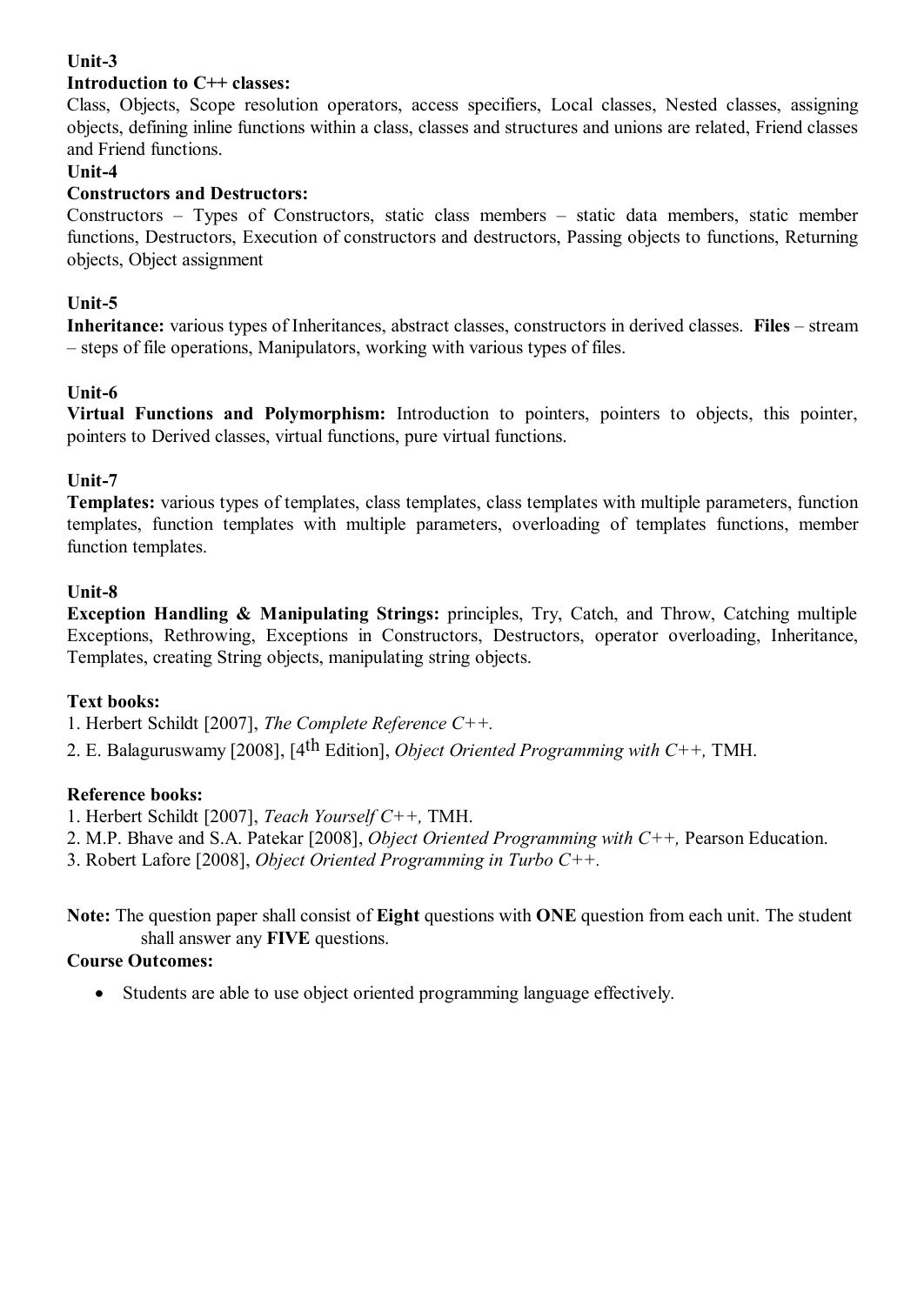#### **SWITCHING THEORY AND LOGIC DESIGN (STLD) (Common to II B.Tech I Semester CSE & CSIT)**

**Scheme : 2010 Internal Assessment : 30** Contact Periods:  $(4L+1T)$ /week End Exam Marks: 70 **Credits: 5 End Exam Duration: 3hrs**

#### **Course Objectives:**

- To make the students learn different number systems, digital logic, simplification and minimization of Boolean functions.
- To enable the students design counters, sequential circuits, combinational circuits.

#### **Unit-1**

**Number System & Binary Codes:** The Decimal, Binary, Octal, Hexadecimal Number System, Number Base Conversions, Complements, Binary Arithmetic in Computers, Weighted Binary codes, Non Weighted Binary codes, Error Detecting Codes, Error Correcting Codes, Parity Checking.

#### **Unit -2**

**Boolean Algebra & Minimization of Boolean Functions:** Basic Definitions, Axiomatic Definition of Boolean Algebra, Basic Theorems and Properties of Boolean Algebra, Boolean Functions, Canonical and Standard Forms, Other Logic Operations, Digital Logic gates

#### **Unit-3**

**Simplification of Boolean Functions:** The Map Method, Two, Three, Four, Five and Six variable maps, Product of Sums Simplification, NAND and NOR Implementations, Other two Level Implementations, Don't Care Conditions, The Tabulation Method, Determination of Prime Implicants, Selection of Prime Implicants.

#### **Unit -4**

**Combinational Logic:** Introduction, Design Procedure, Adders, Subtractors, Code Conversion, Analysis Procedure, Multilevel NAND Circuits, Multilevel NOR Circuits, Exclusive-or and Equivalence Functions

#### **Unit-5**

**Combinational Logic with MSI & LSI:** Binary Parallel Adder, Decimal Adder, Magnitude Comparator, Decoders, Multiplexers, Read Only Memory (ROM), Programmable Logic Array (PLA),

#### **Unit -6**

Sequential Logic: Introduction, Flip Flops, Triggering of Flip Flops, Analysis of Clocked Sequential Circuits, State Reduction and Assignment, Flip Flop Excitation Tables, Design Procedure, Design of Counters, Design with State Equations.

#### **Unit -7**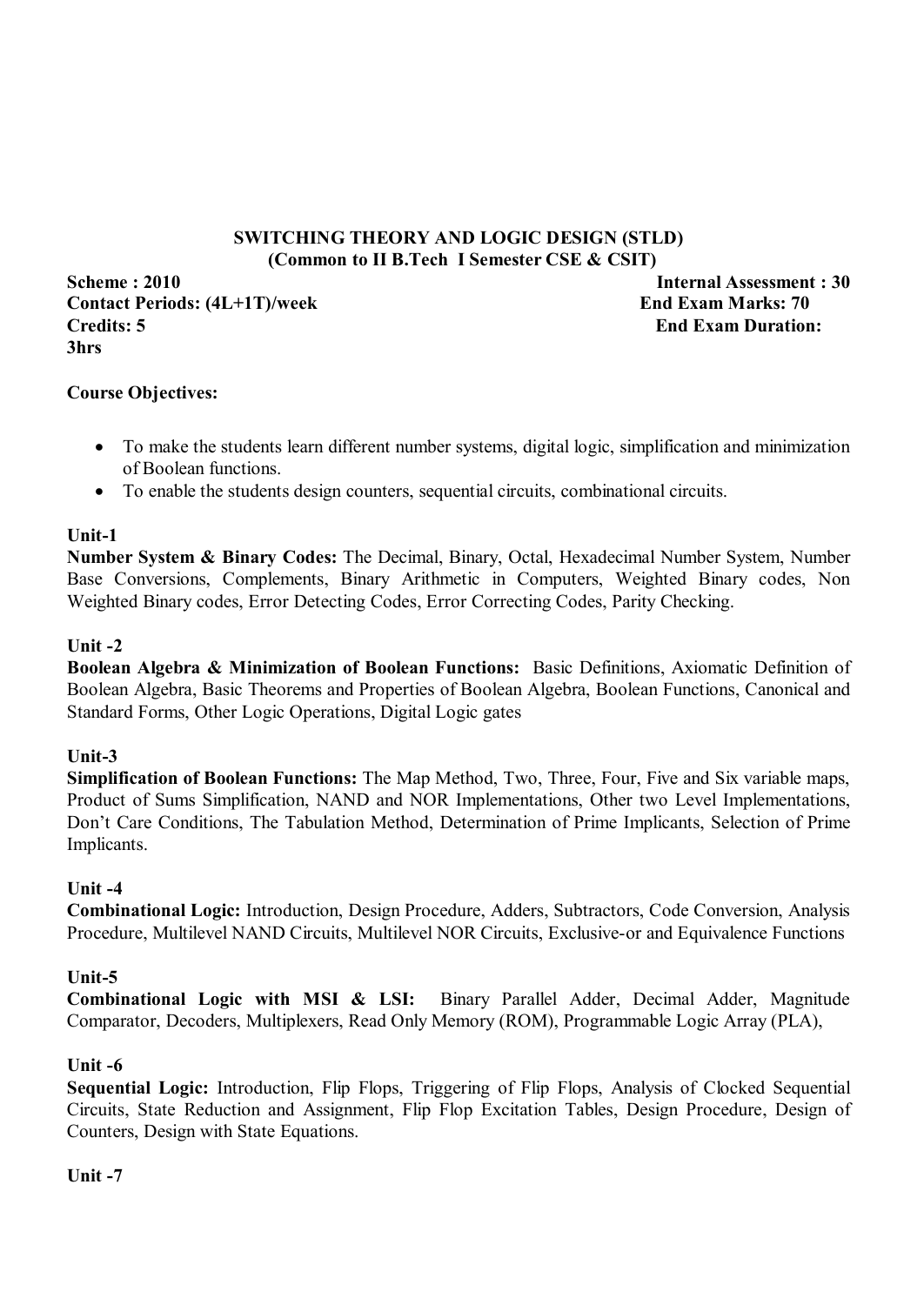**Registers:** Introduction, Registers - Registers with parallel load, Sequential Logic Implementation, Shift Registers - Serial Transfer, Bi-directional Shift Register with parallel load, Serial Addition

#### **Unit-8**

**Counters & Memory Unit:** Ripple Counters - Binary Ripple Counter, BCD Ripple Counter, Synchronous Counters - Binary Counter, Binary Up-Down Counter, Johnson Counter, Memory Unit, Types of Registers, Read and Write operations.

#### **Text books:**

1. M.Morris Mano [2007], *Digital Logic and Computer Design*, Pearson Education.

2. Zvi Kohavi [2008], *Switching and Finite Automata Theory,* TMH *.*

#### **Reference books:**

1. F.J.Hill and G.R.Peterson [1981], [3rd Edition], *Introduction to switching theory and logic design*.

- 2. Donald D. Givone [2006], *Digital Principles and Applications*, Tata Mc Graw Hill.
- 3. Thomson [1999], [4th Edition], *Fundamentals of Logic Design*.

**Note:** The question paper shall consist of **Eight** questions with **ONE** question from each unit. The student shall answer any **FIVE** questions.

#### **Course Outcomes:**

 Students understand the fundamentals of digital logic and are able to design circuits using combinational and sequential logic.

#### **DISCRETE STRUCTURES & GRAPH THEORY (DSGT) (Common for II B.Tech I Semester CSE and CSIT)**

**Scheme : 2010 Internal Assessment : 30** Contact Periods:  $(4L+1T)$ /week End Exam Marks: 70 **Credits: 5 End Exam Duration: 3hrs** 

#### **Course Objectives:**

- To make the students learn logical thinking and be able to apply enumerating techniques.
- To develop an understanding of functions and relations.
- To enable the students understand graph theoretic techniques.

#### **Unit-1**

**Mathematical Logic** – Statements & Notation, Connectives, Well Formed Formulas, tautologies, Equivalence  $\&$  implications, Duality law, formulas with distinct truth tables, complete set of connectives, other connectives.

#### **Unit-2**

 Normal forms, Theory of inference for statement calculus, Predicate Calculus, Inference – Theory of predicate calculus.

#### **Unit-3**

**Graphs:** Basic Concepts, Isomorphism and Sub graphs, Trees and Their Properties, Spanning Trees, Directed Trees, Binary Trees.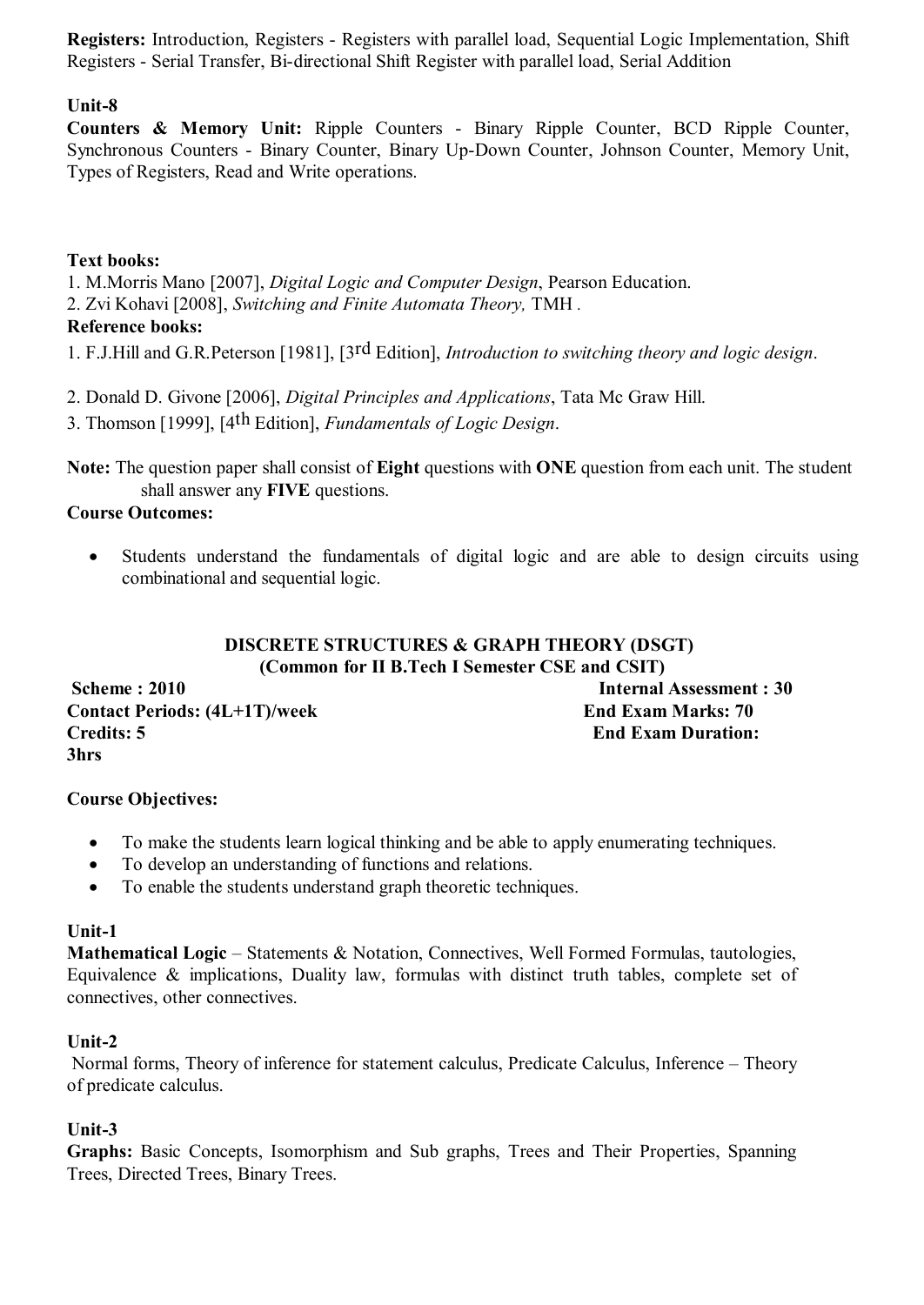#### **Unit-4**

Planar Graphs, Euler's Formula, Multigraphs and Euler Circuits, Hamiltonian Graphs, Chromatic Numbers, The Four-Color Problem.

#### **Unit-5**

**Relations and Digraphs:** Relations and Directed Graphs, Special Properties of Binary Relations, Equivalence Relations, Ordering Relations, Lattices, Enumerations.

#### **Unit-6**

**Digraphs:** Operations on Relations, Paths and Closures, Directed Graphs and Adjacency Matrices, Warshalls algorithm

#### **Unit-7**

**Elementary Combinatorics:** Combinatorics – Permutations & Combinations, Enumeration of Combinations and Permutations without repetition

#### **Unit-8**

**Recurrence Relations:** Generating Functions of Sequences, Calculating Coefficients of Generating Functions, Recurrence Relations, Solving Recurrence Relations by Substitution and Generating Functions, The Method of Characteristic Roots, Solutions of Inhomogeneous Recurrence Relations.

#### **Text books:**

- 1. Trembly.J.P and manohar.R [2007], *Discrete mathematical structures with applications to computer science,* Mc-Graw-Hill International Editions.
- 2. Joe L.Mott, Abraham Kandel and Theodore P.Baker [2008], [2nd Edition], *Discrete Mathematics for Computer Scientists and Mathematicians*, PHI.

#### **Reference books:**

- 1. Liu [2004], *Elements of discrete mathematics*, McGraw-Hill.
- 2. Ralph P.Grimaldi [2006], [5th Edition], *Discrete and Combinational Mathematics-An Applied Introduction*, Pearson Education.
- **Note:** The question paper shall consist of **Eight** questions with **ONE** question from each unit. The student shall answer any **FIVE** questions.

#### **Course Outcomes:**

- Students are able to check the validity of statements by applying logic and understand the differences between relations and functions.
- Students are able to solve various engineering problems using graph theoretic concepts.

#### **COMPUTER ORGANIZATION AND ARCHITECTURE (COA) (Common for II B.Tech I Semester CSE and CSIT)**

**Scheme : 2010** Internal Assessment 30 **Contact Periods: (4L) / week End Exam Marks: 70 Credits: 4 End Exam Duration:3hrs**

**Course Objectives:**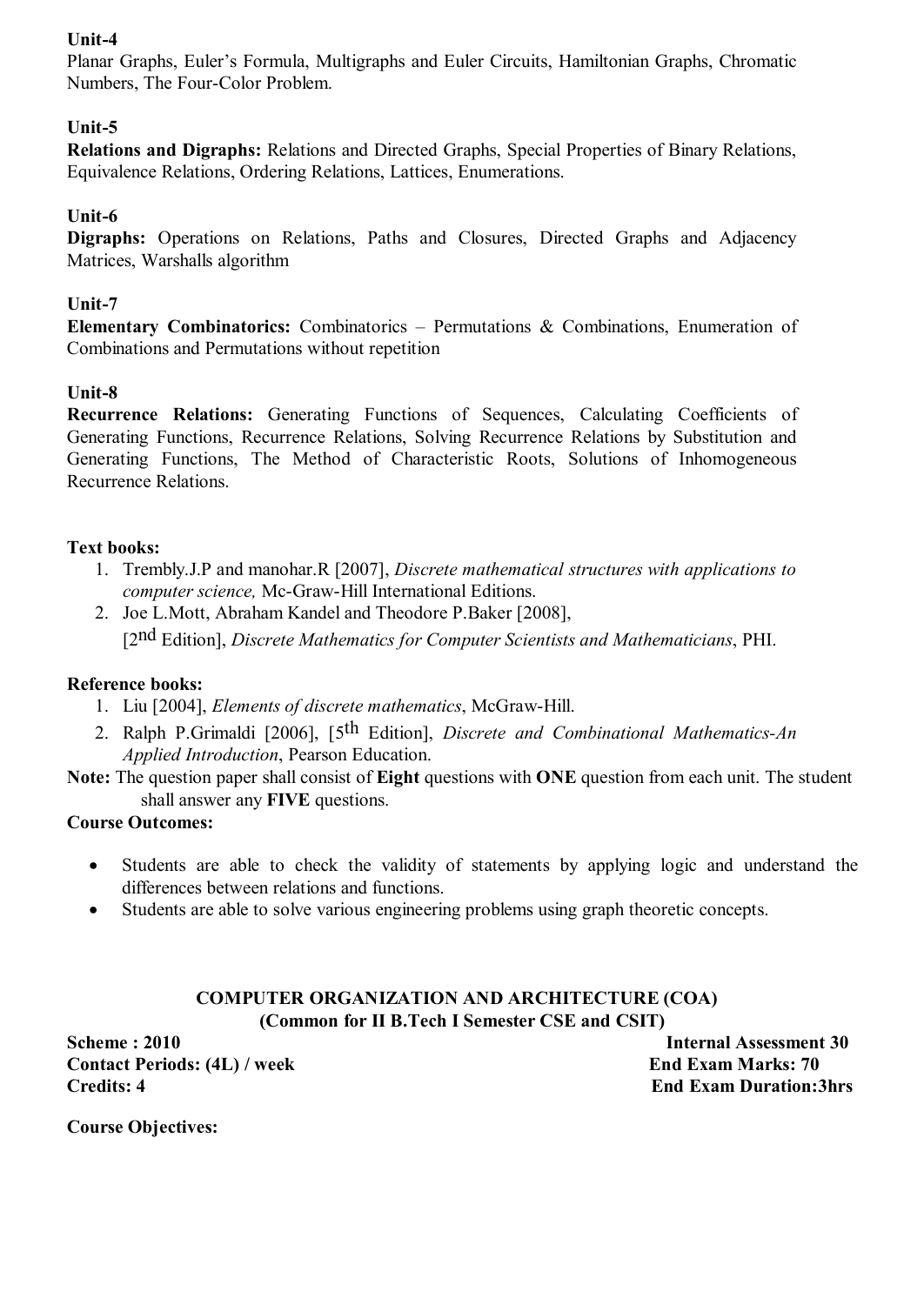- To make the students understand the structure of computers and internal organization of different units like memory, I/O devices, registers.
- To study in detail the operation of arithmetic unit including the algorithms and implementation of fixed and floating point addition, subtraction, multiplication and division operations.

#### **Unit - 1**

#### **Programming the Basic Computer:**

Introduction, machine language, assembly language, assembler, Loops, programming arithmetic and logic operations, subroutines, Input/output programming.

#### **Unit-2**

#### **Micro Programmed Control:**

Control memory, address sequencing, micro program example, Design of control unit.

#### **Unit – 3**

#### **Basic Computer Organization and Design:**

Instruction codes, computer registers and instructions, timing and control, instruction cycle, memory reference instructions, Input/output and interrupt, complete computer description, Design of basic computer, design of accumulator logic.

#### **Unit - 4**

#### **Central Processing Unit**:

Introduction, general register organization, stack organization Instruction formats, addressing modes, data transfer and Manipulation, program control, RISC AND CISC.

#### **Unit - 5**

#### **Pipeline and Vector Processing:**

Parallel processing, pipelining, arithmetic and instruction Pipeline, RISC pipeline, vector processing, array Processors.

#### **Unit-6**

#### **Computer Arithmetic:**

Introduction, addition and subtraction, multiplication Algorithms, division algorithms, Data Representation, Fixed point representation.

#### **Unit - 7**

#### **Input/output Organization:**

Peripheral devices, input/output interface, asynchronous Data transfer, modes of data transfer, priority interrupt, DMA, input/output processor, serial communication.

#### **Unit-8**

#### **Memory Organization:**

Memory hierarchy, main memory, auxiliary memory, Associative memory, cache memory, virtual memory, Memory management hardware.

#### **Text books:**

1. M. Morris Mano [2008], [3rd Edition], *Computer system architecture*, Pearson Education.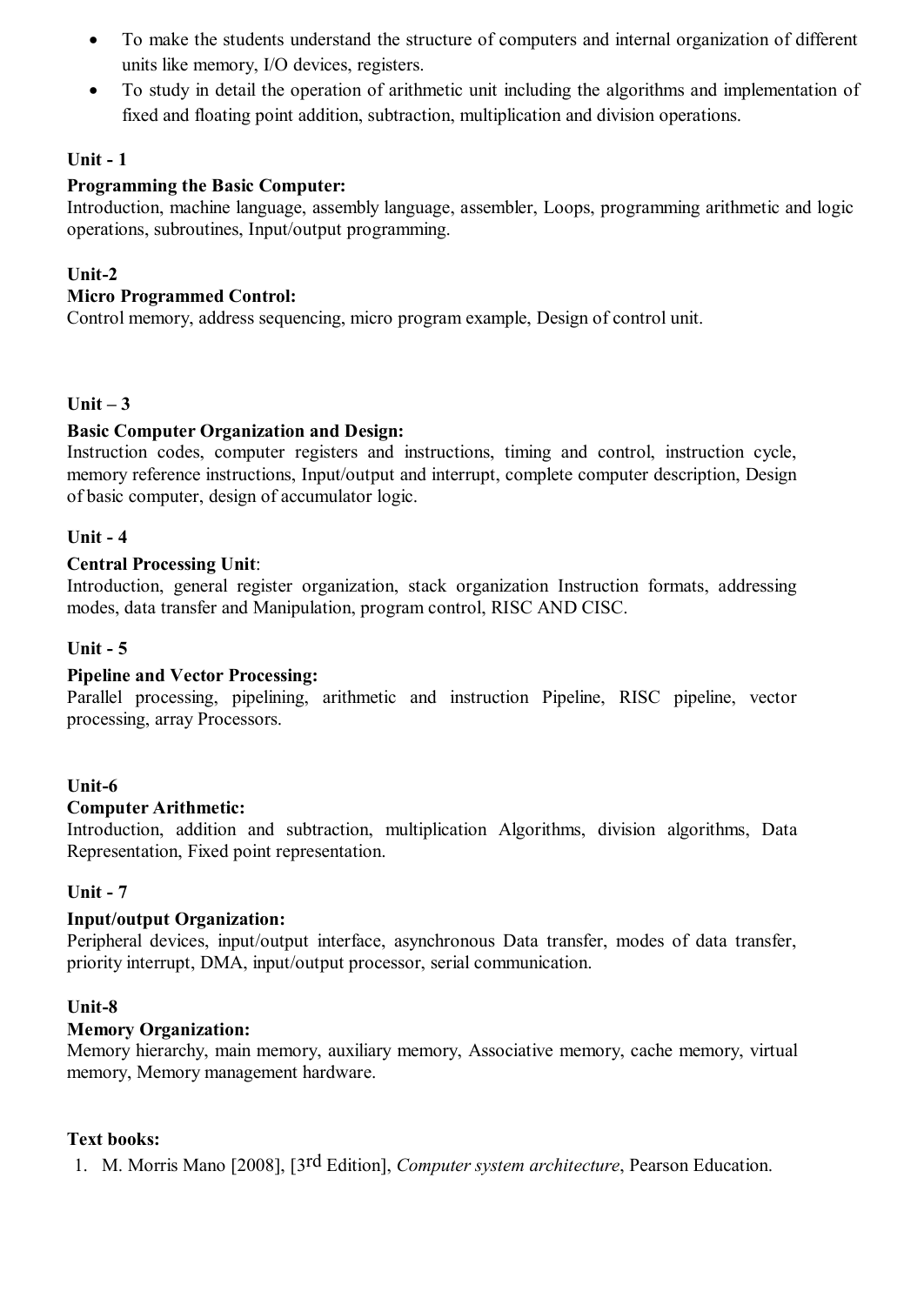2. Willam Stallings [2003], [6th Edition], *Computer Organization and Architecture Desinigning for performance,* Pearson [PHI].

#### **Reference books:**

- 1. Andrew. S. Tannenbaum [2007], [Fifth Edition], *Structured computer organization*, Pearson Edition.
- 2. Hayes John .P [1998], *Computer architecture & organization*, MGH.
- 3. Hamacher Vcarl & Vranesie Zvonko [2002], [5th Edition], *Computer Organization*, TMH.

**Note:** The question paper shall consist of **Eight** questions with **ONE** question from each unit. The student shall answer any **FIVE** questions.

#### **Course Outcomes:**

- Students are able to describe computer arithmetic, CPU design and identify high performance architecture design.
- Develop independent learning skills and be able to learn more about parallel and vector processing.

#### **DATA STRUCTURES (DS) (For II B.Tech I Semester CSE)**

**Contact Periods: (4L)/week End Exam Marks: 70 Credits: 4 End Exam Duration: 3hrs**

**Scheme: 2010 Internal Assessment: 30**

#### **Course Objectives:**

 To develop proficiency in the specification, storage representation, and implementation of Data Types and Data Structures and to get a good understanding of applications of Data Structures like stacks, queues, trees, etc.

#### **Unit – 1**

**Introduction to Data Structures:** Definition, Classification of Data structures, Sequential storage representation – Arrays, Applications of arrays – Linear Search, Binary Search, Bubble Sort.

#### **Unit-2**

**Linked List** : Pointer and Linked storage representation, Types of Linked List – Single linked list, Double linked list without and with header nodes, Circular linked list ,Operations on linked list-Traversing, Searching, Insertion and Deletion. Applications of linked list – Polynomial manipulation.

#### **Unit – 3**

**Linear Data Structures :** Stacks, Representation of Stacks Using sequential storage and Using Linked allocation. Operations on Stacks, Application of Stacks- Recursion, Polish notations, Conversion of infix to post fix notation, Evaluation of postfix expression.

#### **Unit-4**

Queues, Representation of Queues using sequential and linked allocation, operations on queues, circular queue.

#### **Unit – 5**

**Nonlinear Data Structures :** Trees – Basic terminology, Binary trees, Representation of Binary trees in memory using arrays and linked list. Operations on binary trees- Insertion, deletion and traversing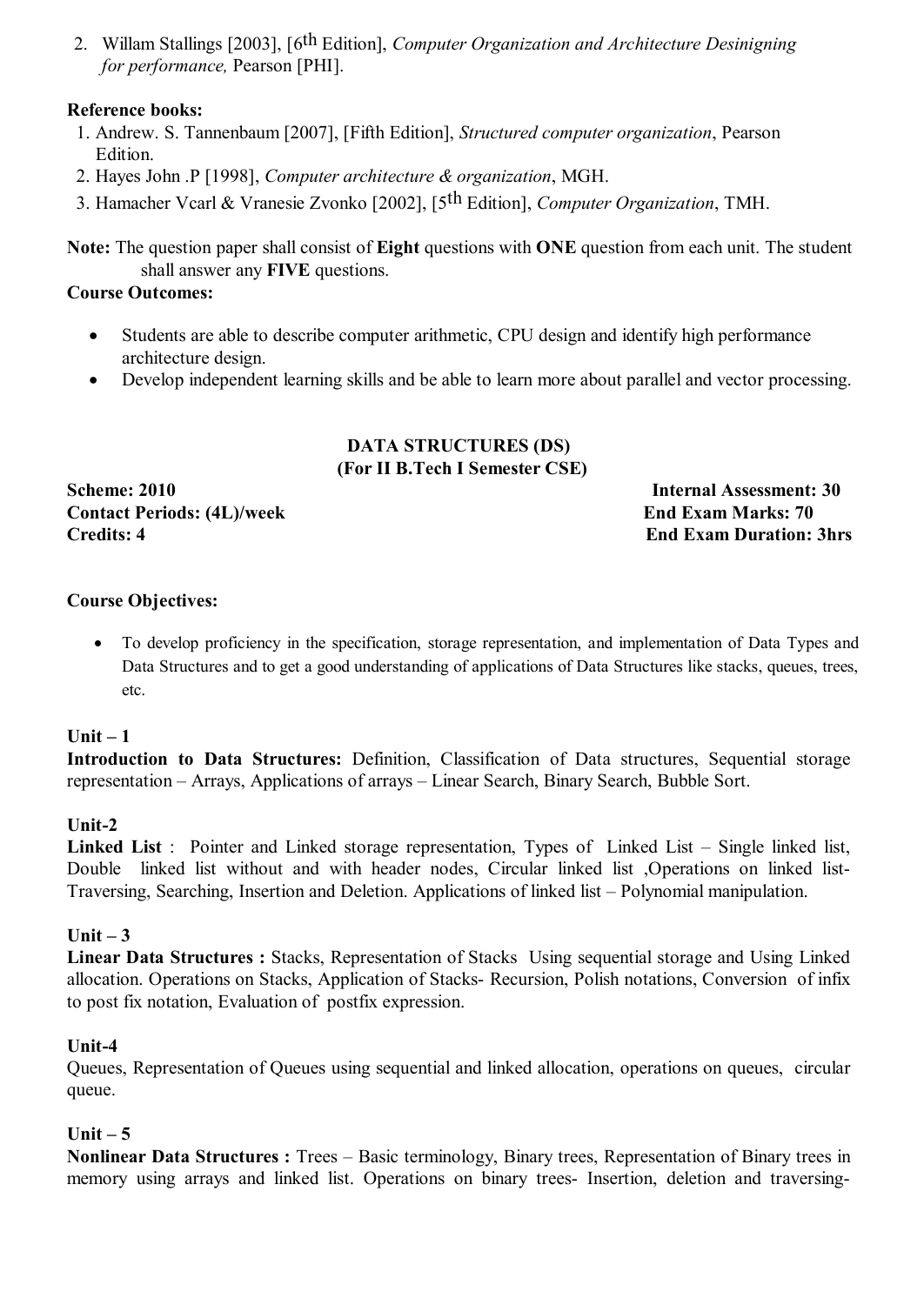preorder, inorder and post order. Applications of binary trees. Threaded binary trees, AVL trees and its operations.

#### **Unit – 6**

**Special Trees :** Splay tress, B-Trees and their operation.

**Sorting:** Insertion sort, Shell sort, Heap sort, Quick sort, Selection sort, Merge Sort.

#### **Unit – 7**

**Priority Queues (Heaps):** Model, simple implementations, Binary heap, applications of priority queues, d-heaps, leftist heaps, skew heaps, Binomial queues.

#### **Unit-8**

**Hashing:** Definition, Hash function, Open hashing (separate chaining), Closed hashing(open addressing) – linear probing, quadratic probing, double hashing, Rehashing, Extendible hashing

#### **Text books:**

- 1. JEAN PAUL TREMBLAYA and PAUL G.SORENSON [2007], *An Introduction to Data Structures With Applications*, TMH.
- 2. MARK ALLENWEISS [2008], *Data Structures and Algorithm Analysis*, PEARSON EDUCATION.

#### **Reference books:**

- 1. N.KASIVISWANATH [2008], *Data Structures Using C++*, LAXMI PUBLICATIONS (P) LTD.
- 2. E.BALAGURUSWAMY [2008], *Object Oriented programming with C++.*

**Note:** The question paper shall consist of **Eight** questions with **ONE** question from each unit. The student shall answer any **FIVE** questions.

#### **Course Outcomes:**

 Students are able to choose the appropriate data structure and implement it to store data for a given problem by considering various problem characteristics such as the data size, the type of operations, etc.

#### **SOFT SKILLS (SS) (Common for II B.Tech. I Semester All Branches)**

**Scheme : 2010 Internal Assessment : 100 Contact Periods: (1L+2T)/week Credits: 2** 

#### **Course Objectives:**

- Become self-confident individuals by mastering inter-personal skills, team management skills, and leadership skills and take part effectively in various selection procedures adopted by the recruiters
- To improve creativity solve problems and take effective decisions.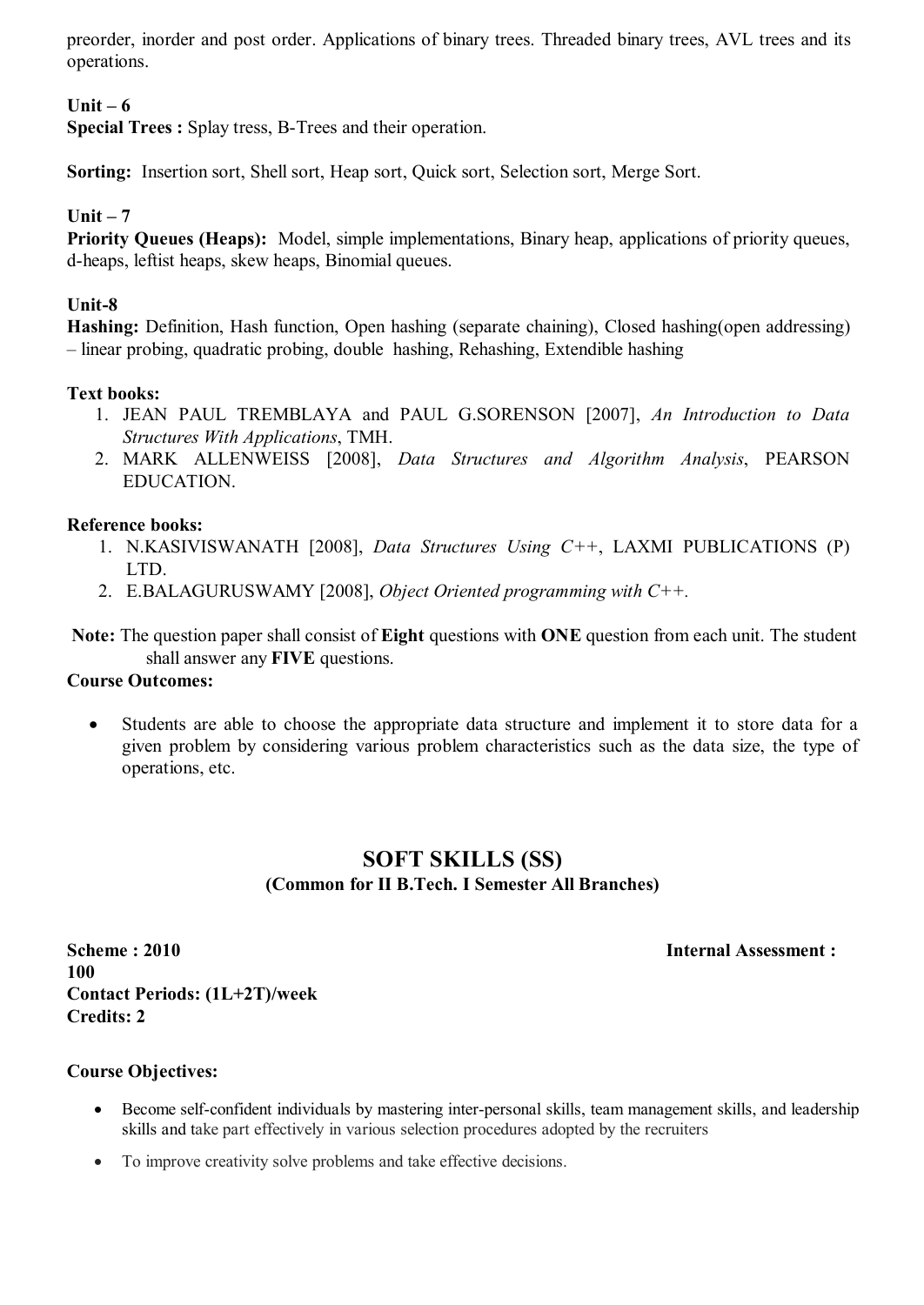#### **Self Awareness**

Importance of Self Awareness – Johari Window in Self Awareness – four quadrants of Johari Window - Open or Arena Quadrant – Blind Spot quadrant – Hidden or Facade Quadrant – Unknown Quadrant.

#### **Goal Setting**

Importance of Goal Setting - Difference between Goals and Dreams – Importance of writing Goals – S.M.A.R.T Goals – Intermediate or Short term Goals – Medium Term Goals – Long Term Goals – How to achieve Goals.

#### **Time Management**

Importance of Time – what's your style – A few Myths – Prioritize – Procrastination – the thief of time – carving the cock – How to delegate effectively – the art of anticipating – learning to say  $NO - Plugging$ time leaks power - Tools for Time Management – Scheduling.

#### **Inter Personal Behavioral Styles**

Importance of Interpersonal Skills – Identifying Yourself - Characteristics of Socializer, Relater, Director, Thinker – Identifying others - Communication with others – Adapting yourself to others Strokes

Importance of Strokes – Art of giving Strokes – your style – conditional and unconditional Strokes – Positive and Negative Strokes – Giving Strokes – Taking Strokes – Asking for Strokes – Refuse to give Strokes.

#### **Assertiveness**

Understanding Assertiveness – Three styles Passive, Assertive, Aggressive – Importance of Self Awareness – Self Confidence – Ability to say NO – Assertive Communication – Body Language – Behavior – Benefits of being Assertive

#### **Team Roles**

Importance of teams in Organizations – Your style – three different types Cerebral, Action, People – 8 roles Coordinator, Finisher, Innovator, Shaper, Team Worker, Resource Investigator, Organizer, Evaluator - the role of shaper.

#### **Presentation Skills**

Importance of Presentation Skills –Knowledge of the Audience - Body Language - the impact of Voice – overcoming stage fear / Nervousness - Stage Etiquettes - Importance of Content – Introduction, Body, Conclusion –Creating an Impact.

#### **Creativity**

Importance of creativity – What is creativity – out of the Box thinking - Lateral Thinking – Critical thinking –Blocks in creativity - Being Creative – Tossing Ideas.

#### **Problem Solving and Decision Making**

Problem Solving as skill - Out of the Box thinking – Thinking Styles – Steps in Problem Solving - Steps in Decision Making – Types of Decisions.

#### **References:**

- 1. Dr. Stephen R. Covey, Simon and Schuster (1992), *The 7 Habits of Highly Effective People,* Pocket Books Publishers, London.
- 2. Marc Mancini, (2005), *Time Management,* TMH Publishers, New Delhi.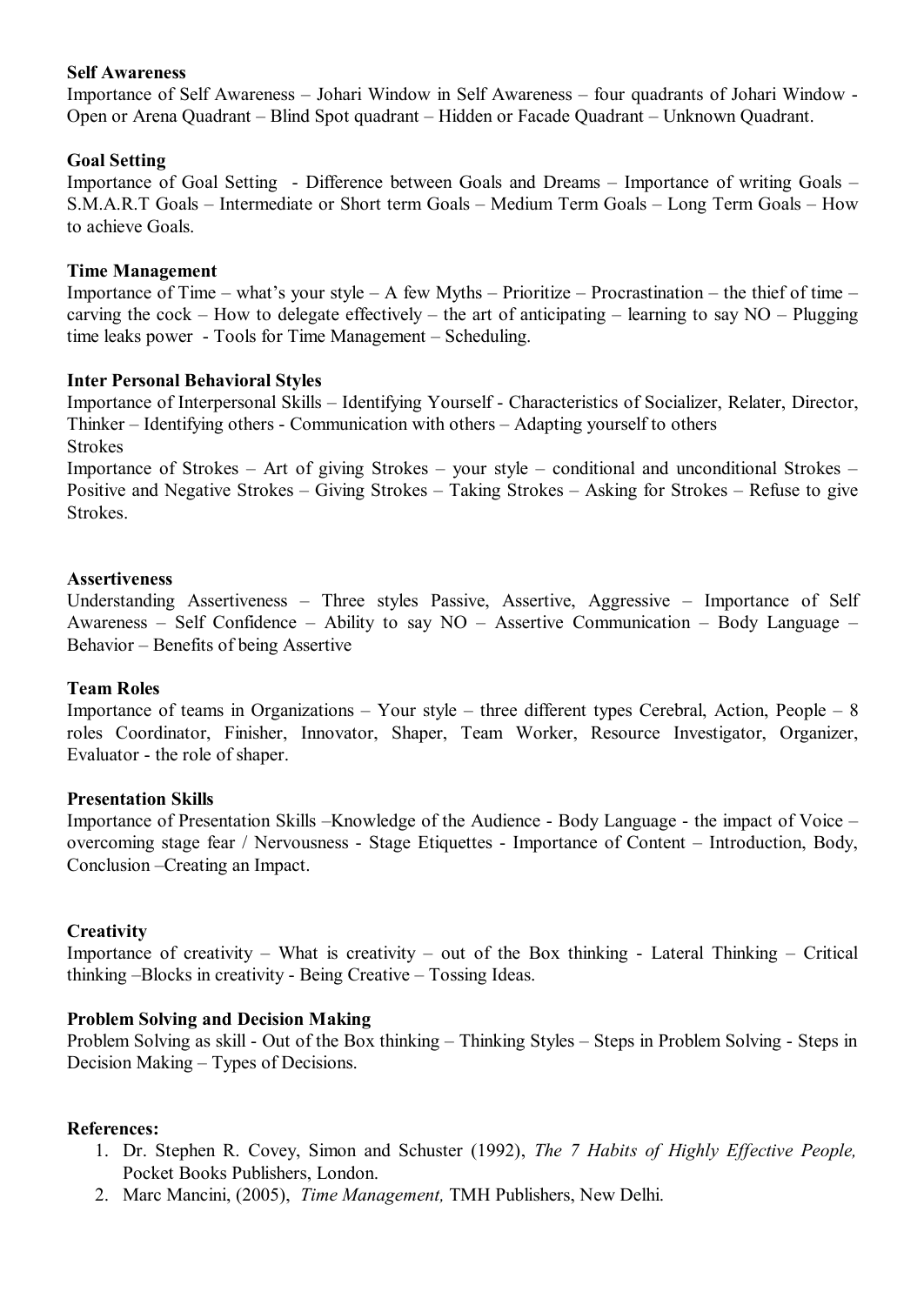- 3. Infosys Campus Connect Portal http://campusconnect.infosys.com
- 4. Stephen R. Covey, A.Roger Merrill and Rebecca R. Merrill (2002), *First Things First,* Pocket Books Publishers, London.
- 5. Norman Vincent Peale (1990), *The Power of Positive Living, Ballantine Books,* New York.
- 6. Napoleon Hill and W. Clement Stone (1987), *Success Through a Positive Mental Attitude,* Pocket Books Publishers, New York.
- 7. Stuart R. Levine, CEO & Michael. CROM (1993), *The Leader in You, Dale Carnegie & Associates Inc.* Pocket Books, New York.
- 8. Shiv Khera (2006), You Can Win, MacMillan India Publishers, New Delhi.

#### **Course Outcomes:**

- Students will develop communication, public speaking and soft skills and apply them in their day to day communication.
- Students will find solutions at individual and group level in all areas of academic life.
- Students can take part effectively in various selection procedures adopted by the recruiters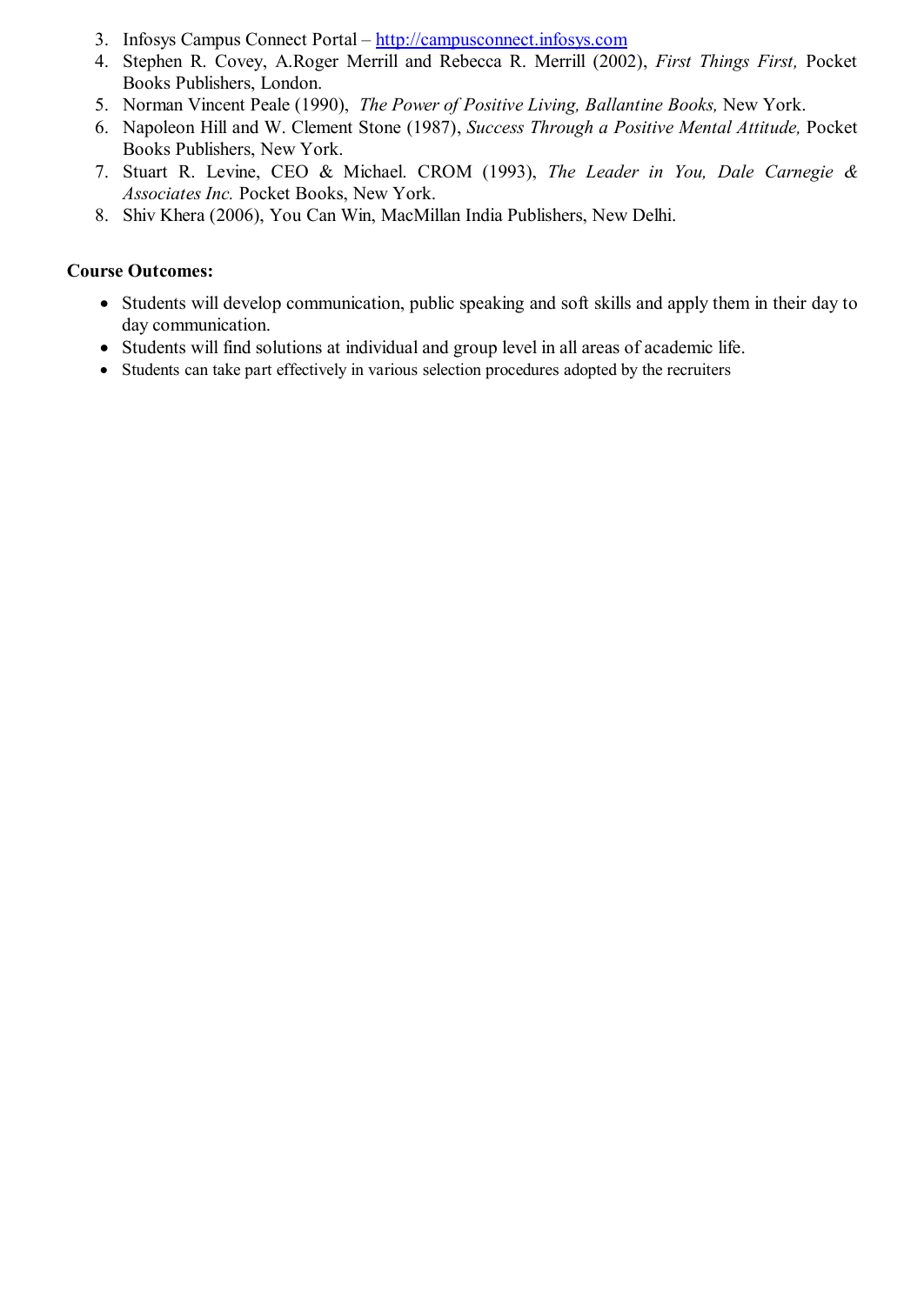#### **BASIC ELECTRONICS LAB (BE (P)) (Common for II B.Tech I Semester CSE & CSIT)**

**Contact Periods: 3 P/week End Exam Marks: 70** 

**Scheme: 2010 Internal Assessment: 30 Credits: 2 End Exam Duration: 3hrs** 

#### **Course Objectives:**

• To introduce the basic design concepts and conduct experiments on CRO, CDS, FG, half and full wave, transistor characteristics, shift registers, Summing and difference amplifiers.

#### **List of experiments:**

- 1. Study of Electronic equipment CRO, CDS, and FG etc
- 2. Semiconductor Diode Characteristics (p-n diode and Zener diode)
- 3. Half Wave and Full wave Rectifiers
- 4. Transistor Characteristics CE Configuration
- 5. Transistor Characteristics CB Configuration.
- 6. Verification of Logic Gates
- 7. Half Adder and Full Adder
- 8. Multiplexers and Decoders
- 9. Verification of Flip flops
- 10. Shift Register
- 11. Inverting and Non Inverting Amplifier
- 12. Summing and Difference Amplifier

#### **Course Outcomes:**

- Students are able to learn semiconductor diode characteristics, transistor characteristics, shift registers, logic gates, half and full adders.
- Students will evaluate logic gates, summing and difference amplifiers.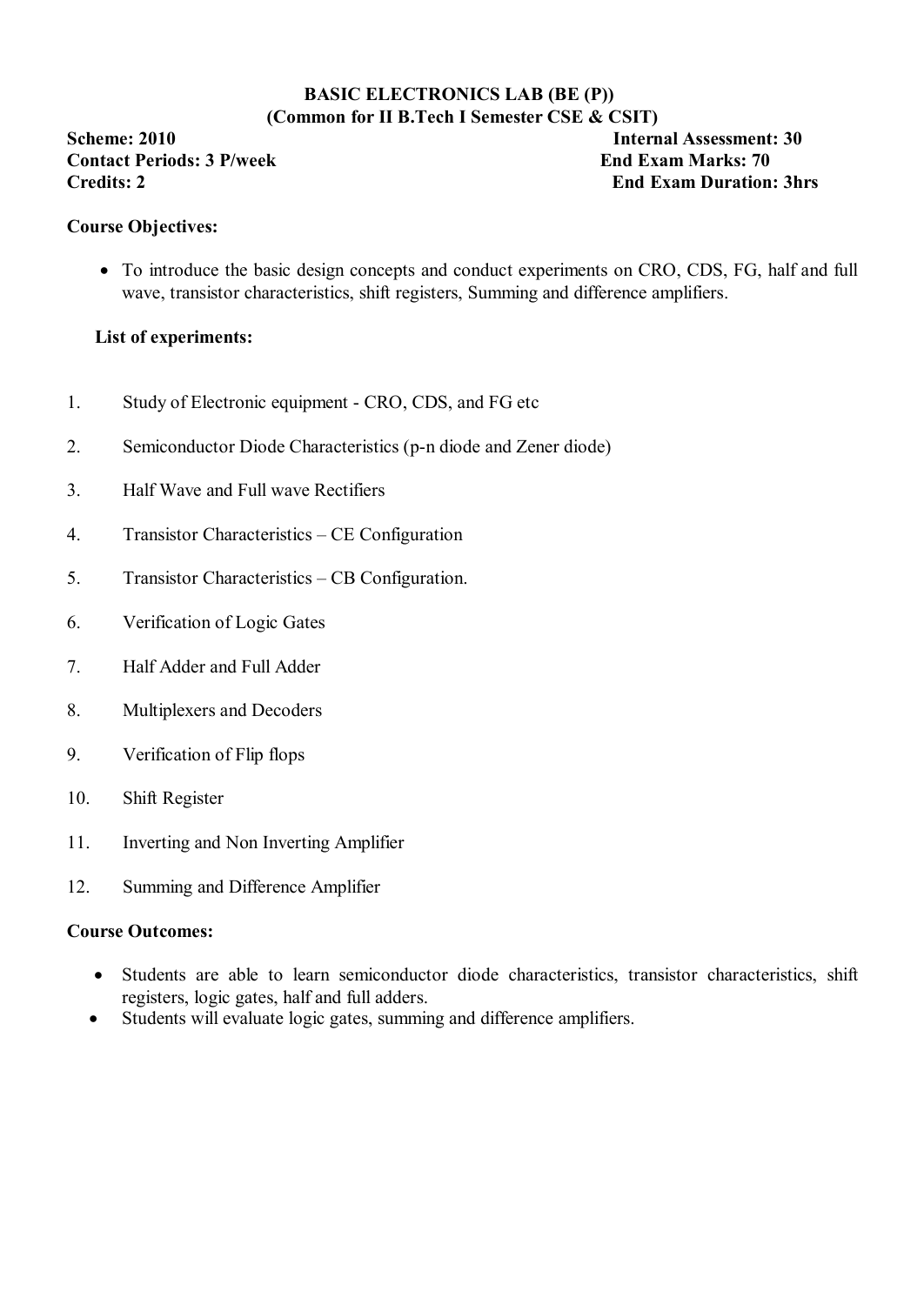#### **OBJECT ORIENTED PROGRAMMING LAB (OOP (P)) (Common for II B.Tech I Semester CSE and CSIT)**

**Scheme : 2010 Internal Assessment : 30 Contact Periods: 3 P/week End Exam Marks: 70** 

**Credits: 2 End Exam Duration: 3hrs** 

#### **Course Objectives:**

 $\bullet$  To expose students to use C++ as object oriented programming language as opposed to procedural programming language and apply it to solve engineering applications.

#### **List of Experiments:**

- 1. Simple programs without using Classes.
- 2. Programs using Classes.
- 3. Programs using Constructor and Destructor.
- 4. Programs that Illustrate Operator Overloading.
- 5. Programs that Illustrate Function Overloading
- 6. Programs that use the concept of Friend Functions.
- 7. Programs that Implement Inheritance
- 8. Programs that use Files concept
- 9. Programs that use the concept of Manipulators
- 10. Programs that use the Concept of Templates

#### **Course Outcomes:**

• Students will be able to develop software applications using object oriented language  $C++$ .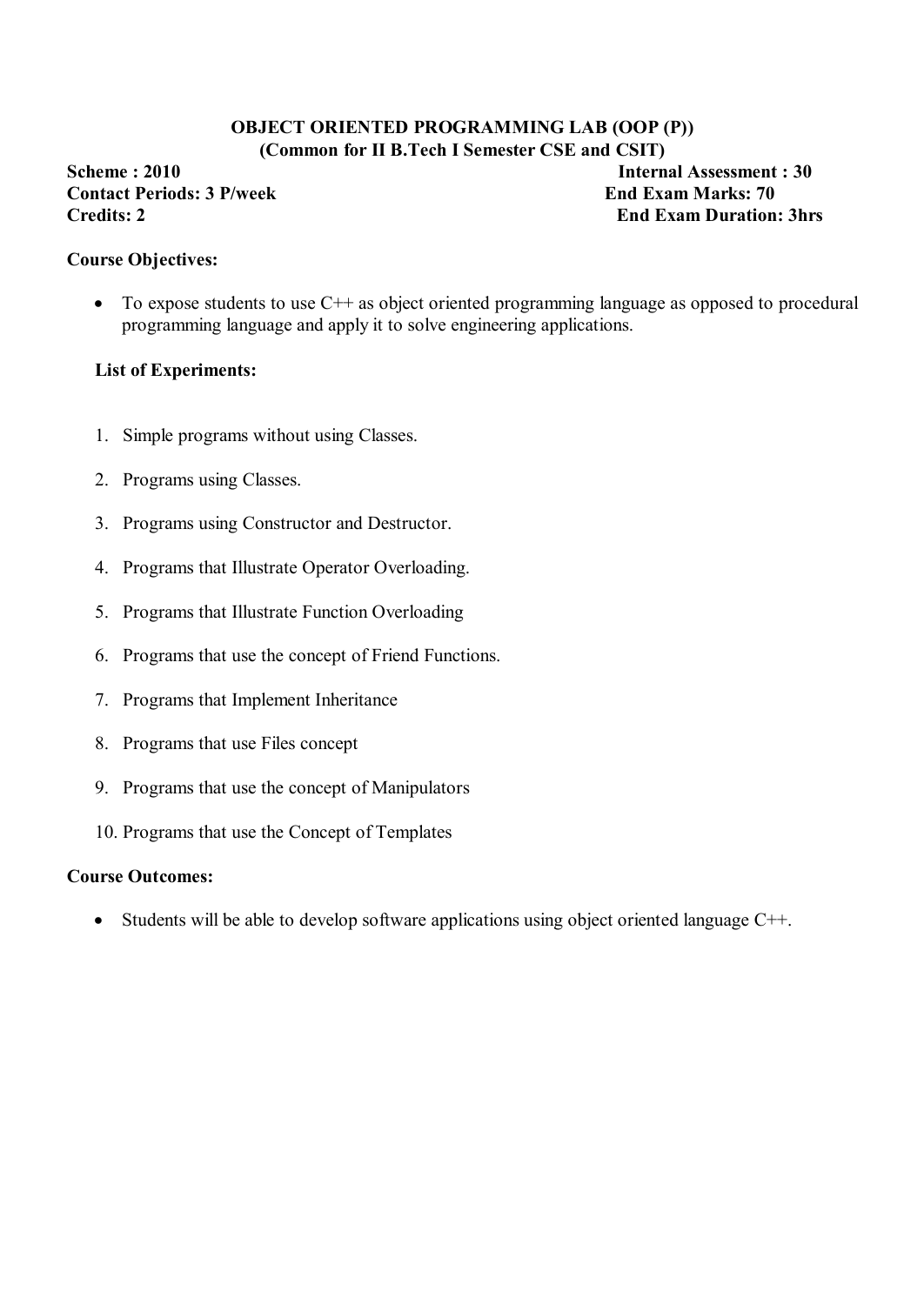#### **DATA STRUCTURES LAB ( DST(P) ) (For II B.Tech I Semester CSE)**

# **Contact Periods: 3 P/week End Exam Marks: 70**

**Scheme: 2010 Internal Assessment: 30 Credits: 2 End Exam Duration: 3hrs** 

#### **Course Objectives:**

 To make the students learn the implementation of insertion, deletion and display operations on various linear and linear data structures.

#### **List of experiments:**

- 1. Searching
	- (a) Linear Search.
	- (b) Binary Search.
- 2. Bubble Sort and Merging of two Sorted Arrays.
- 3. Linked lists
	- (a) Operations On Single Linked Lists.
	- (b) Operations On Double Linked Lists.
- 4. Stacks
	- (a) General Stack.
	- (b) Stack Using Linked Lists.
- 5. Applications Of Stacks
	- (a) Infix to Postfix conversion.
	- (b) Evaluation of Postfix Expression.
- 6. Queues
	- (a) Queues Using Arrays.
	- (b) Queues Using Linked Lists.

#### 7. Trees

- Operations on Binary Trees
- (a) Insertion.
- (b) Deletion.
- (c) Traversing.
- 8. Quick Sort.
- 9. Shell Sort.
- 10. Heap Sort.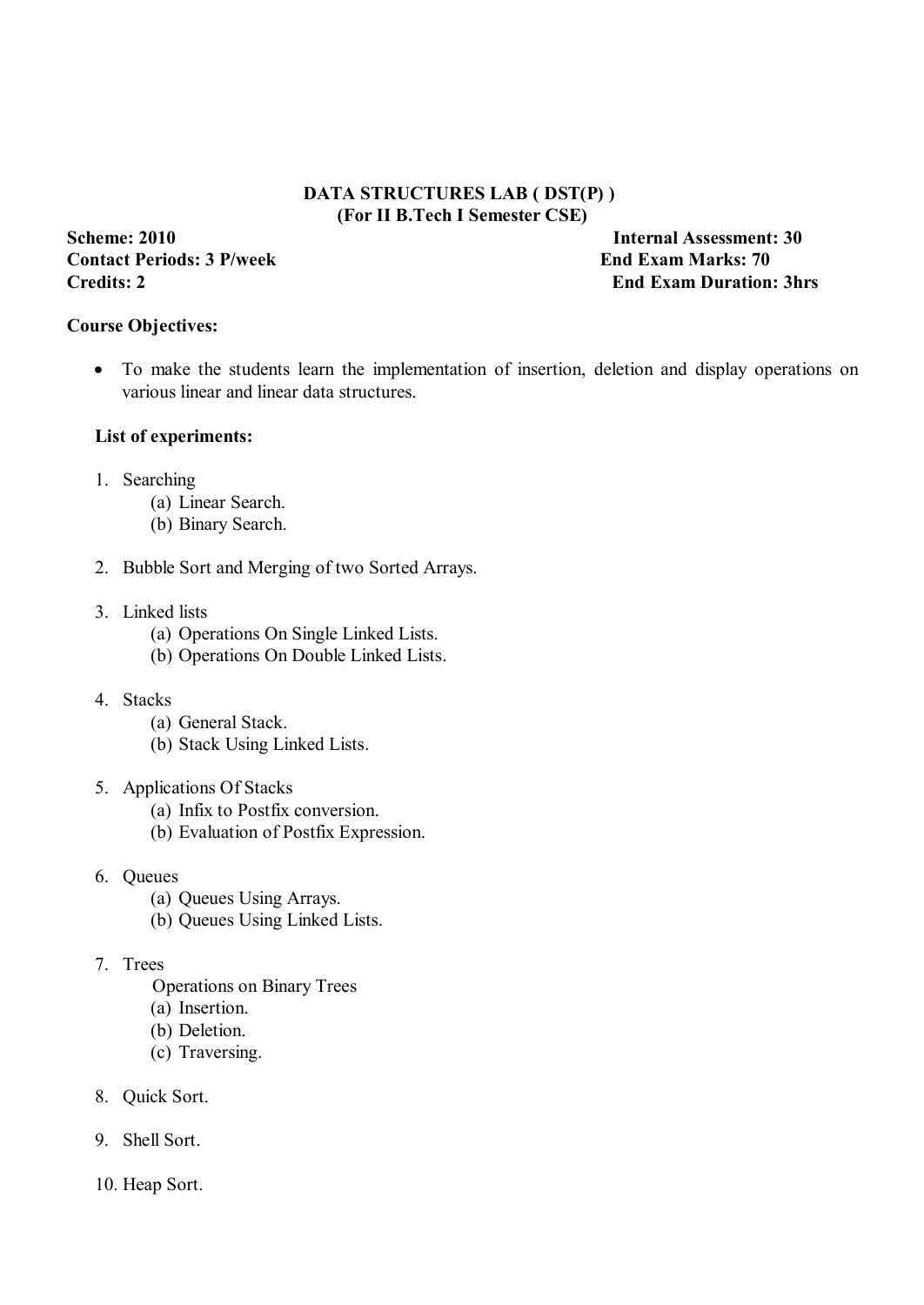#### **Course Outcomes:**

 Students will be able to identify, implement and apply the suitable data structure for a given real world problem

### **FOUR YEAR B.TECH. DEGREE COURSE Scheme of Instruction and Examination** (Effective from 2010-2011)

#### **II B.Tech. (CSE)** - II Semester Scheme: 2010

| S              | <b>Subject</b>                             | <b>Abbrevia</b><br>tion | <b>Credits</b> |                         | <b>Scheme of</b><br><b>Instruction</b> |                 | <b>Duration</b><br>of End<br><b>Exam</b><br>(Hours) | <b>Scheme of Examination</b> |                                      |       |
|----------------|--------------------------------------------|-------------------------|----------------|-------------------------|----------------------------------------|-----------------|-----------------------------------------------------|------------------------------|--------------------------------------|-------|
| $\bullet$<br>N |                                            |                         |                |                         | periods/week                           |                 |                                                     | <b>Maximum Marks</b>         |                                      |       |
| $\bf{0}$       |                                            |                         |                | L                       | $\mathbf{D}/$<br>T                     | ${\bf P}$       |                                                     | End<br>Exam                  | <b>Internal</b><br><b>Assessment</b> | Total |
| I              | <b>Theory</b>                              |                         |                |                         |                                        |                 |                                                     |                              |                                      |       |
| $\mathbf{1}$   | <b>Operating Systems</b>                   | <b>OS</b>               | 5              | $\overline{\mathbf{4}}$ | 1                                      |                 | 3                                                   | 70                           | 30                                   | 100   |
| $\overline{2}$ | <b>Computer Graphics</b>                   | CG                      | 5              | $\overline{\mathbf{4}}$ | 1                                      | —               | $\overline{3}$                                      | 70                           | 30                                   | 100   |
| $\overline{3}$ | File Structures and Data<br>Processing     | <b>FSDP</b>             | 5              | 4                       |                                        | —               | 3                                                   | 70                           | 30                                   | 100   |
| $\overline{4}$ | Java Programming                           | JP                      | 5              | $\overline{\mathbf{4}}$ |                                        | —               | 3                                                   | 70                           | 30                                   | 100   |
| 5              | Principles of Programming<br>Languages     | <b>PPL</b>              | 4              | 4                       |                                        | -               | 3                                                   | 70                           | 30                                   | 100   |
| 6              | Data Communication                         | DC                      | 5              | $\overline{\mathbf{4}}$ |                                        | $\qquad \qquad$ | 3                                                   | 70                           | 30                                   | 100   |
| $\tau$         | Aptitude and Reasoning Skills              | <b>ARS</b>              | $\overline{2}$ | 1                       | $\overline{2}$                         | —               | —                                                   | $\overline{\phantom{0}}$     | 100                                  | 100   |
| I<br>I         | <b>Practical</b>                           |                         |                |                         |                                        |                 |                                                     |                              |                                      |       |
| 8              | Computer Graphics & Data<br>Processing Lab | CGDP(P)                 | $\overline{2}$ |                         |                                        | 3               | 3                                                   | 70                           | 30                                   | 100   |
| 9              | Java Programming Lab                       | JP(P)                   | 2              |                         |                                        | 3               | 3                                                   | 70                           | 30                                   | 100   |
|                | <b>Total</b>                               |                         | 35             | 25                      | 7                                      | 6               |                                                     | 560                          | 340                                  | 900   |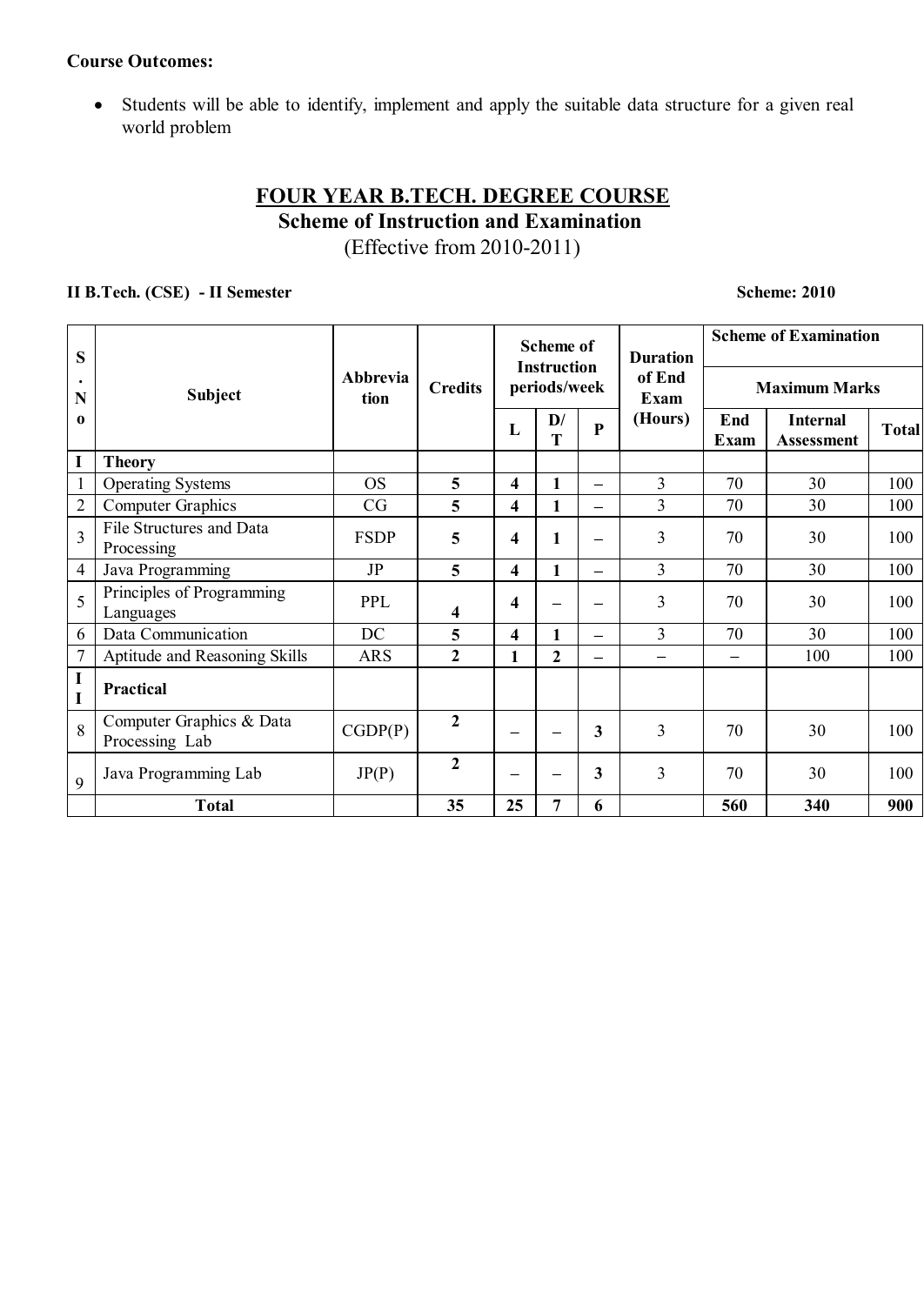#### **OPERATING SYSTEMS (OS) (Common for II B.Tech II Semester CSE and CSIT)**

**Scheme : 2010 Internal Assessment : 30** Contact Periods:  $(4L+1T)$  / week End Exam Marks: 70 **Credits: 5 End Exam Duration: 3hrs**

#### **Course Objectives:**

- To enable the students learn basic operating system concepts with emphasis on foundations and design principles.
- To make the students understand the principles of concurrency, synchronization and resource management techniques.
- To facilitate the students learn issues of performance and fairness objectives, avoiding deadlocks as well as security and protection.

#### **Unit-1**

Introduction: What is Operating Systems, Concepts - process, Files, System calls, Shell, Operating System Structure – Monolithic, Layered Systems, Virtual Machines, and Client-Server Model.

#### **Unit-2**

**Process Management:** - Introduction to process, Threads, Process scheduling. Inter Process Communication concepts – Race condition, Mutual Exclusion, Semaphore, Producer/Consumer Classical IPC problems.

#### **Unit-3**

**Memory Management:** Storage hierarchy, Real memory management systems – Mono programming system, Multiprogramming system- Fixed partition, Variable partition, paging segmentation and combined system.

#### **Unit-4**

**Virtual Memory**: Overlays, Demand Paging, Page Replacement Algorithms, Allocation of Frames - Thrashing.

#### **Unit-5**

**Secondary Storage Management** – Physical characteristics, Disk scheduling.

**File Systems:** File Concepts, Access Methods, Directory Systems , Allocation Methods, Free space management, File Protection.

#### **Unit-6**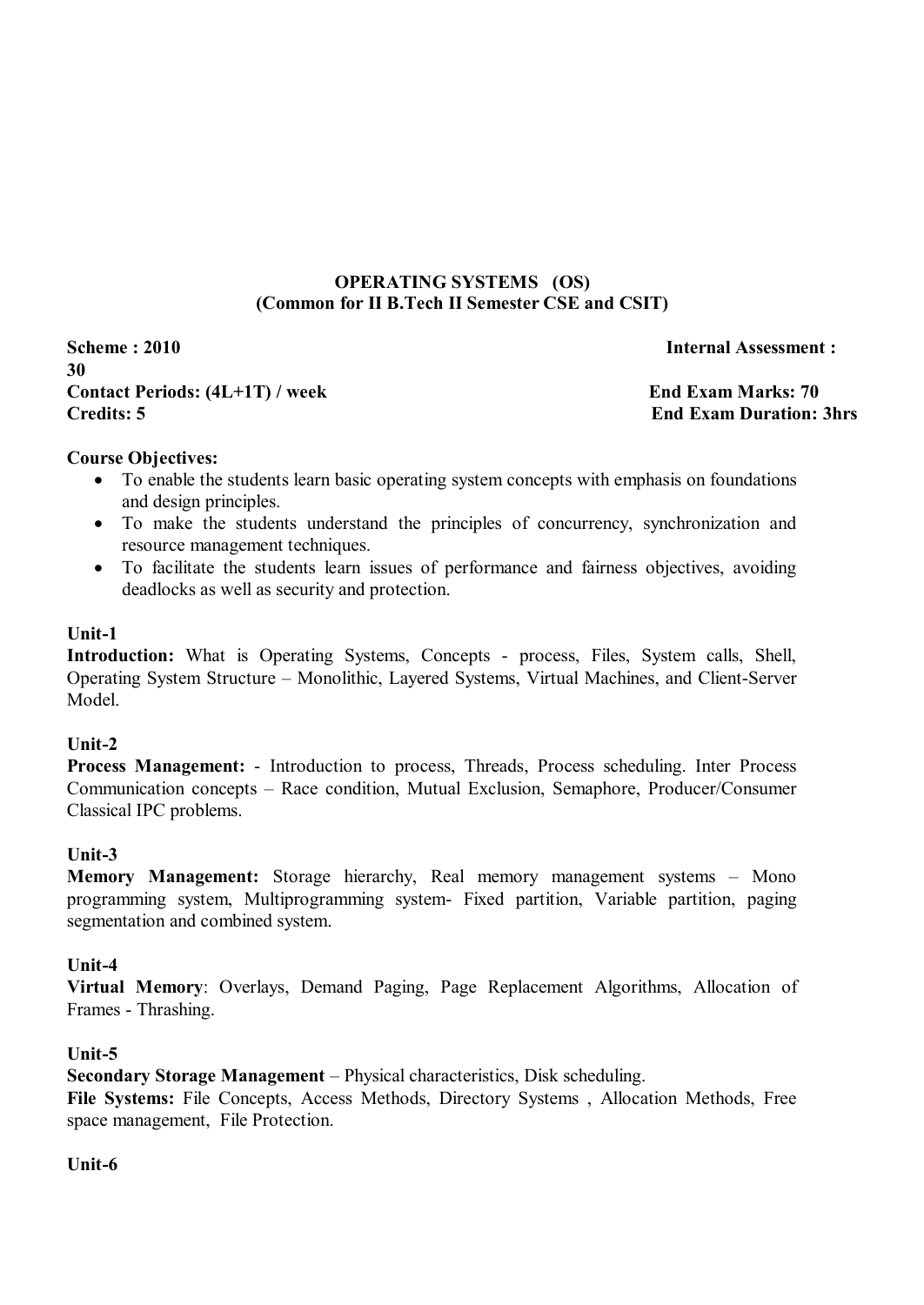**Deadlocks:** Introduction, Resource Allocation graph, Deadlock Characterization, Deadlock Prevention, Deadlock Avoidance –Bankers Algorithm, Deadlock Detection and Deadlock Recovery.

#### **Unit-7**

**Protection:** Goals of Protection, Mechanisms and Policies, Domain of Protection, Access Matrix, Implementation of Access Matrix, Dynamic Protection Structures, Revocation, Existing Systems, Languages-Based Protection, Protection Problems, Security.

#### **Unit-8**

**The Unix Operating System:** History, Design Principles, Programmer Interface, User Interface, File System, Process Management, Memory Management, I/O System, Inter process Communication.

#### **Text books:**

1. TANNUNBAUM [2000], *MODERN OPERATING SYSTEM*, Pearson Education.

2. Silberschatz and Galvin[2008], *Operating System Concepts*.

#### **Reference books:**

1. Gagne [6th Edition, 2003], *Operating System Concepts*, John Wiley & Sons, Inc publishers.(Chapters 1- 14, 18, 19).

**Note:** The question paper shall consist of **Eight** questions with **ONE** question from each unit. The student shall answer any **FIVE** questions.

#### **Course Outcomes:**

- Students will be able to learn the fundamental operating system abstractions.
- Students will also learn the concepts of process management, memory management, deadlock avoidance and protection mechanisms.

#### **COMPUTER GRAPHICS (CG)**

#### **(Common for II B.Tech II Semester CSE and CSIT)**

Contact Periods:  $(4L+1T)$  / week End Exam Marks: 70 **Credits: 5 End Exam Duration:3hrs**

**Scheme : 2010** Internal Assessment : 30

#### **Course Objectives:**

- To enable the students understand the applications of computer graphics, various line, circle, character, polygon generation and filling algorithms
- To provide the students with an understanding of 2D and 3D object transformations, windowing and clipping concepts, color models.
- To introduce the concepts of animation and morphing.

#### **Unit- 1**

**Introduction:** Applications of computer graphics, points, lines, pixels and frame buffer, primitive operations, frame buffer, screen grid coordinates, normalized device coordinates, line drawing algorithms-DDA, Bresenham's line, Bresenham's circle, Mid-point circle algorithms, character generation, aliasing, line, text attributes.

**Unit- 2**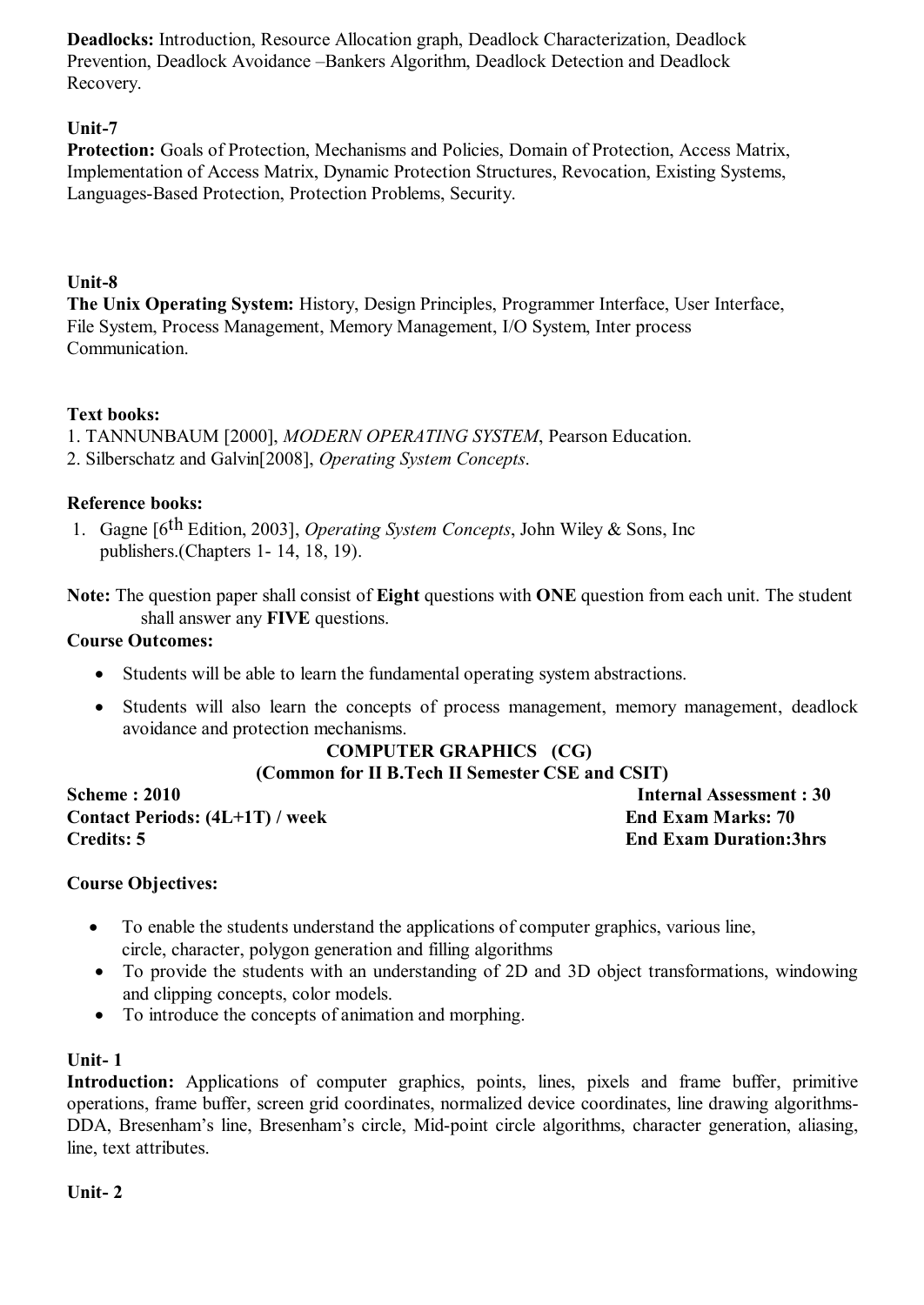**Display Devices:** CRTs, Raster scan systems, Random scan systems, Refresh CRT, Color CRT monitor, DVST (Direct View Storage Tube), Flat panel displays. Graphics Input devices: Joy stick, light pen, tablet and digitizer.

#### **Unit- 3**

**Polygon Generation and Filling algorithms:** Types of polygons, representation of polygons, Entering polygons, Inside-Outside test (odd-even, winding method), scan-line polygon fill, boundary fill, flood fill algorithm.

**Segments:** Segmentation and segment tables, Operations on Display file segments, Image transformation.

#### **Unit- 4**

**2D Transformations:** Types of transformations: coordinate transformation, geometric transformation, basic transformations: Translation, scaling, rotation, homogeneous coordinates, compound transformation: reflection, shearing, transformation about arbitrary points & lines.

#### **Unit- 5**

**Windowing and Clipping:** Window, viewport, viewing transformations, clipping, Cohen-Sutherland line clipping, Sutherland-Hodgeman polygon clipping algorithm.

#### **Unit- 6**

**3D Graphics:** 3D transformations, 3D object representations. Projection: parallel, isometric, perspective viewing, 3D viewing transformation, hidden surface & lines, back face detection & removal, Z-buffer, painter's algorithm.

#### **Unit- 7**

**Curves:** Introduction, curve generation, interpolation, B-spline, B-splines & corners, Biezer curve Algorithm.

#### **Unit- 8**

**Color model:** RGB, YIQ, CMY, HSV, HLS, introduction to animation, morphing.

#### **Text books:**

- 1. Donald Hearn and M. Pauline Baker [2007], *Computer Graphics C Version II edition*, Eastern Economy Edition.
- 2. Steven Harrington [2006], *Computer Graphics, A programming approach,* MGH.

#### **References books:**

- 1. David F. Rogers [2008], [II Edition], *Procedural elements of Computer Graphics*, Tata McGraw Hill Co.
- 2. XiangZhigang and Plastock Roy A [2003], [Schaum's outline of Theory and problems of Computer Graphics, [II Edition], *Computer Graphics*.
- 3. W. M. Newman & R. F. Sproull [1997], [II Edition], *Principles of Interactive Computer Graphics*, Tata McGraw Hill Co.

**Note:** The question paper shall consist of **Eight** questions with **ONE** question from each unit. The student shall answer any **FIVE** questions.

#### **Course Outcomes:**

 Students are provided with an understanding of algorithms and theories that form the basis of computer graphics and modeling.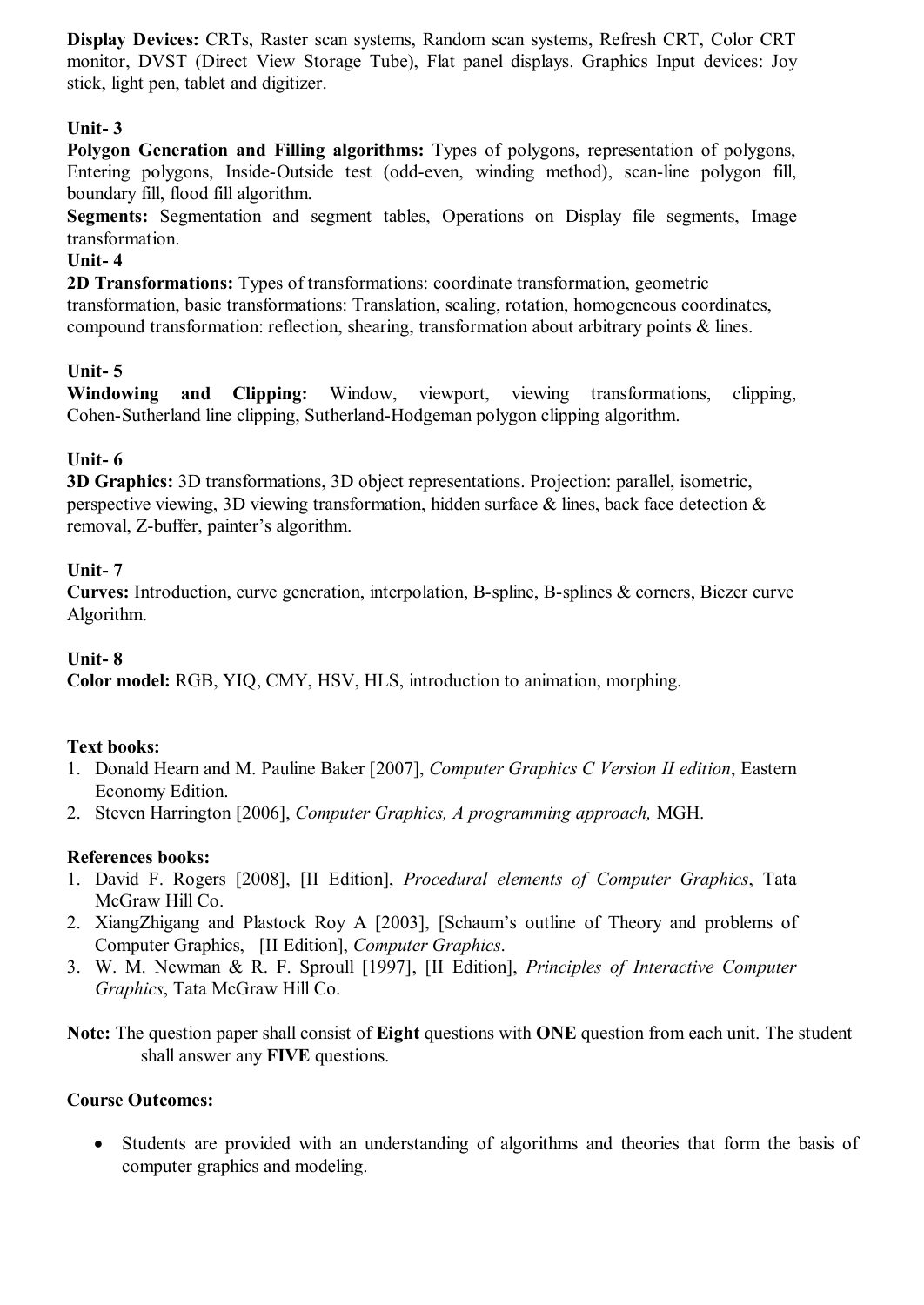Students will learn the concepts of clipping, 2D and 3D transformations, color models, animation and morphing.

#### **FILE STRUCTURES AND DATA PROCESSING (FSDP) (Common for II B.Tech II Semester CSE and CSIT) Scheme: 2010 Internal Assessment: 30** Contact Periods:  $(4L+1T)$ /week End Exam Marks: 70 **Credits: 5 End Exam Duration:**

**Course Objectives:**

- To introduce techniques for organization and manipulation of data in secondary storage including the low level aspects of file manipulation.
- To understand COBOL structural organization, conditional statements, table handling, subroutines and report generation

#### **Unit-1**

**3hrs** 

**Data Processing Concepts**: Introduction, Data Processing Functions, Data Recording, Input/Output and Storage Devices, The Central Processing Unit (CPU), Computer Generations. File Concepts and Program Logic: File Concepts, Record Layout.

#### **Unit-2**

**Program Logic** –Algorithm, Flow Chart Symbols, Sample Flow Charts. Direct Access Files: Direct Access Storage, Characteristics of Magnetic Disk Storage, Recording Data on Disk, Data Record Formats, File Organization Methods.

#### **Unit-3**

**Structural Organization of COBOL:** Character Set, Words, Sentences, Identification Division, Environment Division, Data division, Data types, Numeric, Alphabetic & Alphanumeric, Input-output sections working storage section.

#### **Unit-4**

**PROCEDURE division Features:** ACCEPT, DISPLAY, MOVE, Arithmetic & COMPUTE verbs, sample programs, PERFORM & GOTO verbs, STRING, UNSTRING, INSPECT & COPY verbs, sample programs using PERFORM, Miscellaneous COBOL statements.

#### **Unit-5**

**Conditional statements & Table handling:** relation conditions, Nested Conditions, Class conditions, Condition-name Conditions, Structured Programming forms of program structure, structural flowcharts, Subscripting, occurs clause, Multidimensional tables, Table handling with PERFORM verb, SET verb, SEARCH verb .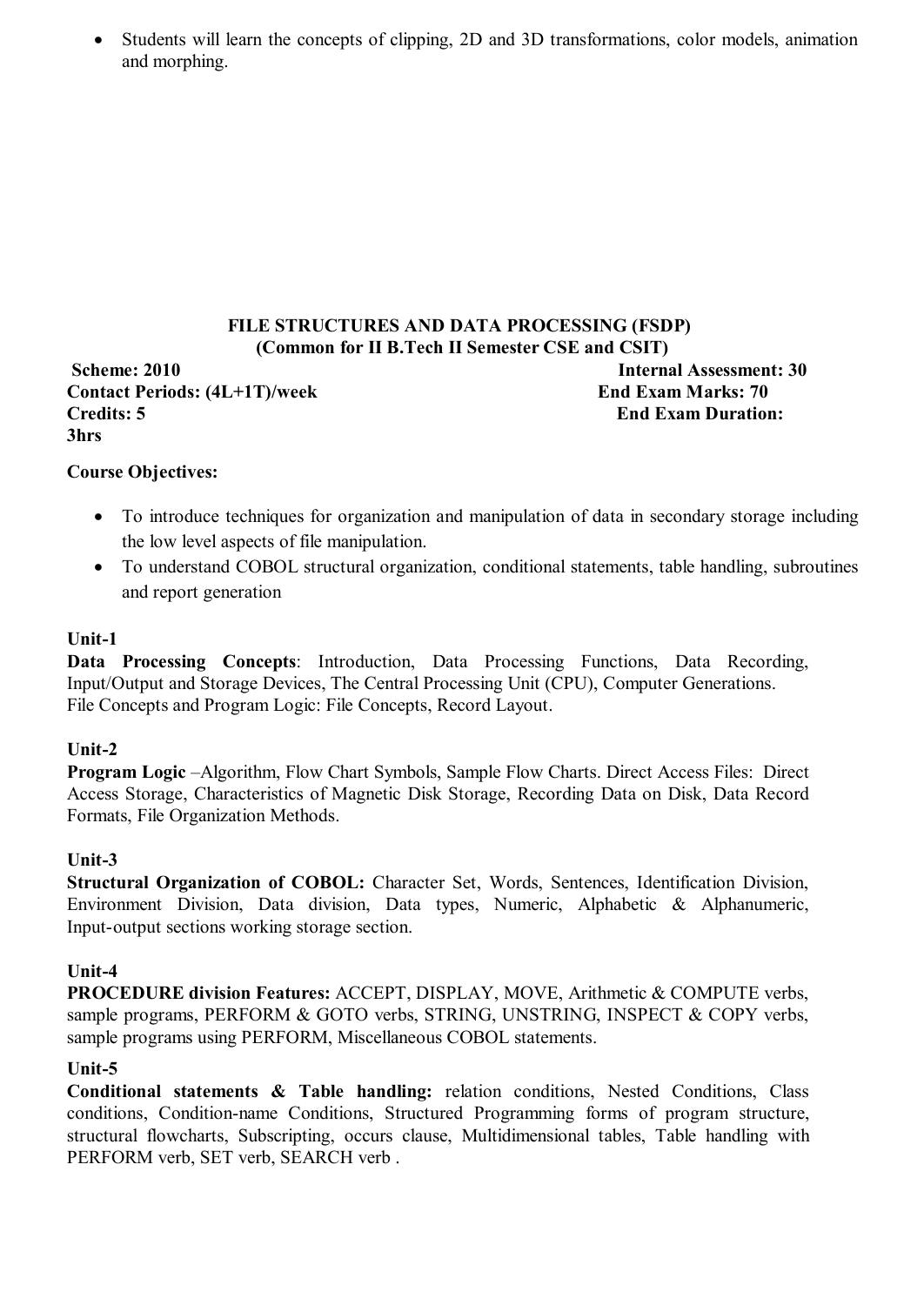#### **Unit-6**

**Cobol Subroutines:** Structure of a COBOL Subroutine, the Calling of a Subroutine, State of a Subroutine and CANCEL statement. Sequential files, Relative files, indexed sequential files, COBOL instructions for sequential files, Relative file organisation and indexed sequential files.

#### **Unit-7**

**Sorting Searching & Merging**: Linear search sorts, Merge sort, Linear search, Binary search, File sorting &merging using sequential files.

#### **Unit-8**

**Report Generation:** Output layout design, Heading, Date & Detailed summaries Control breaks, Language specifications for COBOL report writing.

#### **Text books:**

- 1. M.K.ROY, D.Ghosh Dastidar [2008], *COBOL Programming including MS COBOL and COBOL 85,* TMH*.*
- 2. S.Philippakis Andreass [1978], *Information System through COBOL*, MGH.

#### **Reference books:**

1. Nancy Stern and Robert A. Stern [2007], *Structured COBOL Programming*, Wiley India.

**Note:** The question paper shall consist of **Eight** questions with **ONE** question from each unit. The student shall answer any **FIVE** questions.

#### **Course Outcomes:**

- Students will be able to explain the importance of file structures in the Data Storage and Manipulation.
- Students will be able to implement the learned techniques and concepts using COBOL for solving various file management problems.

#### **JAVA PROGRAMMING (JP) (Common for II B.Tech II Semester CSE and CSIT)**

**Scheme : 2010 Internal Assessment : 30** Contact Periods:  $(4L+1T)$  / week End Exam Marks: 70 **Credits: 5 End Exam Duration: 3hrs**

#### **Course Objectives:**

- To give the students a firm foundation on Java concepts like Primitive data types, Java control flow, Methods, Object-oriented programming, Core Java classes, packages and interfaces, multithreading.
- To provide the students with an understanding of Java applets, Abstract Window Toolkit and exception handling.

#### **Unit - 1**

**Introduction**: Over view of java, Data types, Variables and arrays, operators, Control statements, Classes and objects.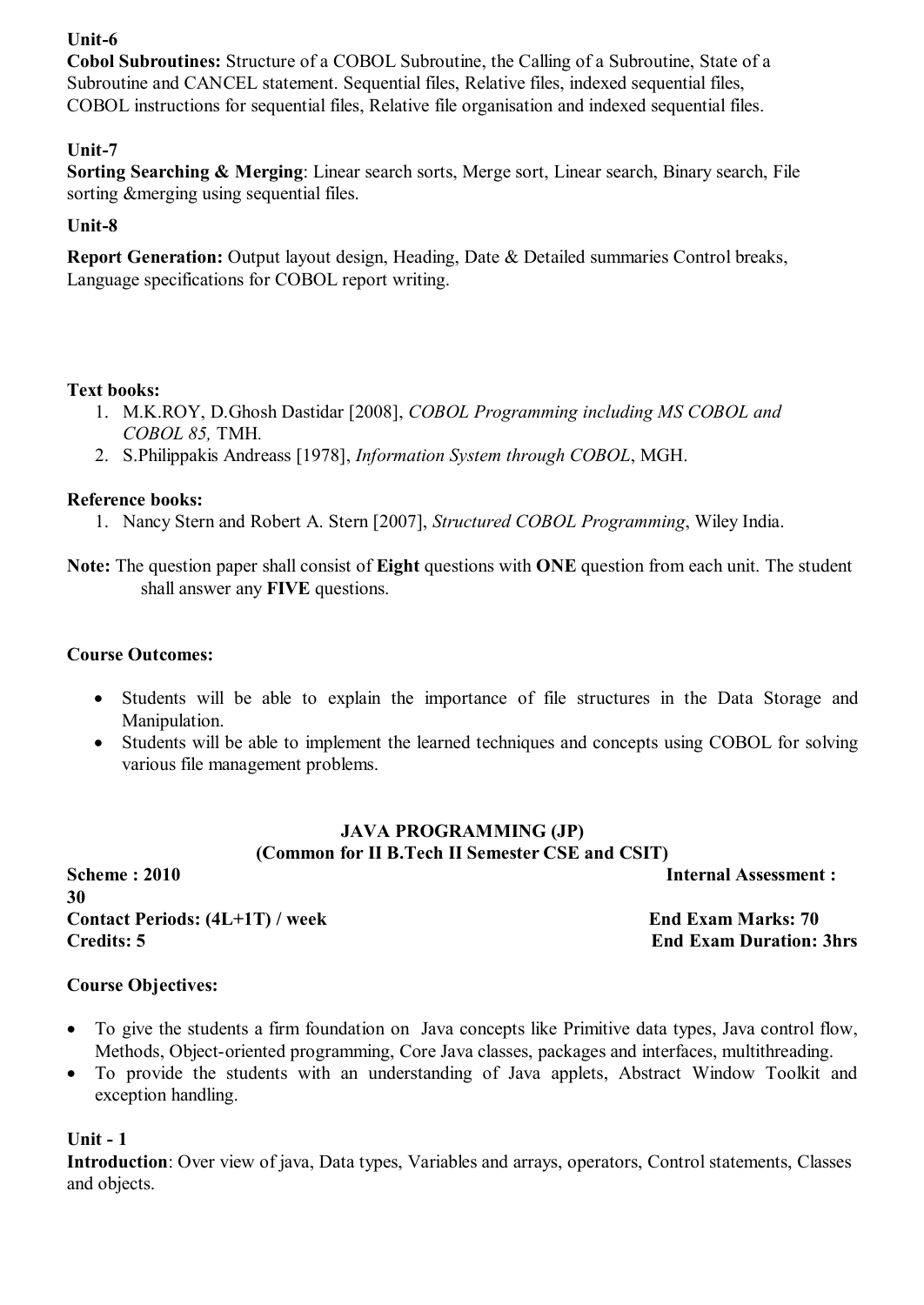#### **Unit - 2**

**Inheritance** - Basic concepts, using super, method overriding, Dynamic method dispatch, Abstract class, using final, The object class.

#### **Unit - 3**

**String Handling:** String Constructors, Special String Operations-String Literals, String Concatenation, Character Extraction, String Comparisons. Searching Strings, Modifying a string. **String Buffer**: StringBuffer Constructors, length(), capacity(), setLenght(), Character Extraction methods, append(),insert(),reverse(),delete(),replace()(,substring().

#### **Unit - 4**

**Packages and Interfaces** - Packages, Access protection, Importing packages, Interfaces. **Exception Handling** - Fundamentals, Types of Exception, Usage of try, catch, throw, throws and finally keywords, Built in Exceptions.

#### **Unit - 5**

**Multithreading** - Concepts of multithreading, Main thread, creating thread and multiple threads, Using isAlive( ) and join( ), Thread Priorities, synchronization, Interthread communication.

#### **Unit -6**

**I/O and Applets** - I/O Basics, Reading Console input, writing Console output, Reading and Writing Files, Applet basics and Applet class.

#### **Unit - 7**

**Event Handling** - Basic concepts, Event classes, Sources of events, Event listener Interfaces, Handling mouse and keyboard events, Adapter classes.

#### **Unit-8**

**Abstract Window Toolkit (AWT)** - AWT classes, Concepts of component, container, panel, window, Frame, Canvas, Font, Color, and Graphics.

AWT Controls - Control basics, Labels, Buttons, Check boxes, check box group, choice, Lists, Scroll Bars, Text field, Text Area, Layout Managers and Menus.

#### **Text books:**

1) Bruce Eckel [2008], [2nd Edition], *Thinking in Java*, Pearson Education.

2) Herbert Schildt [2008], [5th Edition], *The Complete Reference Java2*, TATA McGraw-Hill.

#### **Reference Books:**

1) H.M Dietel and P.J Dietel [2008], [6th Edition], *Java How to Program*, Pearson Education.

**Note:** The question paper shall consist of **Eight** questions with **ONE** question from each unit. The student shall answer any **FIVE** questions.

#### **Course Outcomes:**

Students will be able to use the Java SDK environment to create, debug and run Java applications

# **PRINCIPLES OF PROGRAMMING LANGUAGES (PPL)**

**(Common for II B.Tech II Semester CSE and CSIT)**

**30**

#### **Scheme : 2010** Internal Assessment :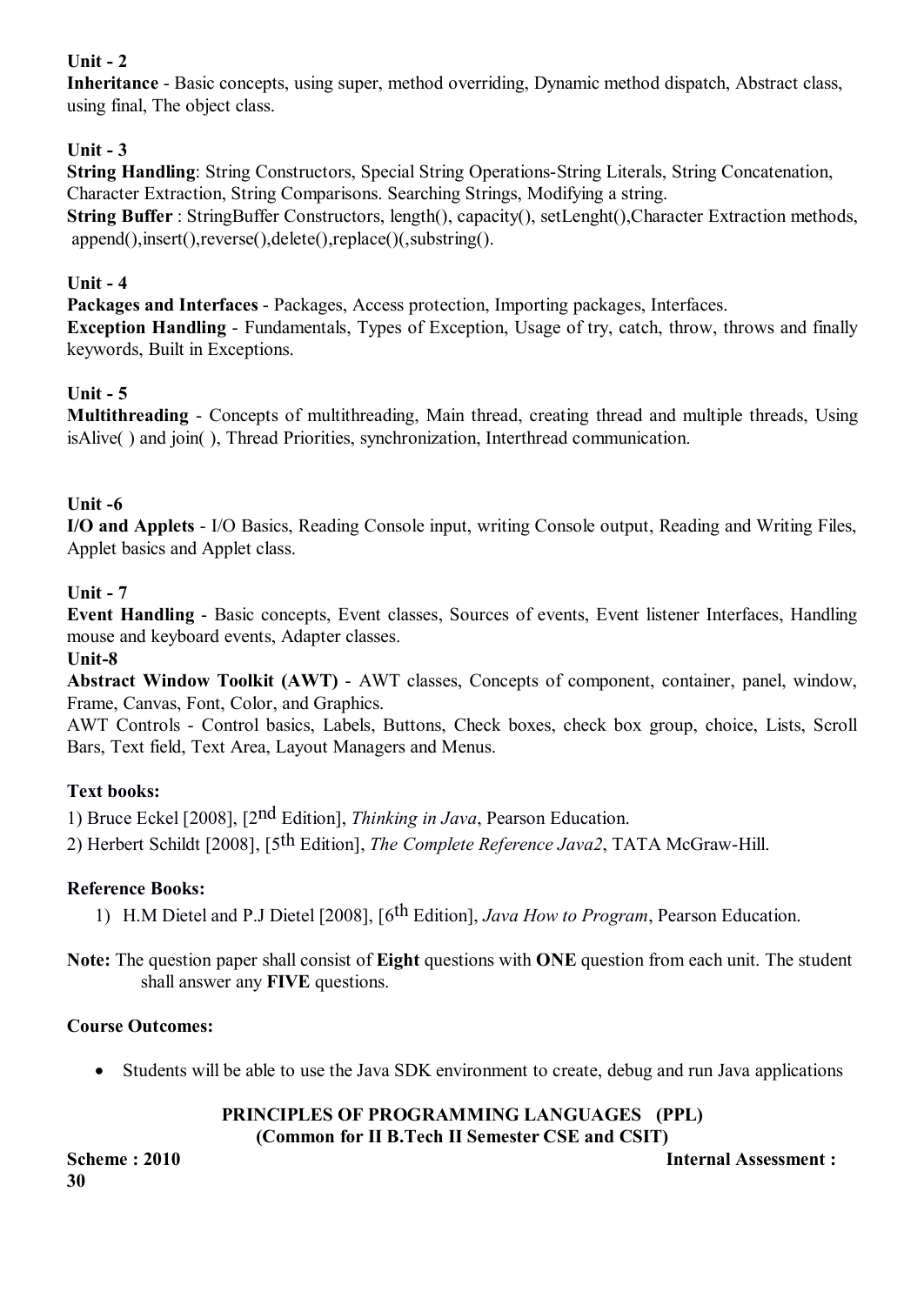#### **Contact Periods: (4L) / week End Exam Marks: 70 Credits: 4 End Exam Duration: 3hrs**

#### **Course Objectives:**

- To provide an exposure to core concepts and principles of existing programming languages.
- To enable the students understand the tradeoff between language design and implementation.
- To explore various important programming methodologies like functional, logic and object oriented programming languages.

#### **Unit-1**

**Introduction:** The Study of Programming Languages - A Short History of Programming Languages, What makes a Good Language? **Effects of Environments on Languages**- Batch Processing Environments, Interactive Environments, Embedded System and Environments, Programming Environments.

#### **Unit-2**

**Language Design Issues**: The structure and operation of a Computer - The Hardware of the computer, Firmware Computers, Translators and Software Simulated Computers. Virtual Computers and Binding Times - Syntax and Semantics, Virtual Computers and Language Implementations, Hierarchy of Computers, Binding and Binding Time.

#### **Unit-3**

**Data Types:** Properties of Types and Objects- Data Objects, Variables, Constants, Data Types, Specification and Implementation of Elementary Data Types, Declarations, Type Checking and Type Conversion, Assignment and Initialisation. Elementary Data Types - Numeric Data Types, Enumeration's, Boolean, Characters.

#### **Unit-4**

**Structured Data Types** - Structured Data Objects and Data Types, Specification of Data Structure Types, Implementation of Data Structure types, Declaration and Type Checking for Data Structures, Vectors and Arrays, Records, Lists, Character Strings, Pointers and Programmer-Constructed Data Objects, Sets, Executable Data Objects, Files and Input-Output.

#### **Unit-5**

**Abstraction & Inheritance:** Abstract Data Type - Evaluation of Data Type Concept, Information Hiding. **Encapsulation by Subprograms** - Subprograms as Abstract Operations, Subprogram Definition and Invocation, Subprogram Definition as a Data Object. Inheritance - Derived Classes, Methods, Abstract Classes, Objects and Messages, Polymorphism. **Type Definitions** - Type Equivalence, Type Definitions with Parameters.

#### **Unit-6**

**Storage Management** - Major Run Time Elements Requiring Storage, Static Storage Management, Stack Based Storage Management, Heap Storage Management (Fixed-Size Elements and Variable-Size Elements). Sequence Control - Implicit and Explicit Sequence Control, Sequencing with Arithmetic Expressions - Tree-Structured Representation, Execution-Time Representation.

#### **Unit-7**

Sequence Control between Statements - Basic statements, Structured Sequence Control. Subprogram Sequence Control- Simple Call-Return Subprograms, Recursive Subprograms.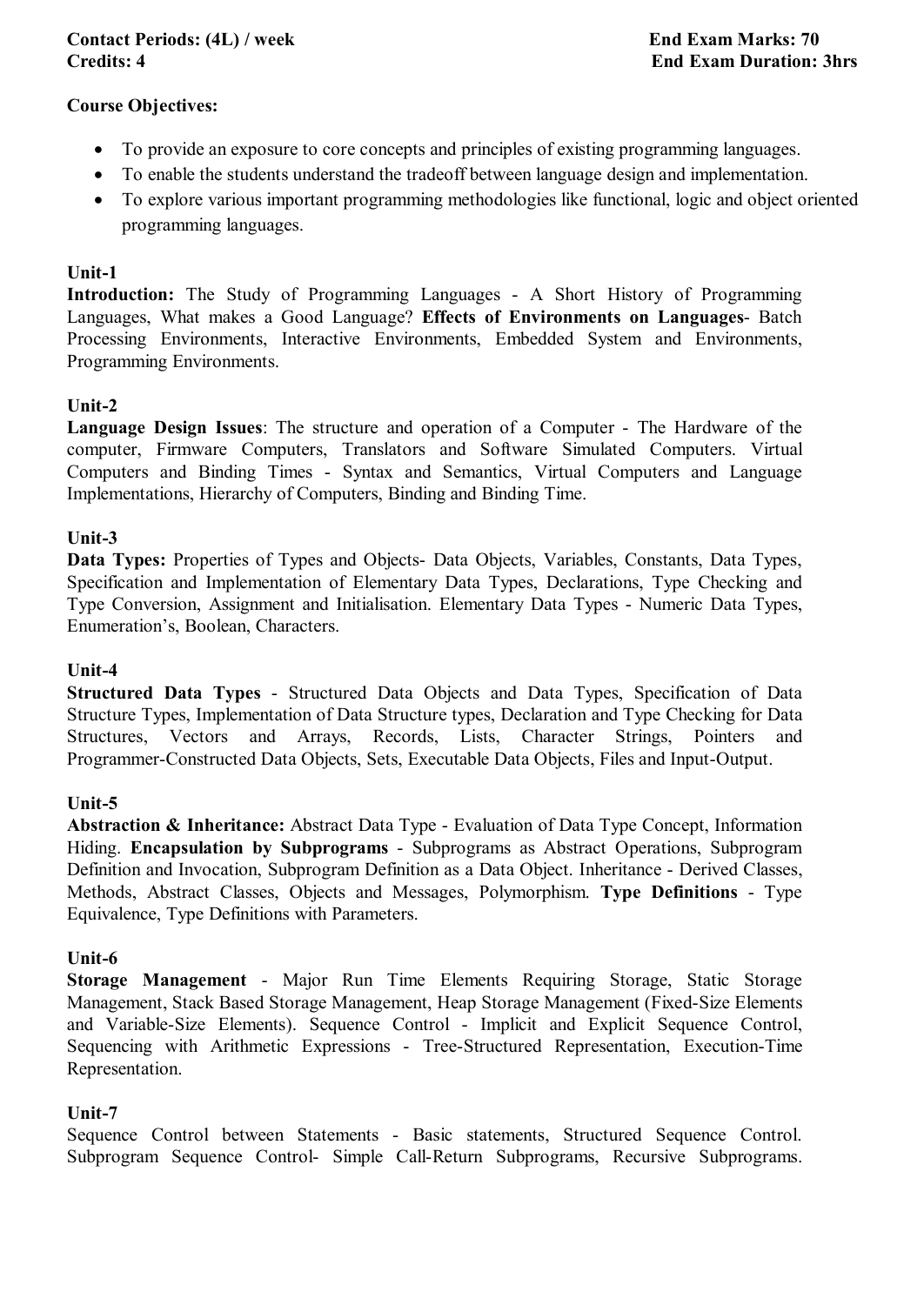Attributes of Data Control - Names and Referencing Environments, Static and Dynamic Scope, Block Structure, Local Data and Local Referencing Environments.

#### **Unit-8**

Parameters and Parameter Transmission mechanisms. Variations on Subprogram Control - Exceptions and Exception Handlers, Co-Routines. **Concurrency:** Basic concepts, semaphores, monitors, message passing **Functional Languages**: LISP **Object-Based Languages**: Basics of Small Talk. **Logic Programming Languages:** Basics of Prolog.

#### **Text Books:**

1. Terrence W.Pratt [2008], *Programming Language Design and Implementation,* PE. 2. E.Horowitz [2004], *Fundamentals of Programming Languages,* Galgotia Publicsations.

#### **Reference books:**

1. Robert W. Sebesta [1992], [8th Edition], *Concepts of Programming Languages*, Pearson Ed.

**Note:** The question paper shall consist of **Eight** questions with **ONE** question from each unit. The student shall answer any **FIVE** questions.

#### **Course Outcomes:**

- Students will be able to understand the existing programming paradigms and their classification.
- Students will program in functional, logic and object oriented programming languages.

#### **DATA COMMUNICATION (DC) (For II B.Tech II Semester CSE)**

**Scheme : 2010 Internal Assessment : 30** Contact Periods:  $(4L+1T)$  / week End Exam Marks: 70 **Credits: 5 End Exam Duration: 3hrs**

#### **Course Objectives:**

- To gain the knowledge on fundamental principles of data communications with a focus on physical layer and data link layers of the network protocol stack.
- To provide a detailed examination of digital and analog transmission, multiplexing, switching, multiple access methodologies.
- To be able to learn various wired and wireless LAN technologies.

#### **Unit - 1**

**Introduction**: Data communications, Networks, Protocols and standards, The OSI Model – Layered architecture, Layers in OSI Model, TCP/IP Protocol Suite, Addressing – Physical addresses, Logical addresses, Port Addresses.

#### **Unit - 2**

**Physical Layer and Transmission Media** - Analog and digital – Analog and digital data, Analog and digital signals, Digital signals – Bit rate, Bit length, Transmission of digital signals, Transmission impairments – Attenuation, Distortion and Noise, Performance – Bandwidth, Throughput, Latency, Jitter. Guided Media and Unguided media

#### **Unit - 3**

**Digital and Analog Transmissions**: Digital-to-digital conversion – Line coding schemes, block coding and scrambling, Analog- to-digital conversion – Pulse Code Modulation, Delta Modulation, Transmission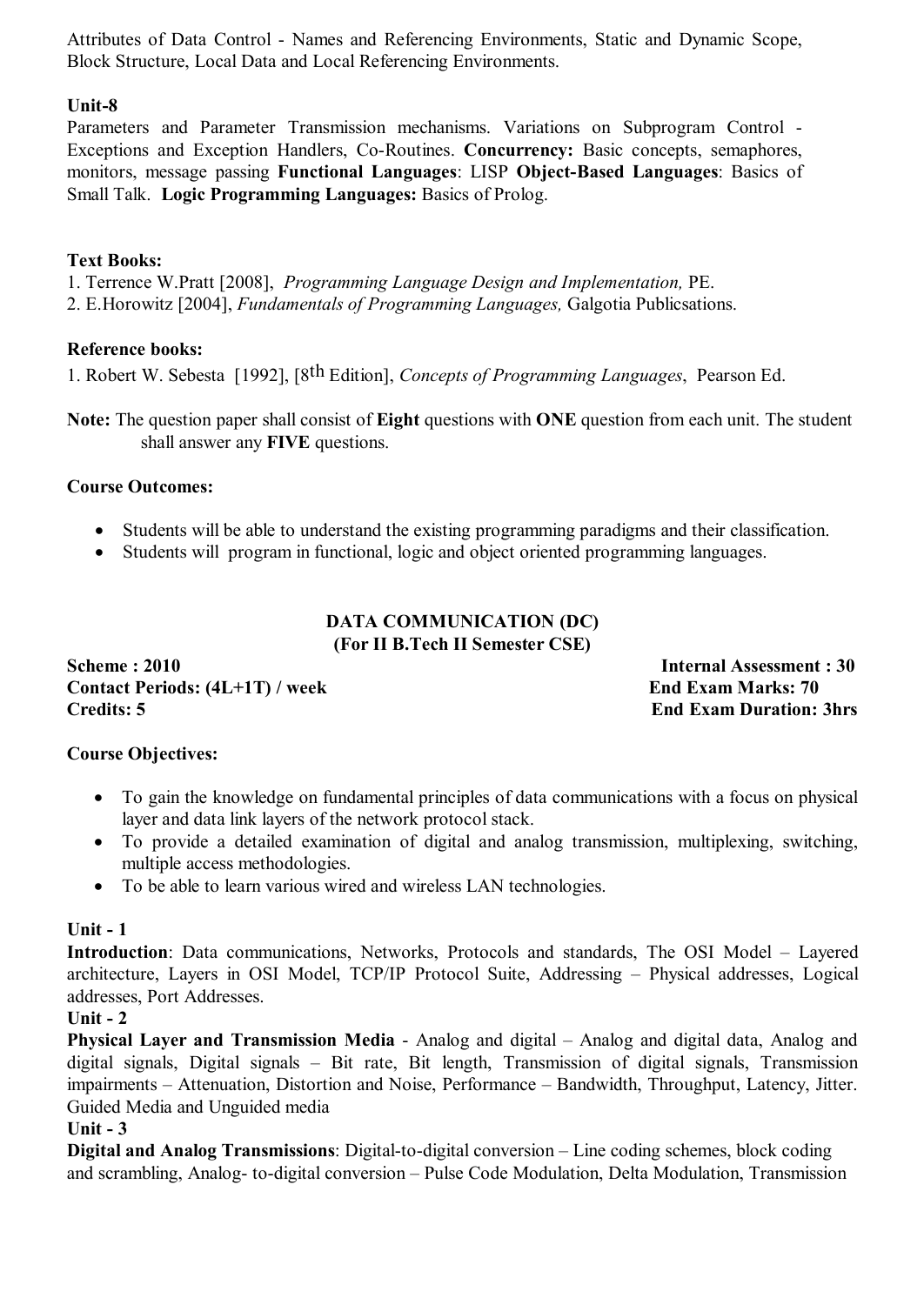modes –Parallel, serial transmissions. Analog-to-analog conversion – Amplitude modulation, Frequency modulation, phase modulation.

#### **Unit - 4**

**Multiplexing** - Multiplexing – Frequency-division multiplexing, wavelength-division multiplexing, synchronous time-division multiplexing and statistical time-division multiplexing.

#### **Unit - 5**

**Switching** - Circuit-switched networks, Datagram networks, Virtual circuit networks, Structure of a switch

#### **Unit -6**

**Data Link Layer** - Error detection – Introduction, Block coding – error detection, error correction, hamming distance and minimum hamming distance, Cyclic codes, Checksum, Framing, Flow and error control, protocols, HDLC, PPP.

#### **Unit - 7**

**Multiple Access** - Random Access – Aloha, CSMA, CSMA/CD, CSMA/CA, FDMA, TDMA, CDMA. **Unit-8**

**Wired and Wireless LANs**- IEEE standards, Standard Ethernet, Fast Ethernet, Gigabit Ethernet. IEEE 802.11 – Architecture, MAC sub layer, Addressing mechanism, physical layer. **Text books:**

1. Behrouz A. Forouzan – "Data communications and Networking", MGH, 4th edition

2. Andrew S. Tenenbaum [2007], Computer Networks, Pearson Education, 4<sup>th</sup> Edition.

**Note:** The question paper shall consist of **Eight** questions with **ONE** question from each unit. The student shall answer any **FIVE** questions.

#### **Course Outcomes:**

- Students will be able to express the fundamental functionality of physical and data link layers.
- Students will be able to understand the fundamentals of digital and analog transmission, multiplexing, switching and perform error detection and correction techniques.
- Students will understand the architectures of wired and wireless LAN technologies.

#### **APTITUDE AND REASONING SKILLS (ARS) (Common for II B.Tech. II Semester All Branches)**

**Scheme: 2010 Internal Assessment: 100 Contact Periods: (1L+2T)/week Credits: 2** 

#### **Course Objectives:**

- To be able to solve problems on number systems, simple and Compound Interest, Mensuration, sets, functions, Coordinate Geometry, Area, Volume and surface areas, Stocks, shares, Bankers discounts.
- To interpret data using bar graphs, pie charts, line graphs.
- To solve various puzzles and brain teasers with reasoning and logic.

#### **Quantitative Aptitude**

• Number Systems, Averages, Problems on ages, Allegations, Percentages, Profit and Loss, Simple interest and Compound Interest, Ratio and Proportions and Variation, Time and Work, Time and Distance, Mensuration, Functions, Set Theory, Permutation and Combinations, Probability, Progressions, Inequalities, Coordinate Geometry, quadratic Equations, Logarithms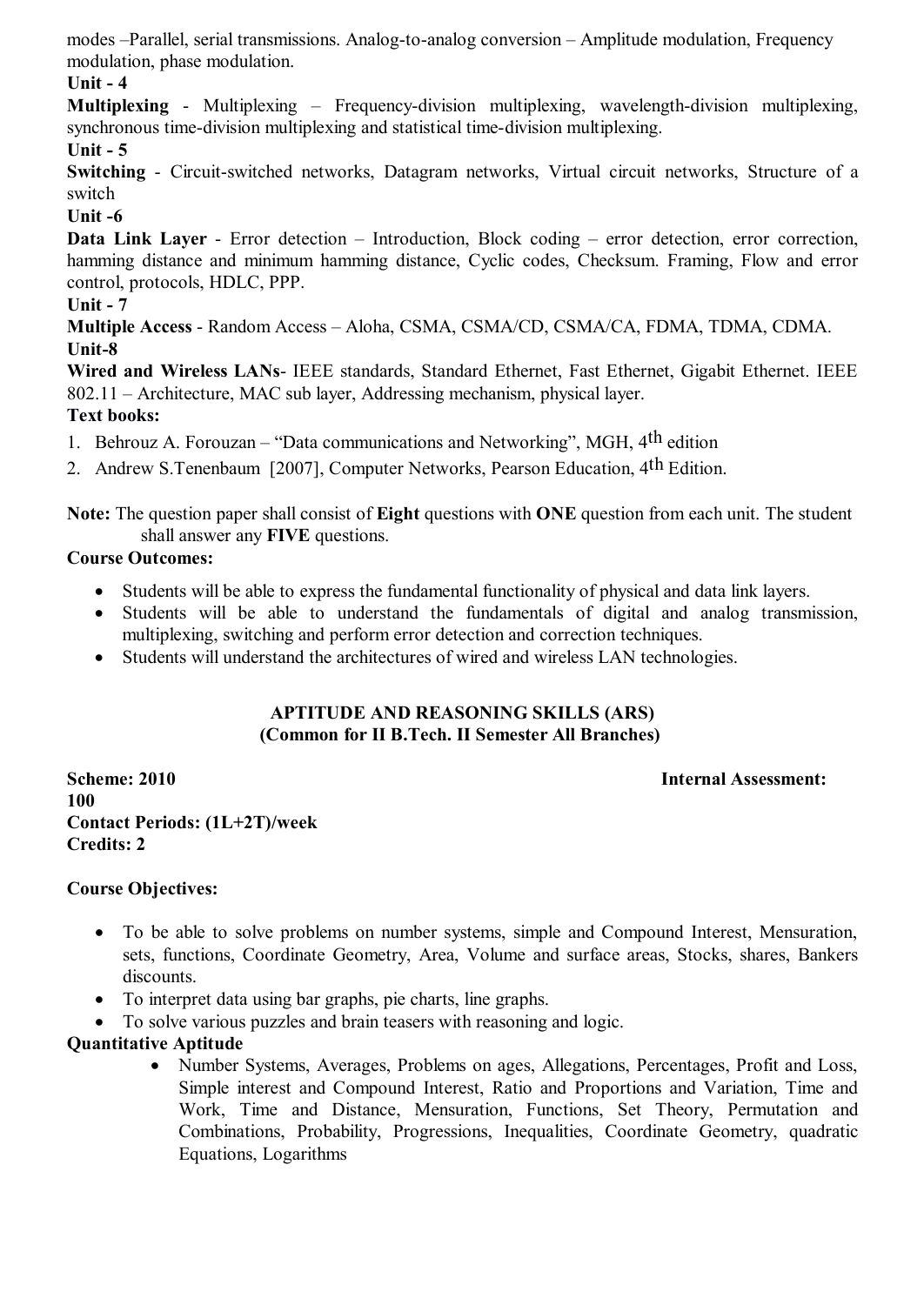- HCF and LCM, Decimal Fractions, Simplification, Square Roots and Cube Roots, Surds and Indices, Pipes and Systems, Area, Volume and Surface Areas, Races and Games, Calendar, Clocks, Stocks and Shares, True Discount, Banker's Discounts
- Data Interpretation Tabulation Bar Graphs Pie Charts Line Graphs.

#### **Reasoning**

Directions, Blood Relations, Problems on cubes, Series and sequences, odd man out, Coding and decoding, Data Sufficiency, logical deductions, Arrangements and Combinations, Groups and Teams, General Mental Ability, Puzzles to puzzle you, More Puzzles, Brain Teasers, Puzzles and Teasers.

#### **References:**

- 1. Arun Sharma (2003), *How to Prepare for Quantitative Aptitude*, TMH Publishers, New Delhi.
- 2. R.S. Aggarwal (2005), *Quantitative Aptitude,* S.Chand Publishers, New Delhi.
- 3. Sharon Weiner-Green, Ira K.Wolf (2006), *Barron's GRE,* Galgotia Publications, New Delhi.
- 4. R.S Aggarwal (1998), *Verbal and Non-Verbal Reasoning,* S.Chand Publishers, New Delhi.
- 5. Shakuntala Devi (2005), *Puzzles to Puzzle You,* Orient Paper Backs Publishers, New Delhi.
- 6. Shakuntala Devi (2006), *More Puzzles,* Orient Paper Backs Publishers, New Delhi.
- 7. Ravi Narula (2005), *Brain Teasers,* Jaico Publishing House, New Delhi.
- 8. George J Summers (2005), *Puzzles and Teasers,* Jaico Publishing House, Mumbai.

#### **Course Outcomes:**

- Students will be able to solve quantitative aptitude problems on number systems, Coordinate Geometry, Stocks, shares, Bankers discounts, etc.
- Students will interpret data using bar graphs, pie charts, line graphs.
- Students will apply reasoning and logic to solve various puzzles and brain teasers.

#### **COMPUTER GRAPHICS & DATA PROCESSING LAB ( CGDP(P) ) (Common for II B.Tech II Semester CSE and CSIT)**

**Scheme: 2010 Internal Assessment : 30 Contact Periods: 3 P/week End Exam Marks: 70** 

**Credits: 2 End Exam Duration: 3hrs** 

#### **Course Objectives:**

- To understand and implement line and circle drawing algorithms, clipping algorithms.
- To perform 2D and 3D object transformations and understand the concept of animation.
- To be able to implement sequential, relative, indexed sequential files in COBOL.

#### **List of Experiments:**

- 1. Implementation of line drawing algorithms.
- 2. Implementation of circle drawing algorithms.
- 3. Generation of characters
- 4. Implementation of polygon filling algorithms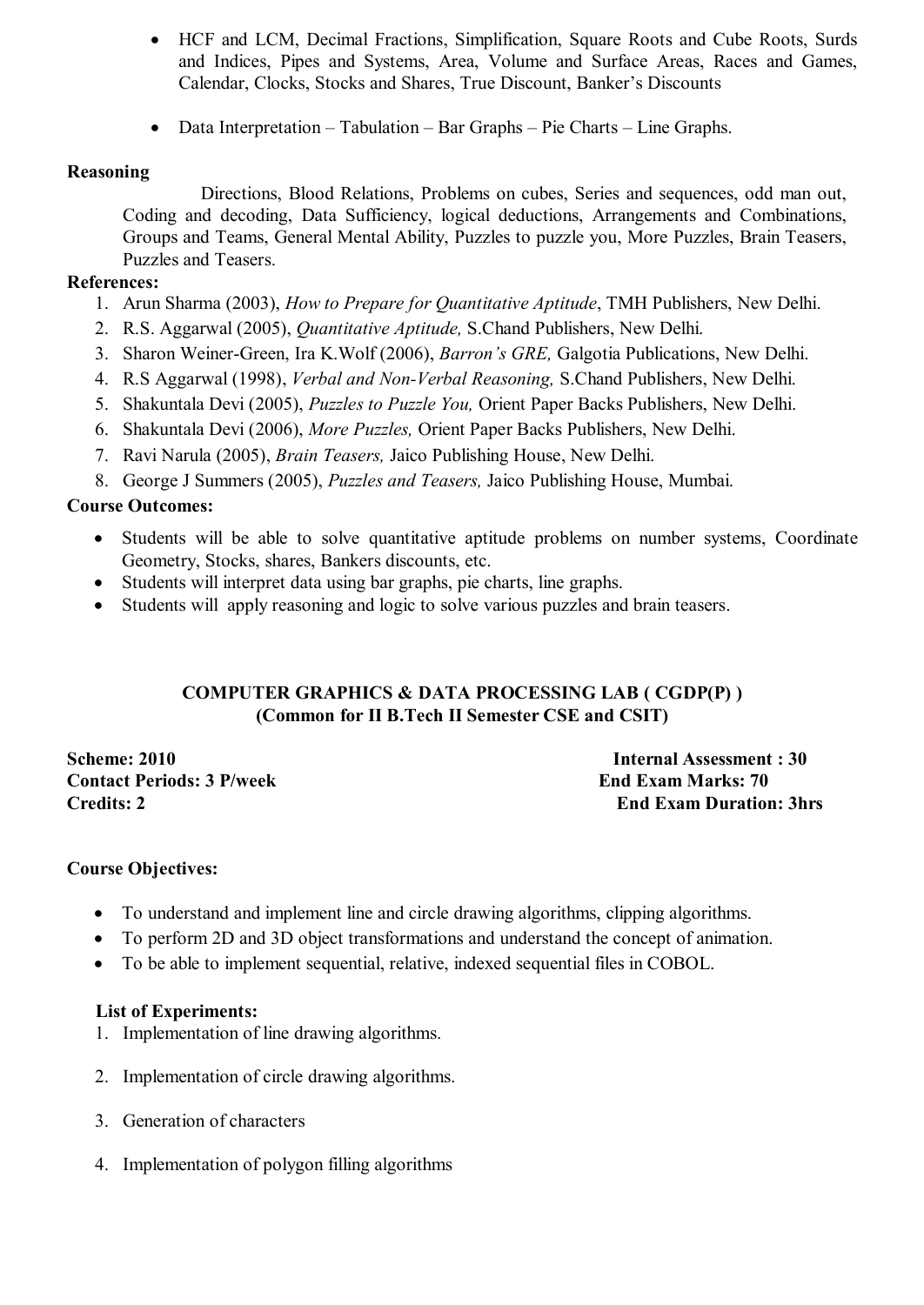- 5. Implementation of 2D Transformations
- 6. Implementation of 3D Transformations
- 7. Implementation of line and polygon Clipping
- 8. Implementation of rolling a ball on the hypotenuse of a right-angled triangle.



(Animation)

9. Implementation of arithmetic & perform verbs in Cobol.

10. Implementation of sequential file, relative file and indexed sequential file in Cobol.

#### **Course Outcomes:**

- Students will be able to draw lines, circles and fill polygons using standard algorithms.
- Students can clip the objects present outside the window and also perform 2D and 3D objects transformations, simple animations.
- Students will implement different file concepts in COBOL.

#### **JAVA PROGRAMMING LAB (JP(P) ) (Common for II B.Tech II Semester CSE and CSIT)**

**Scheme : 2010** Internal Assessment : **30 Contact Periods: 3 P/week End Exam Marks: 70 Credits: 2 End Exam Duration: 3hrs** 

#### **Course Objectives:**

 To be able to understand and implement Java applications and applets, Primitive data types, Java control flow, Methods, classes, packages, multithreading and exception handling.

**List of experiments:**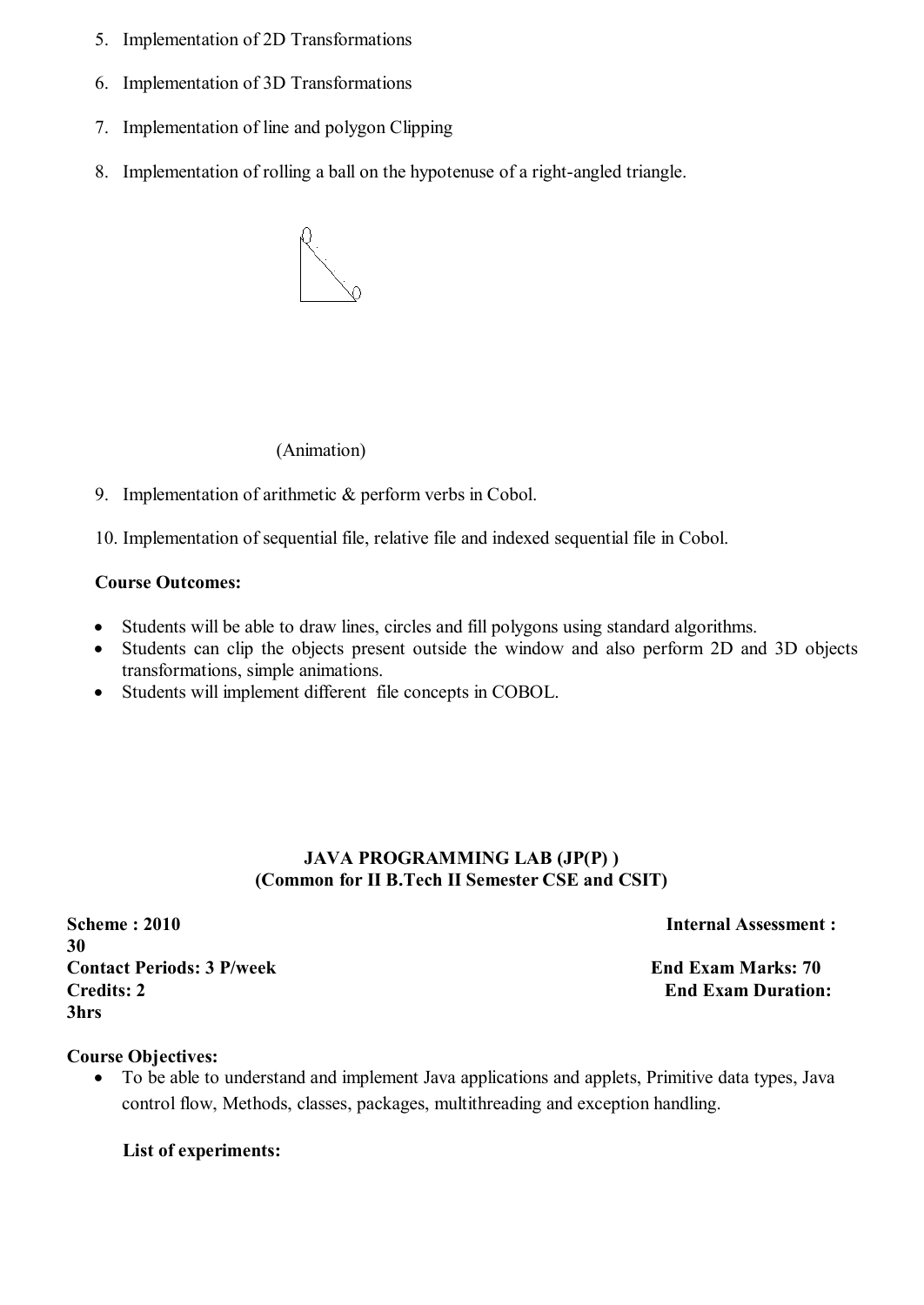- 1. Implementing classes and objects.
- 2. Constructors.
- 3. Inheritance.
- 4. Packages.
- 5. Interfaces.
- 6. Exception Handling.
- 7. Multithreading.
- 8. Event Handling.
- 9. AWT and AWT Controls.
- 10. Applets.

#### **Course Outcomes:**

Students will be able to implement software projects in Java.

| S                           |                                   | Abbreviat<br>ion | <b>Credits</b> |                         | <b>Scheme of</b><br><b>Instruction</b> |                          | <b>Duration</b><br>of End<br><b>Exam</b><br>(Hours) | <b>Scheme of Examination</b> |                                      |                  |
|-----------------------------|-----------------------------------|------------------|----------------|-------------------------|----------------------------------------|--------------------------|-----------------------------------------------------|------------------------------|--------------------------------------|------------------|
|                             |                                   |                  |                |                         | periods/week                           |                          |                                                     | <b>Maximum Marks</b>         |                                      |                  |
| N<br>$\mathbf 0$            | Subject                           |                  |                | L                       | D/T                                    | $\mathbf{P}$             |                                                     | End<br>Exa<br>m              | <b>Internal</b><br><b>Assessment</b> | <b>Tot</b><br>al |
| $\mathbf I$                 | <b>Theory</b>                     |                  |                |                         |                                        |                          |                                                     |                              |                                      |                  |
| $\mathbf{1}$                | <b>Computer Networks</b>          | <b>CN</b>        | 5              | $\overline{\mathbf{4}}$ | 1                                      | $\overline{\phantom{0}}$ | 3                                                   | 70                           | 30                                   | 100              |
| $\overline{2}$<br>$\bullet$ | Unix $&$ Shell Programming        | <b>USP</b>       | 5              | $\overline{\mathbf{4}}$ | 1                                      | ۰                        | 3                                                   | 70                           | 30                                   | 100              |
| 3                           | Theory of Computation             | TC               | 5              | $\overline{\mathbf{4}}$ |                                        | $\overline{\phantom{0}}$ | 3                                                   | 70                           | 30                                   | 100              |
| $\overline{4}$              | Database Management Systems       | <b>DBMS</b>      | 5              | 4                       |                                        | $\overline{\phantom{0}}$ | 3                                                   | 70                           | 30                                   | 100              |
| 5                           | Design and Analysis of Algorithms | <b>DAA</b>       | 5              | $\overline{\mathbf{4}}$ |                                        | $\blacksquare$           | 3                                                   | 70                           | 30                                   | 100              |
| 6                           | Web Programming                   | <b>WP</b>        | 5              | 4                       | 1                                      | -                        | 3                                                   | 70                           | 30                                   | 100              |
| I                           | <b>Practical</b>                  |                  |                |                         |                                        |                          |                                                     |                              |                                      |                  |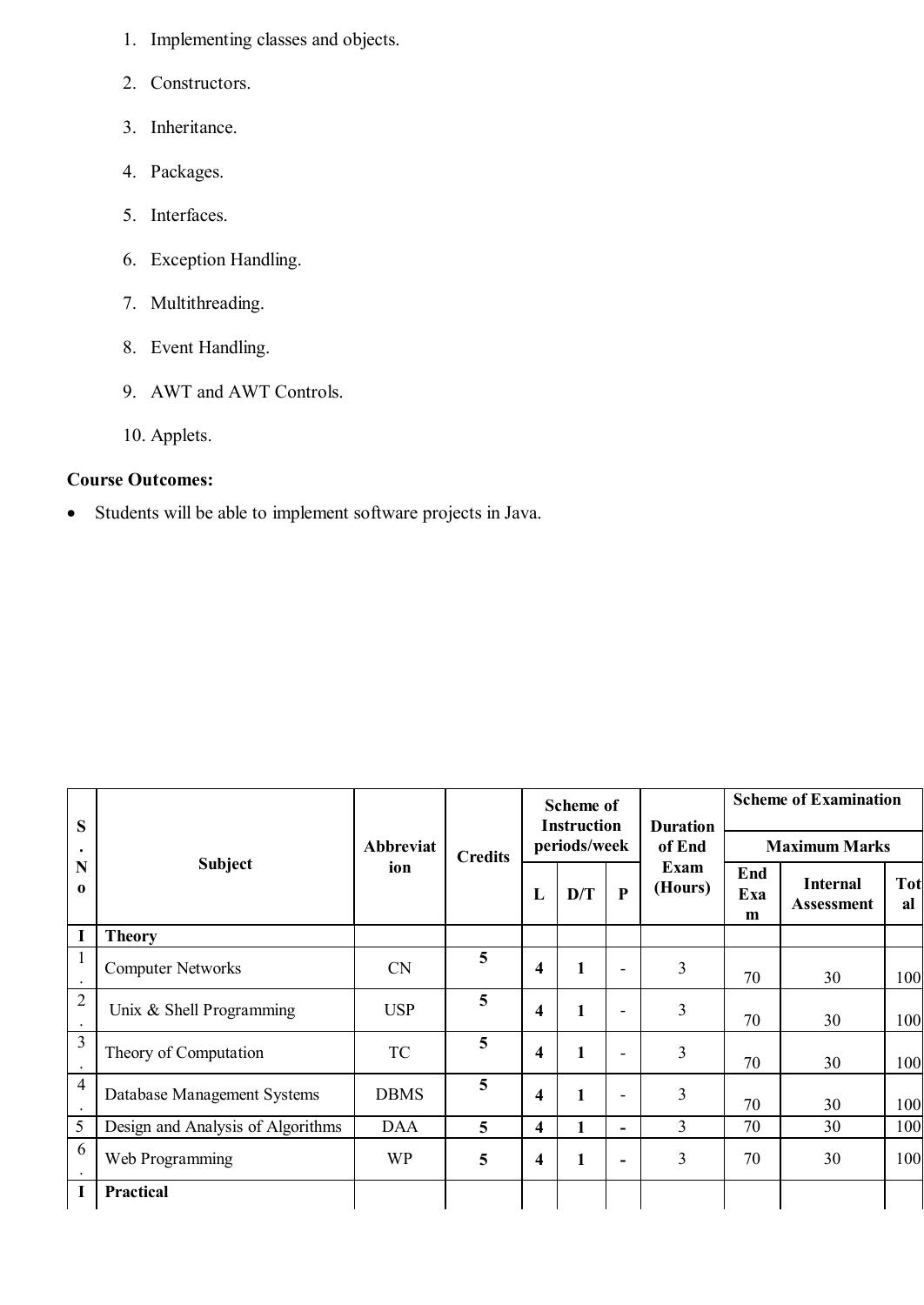| $\overline{\phantom{0}}$ | Database & Web Programming | DWP(P) | ∼  |                          |   |  |     |     |     |
|--------------------------|----------------------------|--------|----|--------------------------|---|--|-----|-----|-----|
|                          | Lab                        |        |    | -                        | - |  | 70  | 30  | 100 |
|                          | OS & Algorithms Lab        | OSA(P) |    | $\overline{\phantom{a}}$ | ۰ |  | 70  | 30  | 100 |
|                          | <b>Total</b>               |        | 34 | 24                       |   |  | 560 | 240 | 800 |

### **FOUR YEAR B.TECH. DEGREE COURSE**

**Scheme of Instruction and Examination**

(Effective from 2010-2011)

**III B.Tech (CSE) – I Semester Scheme: 2010** 

**COMPUTER NETWORKS (CN) (Common for III B.Tech I Semester CSE and CSIT)**

**Scheme: 2010** Internal Assessment: 30 **Contact Periods: (4L+1T) / week End Exam Marks: 70**<br>Credits: 5 End Exam Duration:

**End Exam Duration: 3hrs** 

**Course Objectives:**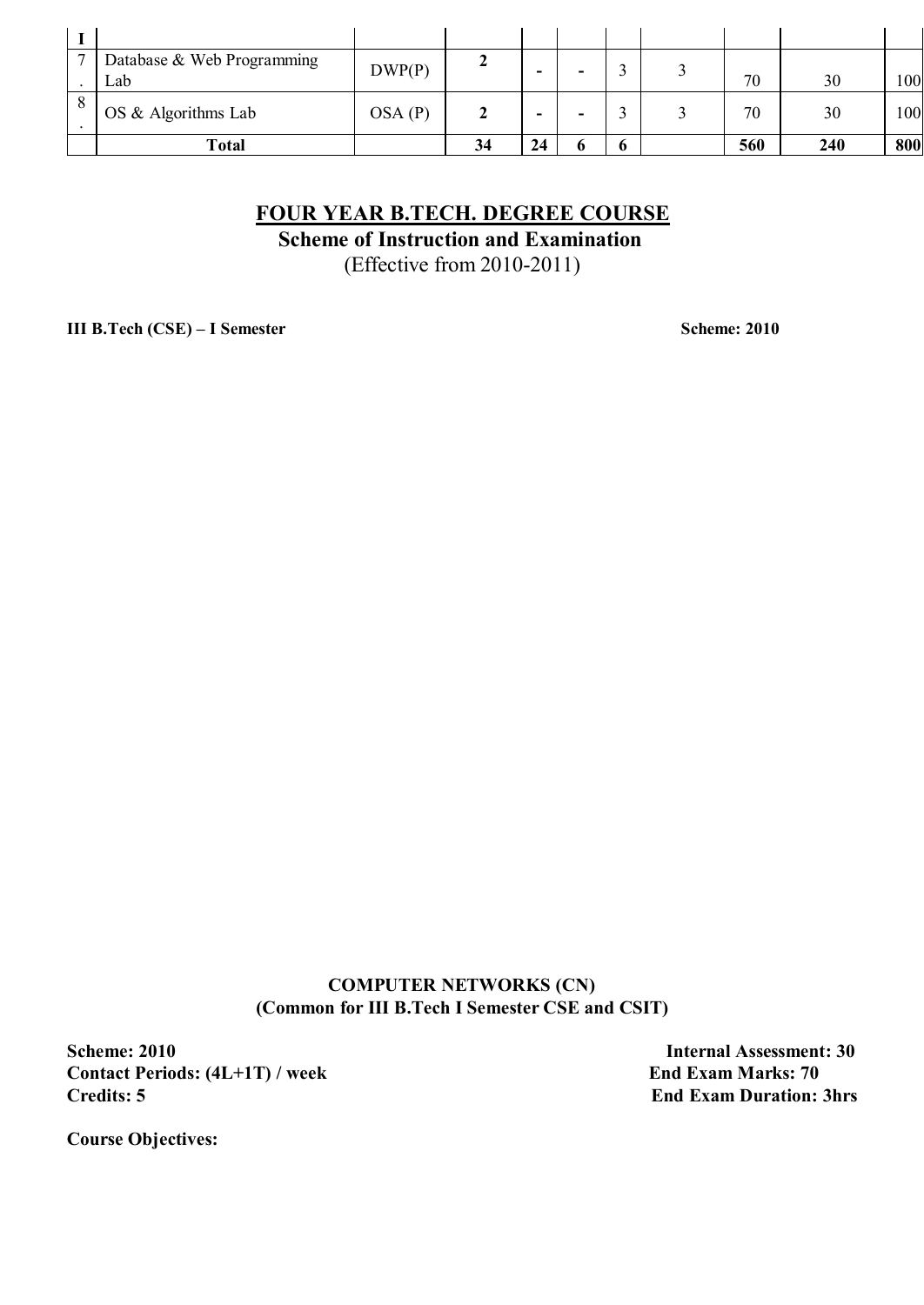- To make the students understand the basic concepts of data communications and computer networks,
- To be able to learn different layers in OSI reference model.
- To understand principles of the TCP/IP protocol suite, LANs, Wireless LANs and WANs.

#### **Unit - 1**

Review of ISO OSI Reference Models, TCP/IP Reference Model.

**Network layer:** Design Issues, services, internal organization, comparison of virtual circuits and datagram subnets. Routing Algorithms: The optimality principle, shortest path routing, Flooding, Distance vector, Link state, Hierarchical, Broadcast and Multicast Routings.

#### **Unit-2**

**Congestion control algorithms:** principles, congestion prevention policies, traffic shaping, flow specification, congestion control in virtual circuits, choke packets, load shedding, jitter control.

#### **Unit - 3**

**Internetworking:** How Networks differ, concatenated virtual circuits, connectionless internetworking, tunneling, Internet work routing, Fragmentation.

#### **Unit-4**

**The Network layer of the Internet:** The IP protocol, IP address, subnets, Internet Control protocols, Gateway routing protocols: OSPF, BGP, Mobile IP, IPv6.

#### **Unit - 5**

**Transport Layer:** Service/Quality of service, service primitives, Addressing, Establishing a connection, releasing a connection, flow control, buffering, Multiplexing and crash recovery.

#### **Unit-6**

**Internet Transport Protocols:** TCP- service model, protocol, segment header, connection management Transmission policy, congestion control and timer management and UDP.

#### **Unit - 7**

**Application Layer:** DNS: The DNS Name Space, Resource Records, Name Servers. Electronic Mail: Architecture and Services, The User Agent, Message Format, Message Transfer.

#### **Unit - 8**

**Network Security:** Cryptography, symmetric key, public key Algorithms, Digital signatures, Authentication Protocols, Email Security, Web Security.

#### **Text books:**

1. BA Forouzan [2008], [4th Edition], *Data Communications and Networking*, TMH.

2. Andrew S.Tenenbaum [2007], [4th Edition], *Computer Networks*, Pearson Education.

#### **Reference books:**

1. S.Keshar [2007], [II Edition], *An Engineering Approach to Computer Networks*, Pearson Ed.

**Note:** The question paper shall consist of **Eight** questions with **ONE** question from each unit. The student shall answer any **FIVE** questions.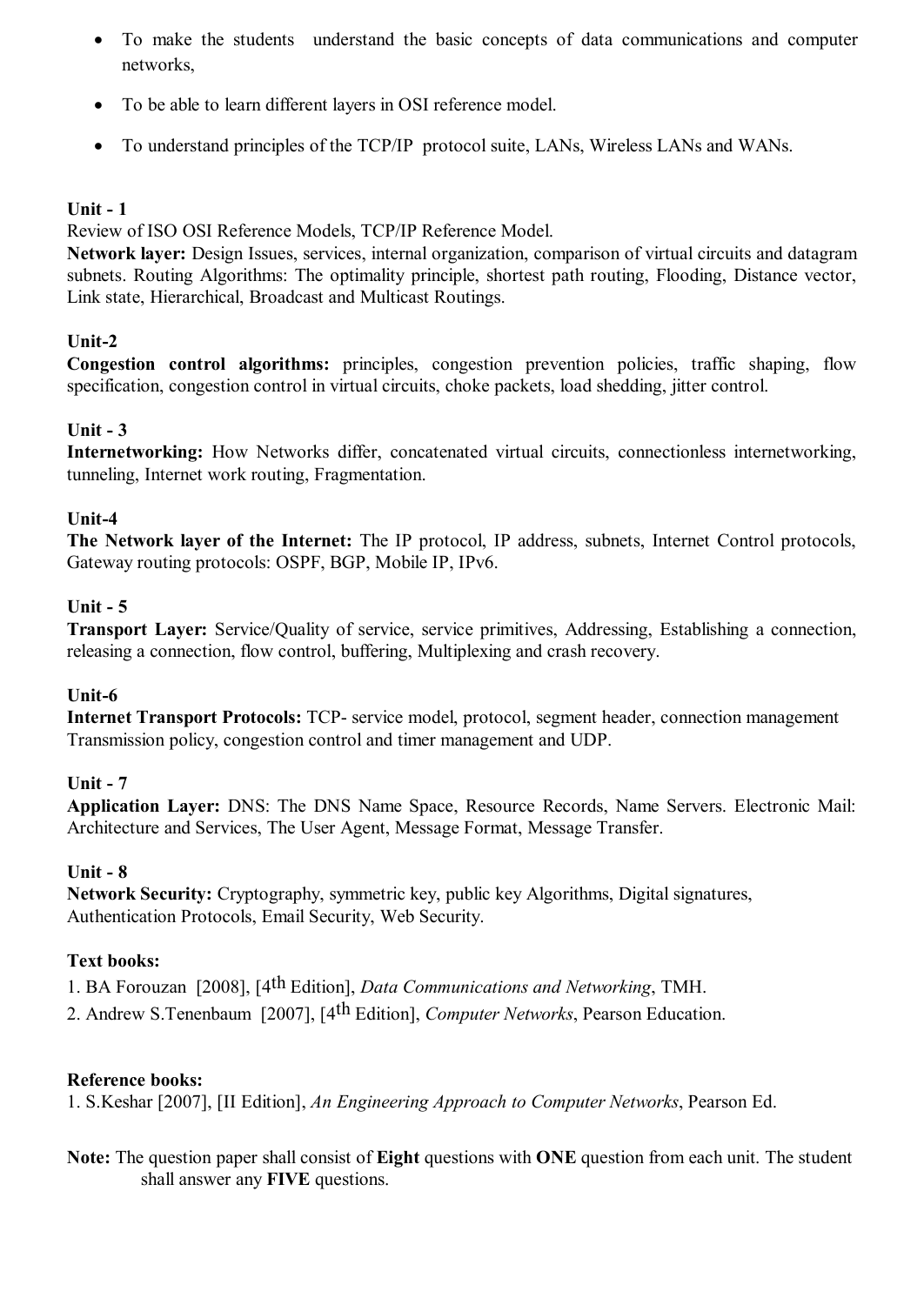#### **Course Outcomes:**

 Students will learn major functions of each layer of the OSI and TCP/IP Protocol suites and understand congestion control algorithms, Internetworking, QoS, TCP and UDP, network security.

#### **UNIX & SHELL PROGRAMMING (USP) (Common for III B.Tech I Semester CSE and CSIT)**

**Scheme : 2010 Internal Assessment : 30** Contact Periods:  $(4L+1T)$  / week End Exam Marks: 70 **Credits: 5 End Exam Duration: 3hrs**

#### **Course Objectives:**

 To learn features of Unix, Command shell, Shell programming, basic system administration and understand Process and Signals, system security and IPC.

#### **Unit – 1**

**Basics of UNIX-I:** Introduction to UNIX operating system, UNIX history, features, and architecture, Unix File System, Unix Session, Working with files and directories

#### **Unit - 2**

**Basics of UNIX-II:** using the VI editor, Command Shell and X window system.

#### **Unit – 3**

**Shell Programming-I:** What is Shell, Types of Shells, Shell Script, Shell Variables, Shell Keywords, System Variables and User-defined Variables

#### **Unit - 4**

**Shell Programming-II:** Command line Arguments, Arithmetic in Shell Script, Decision making statements and the loop control structure.

#### **Unit – 5**

**Basic System Administration:** Setup Procedures, Maintenance Tasks, Security for System Administrators.

#### **Unit – 6**

**Processes and Signals:** Processes, ps command, kill command, parent and child processes, Process Scheduling, Process Priorities and Signals.

#### **Unit - 7**

**System Security:** User and group IDs, Access Control Lists, Password Files, File Encryption and Pretty Good Privacy.

#### **Unit – 8**

**Inter-Process Communication:** Pipes, FIFOs, Semaphores, Message Queues and Shared Memory.

#### **Text Book:**

1. Kenneth H.Rosen and Douglas A. Host [2008], [second edition], *UNIX-The Complete Reference*, TMH.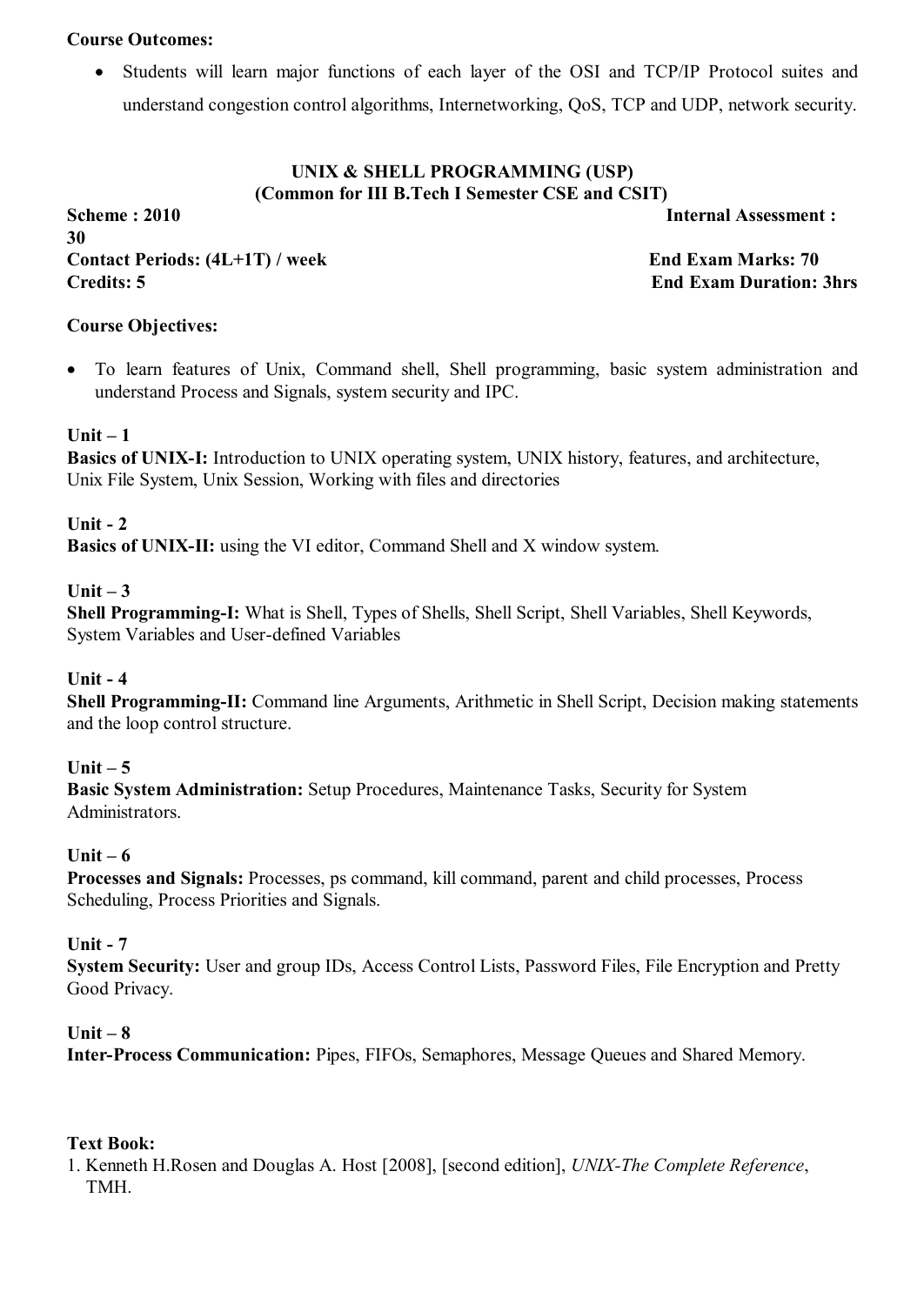- 2. Yashavant Kanetkar [2008], [First Edition], *UNIX Shell Programming*, BPB Publication.
- 3. W.R.Stevens [2004], *Advanced Programming in the UNIX Environment*, Pearson Education.

#### **References:**

- 1. Brain W. Kernighan and Rob Pike [2008], *The UNIX Programming Environment, Prentice-Hall India*.
- 2 Sumitabha Das [2008], [Fourth Edition,],. *UNIX Concepts and Applications*, Tata-McGraw Hill Publication.
- **Note:** The question paper shall consist of **Eight** questions with **ONE** question from each unit. The student shall answer any **FIVE** questions.

#### **Course Outcomes:**

 Students will get knowledge of UNIX environment and are able to understand Unix-file system, session, basic system administration, process scheduling.

#### **THEORY OF COMPUTATION (TC) (Common for III B.Tech I Semester CSE and CSIT)**

**Scheme : 2010 Internal Assessment : 30** Contact Periods:  $(4L+1T)$  / week End Exam Marks: 70 **Credits: 5 End Exam Duration: 3hrs**

#### **Course Objectives:**

- To be able to construct finite state machines and the equivalent regular expressions and prove the equivalence of languages described by finite state machines and regular expressions.
- To be able to construct pushdown automata and the equivalent context free grammars, Turing machines and Post machines.

#### **Unit - 1**

**Finite Automata preliminaries:** Strings, Alphabet, Language Operations, Finite State Machine definitions, Finite Automation Model, Acceptance of strings and languages, Non-deterministic Finite Automation, Equivalence between NFA and DFA, conversion of NFA into DFA, Equivalence between two FSM's, Minimization of FSM, , Moore and Mealy machines, Applications of FA's.

#### **Unit - 2**

**Regular Expressions and Regular Sets:** Regular sets, Regular expressions, Identity rules, Manipulation of regular expression, Equivalence between RE and FA, Inter conversion, Pumping lemma, Closure properties of regular sets.

#### **Unit - 3**

**Grammar Formalism :** Regular grammar-Right linear grammar and left linear grammar, Equivalence between regular linear grammar and FA, Inter conversion between RE and RG , Derivation trees, Right most and left most derivation of strings.

#### **Unit-4**

**Context Free Grammar:** Context Free Grammar ,Ambiguity in CFG, minimization of CFG, Chomsky Normal Form, Griebach Normal Form, pumping lemma of CFL.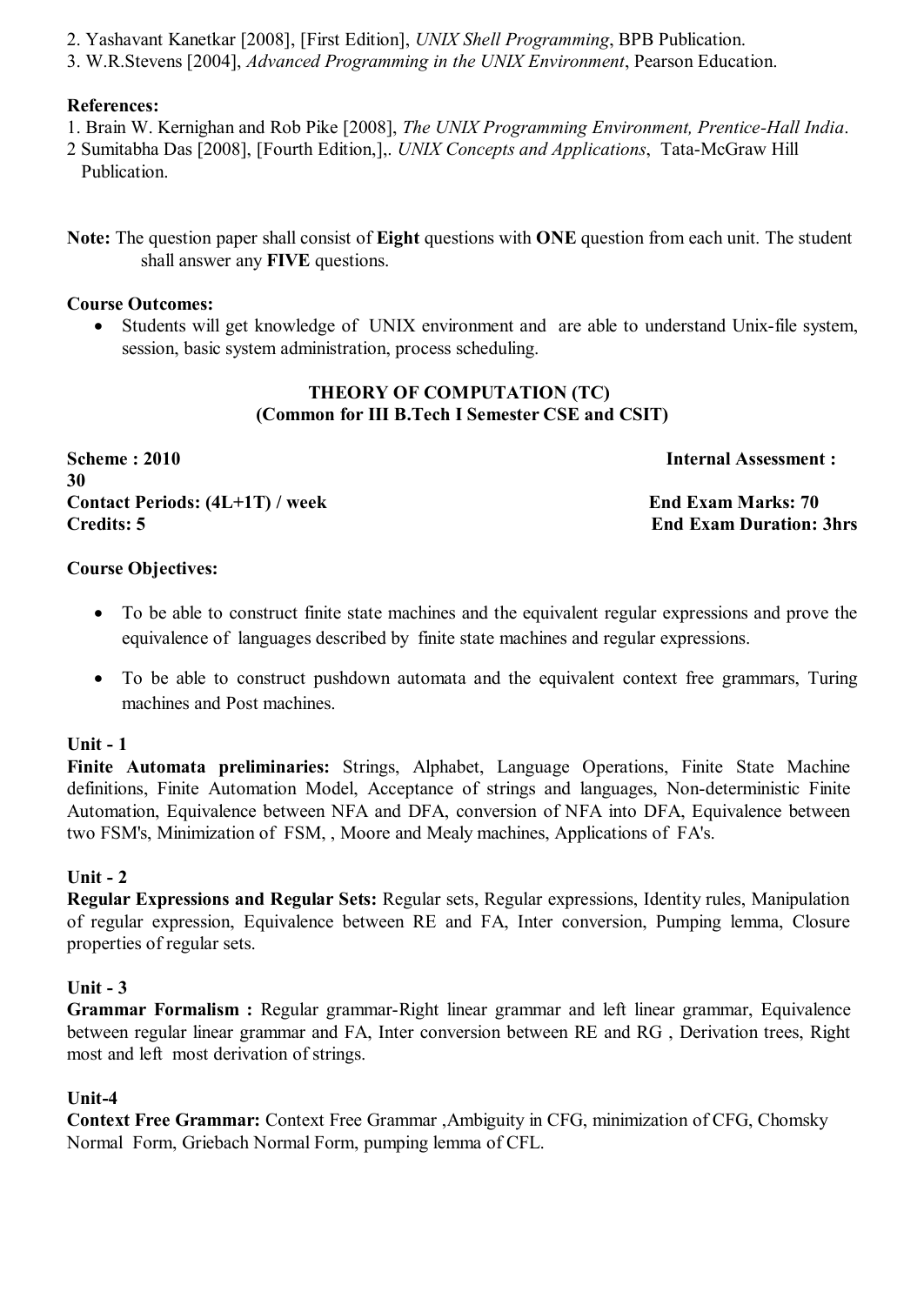#### **Unit - 5**

**Push Down Automata:** Definition, model acceptance of CFL, Equivalence of CFG and PDA, and interconversion, Properties of CFL.

#### **Unit-6**

**Turing Machines:** Turing machine definition, model, design of TM, Computable functions, Recursively enumerable language, Church's hypothesis, Universal Turing machine.

#### **Unit - 7**

**Computability Theory:** Model of Linear Bounded Automation, TM and type0 grammers, LBA and Languages, Halting problem of TM.

#### **Unit-8**

 **LR(k)grammars:** properties of LR(k)grammars, LR(k) grammar. primitive recursive functions, partial recursive functions and TMs.

#### **Text books:**

1. Hopcroft H.E. and Ullman J.D [2007], [Second Edition], *Introduction to Automata Theory Languages*

#### *and Computation*, Pearson Education.

2. Mishra and Chandrashakaran [2007], *Theory of computer sciences: Automata languages and computation*. Pearson Education.

#### **Reference books:**

1. K V N Sunitha and N Kalyani, Formal languages and automata theory,TMH.

2.John C Martin [2008], *Introduction to languages and the theory of computation*, TMH.

**Note:** The question paper shall consist of **Eight** questions with **ONE** question from each unit. The student shall answer any **FIVE** questions.

#### **Course Outcomes:**

 Students will be able to formalize mathematical models of computations,use these formalisms to explore the inherent limitations of computations and describe some major current approaches to investigate feasible computation.

#### **DATABASE MANAGEMENT SYSTEMS (DBMS) (Common for III B.Tech I Semester CSE and CSIT)**

**Scheme: 2010** Internal Assessment: 30 Contact Periods:  $(4L+1T)$  / week End Exam Marks: 70 **Credits: 5 End Exam Duration: 3hrs**

#### **Course Objectives:**

- To make the students confident in maintaining huge amounts of data by creating tables and accessing them.
- To apply concurrency control and recovery techniques during transaction execution.

#### **Unit – 1**

**Introduction:** Purpose of Database Systems, View of Data, Database System Applications, Database Language, Relational Databases, Database Design, object Based and Semi Structured Databases, Data Storage and Querying Transaction Management, Database Architecture, Database user and Administrator.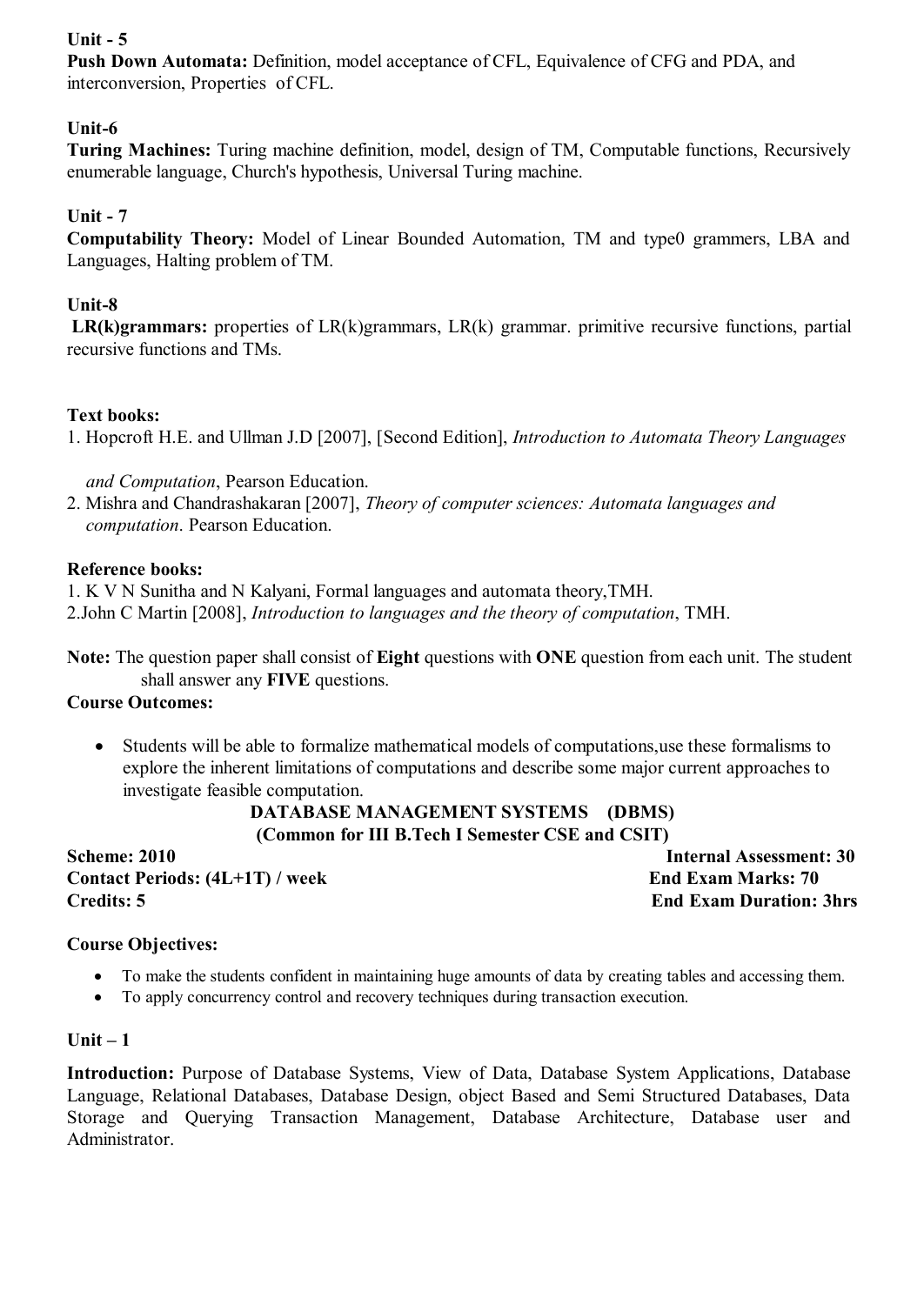Entity-Relationship Model: Basic Concepts, Design Issues, Mapping Constraints, Keys, Entity-Relationship Diagrams, Weak Entity Sets, Extended E-R Features, Design of an E-R Database Schema, Reduction of an E-R Schema to Tables.

#### **Unit – 2**

**Relational Model:** Structure, Fundamental Relational Algebra Operations, Additional Relational Algebra Operations, Extended Relational Algebraic Operations, Null Values, Modification of Database, Views.

#### **Unit-3**

**SQL:** Form of Basic SQL Query, Examples of Basic SQL Queries, Introduction to Nested Queries, Correlated Nested Queries Set, Comparison Operators, Aggregate Operators, Null Values, Comparison, Control Structures, Procedures, functions, Triggers and Cursors in PL/SQL. Using Null values, Logical Connectivity's – AND, OR, and NOT, Impact on SQL Constructs. Outer Joins, Disallowing Null Values.

#### **Unit – 4**

**Relational Database Design:** Features of Good Relational Designs, Atomic Domains and First Normal Form, Decomposition using Functional Dependencies, Decomposition using Multivalued Dependencies, Join Dependencies, Domain-Key Normalisation Form, Alternative approaches.

#### **Unit – 5**

**Indexing and Hashing:** Basic Concepts, Ordered Indices, B Plus Tree Index Files, Static Hashing, Dynamic Hashing, Comparison of Ordered Indexing and Hashing.

#### **Unit-6**

**Transactions:** Concept, Transaction State, Implementation of Atomicity and Durability, Concurrent Executions, Serializability, Recoverability, Implementation of Isolation, Testing for Serializability.

#### **Unit – 7**

Concurrency control: Lock-Based Protocols, Timestamp-Based Protocols, Validation Based Protocols, Multiple Granularity, Multiversion Schemes, Deadlock handling, Insert and Delete Operations.

#### **Unit-8**

**Recovery System**: Failure Classification, Storage Structure, Recovery and Atomicity, Log-Based Recovery, Recovery with Concurrent Transactions, Buffer Management, Failure with Loss of Non-Volatile Storage, Advanced Recovery Techniques.

#### **Text books:**

- 1. Henry F. Korth & Abraham Silberschatz [1997], *Data Base System Concepts,* MC Graw Hill Fifth Edition.
- 2. Elmarsi Ramez and Navrate Shamkant B [2009], *Fundamentals of Data Base Systems*, Pearson Education.

#### **Reference books:**

- 1. C J Date [2008], *An Introduction to Data Base Systems*, Pearson Education.
- 2. Raghu RamaKrishnan and Johnannes Gehrke [2003], [3rd Edition], *Data Base Management Systems*, TATA Mc GrawHill.

**Note:** The question paper shall consist of **Eight** questions with **ONE** question from each unit. The student shall answer any **FIVE** questions.

#### **Course Outcomes:**

.

 Students can get the capability of maintenance of huge amounts of data along with reducing of redundancy in data.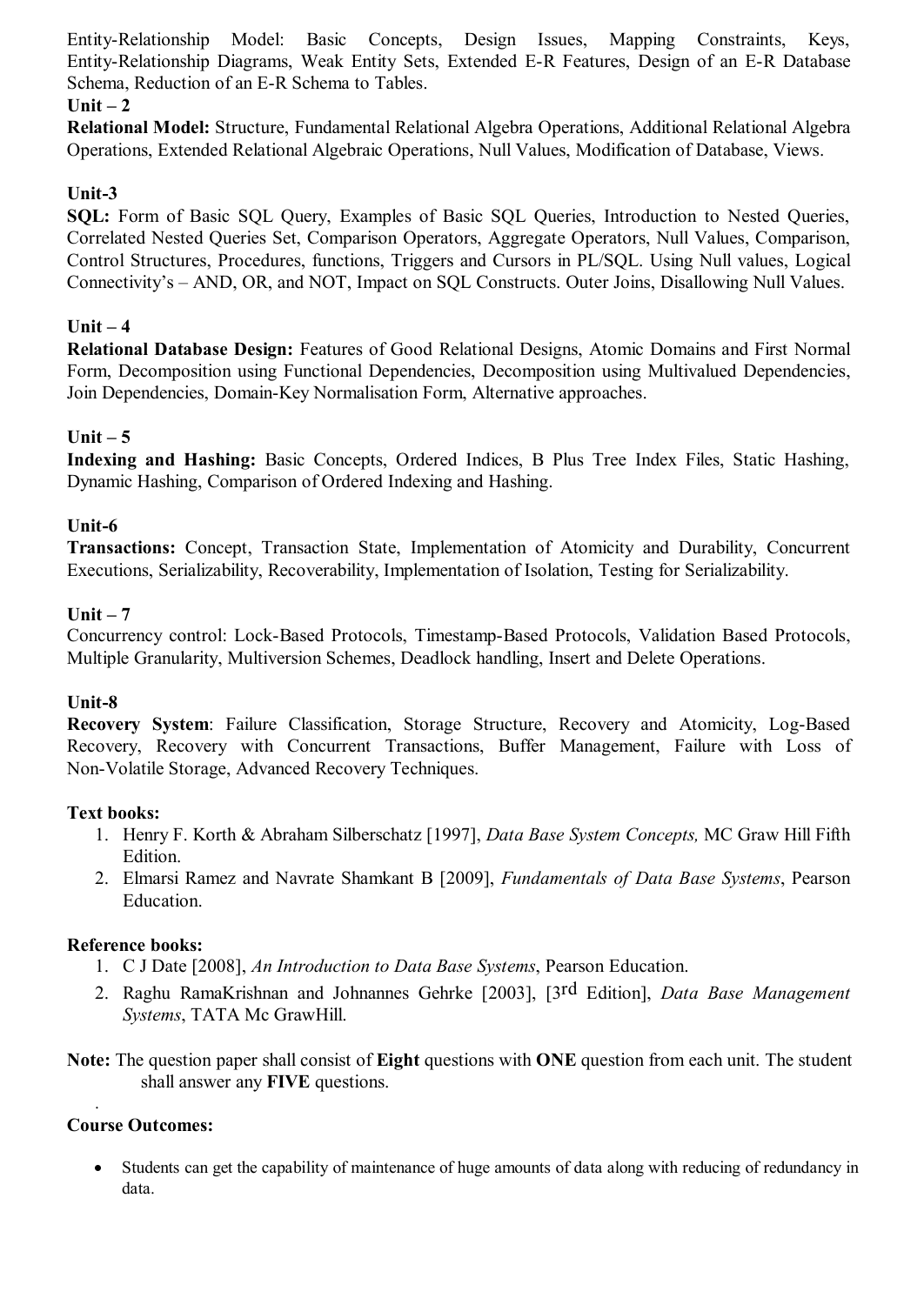Students also understand transaction management, concurrency control and learn recovery techniques.

#### **DESIGN AND ANALYSIS OF ALGORITHMS (DAA) (Common for III B.Tech I Semester CSE and CSIT)**

**Scheme: 2010 Internal Assessment : 30** Contact Periods:  $(4L+1T)$  / week End Exam Marks: 70 **Credits: 5 End Exam Duration: 3hrs**

#### **Course Objectives:**

- To study paradigms and approaches used to analyze and design algorithms and to appreciate the impact of algorithm design in practice.
- To understand how a number of algorithms for fundamental problems in computer science and engineering work and compare with one another, and to make the students design efficient algorithms.

#### **Unit-1**

**Introduction:-**What is an Algorithm? Performance Analysis, Asymptotic notation.

#### **Elementary Data Structures:**

Stacks and Queues, Trees, Dictionaries, Priority Queues, Sets and Disjoint Set union, Graphs.

#### **Unit-2**

**Divide and Conquer :-** General method, Binary search, Finding Maximum and Minimum, Merge sort, Quick sort, Selection sort, Strassen's Matrix Multiplication.

#### **Unit- 3**

**Greedy Method :-** The General Method, Knapsack Problem, Tree Vertex Splitting, Job Sequencing with Deadlines, Minimum-Cost Spanning Tree, Optimal Storage on Tapes, Optimal Merge Patterns, Single Source Shortest Path.

#### **Unit-4**

**Basic Traversal and Search Techniques: -** Techniques for Binary Trees, Techniques for Graphs, Connected Components and Spanning Trees, Biconnected Components and DFS.

#### **Unit-5**

**Dynamic Programming :-** The General Method, Multistage Graphs, All Pairs Shortest Paths, Optimal Binary Search Trees, String Editing, 0/1-Knapsack, Reliability Design, The Travelling Salesperson Problem .

#### **Unit-6**

**Backtracking :-** The General Method, The 8-Queens Problem, Sum of Subsets, Graph Coloring, Hamiltonian cycles, Knapsack problem.

#### **Unit-7**

**Branch and Bound :-** The Method, 15 – Puzzles Problem, Job Sequencing with Penalties, 0/1-Knapsack problem, Travelling Salesperson.

#### **Unit-8**

**Lower Bound Theory :-** Comparison Trees, Oracles and Adversary arguments, Techniques for Algebraic problems.

#### **Text books:**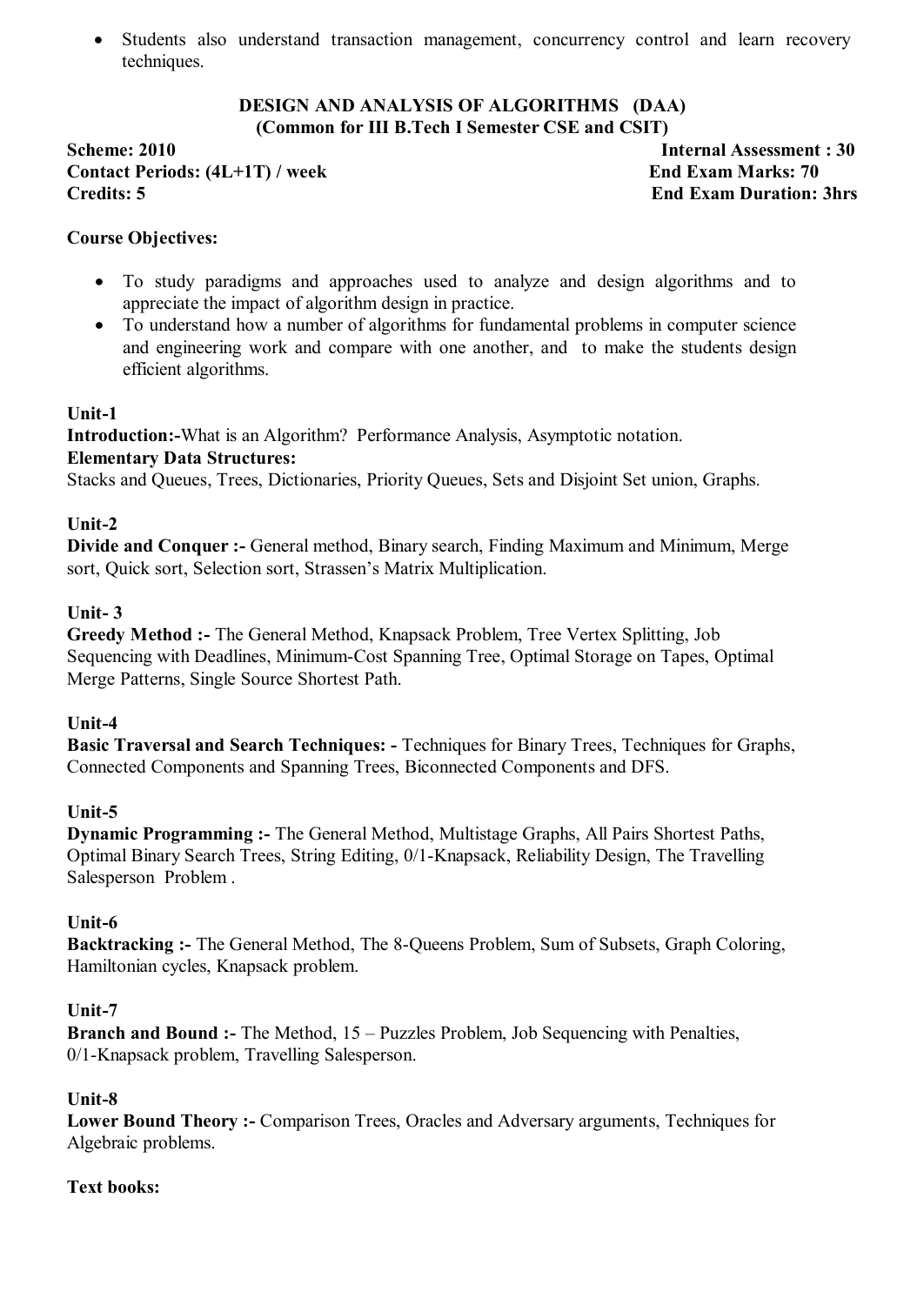1. Ellis Horowitz, Sartaz Sahni & Sanguthevar Rajasekaran [2008], *Fundamentals of Computer Algorithms*, Galgotia Publications.

## **Reference books:**

1. Jon Kleinberg, Eva Tardos [2006], *Algorithm Design*, Pearson Education.

**Note:** The question paper shall consist of **Eight** questions with **ONE** question from each unit. The student shall answer any **FIVE** questions.

## **Course Outcomes:**

- Students will be able to prove the correctness and analyze the running time of the algorithms for the classic problems in various domains.
- Students can apply these algorithms and design techniques to solve problems.

#### **WEB PROGRAMMING (WP) (For III B.Tech I Semester CSE)**

**Scheme: 2010 Internal Assessment: 30** Contact Periods:  $(4L+1T)$  / week End Exam Marks: 70 **Credits: 5 End Exam Duration: 3hrs**

## **Course Objectives:**

• To make a graduate learn how to create and view a web page and how to apply various tags and add images, frames to web page.

## **Unit-1**

**Essential HTML:** Introduction, Creating and viewing a web page, immediate solutions. **Working with Text**: Physical and Logical HTML Styles. Immediate Solutions. **Presenting and Arranging Text**: Arranging Text, Using  $\langle \text{div} \rangle$  and  $\langle \text{span} \rangle$ , Using Layers, Preformatting Text, Immediate Solutions.

## **Unit-2**

**Working with images**: Images in Web pages, Graphic formats, Creating images, Immediate Solutions **Links and Lists:** Creating hyperlinks, Creating Image maps and Lists. **Creating Tables**: Creating table, Adding a border, Padding cells, Aligning data vertically and Horizontally, spanning rows and columns, setting colors, immediate solutions

## **Unit-3**

**Working with Frames:** Creating vertical and horizontal frames, named frames, immediate solutions. **Essential JavaScript:** Introduction, JavaScript Objects, Object Properties and Methods, JavaScript Events, JavaScript Programming

## **Unit-4**

**HTML Forms and HTML Controls**: What's a Form? What Controls are available? Creating a Form And adding HTML Controls, Submitting Data from forms, using <FIELDSET>,<LEGEND>,<LABEL>, Immediate solutions.

# **Unit-5**

**Dynamic HTML:** Dynamic Styles and Dynamic content. Dynamic, Data Binding **Essential XML:** valid and well-formed XML documents, XML Document Type Definitions, XML Schemas. Immediate solutions.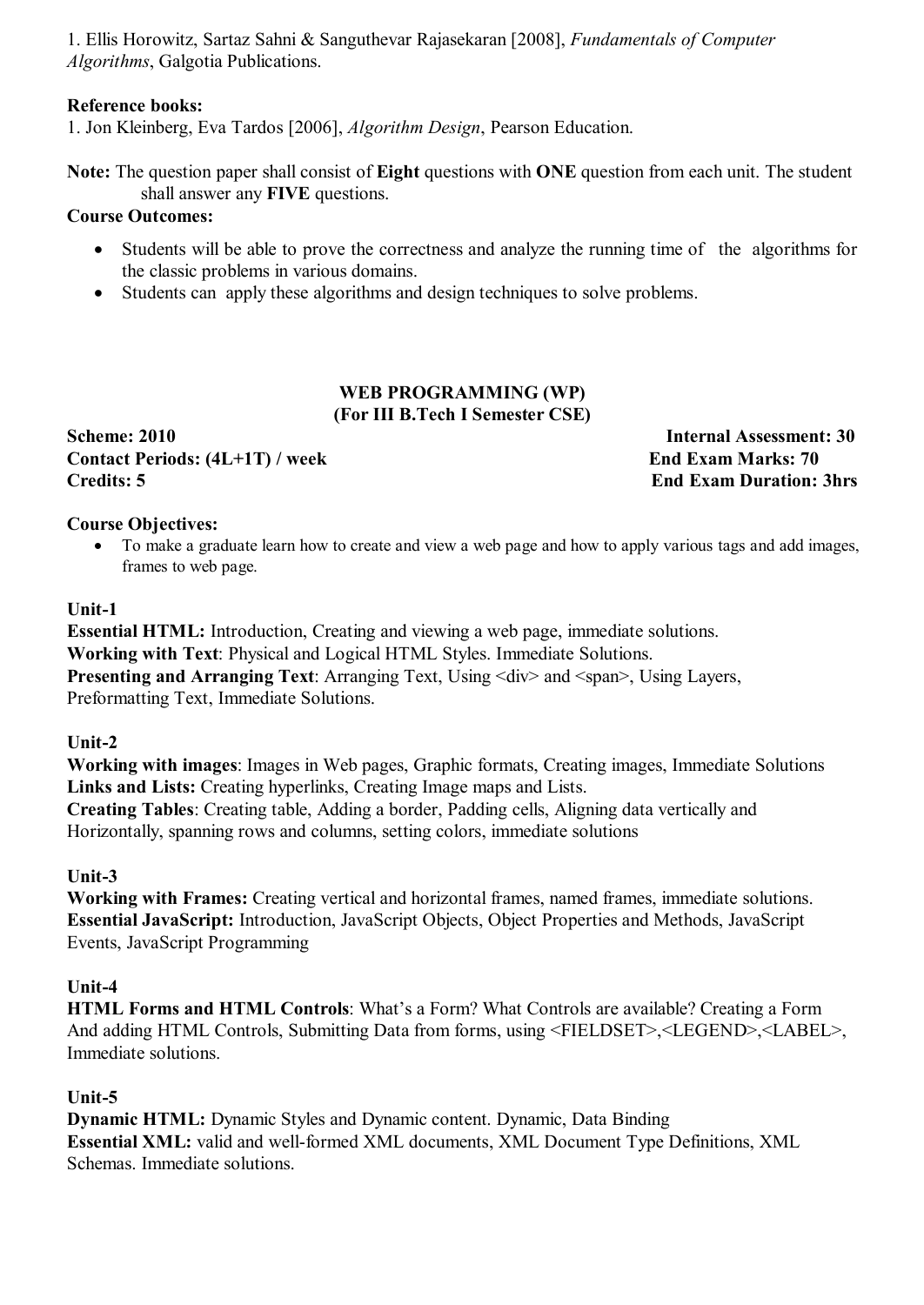# **Unit-6**

**Java Beans Components:** Why Beans, The Bean Writing Process, Using Beans to build an application **Introduction to Servlet:** Servlet Life Cycle, Example, Servlet Classes,

# **Unit-7**

**JSP Overview:** How JSP works, Basic Example, JSP syntax and semantics: The JSP development model Components of a JSP Page, a Complete Example.

# **Unit-8**

**Expressions, Scriptlets and Declarations**: Expression, Scriptlets : Expression, Scriptlets Handling by the JSP Container, Implicit Objects and the JSP Environment, Initialization parameters. Declarations.

**Request Dispatching**: Anatomy Of Request Processing, including other resources, the include directive, the <jsp: include> action, the request dispatcher Object

# **Text books:**

- 1. Steven Holzner [2008], *HTML Black Book*. Dream Tech Press Unit I, II, III, IV, V.
- 2. Cay S.Horstman, Gary cornell [2008], [8th Edition] *Core JavaTM 2 Volume II Advanced Features* , Pearson Eduction, Unit VI.
- 3. Phil Hanna [2003], *JSP 2.0 Complete Reference*, Tata McGraw Hill (Unit –VII, VIII)

# **Reference Books:**

- 1. Patrick Naughton, Herbert Schildt [2008], [Fifth Edition], *The Complete Reference Java2*, Tata McGraw Hill
- 2. Kim Keogh [2005], *J2EE Complete Reference*, Tata McGraw Hill.

**Note:** The question paper shall consist of **Eight** questions with **ONE** question from each unit. The student shall answer any **FIVE** questions.

# **Course Outcomes**

Students are able to create web pages with tables, frames and scripting languages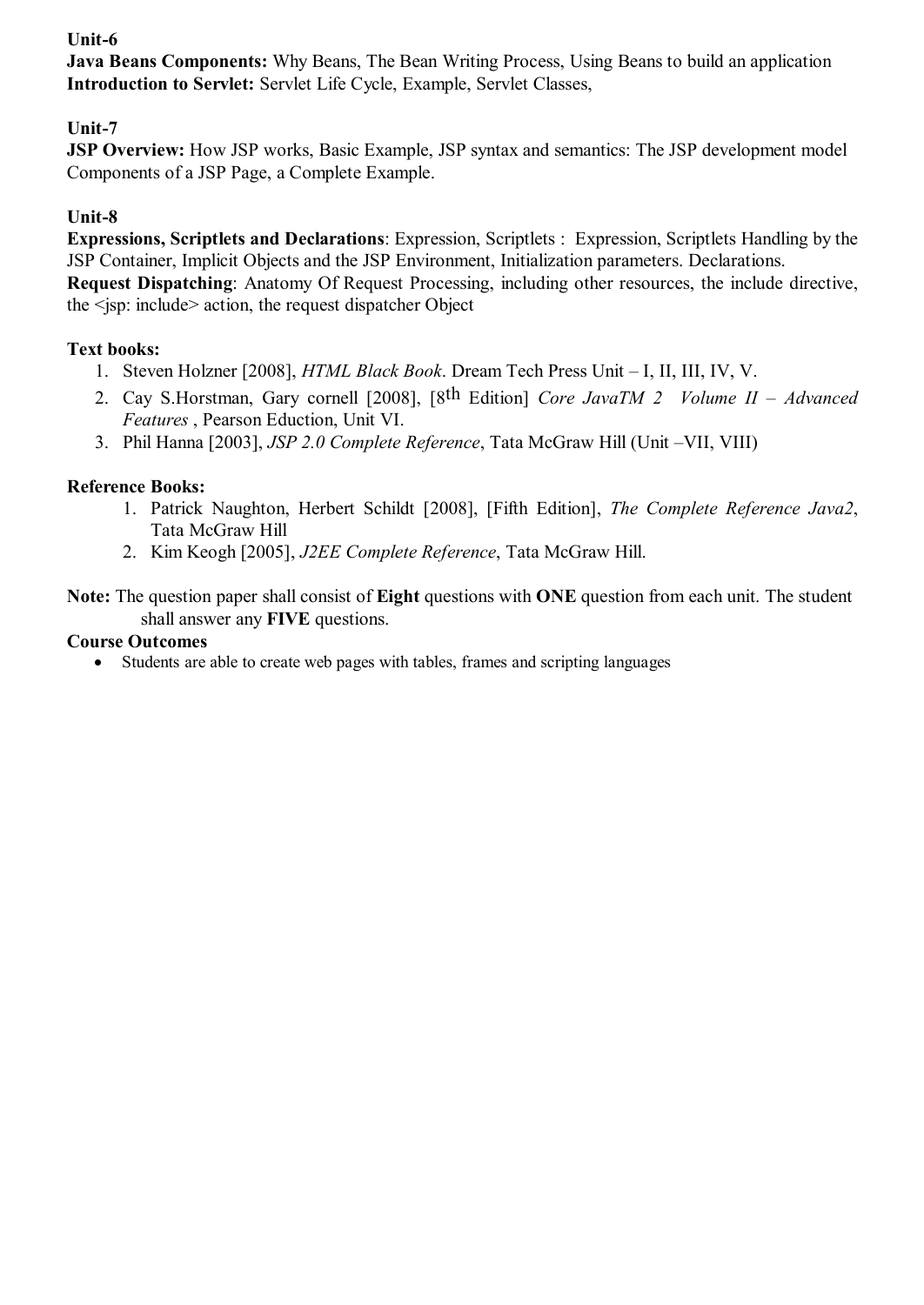## **DATABASE & WEB PROGRAMMING LAB (DWP (P)) (For III B.Tech I Semester CSE)**

**Scheme : 2010 Internal Assessment : 30 Contact Periods: 3 P/week End Exam Marks: 70 Credits: 2** End Exam Duration: **3hrs** 

#### **Course Objectives:**

.

- To create database and query it using SQL queries and design forms using forms designer.
- To design a web page using various features.

# **List of Experiments: Cycle-1**

- 1. a) Creating tables for various relations b) Creating tables with constraints
- 2. SQL queries
- 3. SQL \* plus reports
- 4. Insertion of Records Based on Condition
- 5. PL/SQL program using control Structures
- 6. procedures
- 7. Functions
- 8. Cursors
- 9. Triggers
- 10. Creation of controls in a form
- 11. Forms

# **Cycle 2:**

- 1. a) Webpage design using Text formatting Tags, images.
	- b) Webpage design using Links and Lists.
- 2. a) Client-side Image maps.
	- b) Creating tables with all attributes.
- 3. Static webpage design of GPREC
- 4. HTML Forms and Controls
- 5. Dynamic Styles and Dynamic Content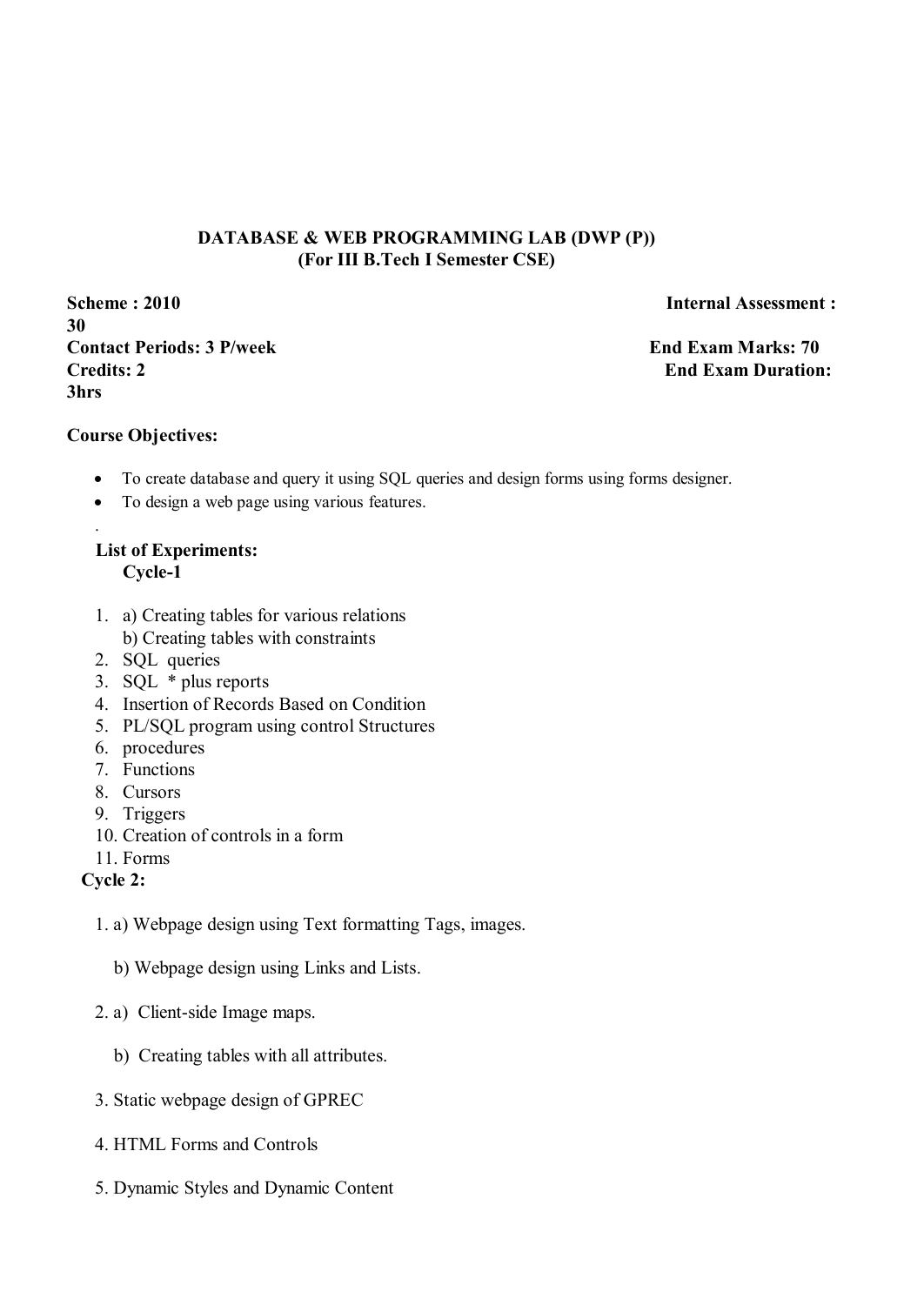6. Data binding using Data source Controls (MSHTML, TDC)

#### **Course Outcomes:**

An ability to design a database using SQL and to design a webpage using HTML

#### **OPERATING SYSTEMS & ALGORITHMS LAB (OSA (P)) (Common for III B.Tech I Semester CSE & CSIT)**

**Scheme : 2010** Internal Assessment : **30 Contact Periods: 3 P/week End Exam Marks: 70 Credits: 2 End Exam Duration: 3hrs** 

#### **Course Objectives:**

- To be able to implement various CPU scheduling algorithms, deadlock avoidance algorithms.
- To also implement various problems using divide and conquer, backtracking techniques.

#### **List of Experiments:**

#### **Cycle 1:**

- 1. First Come First Serve CPU Scheduling.
- 2. Shortest Job First Preemptive CPU Scheduling.
- 3. Round Robin CPU Scheduling.
- 4. First In First Out Page Replace Algorithm.
- 5. Optimal Page Replace Algorithm.
- 6. Least Recently Used Page Replace Algorithm.
- 7. Least Frequently Used Page Replace Algorithm.
- 8. Bankers Algorithm for Deadlock Avoidance.

#### **Cycle 2:**

- 9. Implementation of MaxMin algorithm using Divide and Conquer
- 10. Implementation of N-Queens problem using Backtracking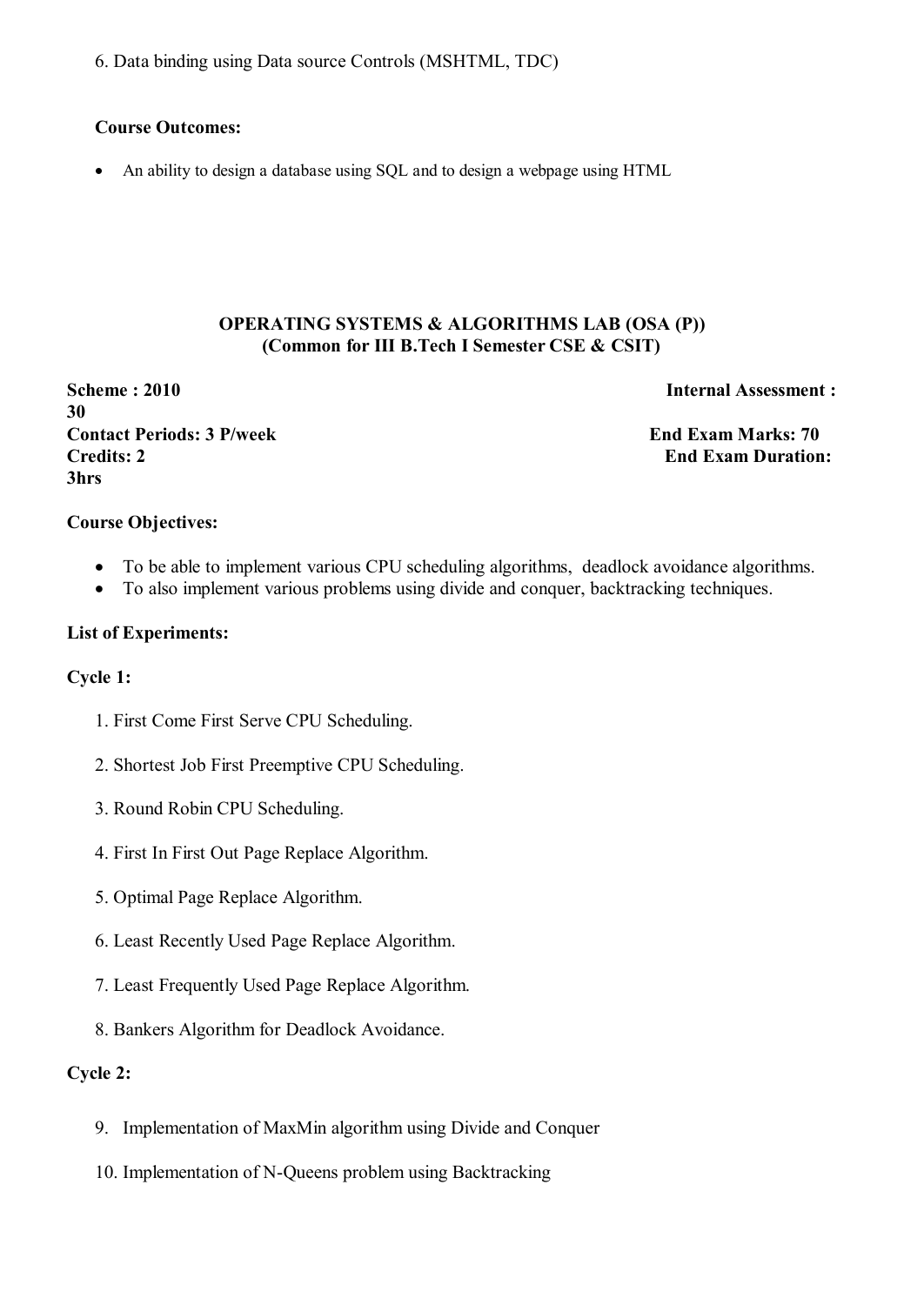- 11. Implementation of Greedy knapsack problem
- 12. Implementation of Prim's algorithm

## **Course Outcomes:**

 Students get a complete knowledge on various CPU scheduling algorithms, deadlock avoidance and are able to learn the implementation of divide and conquer and backtracking techniques.

# **FOUR YEAR B.TECH. DEGREE COURSE**

**Scheme of Instruction and Examination**

(Effective from 2010-2011)

#### **III B.Tech (CSE) – II Semester Scheme: 2010**

| S.<br>N          | <b>Subject</b>                                       |                         |                         | <b>Scheme of</b><br><b>Instruction</b><br>periods/week |              |                          | <b>Duration</b><br>of End<br>Exam | <b>Scheme of Examination</b> |                                      |      |
|------------------|------------------------------------------------------|-------------------------|-------------------------|--------------------------------------------------------|--------------|--------------------------|-----------------------------------|------------------------------|--------------------------------------|------|
|                  |                                                      | <b>Abbrevia</b><br>tion | <b>Credits</b>          |                                                        |              |                          |                                   | <b>Maximum Marks</b>         |                                      |      |
| 0                |                                                      |                         |                         | L                                                      | D/T          | $\mathbf{P}$             | (Hours)                           | End<br>Exam                  | <b>Internal</b><br><b>Assessment</b> | Tota |
| I                | <b>Theory</b>                                        |                         |                         |                                                        |              |                          |                                   |                              |                                      |      |
| 1.               | Dot Net Technologies                                 | <b>DNT</b>              | 5                       | 4                                                      | $\mathbf{1}$ |                          | 3                                 | 70                           | 30                                   | 100  |
| 2.               | Microprocessors and Assembly<br>Language Programming | <b>MALP</b>             | 5                       | 4                                                      | 1            |                          | $\overline{3}$                    | 70                           | 30                                   | 100  |
| 3.               | Network Programming                                  | NP                      | $\overline{\mathbf{4}}$ | 4                                                      |              | $\overline{\phantom{0}}$ | 3                                 | 70                           | 30                                   | 100  |
| $\overline{4}$ . | <b>Advanced Database</b><br>Management Systems       | <b>ADBMS</b>            | 4                       | 4                                                      |              |                          | 3                                 | 70                           | 30                                   | 100  |
| 5.               | Software Engineering                                 | <b>SE</b>               | $\overline{\mathbf{4}}$ | 4                                                      |              |                          | 3                                 | 70                           | 30                                   | 100  |
| 6.               | <b>Language Processors</b>                           | LP                      | 5                       | 4                                                      | 1            |                          | $\overline{3}$                    | 70                           | 30                                   | 100  |
| 7.               | Open Elective - I                                    |                         | $\mathbf{2}$            | $\overline{2}$                                         |              |                          | $\blacksquare$                    | $\blacksquare$               | 100                                  | 100  |
| $\mathbf{I}$     | <b>Practical</b>                                     |                         |                         |                                                        |              |                          |                                   |                              |                                      |      |
| 8.               | Dot Net Technologies Lab                             | DNT(P)                  | $\boldsymbol{2}$        | $\blacksquare$                                         |              | $\mathbf{3}$             | 3                                 | 70                           | 30                                   | 100  |
| 9.               | Network Programming Lab                              | NP(P)                   | $\overline{2}$          | $\blacksquare$                                         |              | $\overline{3}$           | $\overline{3}$                    | 70                           | 30                                   | 100  |
| 10               | ALP & Language Processors<br>Lab                     | ALP(P)                  | $\overline{2}$          | $\blacksquare$                                         |              | 3                        | 3                                 | 70                           | 30                                   | 100  |
|                  | <b>Total</b>                                         |                         | 35                      | 26                                                     | 3            | 9                        |                                   | 630                          | 370                                  | 1000 |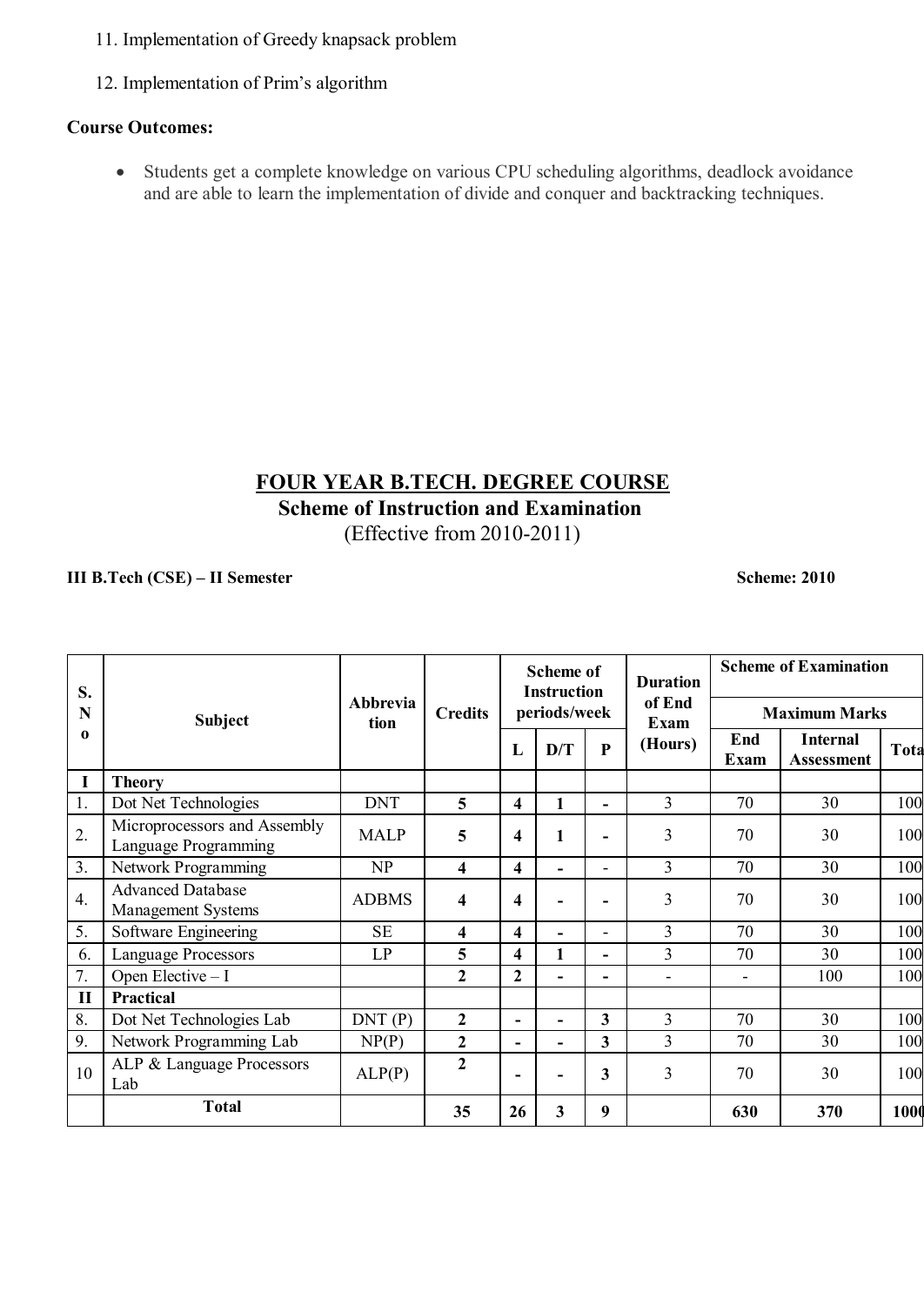# **DOT NET TECHNOLOGIES (DNT) (Common for III B.Tech II Semester CSE and CSIT)**

**Scheme : 2010 Internal Assessment : 30** Contact Periods:  $(4L+1T)$  / week End Exam Marks: 70 **Credits: 5 End Exam Duration: 3hrs**

## **Course Objectives:**

- To understand visual basic 2005 concepts and to build windows applications, web forms and web services.
- To make the students create database and access it using SQL Server.

## **Unit-1**

**Visual Basic 2005 Introduction:-** Windows Vs Dos Programming – Installing Visual Basic 2005 – Visual Basic 2005 IDE – Creating Simple application. Information and Data – Variables – Comments and white spaces – Data Types – storing Variables – Methods. CONTROLLING THE FLOW: Making Decision – The If. Statement – Select Case – Loops.

# **Unit-2**

**Working with Data Structures:-** Understanding Arrays – Understanding Enumeration – Understanding Constants – Structures – Working with Collections and Lists – Building Lookup tables with Hash Tables – Advanced Array Manipulation.

# **Unit- 3**

**Building Windows Applications:** Responding to Events – Building simple Applications – Creating Complex Applications – Using Multiple Forms, **Displaying Dialog Boxes:** Message Dialog Box – Open Dialog Control – Save Dialog Control – Font Dialog Control – color Dialog Control - Print Dialog Control.

# **Unit-4**

**Creating Menus :** Understanding Menu Features – Creating Menus-Context Menus, **Building Objects :** Understanding Objects – Building Classes – reusability – Designing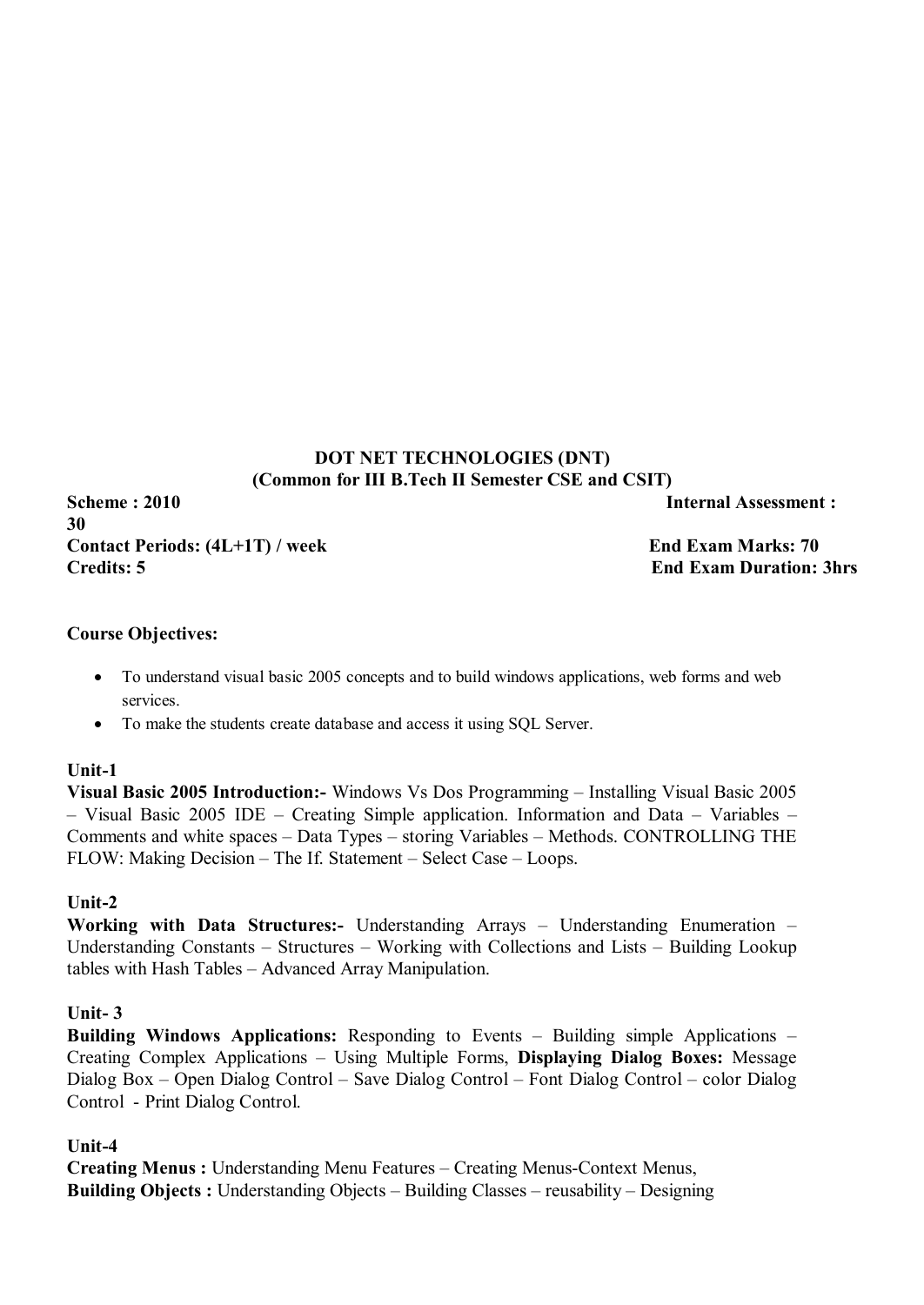Object – Constructions – Inheritance- Objects and Structures – The Frame work Classes.

# **Unit-5**

**Advanced Object Oriented Techniques:** Building a Favorites viewer – An Alternative Favorite Viewer – Using Shared Prop rites and Methods – Understanding Object Oriented Programming and Memory Management, **Programming Customs Graphics:** Building a Simple Paint Program – Dealing with Two Colors – working with Images – More Graphics methods

# **Unit-6**

**Accessing Databases:** Data Access Components – Data Binding. **Database Programming With SQL Server ADO.NET:** ADO.NET – The ADO.NET Classes in action – Data Binding

# **Unit-7**

Web Forms : Thin Client Architecture – Web Forms Vs Window Forms – Web Applications – Active Server pages – Building Web Applications, **Visual Basic 2005 and XML:** Understanding XML – The Address Book Project – Intergrating with address book application.

# **Unit-8**

**Web Services and .NET Remoting –** What is a web service – Building a web service – The Picture server service – The Picture Server Client- .NET Remoting.

# **Text books:**

1 Beginning Visual Basic 2005 By Thearon Wills, Bryan Newsome – Wrox publisher

# **Reference books:**

- 1. VB.Net programming By.T.Gaddis (Dreamtech)
- 2. Microsoft Visual Basic. Net Step by Step by Halvosrson (PHI)
- 3. OOP with Microsoft Visual Basic.Net by Reynold Hacrtte (PHI)
- 4. Visual Basic.NET Programming 2005 Edition by Steven Holzner, Dreamtech

**Note:** The question paper shall consist of **Eight** questions with **ONE** question from each unit. The student shall answer any **FIVE** questions.

# **Course Outcomes:**

 Students become aware of dot net technologies and use enumerations, constants, advanced array multiplication, menu features, advanced object oriented techniques, web services.

#### **MICROPROCESSORS AND ASSEMBLY LANGUAGE PROGRAMMING (MALP) (Common for III B.Tech II Semester CSE and CSIT)**

**Scheme : 2010** Internal Assessment : **30** Contact Periods:  $(4L+1T)$  / week End Exam Marks: 70 **Credits: 5 End Exam Duration: 3hrs**

# **Course Objectives:**

 To make the students understand 8085and 8086 microprocessors and their architecture, assembly language programming, arithmetic instructions and interfacing devices.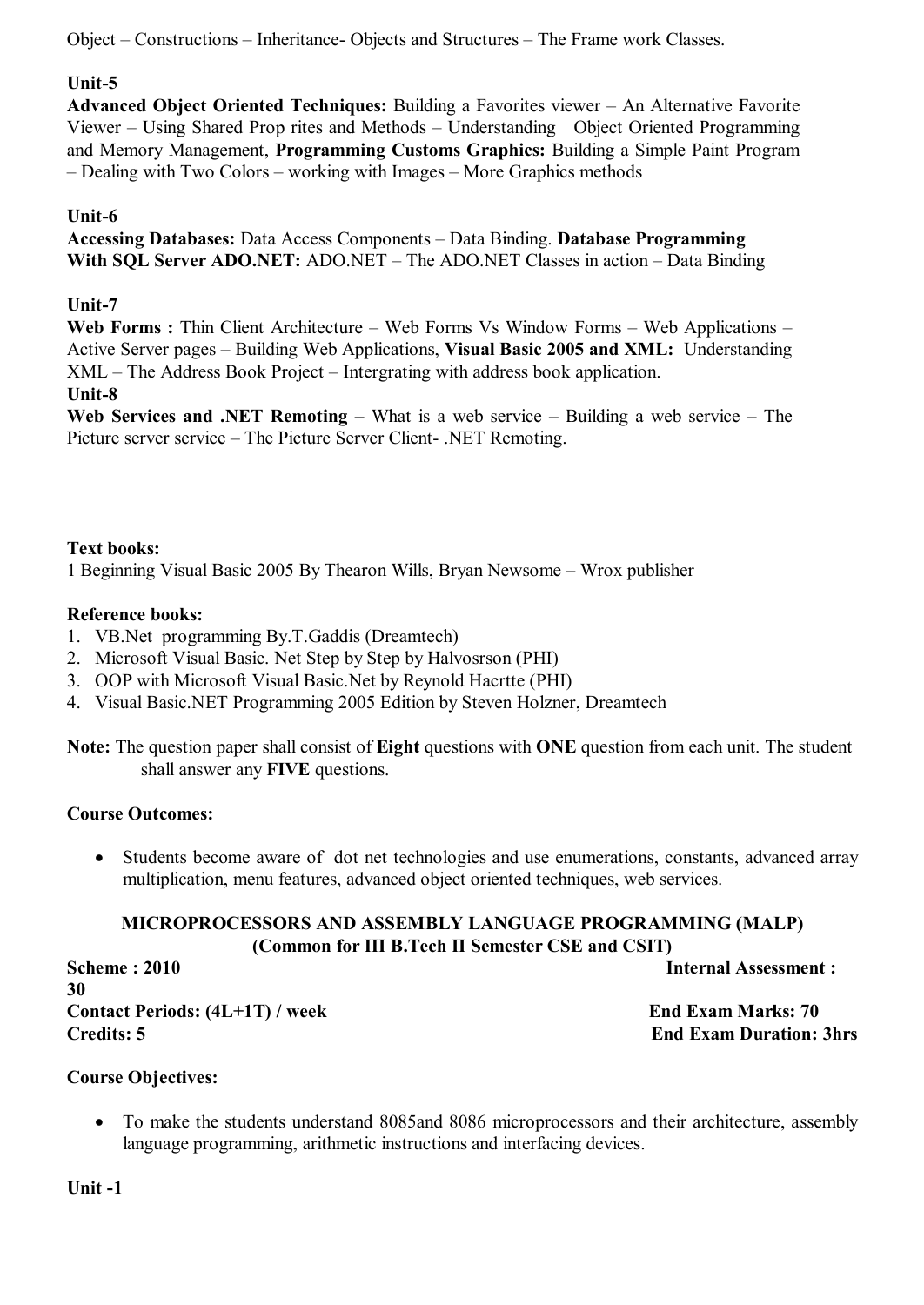**8085 Microprocessor Architecture:** Microprocessor Architecture and its operations, Memory, Input and Output (I/O) devices. 8085 Microprocessor Architecture.

# **Unit - 2**

**Introduction to 8085 Assembly Language programming:** The 8085 programming model. Instruction classification, Instruction and Data format, Procedure to write Assembly Language Programming. Overview of 8085 instruction set

## **Unit - 3**

**Introduction to 8085 Instructions:** Data transfer operations, Arithmetic operations, Logical operations, Branch operations. **Programming techniques with Additional Instructions:** Programming Techniques Looping, Counting and Indexing. Additional Data transfer and 16 bit arithmetic Instructions, Arithmetic operations related to memory, Logical operations: Rotate & Compare.

## **Unit - 4**

**8086 Architecture:** CPU Architecture, Internal operation, Machine Language Instructions: Addressing modes, Instruction formats, Instruction execution timing. Assembler Instruction format, Data transfer Instructions.

## **Unit - 5**

**Arithmetic Instructions:** Binary arithmetic, Packed & unpacked BCD arithmetic, Branch Instructions, Loop Instructions, Logical Instructions, Shift and Rotate Instructions, Directives and operators.

#### **Unit - 6**

Linking and Reallocation, Stacks, Procedure, Interrupts and Interrupt routines, Macros. Byte and string manipulation, I/O programming.

#### **Unit - 7**

**Interfacing devices:** Serial communication Interface, 8251 programmable communication Interface (PCI), Parallel communication Interface,

#### **Unit - 8**

8255 Programmable peripheral Interface (PPI), 8254 Programmable Interval Timer, Keyboard/ Display controller, DMA controller.

#### **Text books:**

1) YU-CHENG LIU, GLENN A.GIBSON [2007], *Microcomputer Systems: The 8086/8088 Family* , TATA McGRAW-HILL EDITION. 2) RAMESH GAONKAR [2008], [Fifth Edition], *Microprocessor Architecture, Programming, and Applications with the 8085*, PENRAM Publications.

#### **Reference books:**

- 1) Barry B.Brey [2005], *The Intel Microprocessors*, Prentice-Hall.
- 2) DOUGLAS V.HALL [2006], [SECOND EDITION], *MICROPROCESSRS AND INTERFACING*, TATA McGRAW-HILL EDITION.
- **Note:** The question paper shall consist of **Eight** questions with **ONE** question from each unit. The student shall answer any **FIVE** questions.

#### **Course Outcomes:**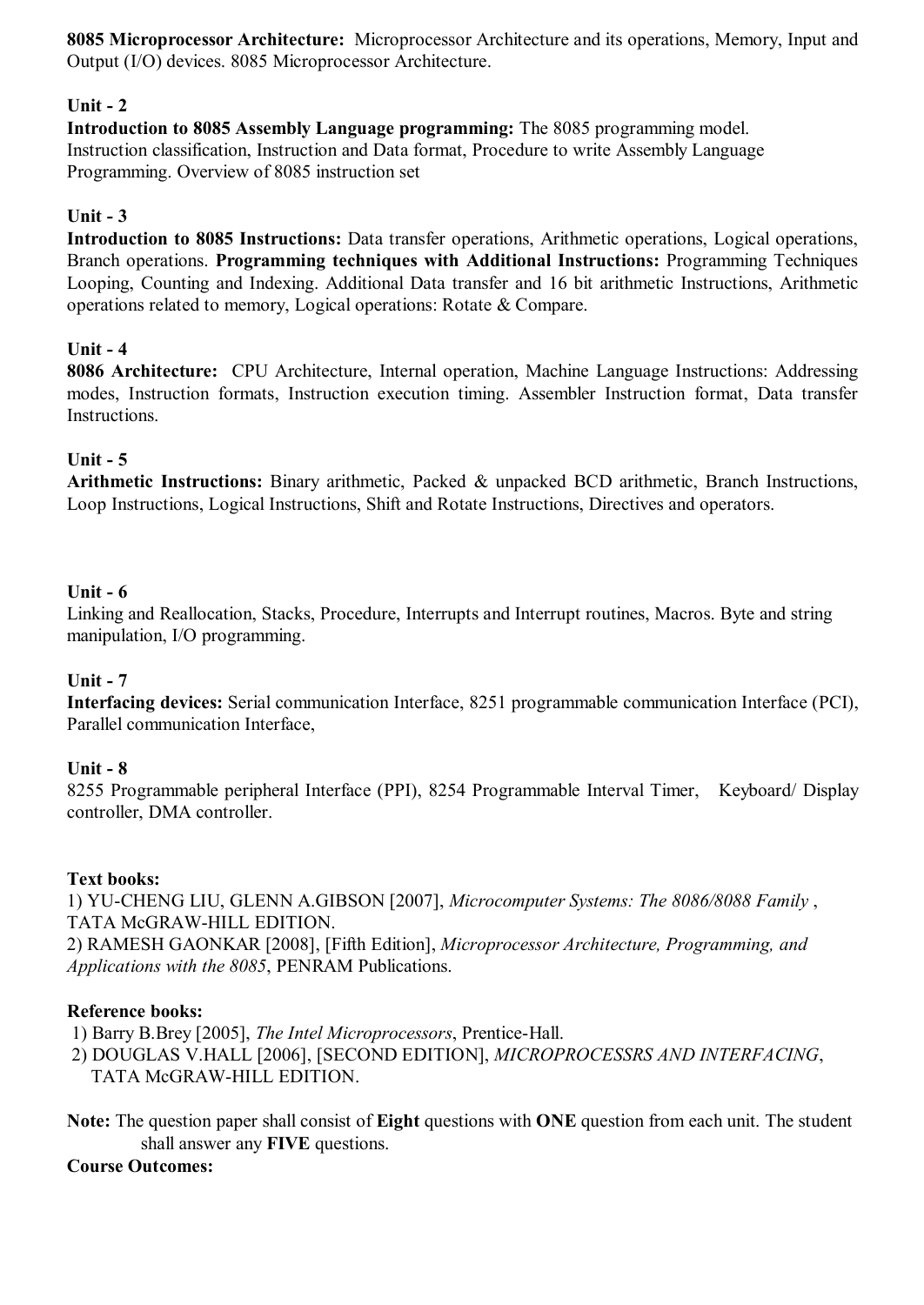Students understand architectures of 8085 and 8086, TASM, linking and reallocation and various interfacing devices.

## **NETWORK PROGRAMMING (NP) (Common for III B.Tech II Semester CSE and CSIT)**

**Scheme : 2010 Internal Assessment : 30 Contact Periods: (4L) / week End Exam Marks: 70 Credits: 4 End Exam Duration: 3hrs**

## **Course Objectives:**

• To understand network programming concepts, sockets, tcp client server, elementary UDP sockets, IPC, remote login

## **Unit-1**

**Introduction to Network Programming**: OSI model, Unix standards, TCP and UDP & TCP connection establishment and Format, Buffer sizes and limitation, standard internet services, Protocol usage by common internet application.

## **Unit-2**

**Sockets** : Address structures, value – result arguments, Byte ordering and manipulation function and related functions Elementary TCP sockets – Socket, connect, bind, listen, accept, fork and exec function, concurrent servers. Close function and related function.

## **Unit-3**

**TCP client server** : Introduction, TCP Echo server functions, Normal startup, terminate and signal handling server process termination, Crashing and Rebooting of server host shutdown of server host.

## **Unit-4**

**I/O Multiplexing and socket options**: I/O Models, select function, Batch input, shutdown function, poll function, TCP Echo server, getsockopt and setsockopt functions. Socket states, Generic socket option IPV6 socket option ICMPV6 socket option IPV6 socket option and TCP socket options.

## **Unit-5**

**Elementary UDP sockets**: Introduction UDP Echo server function, lost datagram, summary of UDP example, Lack of flow control with UDP, determining outgoing interface with UDP.

## **Unit-6**

**Elementary name and Address conversions**: DNS, gethost by Name function, Resolver option, Function and IPV6 support, uname function, other networking information.

## **Unit-7**

**IPC :** Introduction, File and record locking, Pipes, FIFOs streams and messages, Name spaces, system IPC, Message queues, Semaphores.

## **Unit-8**

**Remote Login**: Terminal line disciplines, Pseudo-Terminals, Terminal modes, Control Terminals, rlogin Overview, RPC Transparency Issues.

## **TEXT BOOKS:**

1. UNIX Network Programming, Vol. I, Sockets API, 2nd Edition. - W.Richard Stevens, Pearson Edn. Asia.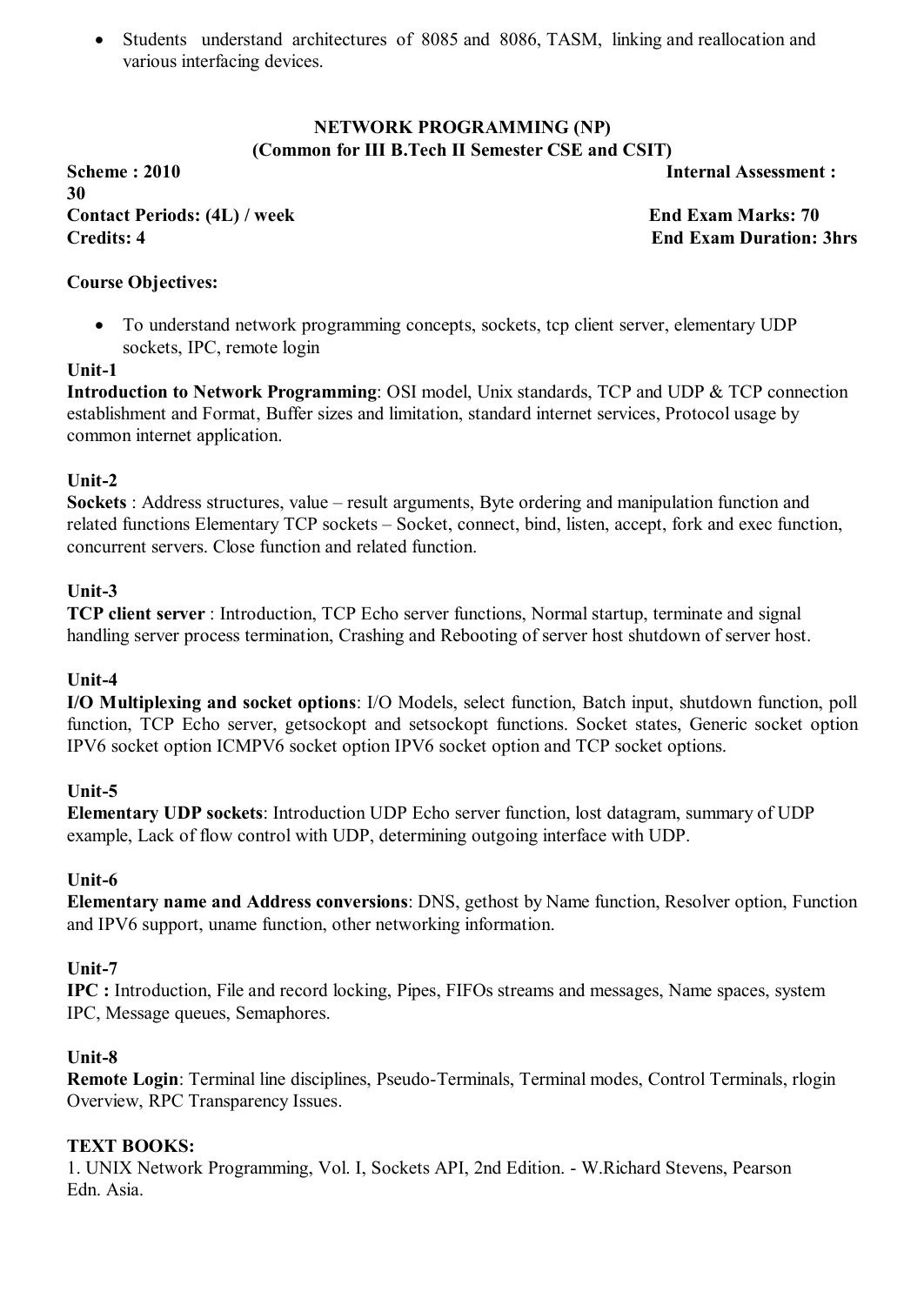2. UNIX Network Programming, 1st Edition, - W.Richard Stevens. PHI.

## **REFERENCES:**

1. UNIX Systems Programming using C++ T CHAN, PHI.

2. UNIX for Programmers and Users, 3rd Edition Graham GLASS, King abls, Pearson Education

3. Advanced UNIX Programming 2nd Edition M. J. ROCHKIND, Pearson Education

**Note:** The question paper shall consist of **Eight** questions with **ONE** question from each unit. The student shall answer any **FIVE** questions.

# **Course Outcomes:**

- An in depth knowledge of UDP sockets and the system calls needed to support network programming.
- Ability to understand unix I/O models, UDP, DNS, IPC, RPC transparency issues

#### **ADVANCED DATABASE MANAGEMENT SYSTEMS (ADBMS) (Common for III B.Tech II Semester CSE and CSIT )**

**Scheme : 2010 Internal Assessment :** 

**30 Contact Periods: (4L) / week End Exam Marks: 70 Credits: 4 End Exam Duration: 3hrs**

# **Course Objectives:**

 To make students understand query processing and query optimization, database system architecture, parallel databases , data analysis and mining.

# **Unit-1**

# **Query processing and Query Optimization:**

Measures of Query cost,Selection operation, sorting, join operation, other operations Evaluation of expressions,Transformation of relational expressions, Estimating statistics of expression, choice of evaluation plans.

## **Unit - 2**

**Object Based Databases and XML:** Complex Datatypes, Structured types and Inheritance in SQL. Table inheritance, Array and Multiset types in SQL, Object identity and reference types in SQL, Implementing O-R features .Persistent Programming Languages, Object-Oriented v/s Object relational.

# **Unit -3**

**Database System Architecture :** Centralized and Client–server Architectures, server system architectures Parallel Systems, and Distributed systems.

**Parallel Databases :** Introduction, I/O Parallelism, Inter query Parallelism, Intra query Parallelism, Intra operation parallelism, Inter operation parallelism, Design of Parallel Systems.

# **Unit - 4**

**Distributed Databases :** Homogeneous and Heterogeneous databases, Distributed data storage, Distributed Transactions, Commit protocols, concurrency control in Distributed databases, Availability, Distributed query processing, Heterogeneous Distributed Databases.

# **Unit - 5**

**Data Analysis and mining :** Decision – support systems, Data analysis and OLAP, Data mining Data Warehousing.

# **Unit-6**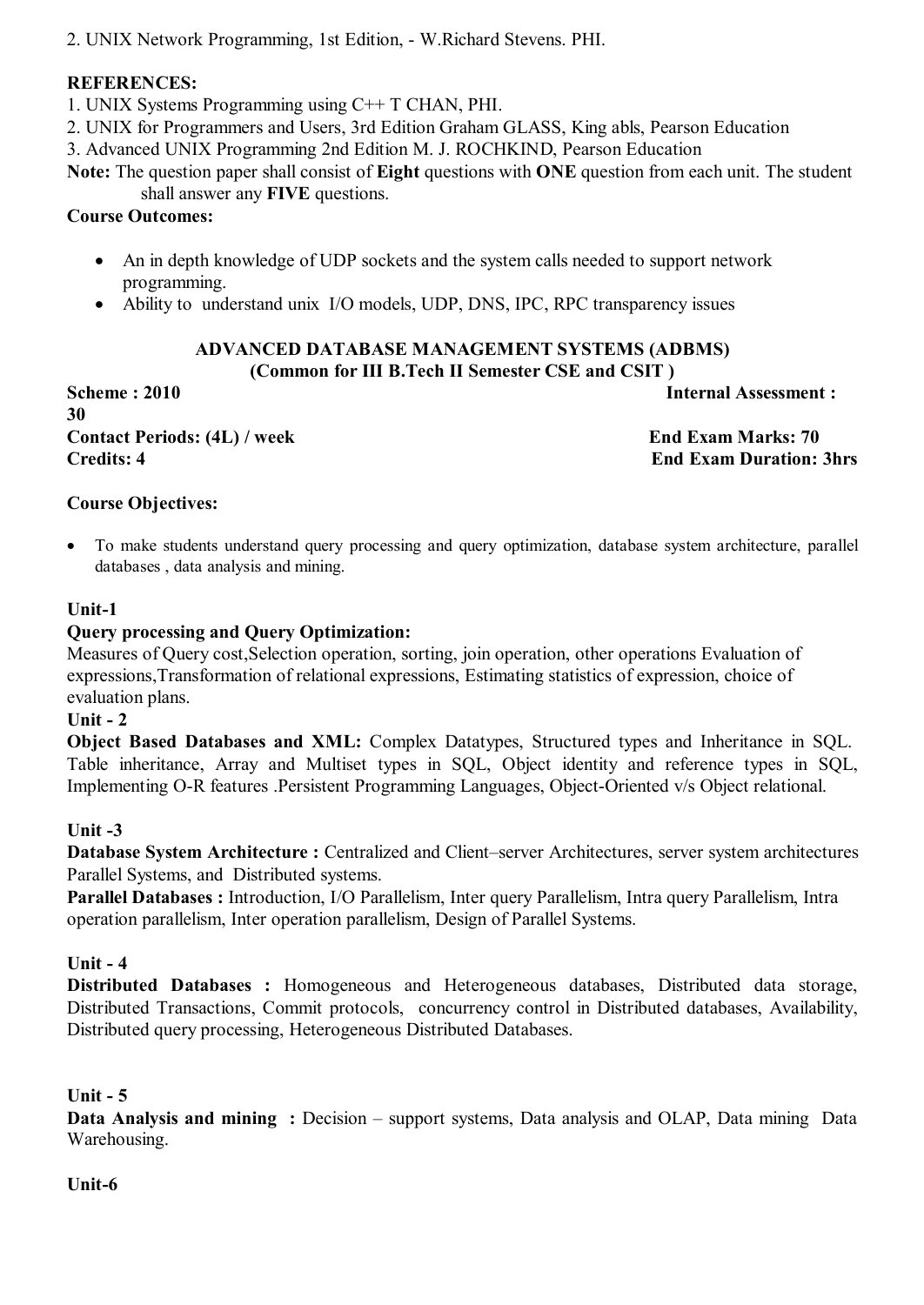**Information–retrieval systems**:Overview,Relevance Ranking Using Terms and Hyperlinks, synonyms,Homonyms and Ontologies, Indexing of Documents,Measuring retrieval Effectiveness,Web search engines,Information retrieval and structured data.

## **Unit-7**

**Advanced Data types and New Applications**: Motivation, Time in databases, Spatial and Geographic Databases, Multimedia Databases, Mobility and personal Databases.

## **Unit-8**

**Advanced Transaction processing:** Transaction processing Monitors ,Transactional Workflows, Main memory databases, Real time transaction systems, Long Duration Transactions, Transaction Management in Multi databases.

## **Text books:**

1. Henry F. Korth & Abraham Silberschatz [2006], *Database System Concepts*.

## **REFERENCE BOOKS:**

1. Ramez Elmasri , Navathe [2009], *Fundamentals of Database systems*

**Note:** The question paper shall consist of **Eight** questions with **ONE** question from each unit. The student shall answer any **FIVE** questions.

#### **Course Outcomes:**

- Students gain the knowledge of query evaluation and optimization and various types of databases.
- Ability to understand persistent programming languages, information retrieval and advanced transaction processing

## **SOFTWARE ENGINEERING (SE) (Common for III B.Tech II Semester CSE & CSIT)**

**Contact Periods: (4L) / week End Exam Marks: 70 Credits: 4 End Exam Duration: 3hrs**

**Scheme: 2010 Internal Assessment: 30** 

#### **Course Objectives:**

- To gain a broad understanding of software engineering discipline and its application to the development and management of software systems.
- To learn the complete software life cycle, software process models and design approaches, risk and quality management.

#### **Unit - 1**

**Introduction To Software Engineering And Process Models:-** The evolving role of software, changing nature of software, software myths.

**Software Engineering-** A layered technology, A process framework.

## **Unit - 2**

**Process Models-**The waterfall model, Incremental process models, Evolutionary process models, The Unified process.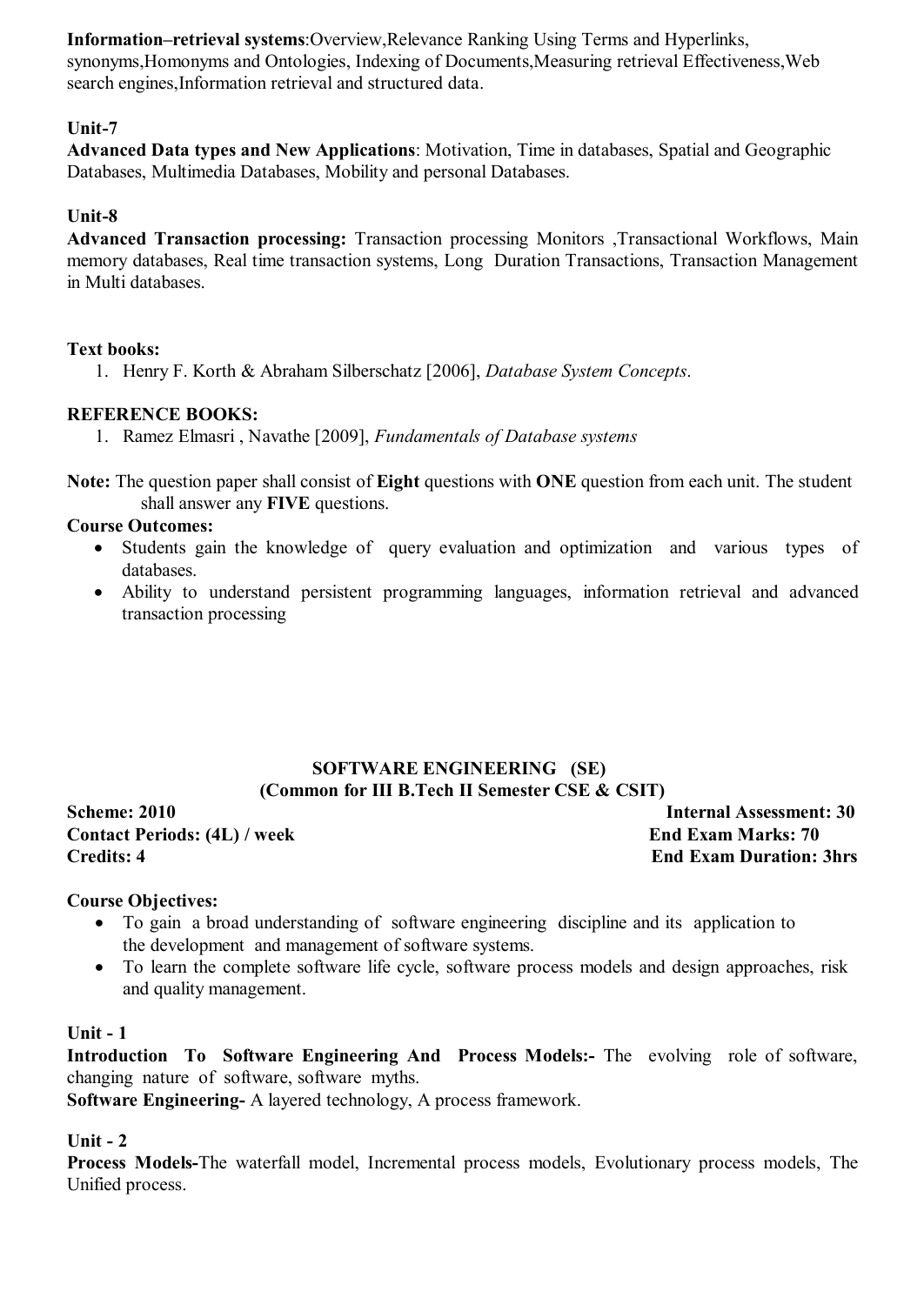# **Unit - 3**

**Software Requirement and Requirement Engineering Process:** Functional and nonfunctional requirements, User requirements, System requirements, The software requirements document.

**Requirement Engineering Process:** Feasibility studies, Requirements elicitation and analysis, Requirement validation, Requirement Management.

# **Unit - 4**

**Design** -Design process and Design quality, Design concepts, Design Model.

## **Unit - 5**

**Creating an Architectural Design**-Software Architecture, Data Design, Architectural Styles & patterns. Architectural design.

## **Unit - 6**

**Testing & Metrics:** Testing Strategies-A strategic approach to Software testing, test strategies for Conventional software, White Box Testing-Basis Path Testing, Control Structure Testing, Black Box Testing, Validation Testing ,System Testing, The art of Debugging. Metrics for Process & Products-Software Measurement, metrics for software quality.

## **Unit - 7**

**Risk Management:** Risk Management-Reactive vs. Proactive risk strategies, software risks, risk identification, risk projection, risk refinement, RMMM, RMMM plan.

## **Unit - 8**

**Quality Management:** Quality Management-Quality Concepts, software quality assurance, software reviews, formal technical reviews, statistical Software quality assurance, software reliability, The ISO 900 quality standards.

## **Text books:**

1. Sommerville [2008], [7th Edition], *Software Engineering*, Pearson education.

2. Roger S.Pressman [2005], [6th Edition], *Software Engineering, A Practitioner's Approach*, Mc Graw Hill International Edition.

## **Reference books:**

1. K.K.Agarwal &Yogesh Singh [2008], *Software Engineering*, New Age International Publishers.

2. James F.Peters,Witold pedecz,John Wiely [2008], *Software Engineering-an Engineering approach*.

3. Shely Cashman Rosenblatt [2006], *System Analysis and Design*, Thomson Publications.

**Note:** The question paper shall consist of **Eight** questions with **ONE** question from each unit. The student shall answer any **FIVE** questions.

## **Course Outcomes:**

• Students get acquainted to process models, requirement engineering process, testing & metrics, risk management and quality management and are able to apply these in the software development process.

## **LANGUAGE PROCESSORS (LP) (For III B.Tech II Semester CSE)**

**Scheme : 2010 Internal Assessment : 30** Contact Periods:  $(4L+1T)$  / week End Exam Marks: 70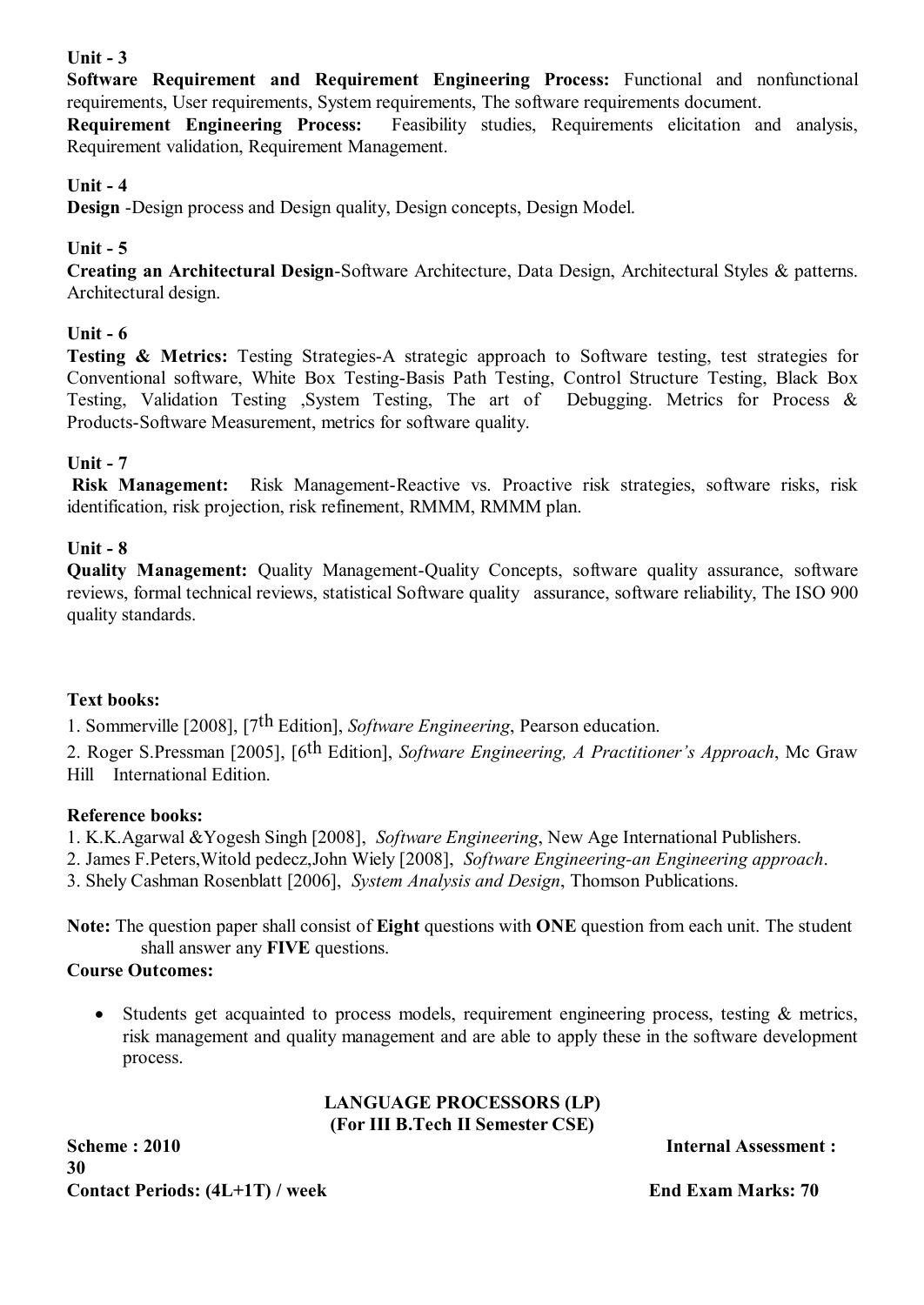# **Course Objectives:**

- To introduce the major concept areas of language translation and compiler design
- To develop an awareness of the function and complexity of modern compilers.

# **Unit - 1**

**Assemblers:** General Design Procedure, Design of Assembler,

**Compilers:** Basic function of Language translator, differences between compiler and interpreter, bootstrapping, logical phase of a compiler, difference between pass and phase, grouping the phases into passes, compiler construction tools.

## **Unit - 2**

**Lexical Analysis:** The role of lexical analyser input buffering, specifications of tokens, recognition of tokens, a language for specifying lexical analysers, design of a lexical analyser generators.

## **Unit - 3**

**Syntax Analysis – Top-Down Approach:** Role of parser, parsing, top down parsing - recursive decent parsing, predictive parsers, non recursive predictive parsing

## **Unit - 4**

**Syntax Analysis – Bottom-Up Approach:** bottom up parsing, operator precedence parsing, L R parsers, using ambiguous grammars, parser generators.

## **Unit - 5**

**Semantic Analysis:** Typical semantic errors, type checking, type conversions, specification of a simple type checker, equivalence of type expressions, overloading of functions and operators, polymorphic functions, storage allocations, strategies of storage allocation, static, dynamic and heap.

## **Unit - 6**

**Intermediate Code Generation:** Intermediate code languages - three address code, types of three address code, syntax directed translation into three address code, implementations of three address statements - quadruples, triples, indirect triples, declarations, Boolean expressions back patching.

## **Unit - 7**

**Code Generation:** Issues in the design of code generator, the target machine, run-time storage management, basic blocks and flow graphs, next use information, a simple code generator, DAG representation of basic blocks, generating code from dags.

## **Unit – 8**

**Code Optimization**: Introduction to code optimization, principles sources of optimization, optimization of basic blocks, peephole optimization

## **Text books:**

1**.** Alfred V.Aho, Ravi Sethi, Jeffrey and D.Ullman [2008], *Compilers Principles, Techniques and tools*, Pearson edition.

2. Alfred V. Aho, Jeffrey D. Ullman [2002], *Principles of Compiler Design* Naroba Publications.

3. John J. Donovan [2008], *Systems Programming* , Tata McGraw-Hill Edition.

## **Reference books:**

1. Trembly & Sorenson [2007], *Theory & practice of compiler writing* , MCGrawHill.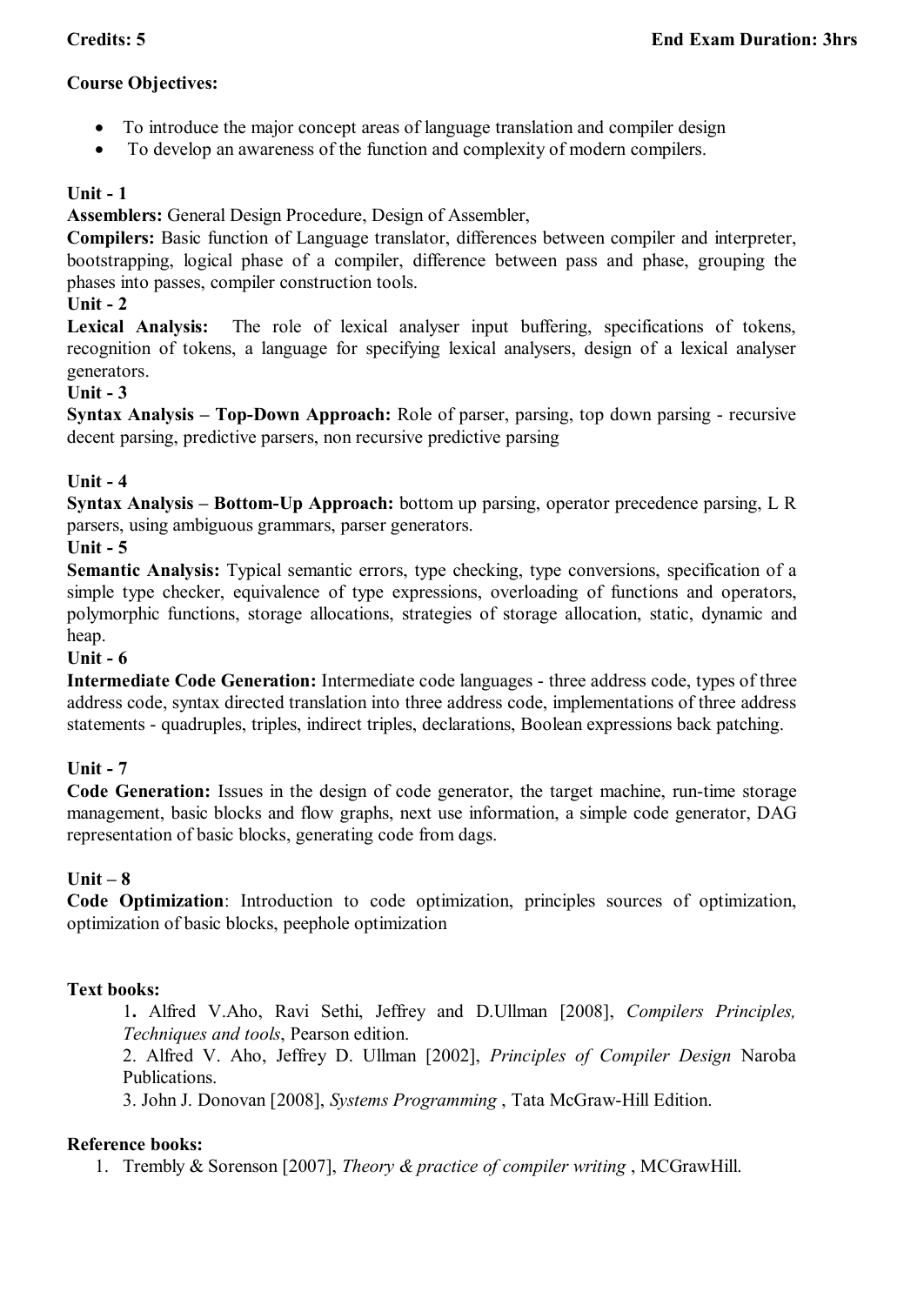**2. Note:** The question paper shall consist of **Eight** questions with **ONE** question from each unit. The student shall answer any **FIVE** questions.

**Note:** The question paper shall consist of **Eight** questions with **ONE** question from each unit. The student shall answer any **FIVE** questions.

#### **Course Outcomes:**

 An ability to understand the phases of the compilation process and be able to describe the purpose and implementation approach of each phase.

## **DOT NET TECHNOLOGIES LAB (DNT(P) ) (Common for III B.Tech II Semester CSE and CSIT)**

**Scheme : 2010 Internal Assessment : 30 Contact Periods: 3 P/week End Exam Marks: 70 Credits: 2 End Exam Duration: 3hrs** 

#### **Course Objectives:**

 To understand creating console based applications, window based applications, web applications and deploy them using .NET technology.

#### **List of Experiments:**

- 1. Create a Console Based Application to find sum of rows and columns of n dimensional matrix.
- 2. Create a Console Based Application to read the student details and find sum and average of each student.
- 3. Create a Console Based Application to implement the concept of Multilevel Inheritance.
- 4. Create a Window Based Application to display the day of the desired date.
- 5. Create a Window Based Application to simulate ATM machine.
- 6. Create a Window Based Application to simulate Online Examination.
- 7. Create a Window Based Application to simulate Notepad.
- 8. Create a Window Based Application to retrieve and insert the records into the database.
- 9. Web Application to perform Data Entry and Validation.
- 10. Web Application to perform Data Base Connectivity Using Data Grid View

#### **Course Outcomes:**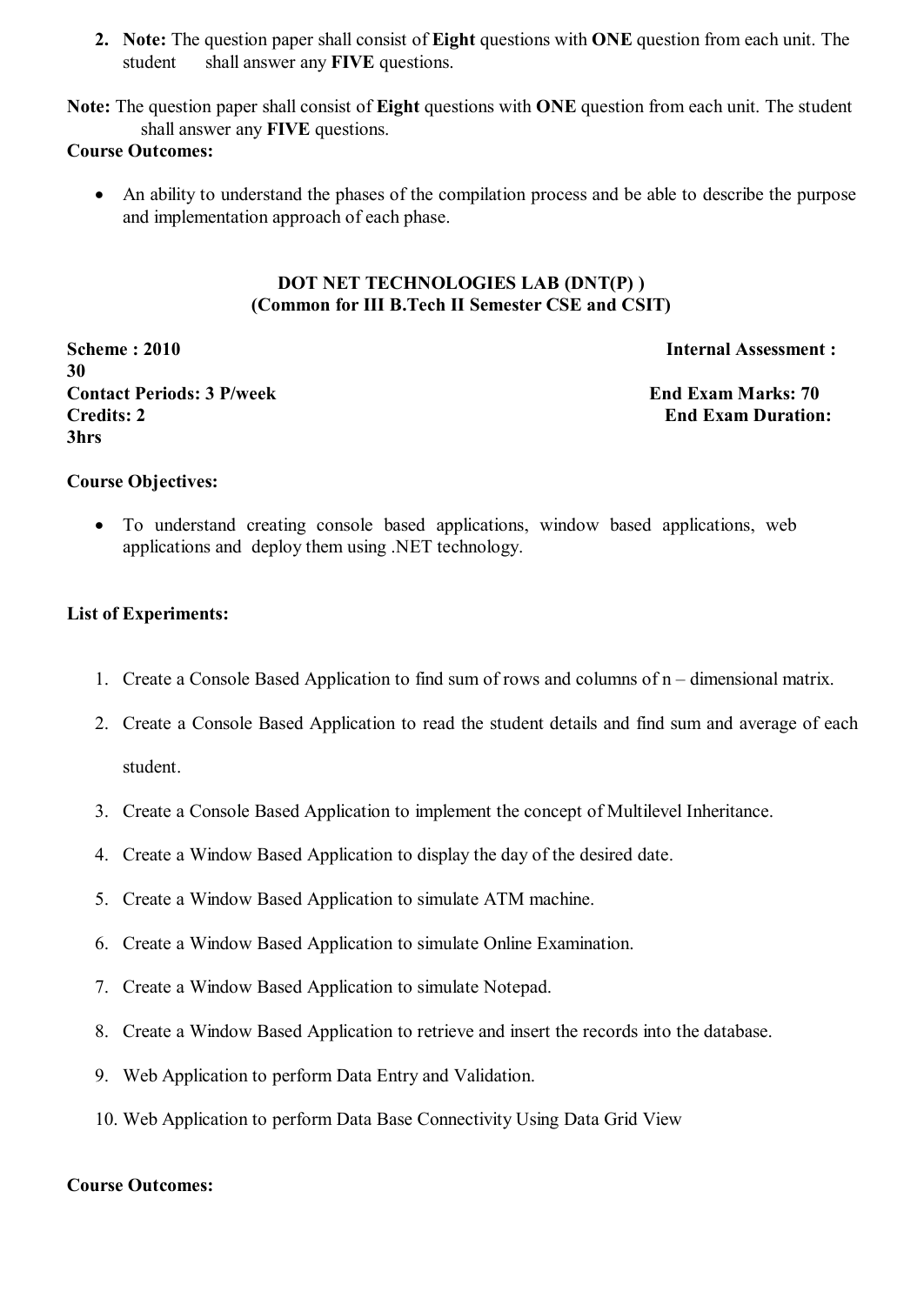Students are able to create console based applications and also for simulating notepad, data entry, validation and database connectivity

## **NETWORK PROGRAMMING LAB ( NP(P) ) (Common for III B.Tech II Semester CSE & CSIT)**

**Scheme : 2010** Internal Assessment : **30 Contact Periods: 3 P/week End Exam Marks: 70 Credits: 2 End Exam Duration: 3hrs** 

## **Course Objectives:**

 To understand and implement pipes, Inter Process Communication, file transfer, concurrent and sequential servers.

#### **List of Experiments:**

- 1. Implementing the Pipes.
- 2. Implementing FIFO
- 3. Implement file transfer using Message Queue form of IPC
- 4. Write a program to implement day time client & server
- 5. Implementation of Chatting Application.
- 6. Write a program to create an integer variable using shared memory concept and increment the variable simultaneously by two processes. Use semaphores to avoid race conditions
- 7. Design TCP iterative Client and server application to reverse the given input sentence
- 8. Design TCP client and server application to transfer file
- 9. Implementation the Concurrent Servers
- 10. Implementation of Sequential Servers.

#### **Course Outcomes:**

Students get hands on experience to do network programming using TCP/IP.

## **ASSEMBLY LANGUAGE PROGRAMMING & LANGUAGE PROCESSORS LAB (ALP(P) ) (For III B.Tech II Semester CSE)**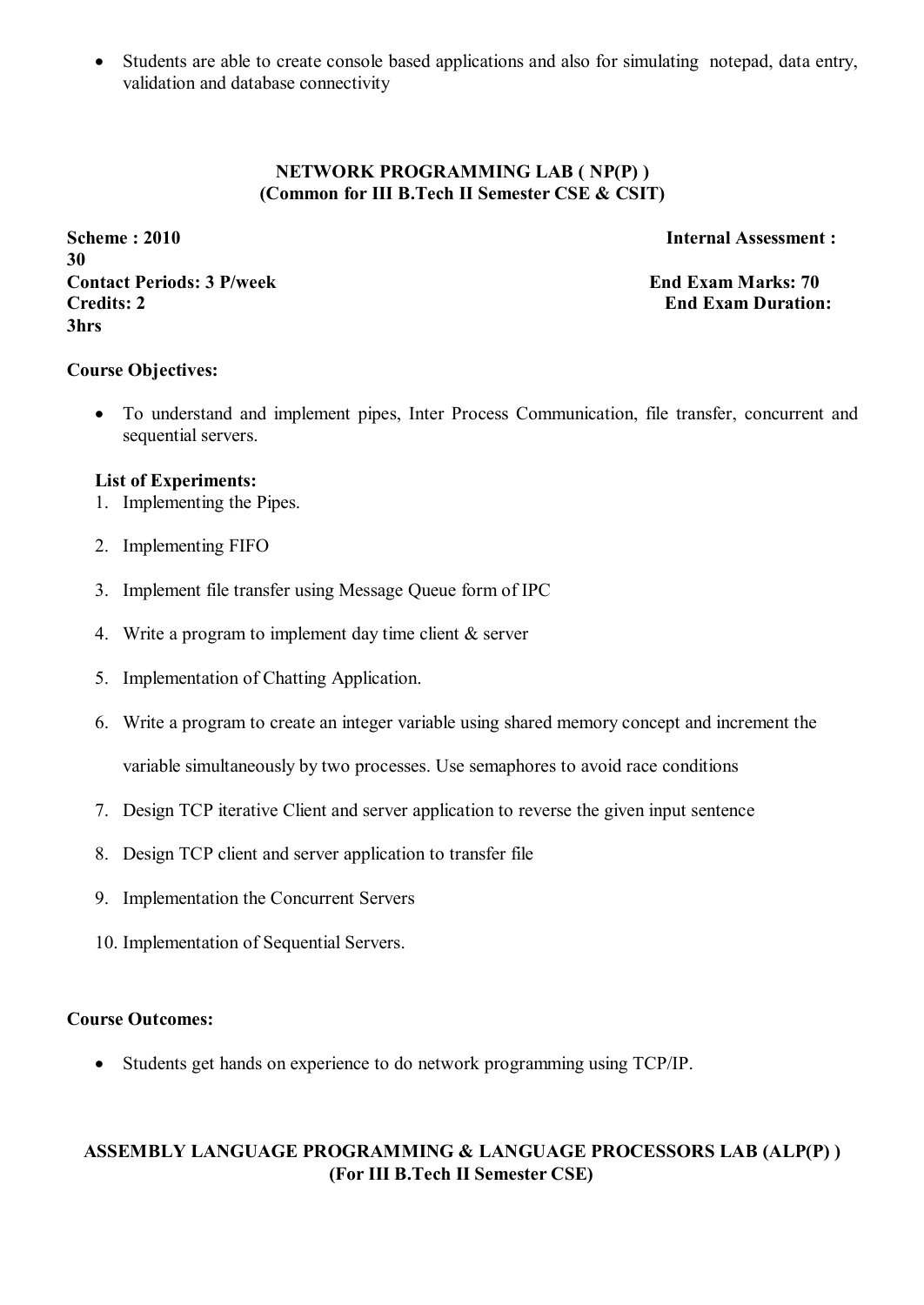**Scheme : 2010 Internal Assessment : 30 Contact Periods: 3 P/week End Exam Marks: 70 Credits: 2 End Exam Duration: 3hrs** 

## **Course Objectives:**

 To understand infix to postfix conversion, postfix evaluation, DFA construction for various strings, ALP for searching and sorting

## **List of Experiments:**

- 1.Conversion from Infix to Postfix
- 2.Evaluation of Postfix expression
- 3. a. DFA accepting a string ending with two 0's
	- b. DFA accepting a string starts with two 1's
	- c. DFA accepting a string with odd number of 0's
	- d. DFA accepting a string with even number of 1's
- 4. Implement LEXICAL ANALYZER
- 5. Elimination of Left Recursion and Left factor the Grammar
- 6. Implementing Predictive Parser
- 7. ALP for Linear Search.
- 8. ALP for Matrix Addition
- 9. ALP for Bubble Sort
- 10. ALP for Binary to BCD conversion.
- 11. ALP for sum of 'n' numbers.
- 12. ALP for BCD addition.

## **Course Outcomes:**

• Students are able to construct DFAs for various string, understand lexical analyzer, left recursion and predictive parser and are able to program in assembly language.

> **FOUR YEAR B.TECH. DEGREE COURSE Scheme of instruction and Examination** (Effective from 2010-2011)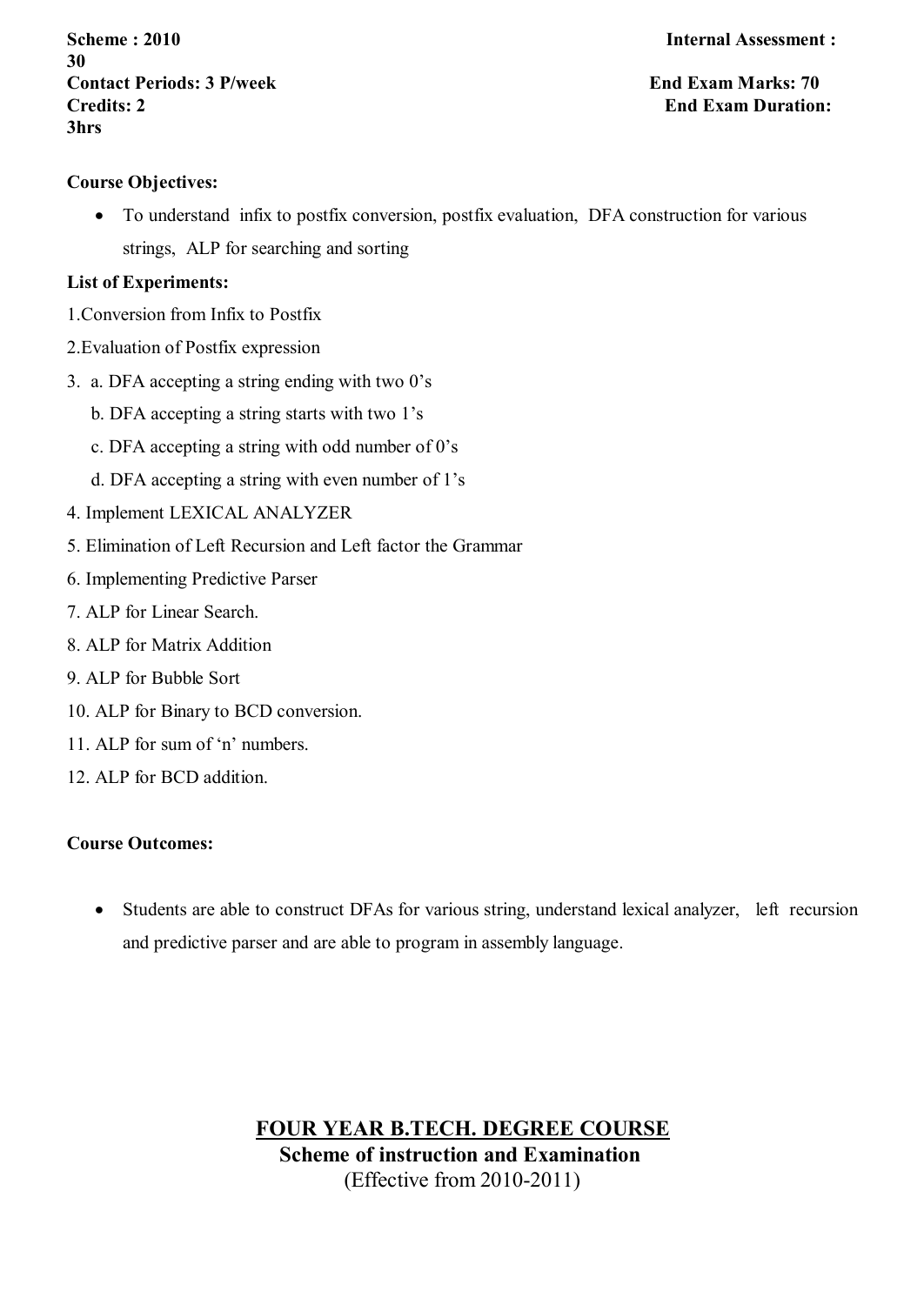| S.<br>N          | <b>Subject</b>                                |                         | <b>Credits</b>          |                                    | <b>Scheme of</b> |                         | <b>Duration</b>          | <b>Scheme of Examination</b> |                                      |             |
|------------------|-----------------------------------------------|-------------------------|-------------------------|------------------------------------|------------------|-------------------------|--------------------------|------------------------------|--------------------------------------|-------------|
|                  |                                               | <b>Abbreviat</b><br>ion |                         | <b>Instruction</b><br>periods/week |                  |                         | of End<br>Exam           | <b>Maximum Marks</b>         |                                      |             |
| $\mathbf o$      |                                               |                         |                         | L                                  | D/T              | $\mathbf{P}$            | (Hours)                  | End<br>Exam                  | <b>Internal</b><br><b>Assessment</b> | <b>Tota</b> |
| I                | <b>Theory</b>                                 |                         |                         |                                    |                  |                         |                          |                              |                                      |             |
| 1.               | <b>Object Oriented Modeling</b><br>$&$ Design | <b>OOMD</b>             | 5                       | $\overline{\mathbf{4}}$            | $\mathbf{1}$     | ۰                       | $\overline{3}$           | 70                           | 30                                   | 100         |
| $\overline{2}$ . | Data Warehousing &<br>Mining                  | <b>DWM</b>              | 5                       | 4                                  | 1                | ۰                       | $\overline{3}$           | 70                           | 30                                   | 100         |
| $\overline{3}$   | Cryptography & Network<br>Security            | <b>CNS</b>              | 4                       | 4                                  | ٠                | ٠                       | 3                        | 70                           | 30                                   | 100         |
| $\overline{4}$ . | <b>Advanced Computer</b><br>Architecture      | <b>ACA</b>              | 4                       | 4                                  | $\blacksquare$   |                         | 3                        | 70                           | 30                                   | 100         |
| 5                | Mobile Computing                              | <b>MCP</b>              | $\overline{\mathbf{4}}$ | 4                                  | $\blacksquare$   | ۰                       | $\overline{3}$           | 70                           | 30                                   | 100         |
| 6                | Professional Elective - I                     |                         | 4                       | 4                                  | $\blacksquare$   | $\blacksquare$          | 3                        | 70                           | 30                                   | 100         |
| $\mathbf{I}$     | Practical                                     |                         |                         |                                    |                  |                         |                          |                              |                                      |             |
| $\tau$           | <b>UML</b> Lab                                | UML(P)                  | $\boldsymbol{2}$        | $\blacksquare$                     | ÷.               | $\overline{\mathbf{3}}$ | $\overline{3}$           | 70                           | 30                                   | 100         |
| 8                | Data Warehousing &<br>Mining Lab              | DWM(P)                  | $\overline{2}$          |                                    | $\blacksquare$   | 3                       | $\overline{3}$           | 70                           | 30                                   | 100         |
| 9                | Mini Project &<br>Comprehensive viva          | MPCV(P)                 | $\overline{\mathbf{3}}$ |                                    | ٠                | 4                       | $\overline{\phantom{a}}$ | 70                           | 30                                   | 100         |
|                  | <b>Total</b>                                  |                         | 33                      | 24                                 | $\mathbf{2}$     | 10                      |                          | 630                          | 270                                  | 900         |

**OBJECT ORIENTED MODELLING & DESIGN (OOMD) (Common for IV B.Tech I Semester CSE and CSIT)**

**Scheme : 2010** Internal Assessment : **30** Contact Periods:  $(4L+1T)$  / week End Exam Marks: 70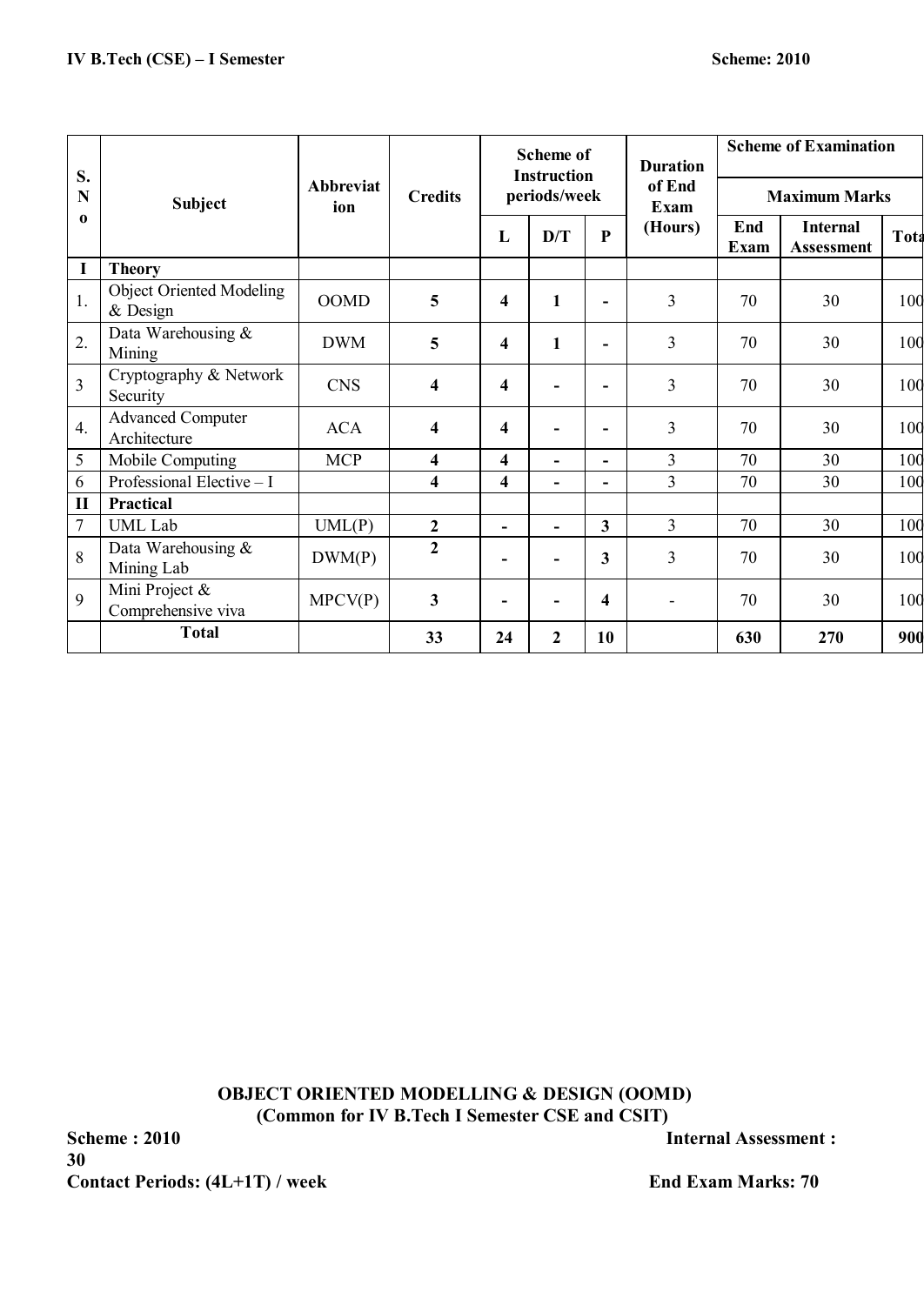# **Course Objectives**

- To enable the students learn and apply the Unified Modeling Language to fundamental object-oriented analysis and design concepts including architecture, objects, classes, components, stereotypes, relationships, and all supporting diagrams.
- To make the students use UML throughout the project lifecycle to capture and communicate analysis and design decisions.

## **Unit - 1**

**Introduction:** Rational Rose S/W, Working with Rational Rose Environment

Object Oriented System development –Introduction, Overview of the unified approach.

Object basics – Objects, classes, state and properties, behavior and methods, messages, encapsulation,

## **Unit - 2**

Class hierarchy, polymorphism relationships and associations, aggregation and containment, object identity, static and dynamic binding, persistence, Meta –classes.

Object Oriented System life cycle – Analysis, Design .Prototyping, Implementation, component based development.

## **Unit - 3**

Object oriented methodologies –OMT, Booch methodology, Jacobson methodology, Patterns, Unified approach, Layered approach. UML –Introduction, UML class diagrams, Use –case diagram, Interaction diagram, sequence diagram, Collaboration diagram,

#### **Unit - 4**

State chart diagram, Activity diagram, component diagram, deployment diagram, packages. UML extensibility –Model constraints, note, stereotype, UML Meta model.

## **Unit - 5**

**Object oriented Analysis:** Introduction, business object analysis, use-case modeling, developing effective documentation, case studies.

**Object Analysis:** classification theory, Noun Phrase approach, use-case driven approach, classes, responsibilities and collaborators, naming classes.

## **Unit - 6**

Object Relationships, attributes and methods –Associations, super and subclass relationships, A-part-of relationship, class responsibilities, defining attributes, Object responsibility: Methods and messages, case studies.

## **Unit - 7**

Object oriented design process and design axioms –corollaries, design patterns.

Designing classes – Introduction, philosophy, class visibility, refining attributes, designing methods and protocols, case studies.

Access Layer – Object store and persistence, DBMS, logical and physical database organizations and access control, client-server computing, distributed objects computing, objects computing,

## **Unit - 8**

Object –relational systems, multi database systems, designing access layer classes, case studies. View Layer –user interface design, designing view layer classes. Macro-level process, micro - level process, UI design rules, view layer interface, prototyping, case- studies.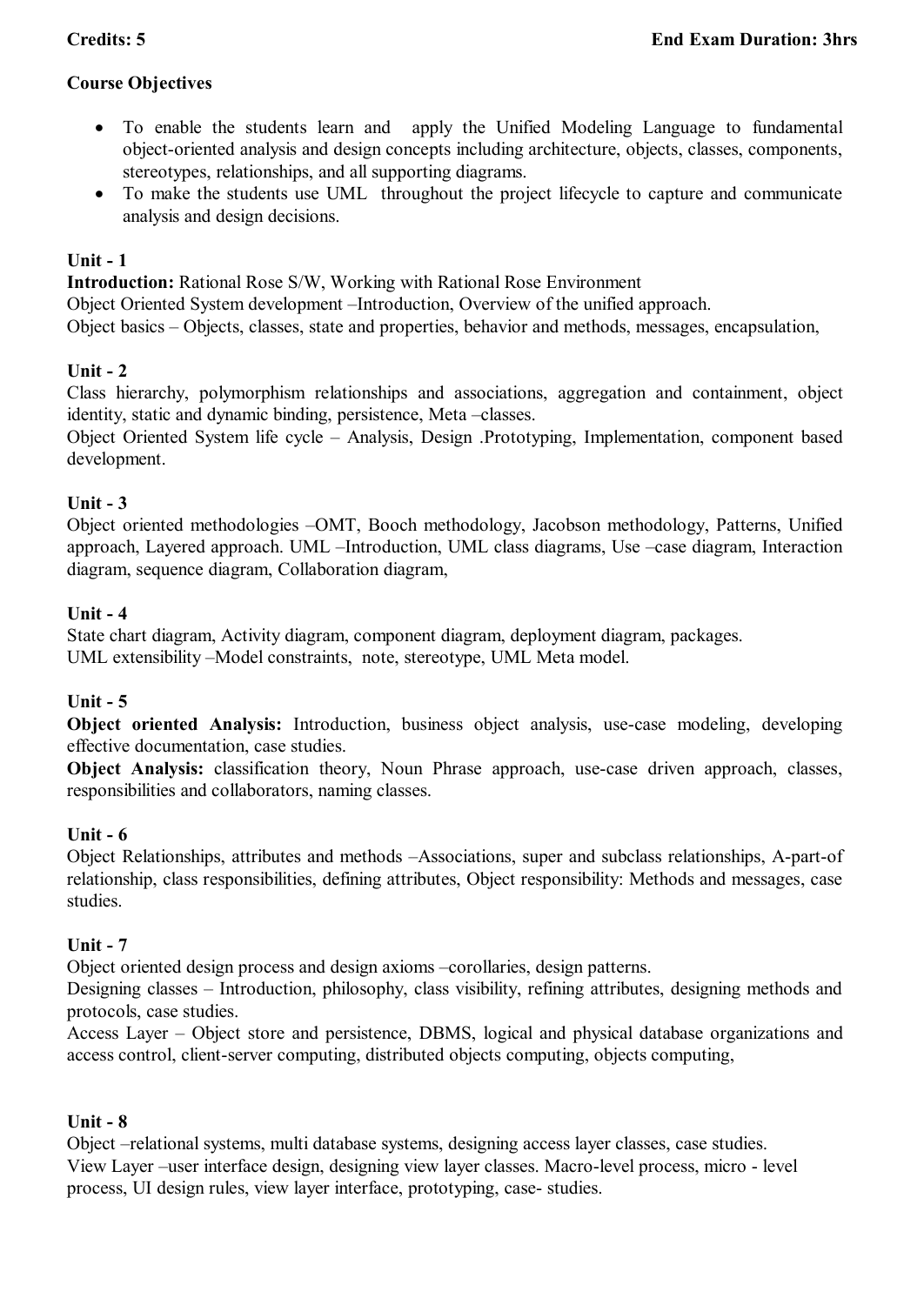#### **Text Books:-**

1. Jason T. Roff [2006], *UML a Beginner's Guide*, TATA McGraw- Hill.

2. Ali Bahrami – Irwin [1999], *Object Oriented systems development,* McGraw.

**Note:** The question paper shall consist of **Eight** questions with **ONE** question from each unit. The student shall answer any **FIVE** questions.

#### **Course Outcomes:**

 Students will understand Object Oriented Analysis and Design concepts, learn to represent it with UML and document it using UML modeling tool.

#### **DATA WAREHOUSING & MINING (DWM) (Common for IV B.Tech I Semester CSE and CSIT)**

**Scheme : 2010** Internal Assessment : **30** Contact Periods:  $(4L+1T)$  / week End Exam Marks: 70 **Credits: 5 End Exam Duration: 3hrs**

## **Course Objectives:**

 To be able to exploit the knowledge that is held in enterprise data warehouses and other data stores by examining the data to reveal untapped patterns that suggest better ways to improve quality of product, customer satisfaction and retention, and profit potentials.

#### **Unit-1**

Introduction, Delivery Process, System Process – Process flow, Extraction and Loading of Data, Clean and Transform Data, Backup and Query Management process.Process Architecture – Various types of Managers and information.

#### **Unit-2**

Data Warehousing Components: Overall Architecture,Datawarehouse database, Sourcing, Acquisition Cleanup and Transformation Tools,Meta Data, Access tools, Data Marts, Data warehouse Administration and Management, Information Delivery system.

## **Unit-3**

Building a Data Warehouse: Business considerations, Design considerations, Technical considerations, Implementation considerations, Integrated solutions, Benefits of data warehousing. Mapping Datawarehouse to Multiprocessor Architecture.

#### **Unit-4**

DBMS Schemas for Decision Support: Data layout for best access,Multidimentional data model, Star schema, Star Join and StarIndex,Bitmapped Indexing, Column Local storage, Complex Data types.

## **Unit-5**

Data Extraction, Cleanup and Transformation Tools: Tool Requirements, Vendor Approaches, Access to Legacy data, Vendor Solutions, Transformation Engines, Metadata: Metadata Defined, Metadata Interchange Initiative, Metadata Repository, Metadata Management, Implementation Examples, Metadata **Trends** 

#### **Unit-6**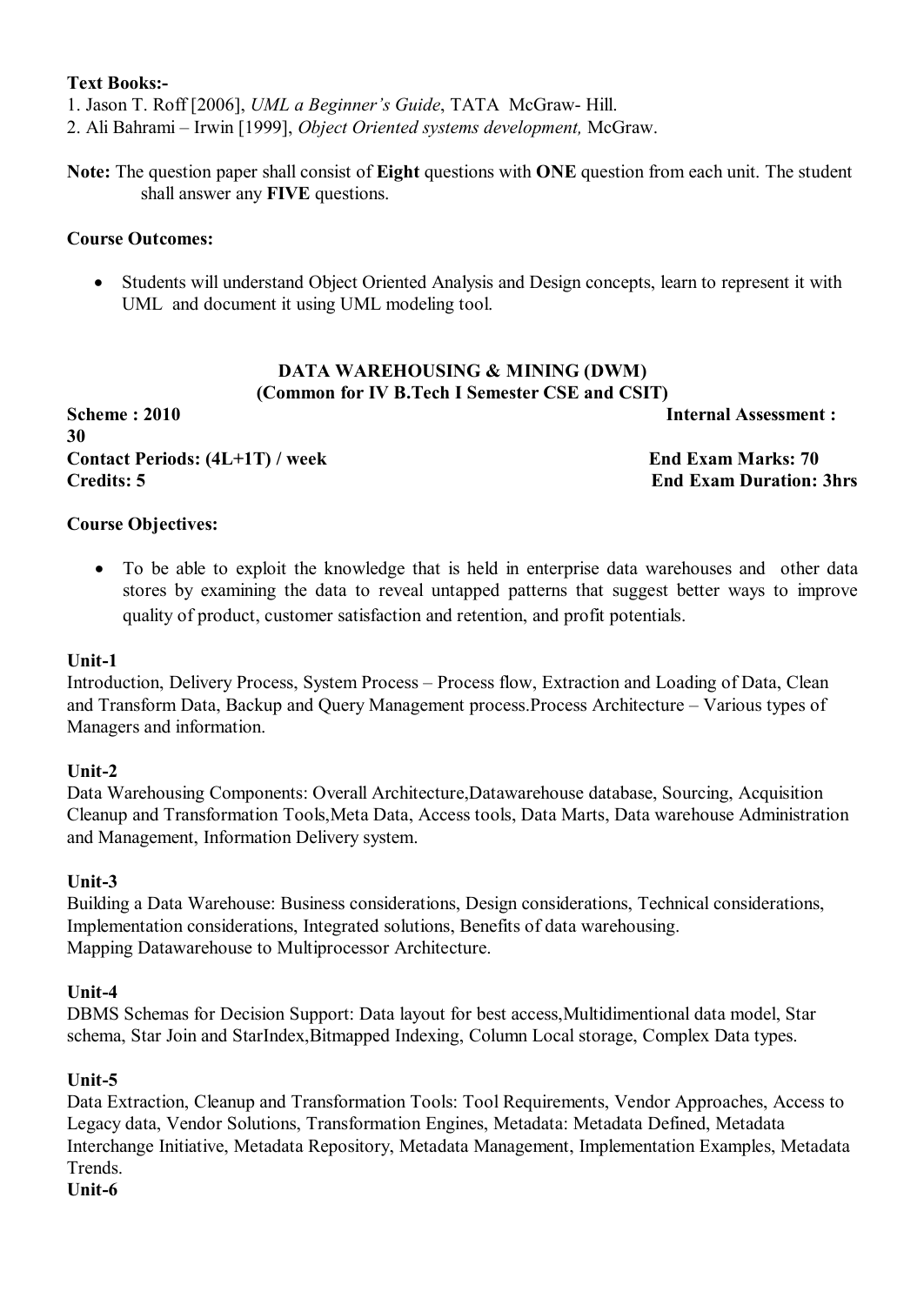Reporting and Query Tools: Reporting Tools, Managed Query Tools, Executive Information system Tools, OLAP Tools, Data Mining Tools. OLAP – Need for OLAP, Guidelines, Categorization

# **Unit-7**

Patterns and Models – Where and What of a Model, Sampling, Experimental Design

# **Unit-8**

**Data Mining:** Introduction, Decision Trees – What and where How of Decision Trees, Nearest Neighbour and Clustering, General Idea. Case Studies.

# **Text books:**

- 1. Sam Anahory and Dennis Murray [2008], *Data Warehousing in the Real World*, Pearson Education.
- 2. Alex Berson, Stephen J. Smith [2008], *Data Warehousing, Data Mining & OLAP*, TMH

# **Reference books:**

- 1. Jiawei Han, Micheline Kamber, Elsevier [2008], *Data Mining concepts and techniques*.
- 2. Margaret H. Dunham, S. Sridhar [2003], *Data Mining Introductory and Advanced Topics* , Pearson Education.

**Note:** The question paper shall consist of **Eight** questions with **ONE** question from each unit. The student shall answer any **FIVE** questions.

# **Course Outcomes**

 Students will understand the conceptual steps involved in data mining and learn how to apply it for solving business problems.

# **CRYPTOGRAPHY AND NETWORK SECURITY (CNS) (Common for IV B.Tech I Semester CSE and CSIT)**

**Scheme : 2010 Internal Assessment : 30 Contact Periods: (4L)/week End Exam Marks: 70 Credits: 4 End Exam Duration: 3hrs**

# **Course Objectives:**

- To understand the principles of encryption algorithms, Conventional and public key cryptography.
- To describe the mechanisms of message authentication, hash functions and application level security.
- To explain the objectives of information security and to analyze the trade offs inherent in security

# **Unit-1**

**Overview:** Services, Mechanisms and Attack, The OSI Security Architecture: Security Services, Availability Services, Security Mechanisms and Security Attacks, A model for Network Security.

# **Unit-2**

**Classical Encryption Techniques :** Symmetric Cipher Model, Substitution Techniques : Caesar Cipher, Monoalphabetic Cipher, Playfair Cipher, Hill Cipher, Monoalphabetic cipher, One-Time Pad, Transposition Techniques.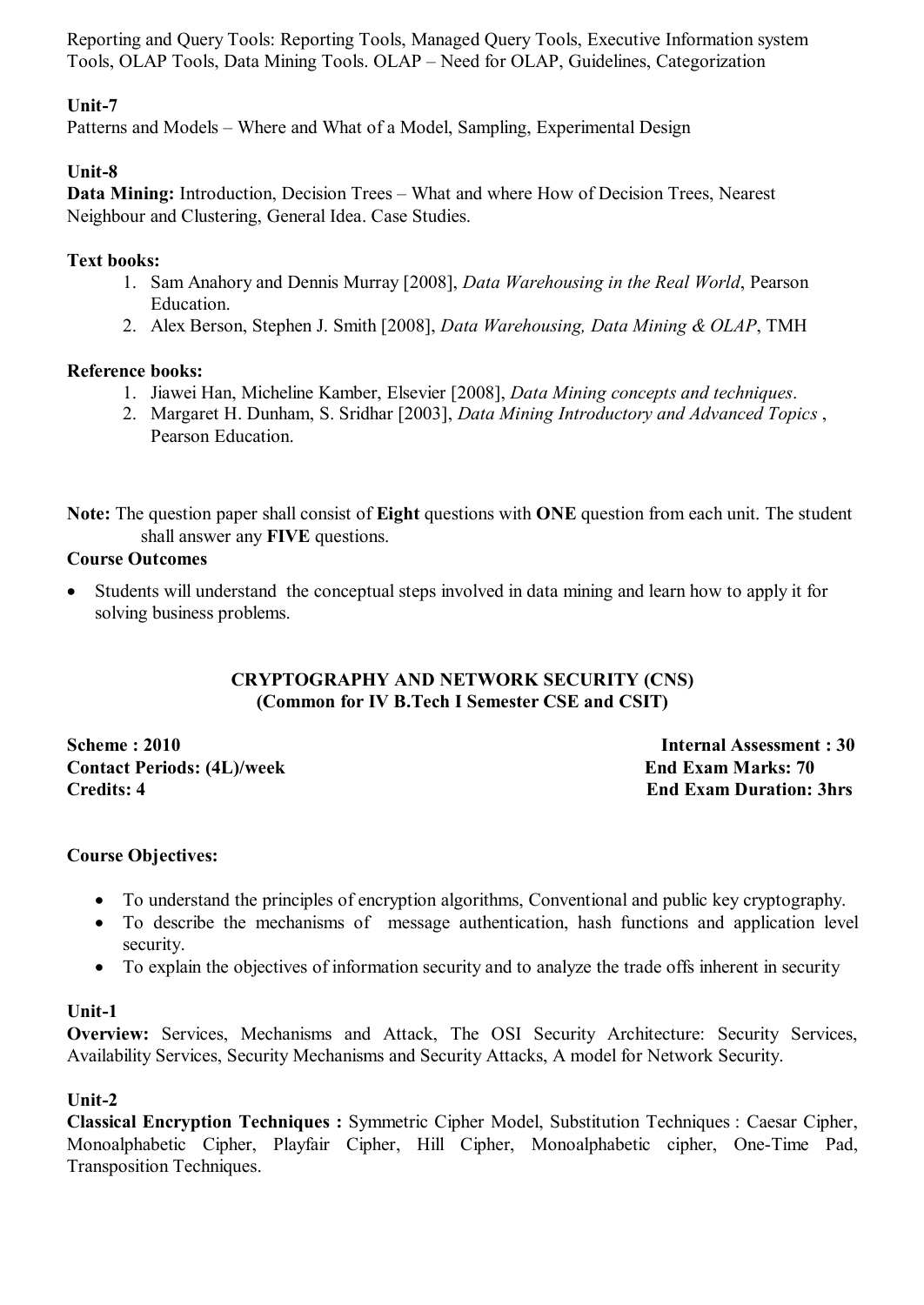# **Unit-3**

**Block Ciphers and the Data Encryption Standard:** Simplified DES, Block Cipher Principles, The DES, The Strength of DES, Differential and Linear Cryptanalysis, Block Cipher Design Principles, Block Cipher modes of Operation

# **Unit-4**

**Public Key Cryptography and RSA:** Principles of Public Key Cryptosystems, The RSA Algorithm. Key Management: Key Management, Diffie – Hellman Key Exchange

# **Unit-5**

**Message Authentication and Hash Functions :** Authentication Requirements, Authenticaion Functions, Message Authentication Codes, Hash Functions, Security of Hash Fuctions and MACs.

## **Unit-6**

**Hash Algorithms :** MD5 Message Digest Algorithm: MD5 Logic, MD5 Compression function, MD4, Strength of MD5, Secure Hash algorithm: SHA-1 Logic, Compression function, Comparison of SHA-1 and MD5, Revised Secure Hash Standard.

## **Unit-7**

**Digital Signatures and Authentication Protocols:** Digital Signatures, Authentication Protocols: Mutual Authentication, Symmetric Authentication approaches, Public-key Encryption approaches and One-Way Authentication, Digital Signature Standard.

## **Unit-8**

**Authentication Applications:** Kerberos: Motivation, Kerberos Version 4, Kerberos Version 5, X.509 Authentication Service: Certificates, Authentication Procedures, X.509 Version 3.

## **Text Books:**

1. William Stallings [2008], [4th Edition], *Cryptography and Network Security: Principles and Practices*, Low Price Edition, Pearson Education.

## **Reference books:**

1. William Stallings [2008], [3rd Edition], *Network Security Essentials (Applications and Standards*), Pearson Education.

**Note:** The question paper shall consist of **Eight** questions with **ONE** question from each unit. The student shall answer any **FIVE** questions.

## **Course Outcomes:**

- Students will analyze a given system with respect to security.
- Students will use cryptographic algorithms to develop schemes to protect computer systems against typical security threats.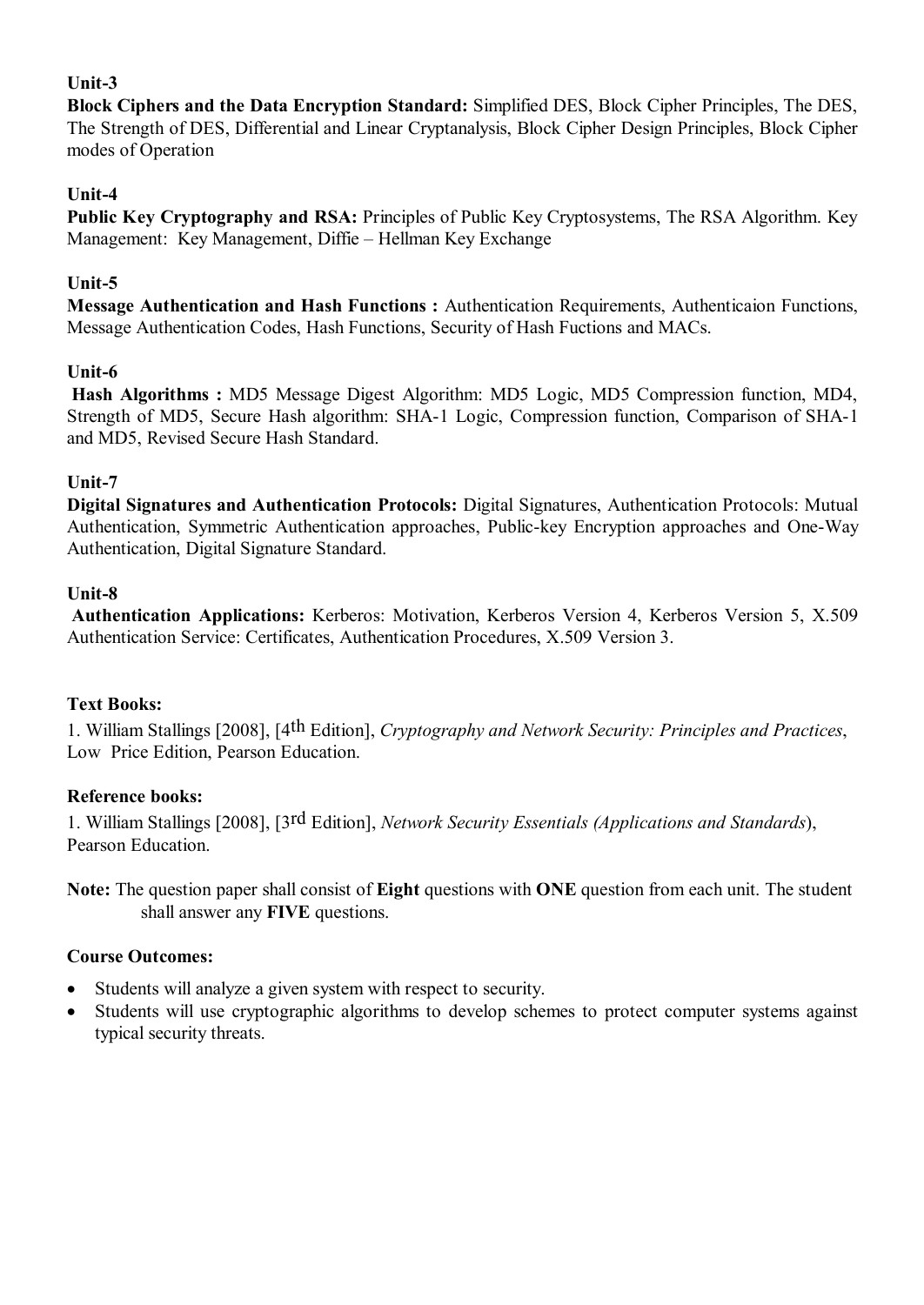#### **ADVANCED COMPUTER ARCHITECHTURE (ACA) (For IV B.Tech I Semester CSE)**

**Scheme : 2010 Internal Assessment : 30** Contact Periods: (4L) / week **End Exam Marks: 70 Credits: 4 End Exam Duration: 3hrs**

## **Course Objectives:**

- To make the students will learn and analyze fundamental issues in architecture design and their impact on performance.
- To familiarize the students with parallel processing, multi processor architecture, dataflow and stack computers.

## **Unit - 1**

**Introduction to parallel processing:** Trends towards parallel processing, parallelism in uniprocessor systems, parallel computer structures, architecture classification schemes, parallel processing Applications, memory hierarchy in parallel processing systems, addressing schemes.

#### **Unit - 2**

**Pipelining:** pipeline concept, linear pipelining and space time diagram, classification of pipeline processor, nonlinear pipeline and reservation table, instruction and arithmetic pipelines.

#### **Unit - 3**

**Principles of designing pipeline processors**-instruction prefetch and branch handling, data buffering and busing structures, internal forwarding and register tagging, hazard detection and resolution, job sequencing and collision prevention.

#### **Unit-4**

**SIMD Array processors**: SIMD structures and algorithms for array processors, organization, masking and routing mechanisms, inter processor communication, parallel algorithms for array processors(matrix multiplication and parallel sorting)

#### **Unit-5**

**SIMD interconnection network**: single stage and multistage network, cube network, barrel shifter, shuffle exchange and omega networks.

## **Unit - 6**

**Multiprocessor architecture:** Loosely coupled and tightly coupled multiprocessor systems, processor characteristics, interconnection network, timeshared or common busses, crossbar switch and multi port memories, multistage network, banyan and delta networks, parallel memory organization, multiprocessor operating systems, classification and requirements, software requirements for MPS, language features to exploit parallelism.

#### **Unit - 7**

**Data flow computers:** control flow Vs data flow, data flow computer architectures, static and dynamic data flow computers, data flow graphs and languages, data flow and design alternatives-dependency driven approach and multi level driven approaches.

**Unit - 8**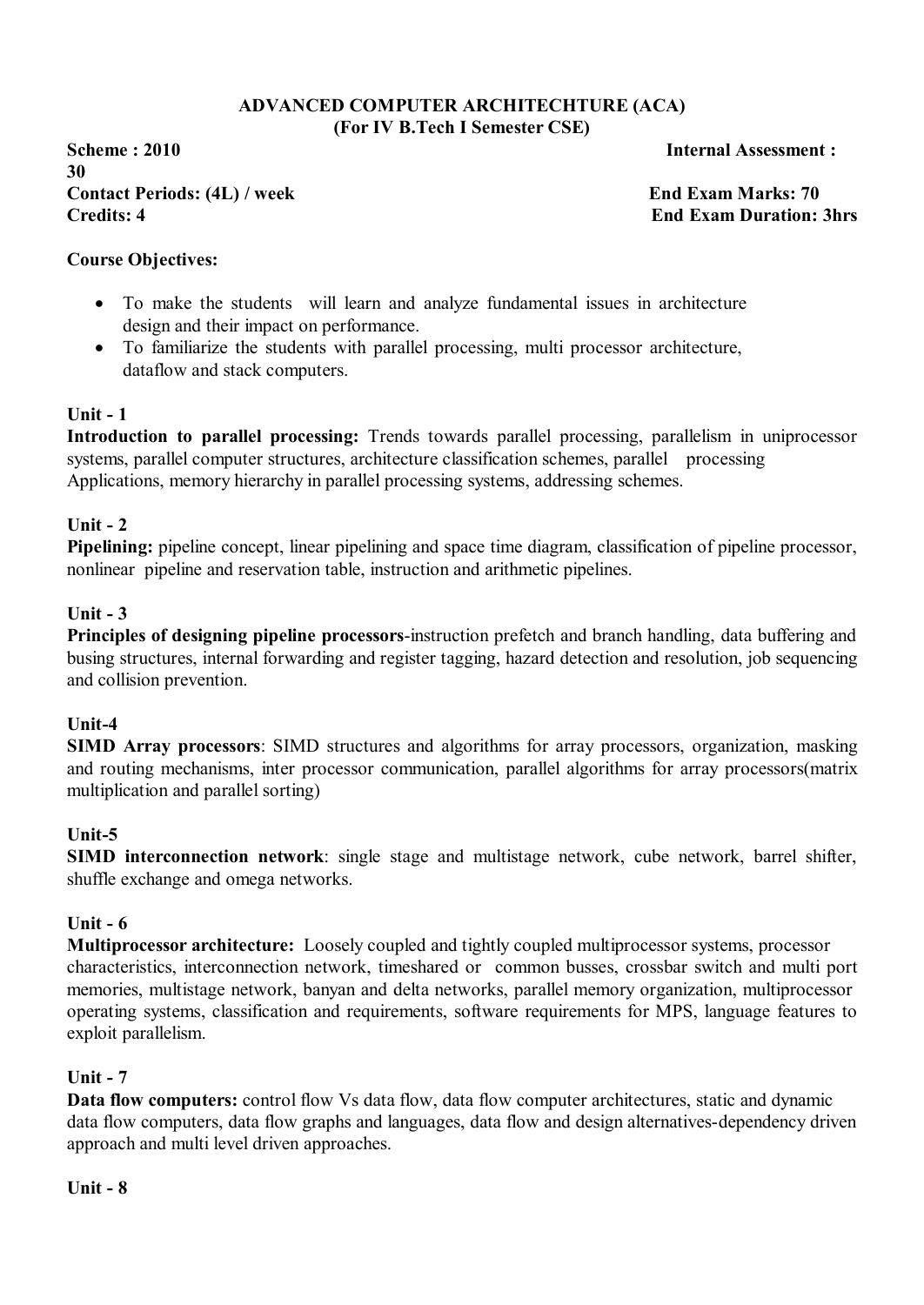**Stack computers:** stacks, arithmetic evaluation stacks, control stacks, storage for simple and structured variables, the parameter preparation stack, combining stacks.

## **Text books:**

- 1. Kai Hwang, Faye Briggs [1993], *Computer architecture and parallel processing*, MC GRAW HILL.
- 2. Stone Harolds [1995], *Introduction to computer architecture*, Galgotia.

# **Reference books:**

1. Kai Hwang [1993], *Advanced computer architecture*, MC GRAW HILL.

**Note:** The question paper shall consist of **Eight** questions with **ONE** question from each unit. The student shall answer any **FIVE** questions.

## **Course Outcomes:**

 Students will be able to identify the factors affecting performance in superscalar processors and the key components, options and tradeoffs that a designer has to consider when designing such processors

## **MOBILE COMPUTING (MCP) (For IV B.Tech I Semester CSE)**

**Scheme : 2010 Internal Assessment : 30 Contact Periods: (4L) / week End Exam Marks: 70 Credits: 4 End Exam Duration: 3hrs**

# **Course Objectives:**

- To expose the students to the concepts of wireless devices and mobile computing.
- To understand characteristics of local and wide area technologies such as Bluetooth, 802.11 and GSM.
- To understand network and transport protocols for wireless networks, including mobile IP and variants of TCP.

# **Unit-1**

Wireless transmission: Frequencies for radio transmission, Signals, Antennas, Signal propagation, Multiplexing, Modulation, Spread spectrum, Cellular systems

## **Unit-2**

Medium access control: Motivation for a Specialized MAC, SDMA, FDMA, TDMA, CDMA, Comparison of S/T/F/CDMA.

# **Unit-3**

GSM: Mobile services, System Architecture, Radio interface, Protocols, Localization and calling, Handover, Security.

# **Unit-4**

DECT: System architecture, Protocol architecture, TETRA

# **Unit-5**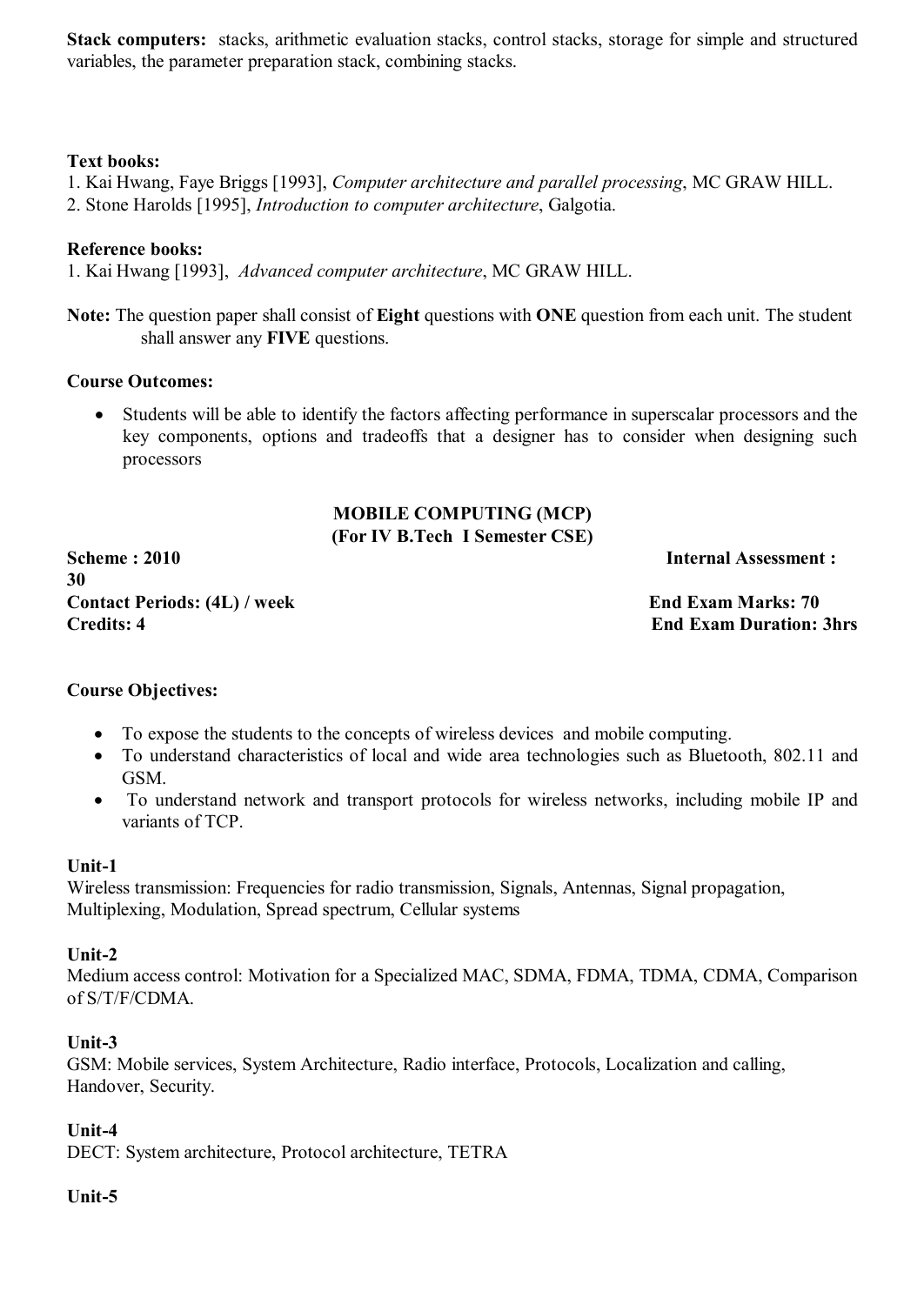Wireless LAN: Infrared Vs Radio Transmission, Infra Red and ad-hoc network, IEEE 802.11: System architecture, Protocol architecture, Physical layer.

# **Unit-6**

IEEE 802.11: Medium access control layer, MAC management, 802.11b, 802.11a, Newer developments.

# **Unit-7**

Mobile IP: Goals & requirements, Entities and terminology, IP Packet delivery. Agent discovery, Registration, Tunneling & encapsulation, Optimizations, Reverse tunneling, IPv6, IP micro- mobility support, Dynamic host Configuration protocol.

# **Unit-8**

Traditional TCP: Congestion control, Slow start, Fast retransmit/fast recovery, implications of mobility, Classical TCP improvements.

# **Textbooks:**

1. Jochen Schiller [2008], [Second Edition], *Mobile Communications*, Low price edition Pearson Education.

# **Reference books:**

1. Talukder [2008], *Mobile Computing: Technology, Applications & service creation*, TMH.

**Note:** The question paper shall consist of **Eight** questions with **ONE** question from each unit. The student shall answer any **FIVE** questions.

# **Course Outcomes:**

- Students will understand the concept of mobile computing and the architecture of mobile communications.
- Students understand wireless access and core networks and mobility in cellular and wireless networks using the important standards like GSM, CDMA, GPRS and IEEE 802.11.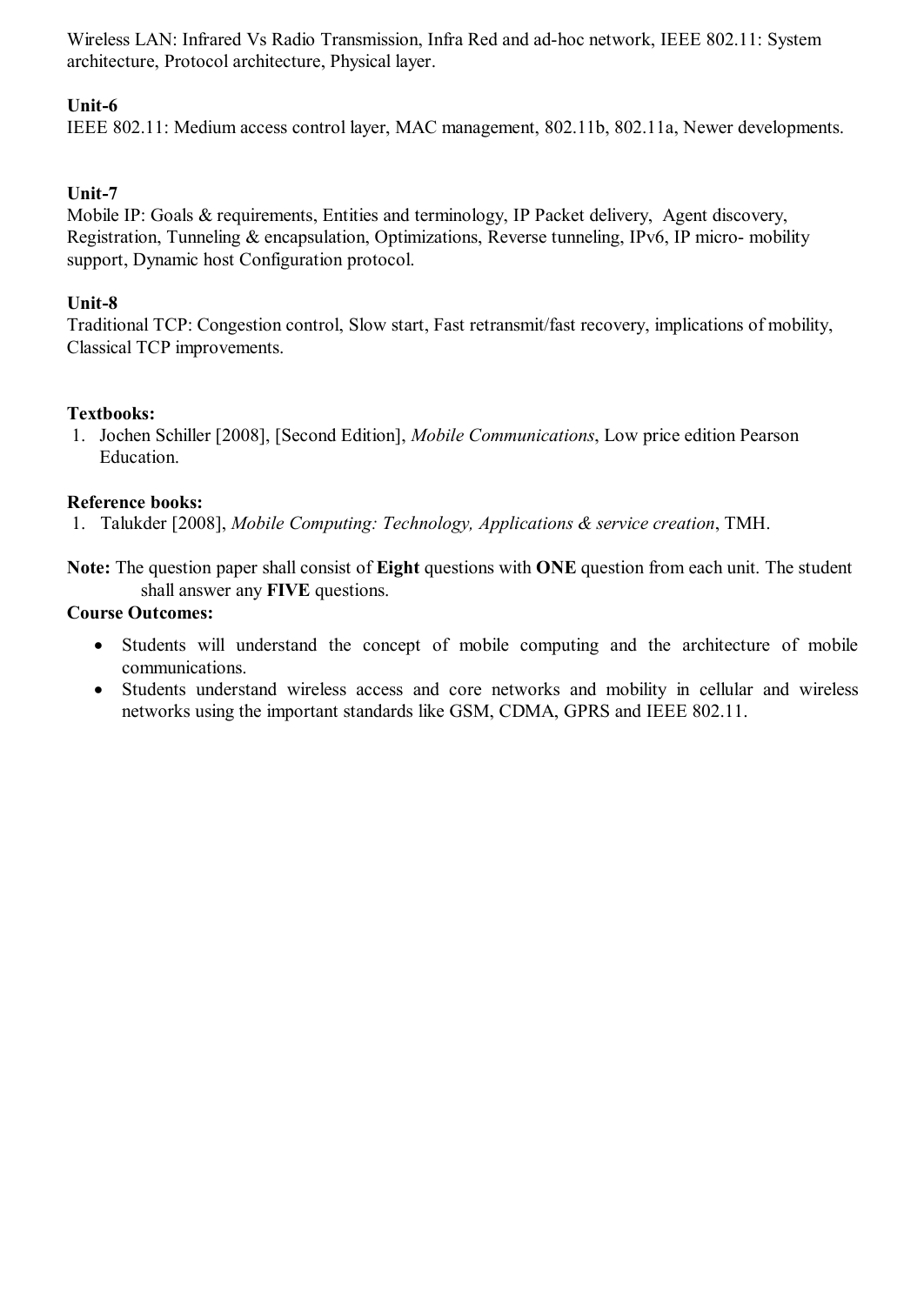## **UNIFIED MODELLING LANGUAGE LAB ( UML(P) ) (Common for IV B.Tech I Semester CSE and CSIT)**

**Scheme : 2010 Internal Assessment : 30 Contact Periods: 3 P/week End Exam Marks: 70 Credits: 2** End Exam Duration: **3hrs** 

#### **Course Objectives:**

- To enable the students learn and practice object-oriented analysis and design using UML diagrams on a particular application.
- To expose the students to various tools that support UML and Object Oriented software development.

#### **List of Experiments:**

- 1. Introduction to unified modeling language(UML)
- 2. Implementation of Case Studies
- 3. Mini Project1: Elevator problem.
- 4. Mini Project2: on line book shop.
- 5. Mini Project3: library system.
- 6. Mini Project4: ATM system.
- 7. Mini Project5: Student Information System.
- 8. Mini Project6: Vending Machine.
- 9. Mini Project7: Graphics Editor.
- 10. Mini Projects: Payroll Systems

#### **Course Outcomes:**

- Students will apply the object oriented design methodology in the design of mini project.
- Students understand forward and reverse engineering techniques.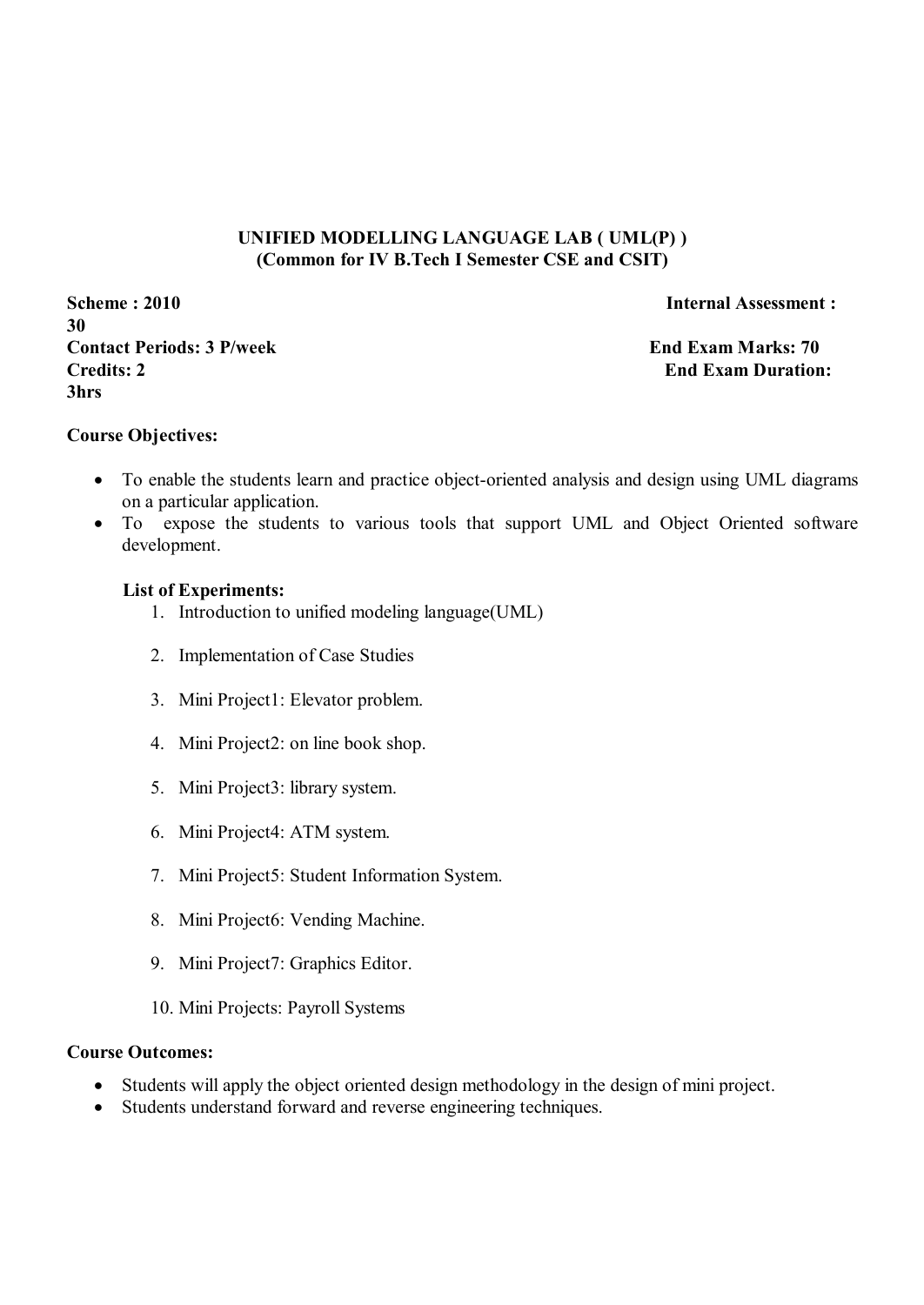## **DATAWAREHOUSING & MINING LAB ( DWM(P) ) (Common for IV B.Tech I Semester CSE and CSIT)**

## **Scheme : 2010 Internal Assessment : 30 Contact Periods: 3 P/week End Exam Marks: 70 Credits: 2** End Exam Duration: **3hrs**

#### **Course Objectives:**

- To understand the need of Data Warehouses over Databases, and the difference between usage of operational and historical data repositories.
- To be able to differentiate between RDBMS schemas & Data Warehouse Schemas.

## **List of Experiments:**

- 1. Understanding Source Qualifier and Implementing it.
- 2. Implementation of Joiner
- 3. Implementation of Filters
- 4. Implementation of Constraint Based Loading
- 5. Implementation of Merging
- 6. Implementation of Sorting
- 7. Implementation of Sequencing
- 8. Transforming the Data from XML to DATABASE
- 9. Transforming the Data from FIXED FLAT FILE to DATABASE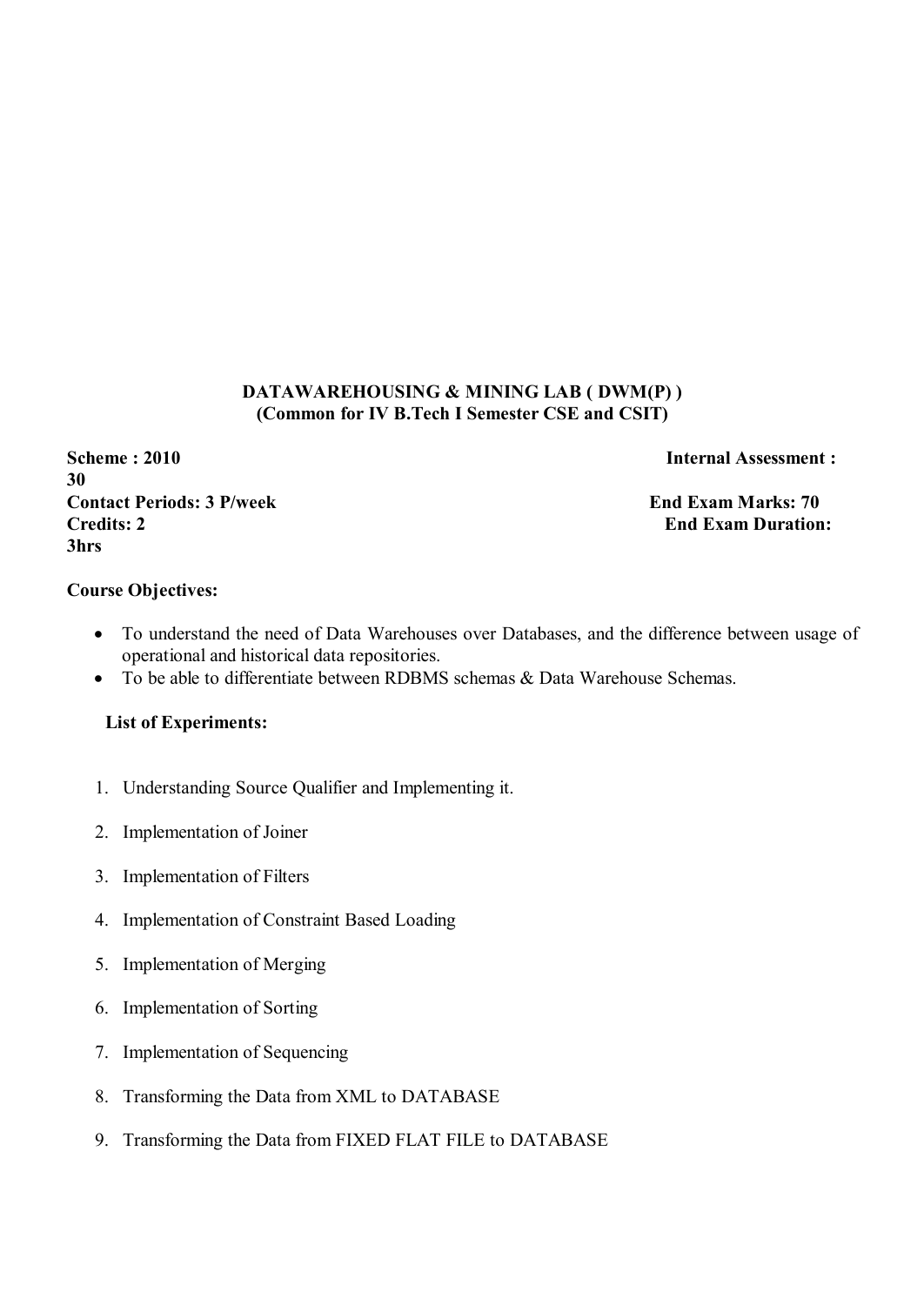10. Transforming the Data From DELIMITED FILE to DATABASE

## **Course Outcomes:**

- Students will be able to mine Statistical Measures in large databases
- $\bullet$  Students can differentiate between Classification & Clustering

# **FOUR YEAR B.TECH. DEGREE COURSE Scheme of instruction and Examination**

(Effective from 2010-2011)

## **IV B.Tech (CSE) –II Semester Scheme: 2010**

|                  | <b>Subject</b>               |           |                |                          | <b>Scheme of</b><br><b>Instruction</b> |                          | <b>Duration</b>          | <b>Scheme of Examination</b> |                                          |      |  |
|------------------|------------------------------|-----------|----------------|--------------------------|----------------------------------------|--------------------------|--------------------------|------------------------------|------------------------------------------|------|--|
| S.<br>N          |                              | Abbrevia  | <b>Credits</b> |                          | periods/week                           |                          | of End                   | <b>Maximum Marks</b>         |                                          |      |  |
| $\Omega$         |                              | tion      |                | L                        | D/T                                    | ${\bf P}$                | Exam<br>(Hours)          | End<br>Exam                  | <b>Internal</b><br><b>Assessmen</b><br>t | Tota |  |
| I                | <b>Theory</b>                |           |                |                          |                                        |                          |                          |                              |                                          |      |  |
| 1.               | Professional Elective - II   |           | 4              | $\overline{\mathbf{4}}$  |                                        | $\sim$                   | 3                        | 70                           | 30                                       | 100  |  |
| 2.               | Professional Elective - III  |           | 4              | $\overline{\mathbf{4}}$  |                                        | $\sim$                   | 3                        | 70                           | 30                                       | 100  |  |
| 3.               | Open Elective - II           |           | $\mathbf{2}$   | $\mathbf{2}$             | ۰                                      | $\sim$                   | $\overline{\phantom{a}}$ | ۰                            | 100                                      | 100  |  |
| $\mathbf{I}$     | Practical                    |           |                |                          |                                        |                          |                          |                              |                                          |      |  |
| $\overline{4}$ . | Project work                 | PW(P)     | 10             |                          |                                        | 6                        |                          | 70                           | 30                                       | 100  |  |
|                  | <b>Total</b>                 |           | 20             | 10                       |                                        | 6                        |                          | 210                          | 190                                      | 400  |  |
|                  | <b>OR</b>                    |           |                |                          |                                        |                          |                          |                              |                                          |      |  |
| $\mathbf I$      | Practice School / Internship | <b>PS</b> | 10             | $\overline{\phantom{a}}$ |                                        | $\overline{\phantom{0}}$ |                          |                              | 100                                      | 100  |  |
| $\mathbf{I}$     | Project Work                 | PW(P)     | 10             | $\overline{\phantom{0}}$ |                                        | –                        |                          | 70                           | 30                                       | 100  |  |
|                  | <b>Total</b>                 |           | 20             | $\overline{\phantom{0}}$ |                                        | --                       |                          | 70                           | 130                                      | 200  |  |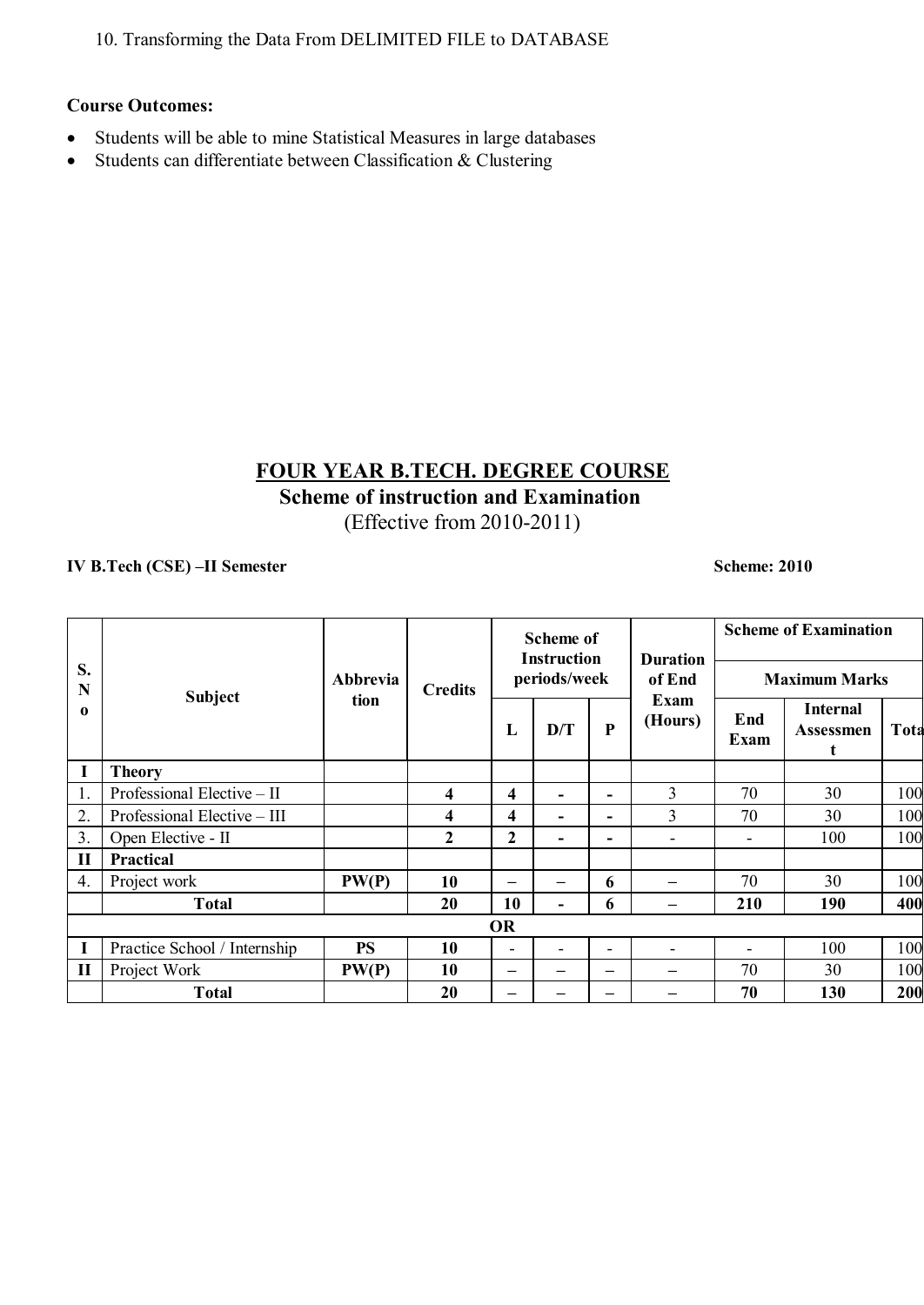# **LIST OF OPEN ELECTIVES**

# **Open Elective- I**

- 1. Professional Ethics and Human values (PEHV)
- 2. Intellectual Property Rights (IPR)
- 3. Entrepreneurship Development (EDP)

# **Open Elective- II**

- 1. Indian Constitution and Society (ICTS)
- 2. Research Methodology (RM)
- 3. General Psychology (GPY)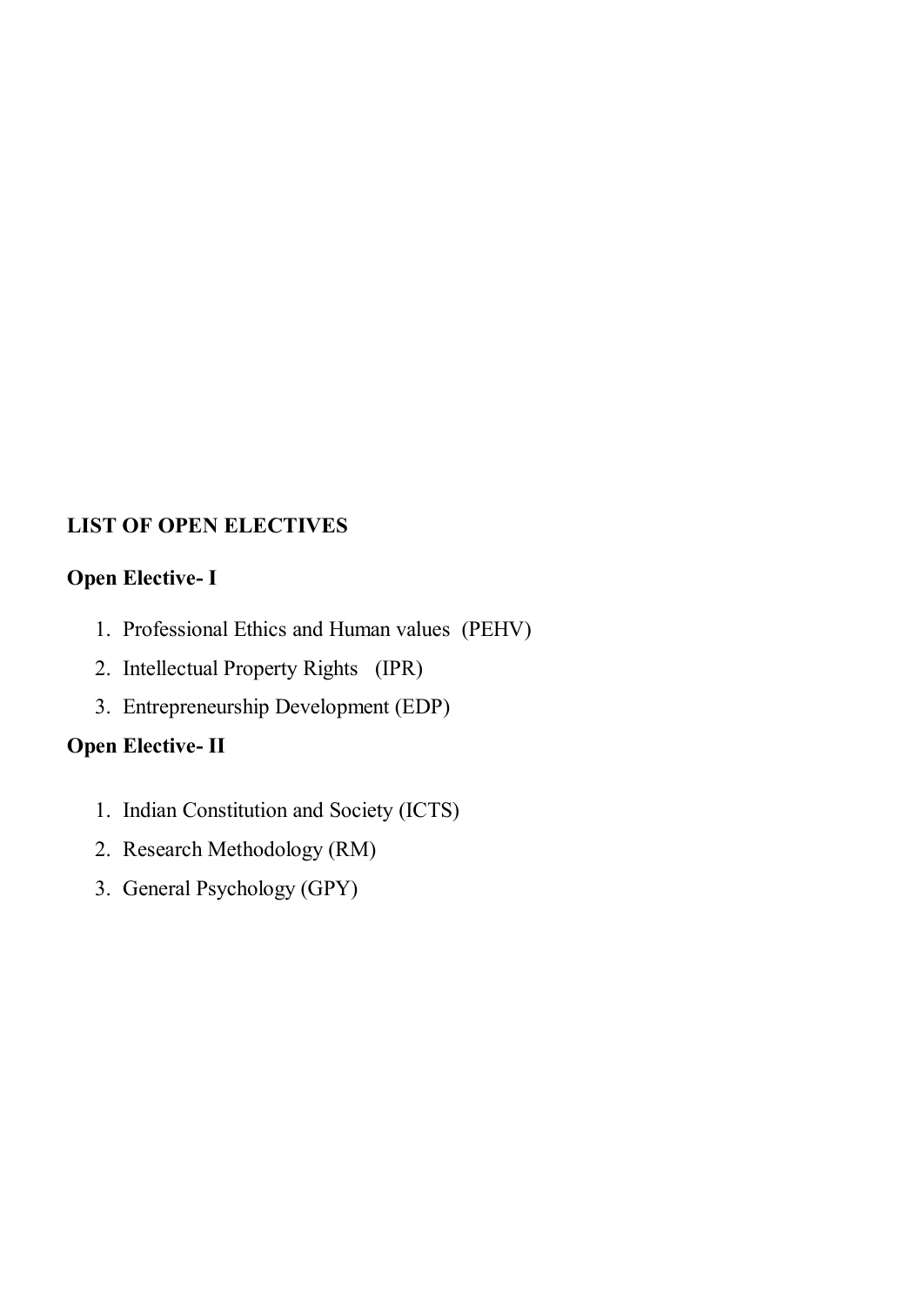## **PROFESSIONAL ETHICS AND HUMAN VALUES (PEHV) (Open Elective-I – for III B.Tech II Semester All Branches)**

**Scheme: 2010** Internal Assessment: **100 Contact Periods: (2L)/week Credits: 2** 

## **Course Objectives:**

- To create an awareness on Engineering Ethics and Human Values.
- To understand social responsibility of an engineer and appreciate ethical dilemma while discharging duties in professional life.

## **Unit - 1**

**Human Values :** Morals- Values- Ethics-Integrity-Work Ethic- Respect for others-Peaceful Life-Honesty- Courage Valuing Time- Empathy- Character- Spirituality

#### **Unit - 2**

**Engineering Ethics :** Senses of Engineering Ethics- Variety of Morals-Types of Inquiry-Kohlberg's Theory- Gilligan's Theory-Consensus & Controversy-Models of Professional Roles -Customs and Religion-Uses of Ethical Theories

## **Unit - 3**

**Safety, Responsibilities & Rights :** Safety and Risk-Risk benefit analysis and reducing risk-Collegiality and loyalty-Respect for Authority

Confidentiality-Occupational Crime-Professional Rights-Employee Rights-Intellectual property Rights (IPR) – it's Discrimination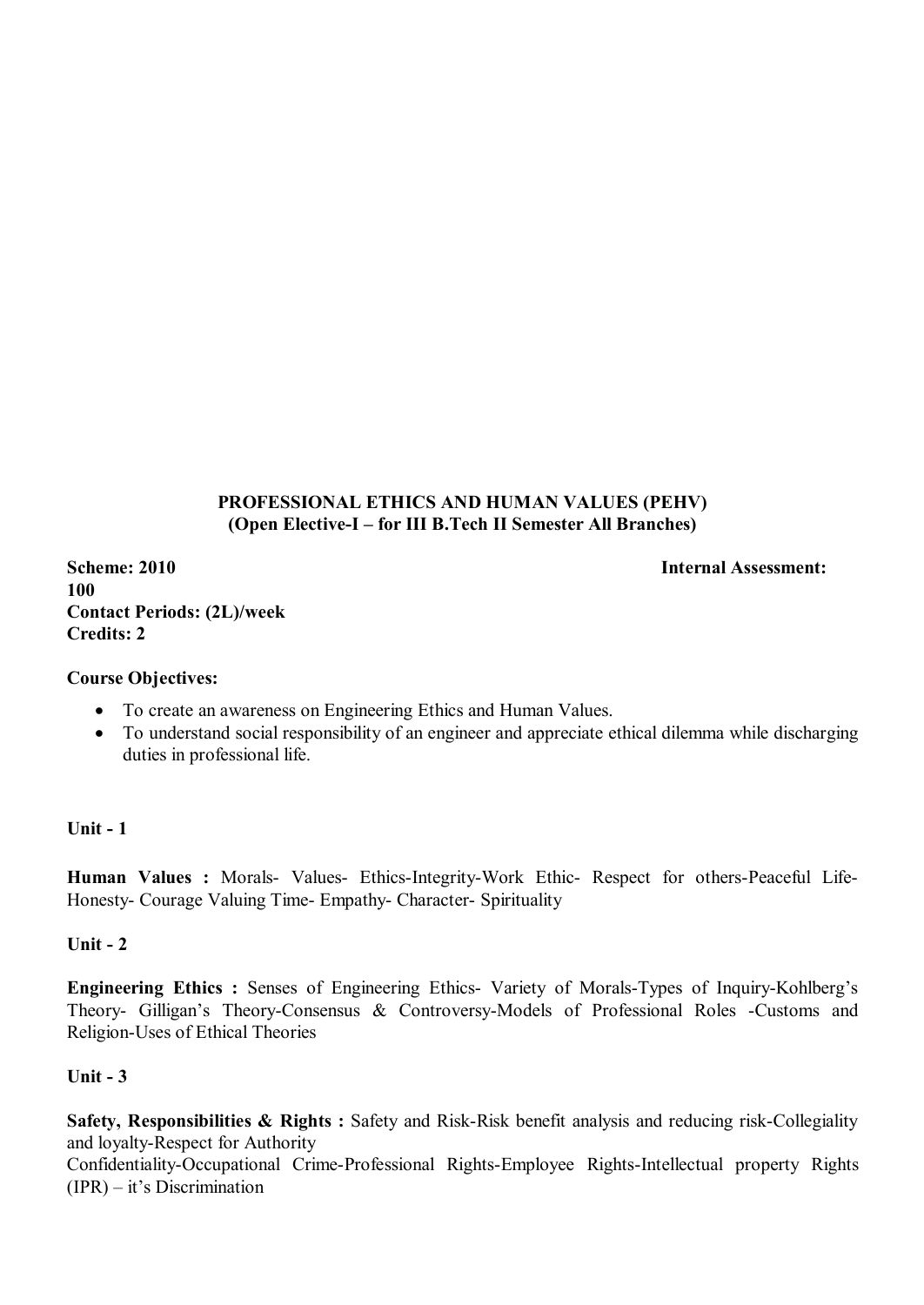## **Unit - 4**

**Global Issues :** Multinational Corporations-Environmental Ethics-Computer Ethics-Engineer as Managers-Consulting Engineer-Moral Leadership-Sample ode of Ethics Like ASME, ASCE, IEEE, Institute of Engineers, Indian Institute of Materials Management, IETE etc.

## **Text Book :**

1. M.P. Raghavan [2006], *Professional Ethics And Human Values*-, Scitech Publications (I) private limited.

## **Reference Books :**

- 1. Mike Martin and roland Schinzinger[1996], *Ethics in Engineering*, McGraw Hill, New York.
- 2. Charles D.Fleddermann[1999], *Engineering Ethics*, prentice Hall, New Mexico,.
- 3. S. Dinesh Babu [2007], *Professional Ethics & Human Values*, Laxmi publications.

# **Course Outcomes:**

- Ability to utilize the professional competence for augmenting universal human order.
- Ability to identify the scope and characteristics of people-friendly and eco-friendly production systems.

# **INTELLECTUAL PROPERTY RIGHTS (IPR) (Open Elective-I – for III B.Tech II Semester All Branches)**

**Scheme: 2010 Internal Assessment: 100 Contact Periods: (2L)/week Credits: 2** 

# **Course Objectives:**

 To develop IPR awareness among the students and to improve their exposure to IP basic legal concepts.

## **Unit -1**

**Basics of IPR :** Introduction to IPR-IPR Systems-Benefits of IPR-Various Types of IPR-Violation of IPR

## **Unit -2**

Patents : Introduction to Patents-Various kinds of Patents-Patenting Process-Copy Right-Remedies against Infringement

## **Unit - 3**

**Method of Designing Registrations :** Designing Registrations**-**How Chart for Registration-Trade Mark**-**Geographical Indications Integrated Circuits-Trade Secrets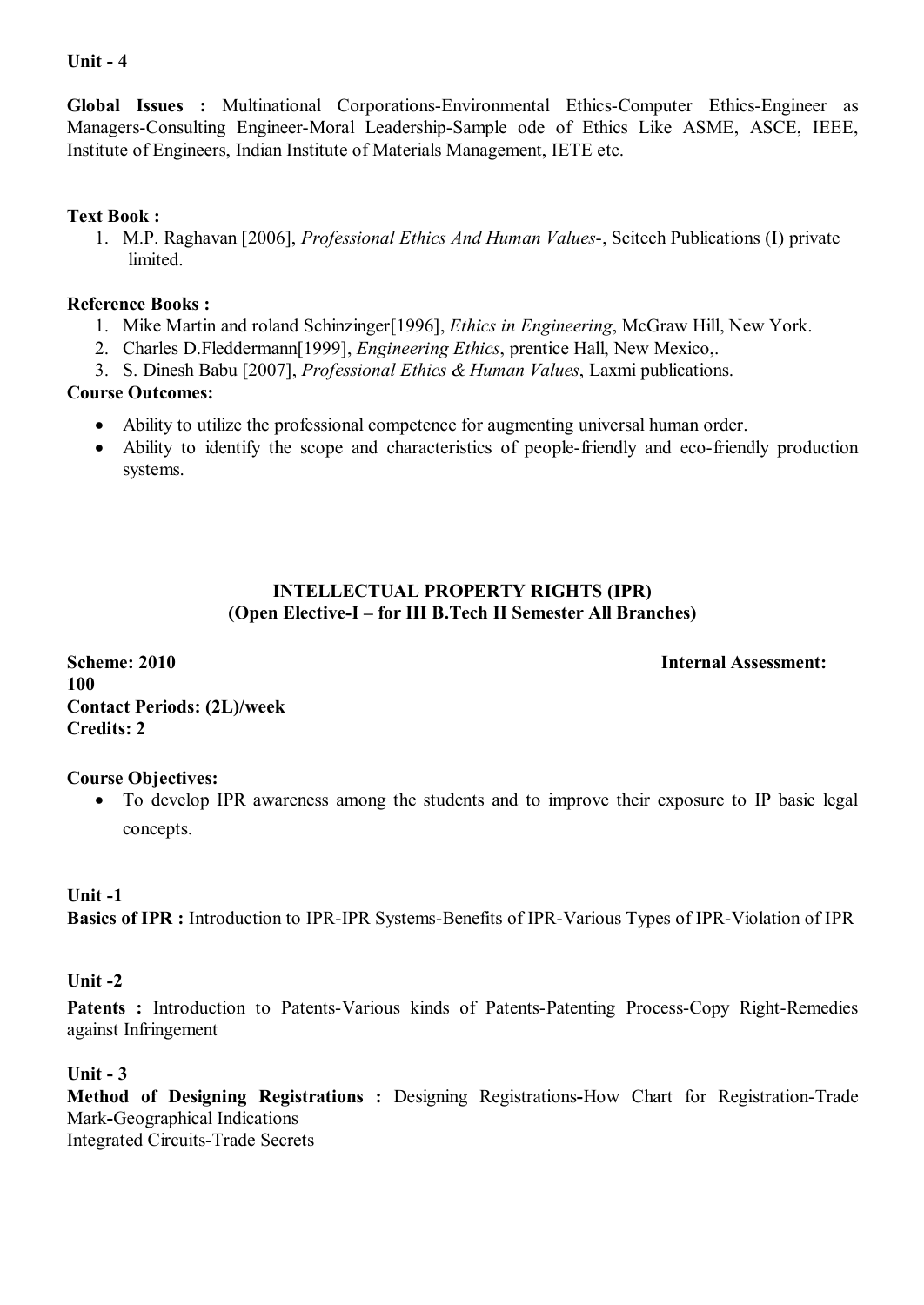## **Unit - 4**

**IPR Policy and Management:** IP in various sectors like Government and Nation-R &D organizations-IT, Media, Entertainment Chemical Engineering & Services Sector-Industries & Small Scale Industry

## **Text Books :**

- 1. BainBridge David [2003], *Intellectual Property Rights: Key to New Wealth*, National Research Development Corporation.
- 2. Prabuddha Ganguli [2006], *Intellectual Property Rights*, TMH.

## **Course Outcomes:**

Able to acquire fundamental competencies with regard to intellectual property rights.

# **ENTREPRENEURSHIP DEVELOPMENT (EDP) (Open Elective-I - for III B.Tech II Semester All Branches)**

**Scheme: 2010** Internal Assessment: **100 Contact Periods: (2L)/week Credits: 2** 

#### **Course Objectives:**

To promote entrepreneurial culture amongst students and help them acquire competencies needed

for setting up small enterprises.

#### **Unit - 1**

**Introduction :** Concept of an entrepreneur; Definition of an entrepreneur; Types of entrepreneurs; Characteristics of an entrepreneur.

**Entrepreneurship :** Definitions; Theories of entrepreneurship; Key elements of entrepreneurship; Six important segments of entrepreneurship environment; Advantages of entrepreneurship; Barriers to entrepreneurship; Role of entrepreneurship in economic development.

## **Unit - 2**

**Rural Entrepreneurship :** Meaning; Need; Retrospection of rural industrialization in India; Problems of rural entrepreneurship; Development plan for rural entrepreneurship.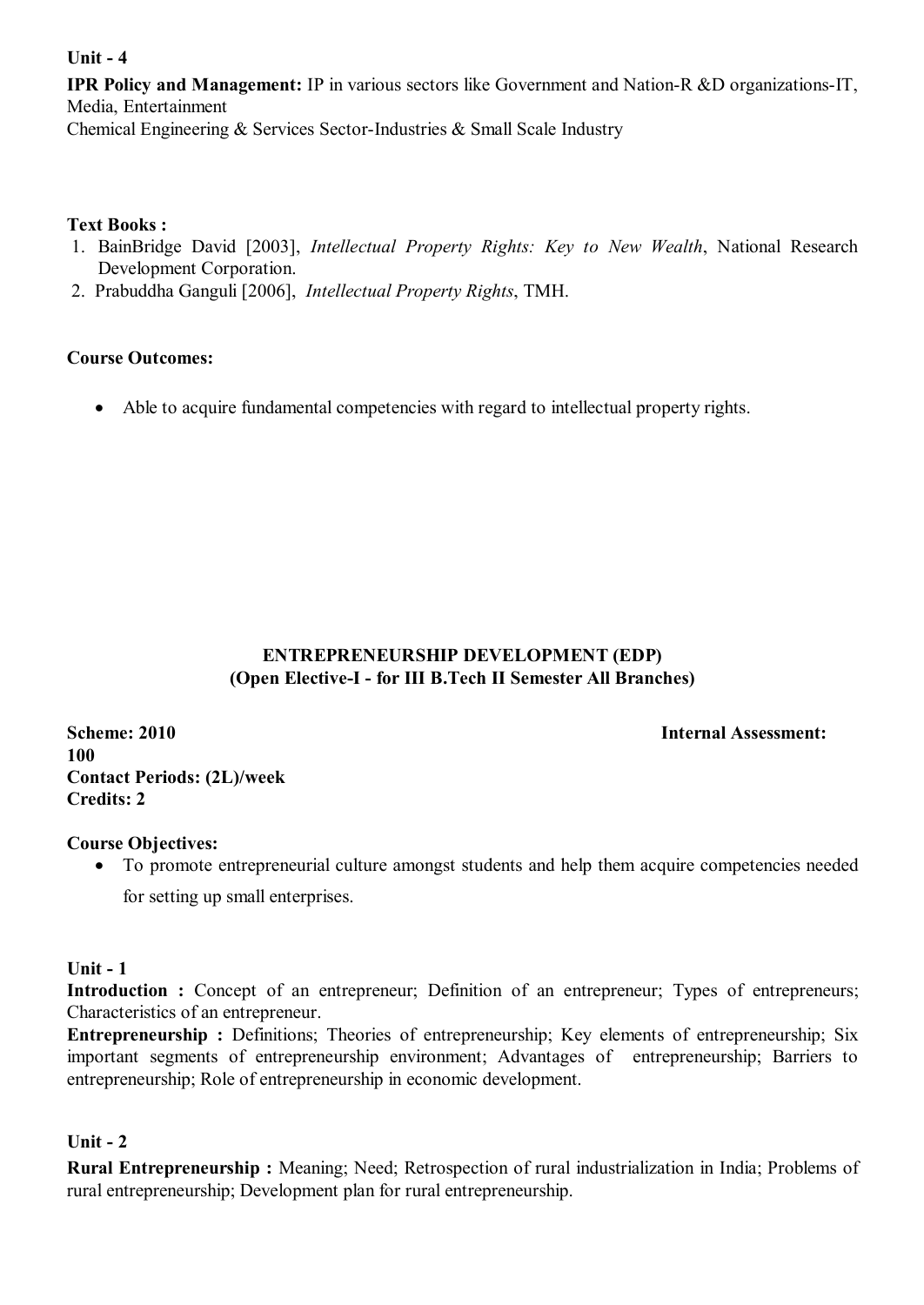**Small Enterprises :** Definition of SSI; Types, Characteristics of SSI; Role of SSI in economic development; Problems faced by SSI.

## **Unit - 3**

**Project Planning :** Project Identification: Project Selection: Project Report – Contents & Formulation: Methods of Project Appraisal.

**Ownership Structures :** Sole Proprietorship; Partnership; Company; Co-operative; Selection of appropriate ownership structure.

#### **Unit - 4**

**Institutional Finance :** Commercial banks; Other Financial Institutions – IDBI, IFCI, ICICI, IRBI, SFC, SIDC, SIDBI & EXIM Bank. **Institutional Support :** Need; Support to Small Entrepreneurs – NSIC, SIDO, SSIB, SSIDC, SISI, DICs.

## **Text Books :**

- 1. Prof. Satish C. Ailawadi & Mrs. Romy Banerjee [2007], *Principles of Entrepreneurship*, Everest Publishing House Pub.
- 2. S.S. Khanka and V.G.Patel [2007], *Entrepreneurial Development*, S. Chand & Company Ltd. Pub.

#### **Course Outcomes:**

 Be able to build on personal as well as external resources with a view to successfully launching and subsequently managing their enterprises.

## **INDIAN CONSTITUTION AND SOCIETY (ICTS) (Open Elective-II - for IV B.Tech II Semester All Branches)**

**Scheme: 2010 Internal Assessment: 100 Contact Periods: (2L)/week Credits: 2** 

#### **Course Objectives:**

To create a meaningful understanding of basic philosophical tenets of Indian Constitutional Law.

#### **Unit - 1**

Historical back ground-Preamble to the Constitution of India-Fundamental rights-Derivative principles of state policy-Elections in India- Indian Judiciary

#### **Unit - 2**

**Union Executive**: Structures of Union Government & Functions-President-Vice President-Prime Minister-Cabinet Parliament-Supreme Court of India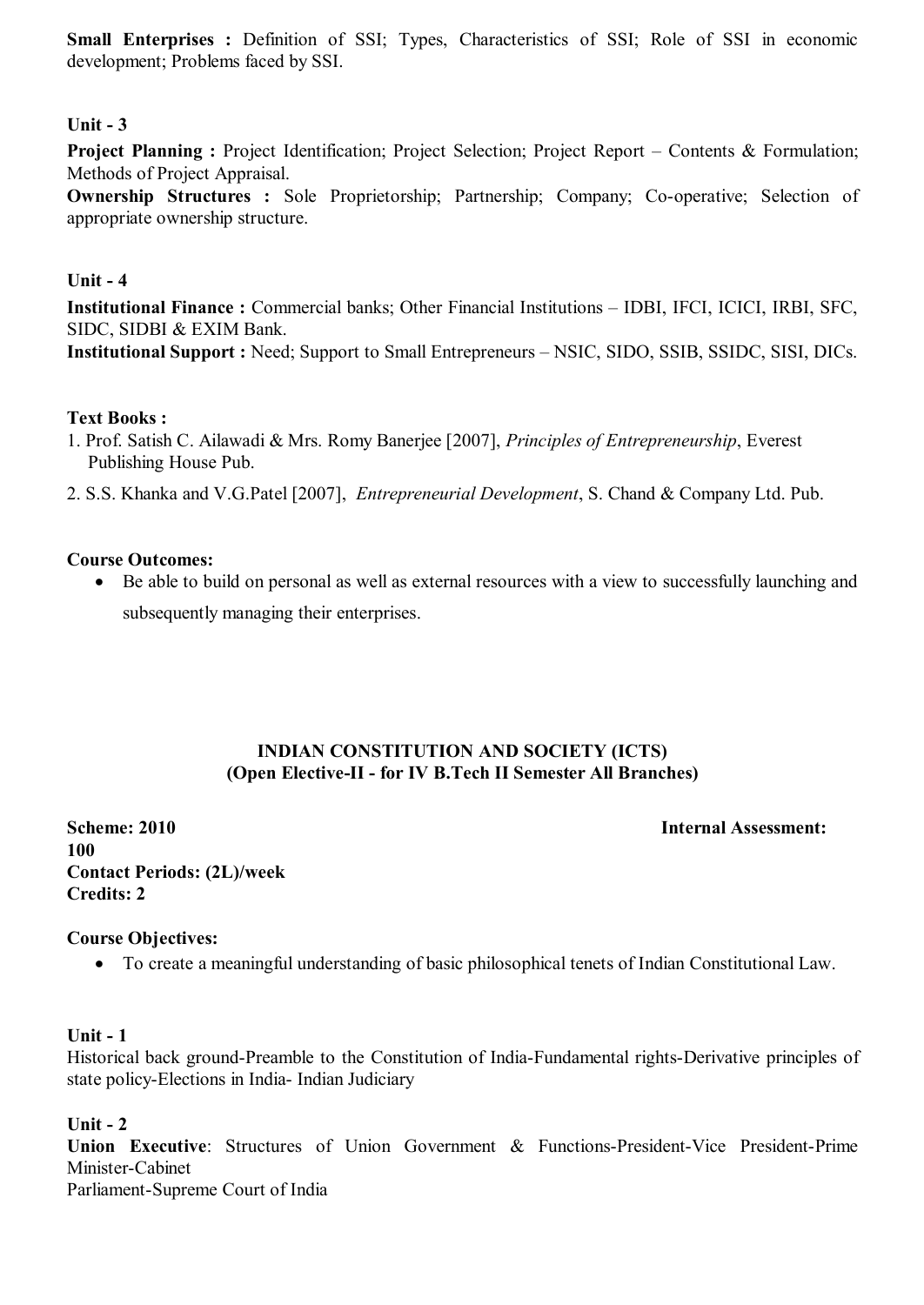**State Executive :** Structures and Functions-Governor-Chief Minister-Cabinet-State Legislature-High Courts & Sub ordinate courts

## **Unit -3**

Central – State Relations-President's Rule-Constitutional Amendments [42, 44, 74, 76, 86 & 91]-Constitutional functionaries-Working of Parliamentary system in India

## **Unit - 4**

Nature, Meaning & Definition, Indian Social Structure-Language in India-Political Parties & Presume groups-Right of Women-S.C's, S.T's & other weaker sections.

## **Text Books :**

1. Durga Das Basu [2006], *Introduction to the Constitution of India*, Wedwe & Company. 2. Macivel & Page, *Society – An Introduction Analysis*.

#### **Course Outcomes:**

• Be able to know how constitution govern the allocation of power in society and the way in which the Indian constitution was made.

## **RESEARCH METHODOLOGY (RM) (Open Elective-IV – for IV B.Tech II Semester All Branches)**

**Scheme: 2010** Internal Assessment: **100 Contact Periods: (2L)/week Credits: 2** 

**Course Objectives:**

 To develop a thorough understanding of the issues involved in planning, designing, executing, evaluating and reporting research.

#### **Unit -1**

**Research Methodology :** Introduction -Objectives of Research-Types of Research-Research Methods (Vs) Methodology Researching process-Technique involved in defining a problem

**Unit -2**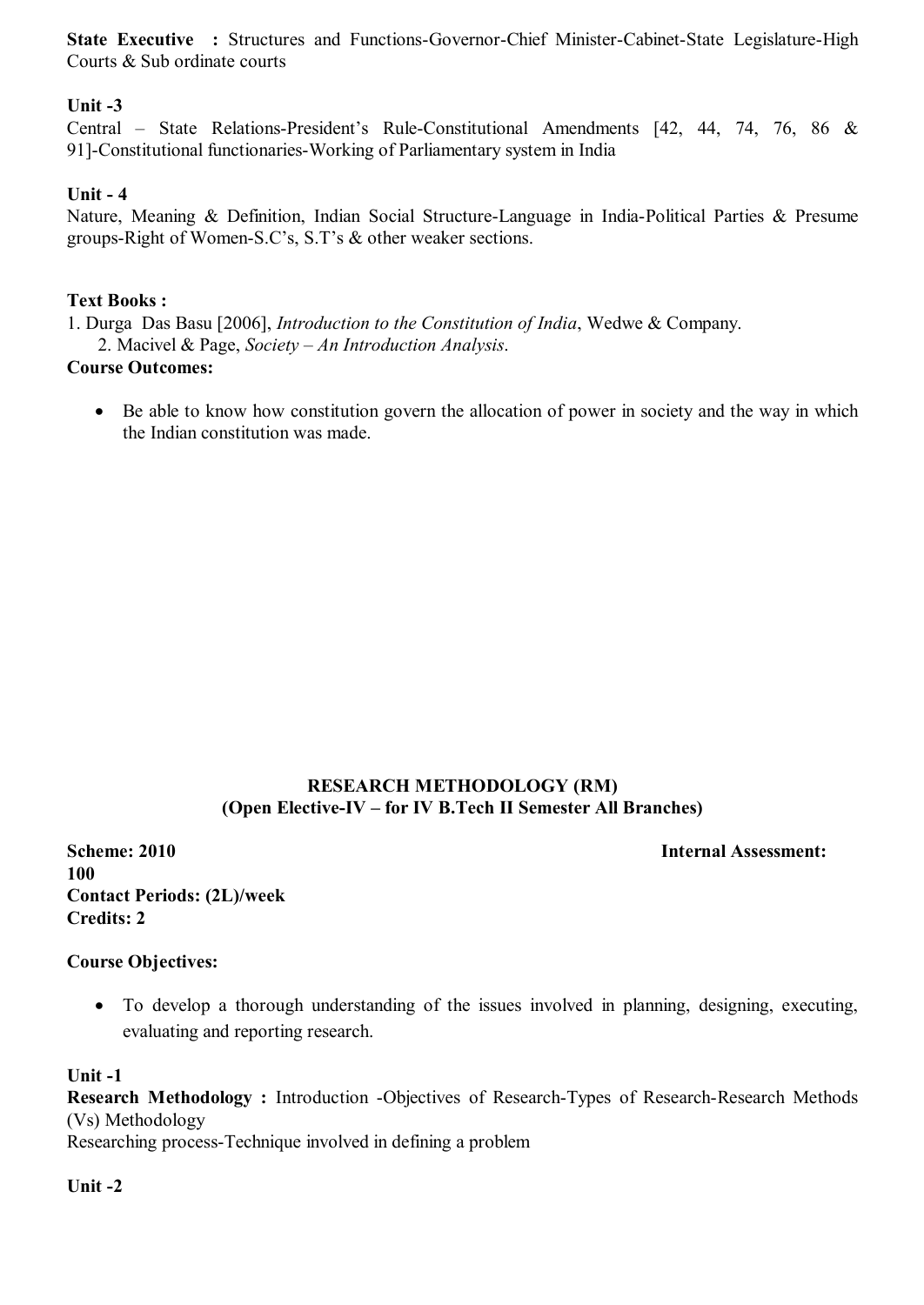**Research Design and Sampling Design :** Need for Research Design**-**Features of good Design**-**Concepts Related to Research Design**-**Different research designs-Basics Principles of Experimental Designs-Steps in sampling design**-**Characteristics of good sample design-Various types of sample designs-Complex Random sampling designs

## **Unit - 3**

## **Data Collection and Processing :**

Data Collection through observation method & Interview Method-Data Collection through Questionnaires & schedules -Collection of Secondary data

**Processing :** Measures of Central Tendency-Measures of Dispersion-Measures of Asymmetry -Measures of Relationship-Simple Regression Analysis-Chi-square Test for comparing valiance

#### **Unit -4**

**Sampling Fundamentals & Report writing :** Central Limit Theorem-Sampling Theory-Concept of standard error-Estimating population Mean-Sample size & Determination-Technique for Interpretation-Significance of Report writing-Types of Reports-Mechanics of writing a Research Report

## **Text Book:**

1. C.R. Kothari [2004], *Research Methodology (Methods & Techniques)*, New Age International Publishers.

#### **Course Outcomes:**

• Able to understand overview of research process, state research problem and conduct a preliminary literature review of the concepts comprising the research questions.

## **GENERAL PSYCHOLOGY (GPY) (Open Elective-IV – for IV B.Tech II Semester All Branches)**

**Scheme: 2010** Internal Assessment: **100 Contact Periods: (2L)/week Credits: 2** 

#### **Course Objectives:**

 To explain the primary objectives of psychology: describing, understanding, predicting and controlling behavior and mental processes.

**Unit - 1**

**Introduction :** Defining Psychology & Behavior-Branches and fields of Psychology-Utility of Psychology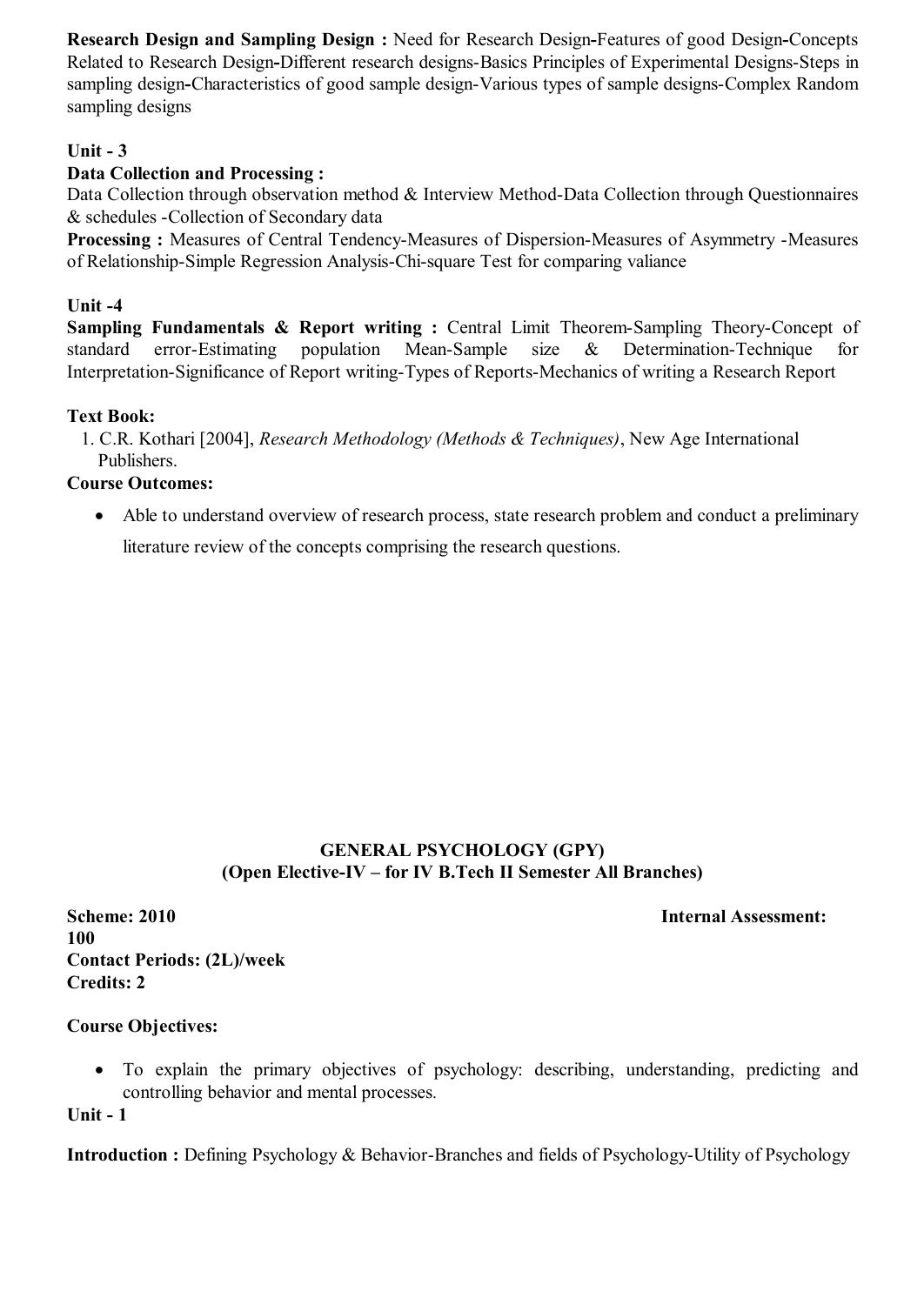# **Unit – 2**

**Physiological Basis of Behavior :** The Neuron**-**Central Nervous system**-**Brain and localization of Brain functions**-**Spinal chord

Influence of Nervous system on human behavior-Endocrine system and it's impact-The role of heredity and environment in the development of personality

## **Unit -3**

**Instincts, Emotions Senses and Sensitivity :** Instincts and Reflex actions-Emotion & it's characteristics-Physiology of Emotions-Sensation and Sensitivity

**Thinking, Reasoning and Problem solving :** Nature of thinking-Elements of thoughts-Tools of thinking-Rigidity-Types of thinking-Reasoning & types-Problem solving and it's methods

## **Unit - 4**

**Motivation and Behavior & Attention & Learning :** Biological and socio psychological Needs-Drives and Incentives-Motives and Types of Motives-Types & Effect of attention-Types of Learning-Problem Solving-Mechanism of Memorization

**Intelligence – Aptitude – Personality :** Nature of Intelligence-Concept of Metal age and IQ-Constantly of IQ-IQ Classification-Aptitude Ability & Achievement-Measurement of Aptitude -Features and Characteristics of Personality-Personality Assessment-Walters social Learning Theory

## **Text Book:**

1. S.K. Mangal [2005], *General Psychology*, Sterling Publishers Private Limited.

## **Reference Book** :

1. Saundra K.Ciccarelli&Gkenn E.Meyer [2007], *Psychology*, Dorliing Kindersley (I) Pvt Limited .

# **Course Outcomes:**

 Be able to articulate the general history of psychology by explaining depth and breadth of the field from the perspective of a future educator or researcher.

# **LIST OF PROFESSIONAL ELECTIVES**

- 1. Real Time Systems (RTS)
- 2. Electronic Commerce (ELC)
- 3. Artificial Intelligence (AI)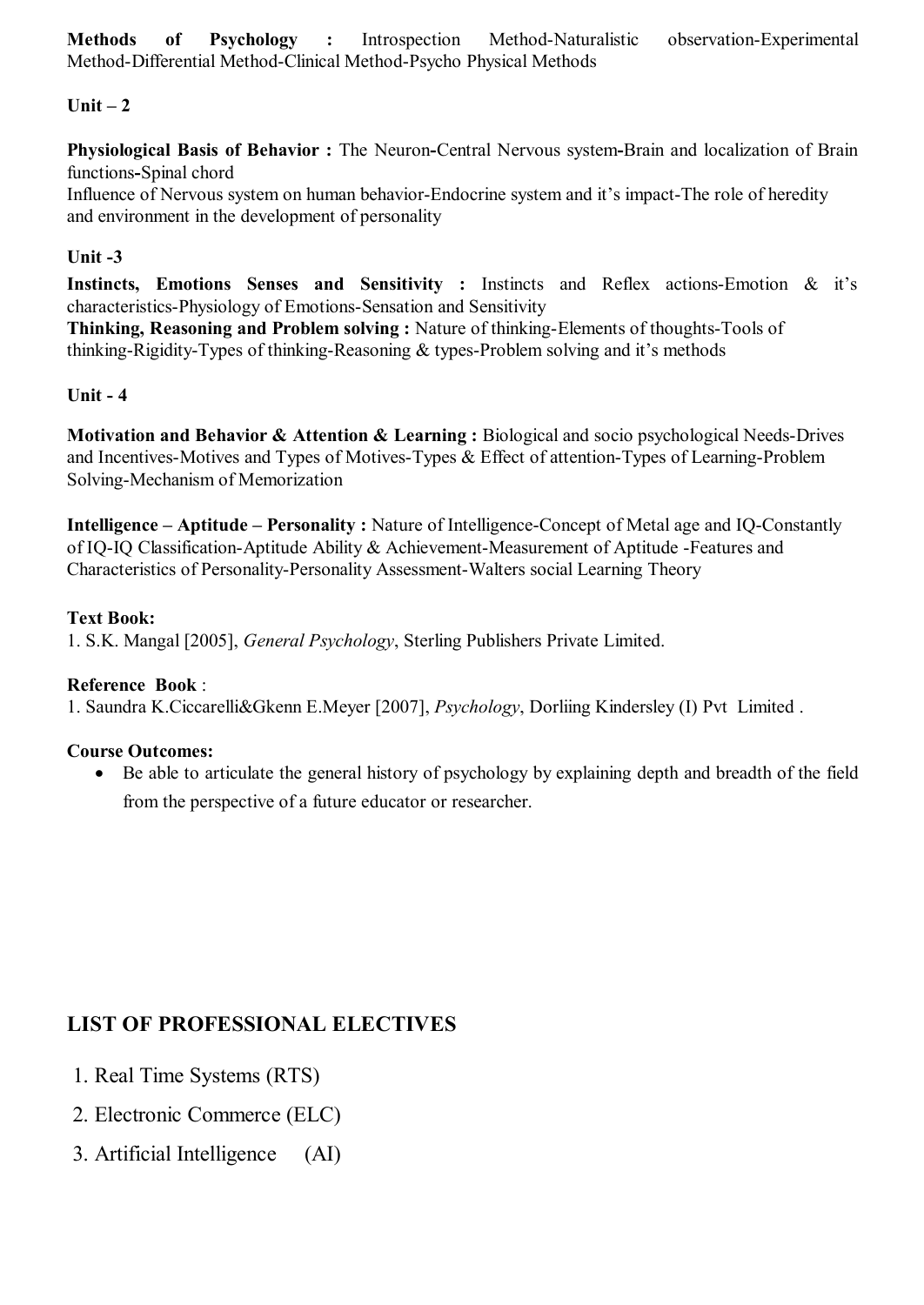- 4. Optimization Techniques (OPT)
- 5. Software Quality and Testing (SQT)
- 6. Distributed Operating System (DOS)
- 7. Client/Server Computing (CSC)
- 8. Management Information System (MIS)
- 9. Computer Simulation & Modeling (CSM)
- 10. Design Patterns (DP)
- 11. Internet Protocols (INP)
- 12. Middleware Technologies (MWT)
- 13. Multimedia Applications (MMA)
- 14. Image Processing (IP)
- 15. Software Project Management (SPM)
- 16. Visual Programming Techniques (VPT)
- 17. Cloud Computing (CC)
- 18. Introduction to Mainframe Systems (IMS)
- 19. Data Mining and Business Analytics (DMBA)
- 20. System Analysis & Design (SAD)

# **REAL TIME SYSTEMS (RTS) (Professional Elective Common for IV B.Tech CSE and CSIT)**

**Scheme: 2010 Internal Assessment: 30 Contact Periods: (4L)/week End Exam Marks: 70 Credits: 4 End Exam Duration: 3hrs**

# **Course Objectives:**

Students will learn real time system life cycle and resource allocation methods

**Unit - 1**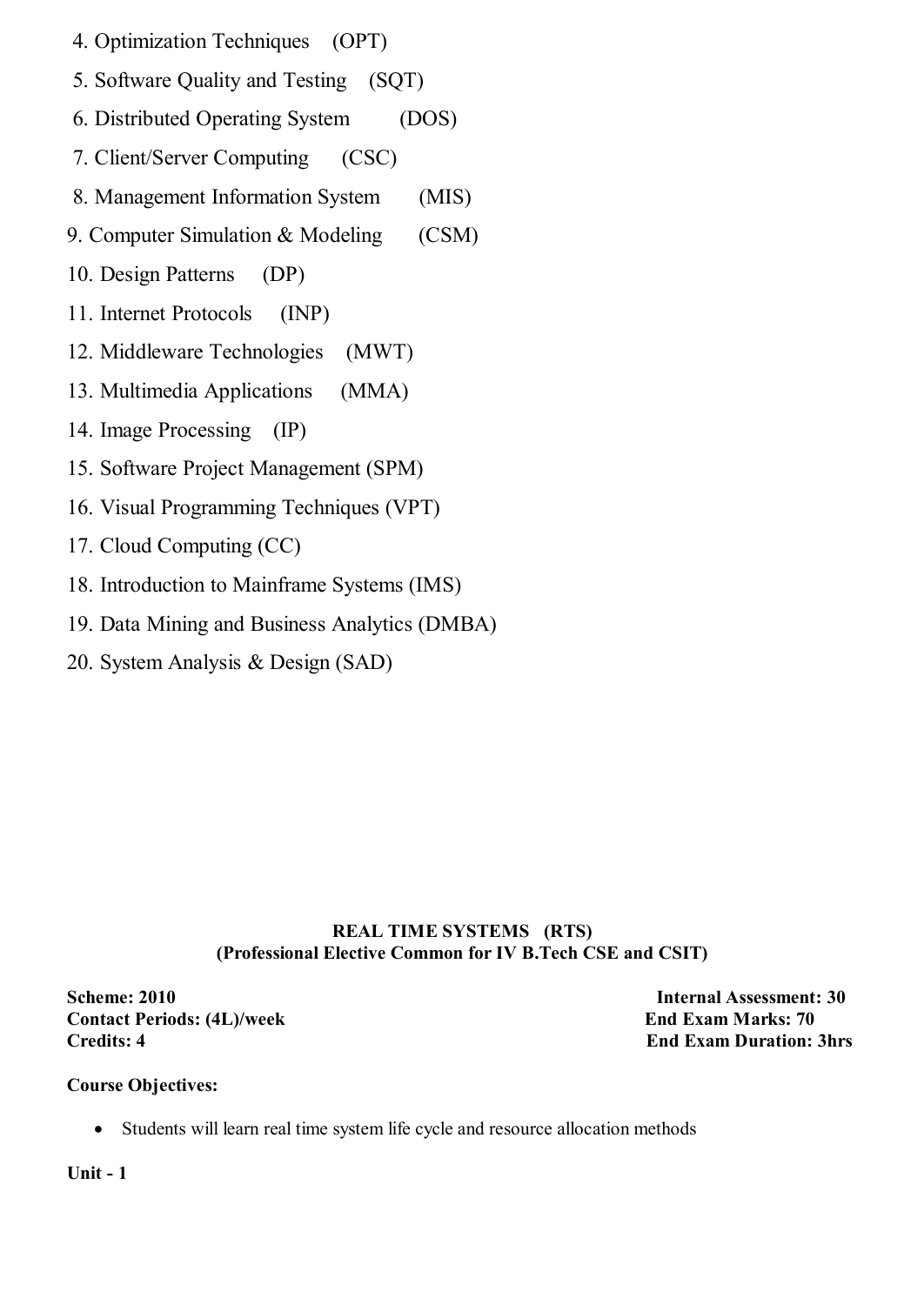**Time Handling** - Representation of Time - Time Constraints - Time Service and Synchronization - Master-Slave Algorithms - Distributed Clock Algorithms.

**Objects** - Basic concepts - Requirements for Exceptions - Guarantees in Hard Real - Time Systems. Adding Time to Objects: Temporal Relations - Calendars.

### **Unit - 2**

**The Real-Time System Life Cycle** - Requirements Specification - State charts. Structured Design Approaches - Event-based Model - Process-Based Structured Design

### **Unit - 3**

**Language Support Restrictions** - Real-Time Programming Discipline - Real-Time Programming Languages Schedulability Analysis. Verification and Validation of Real-Time Software - Testing Real-Time Properties - Simulation as Verification Tool - Testing Control and Data Flow - Proof Systems -Operational Approach.

### **Unit - 4**

**Properties of Real-Time Operating Systems** - Current Operating Systems - Resource Management/Allocation Scheduling, Processor allocation, Architecture dependency - Time Services – Communication, Message passing, Error Handling, Issues of Efficiency in Implementation- Name Servers - Data Access Strategy - Fault Tolerance - Other Services.

### **Unit-5**

### **Allocating and Scheduling**

Problem Definition - Rate Monotonic Priority Scheduling Algorithms Next-Fit-M portioning for Rate monotonic Schedulers - Allocation with Minimization of IPC - Allocation with Bottleneck Processor Load Minimization - Allocation with Load Balance Optimality Constraint - Serving Non-Real-Time Tasks by a Real-Time Scheduler Heuristic Approach in Scheduling - Imposing Precedence and Resource Requirements.

### **Unit-6**

### **Verification of Schedulability**

Feasible Schedule Conditions - Algorithms Principles - The Verification Algorithm for Convex Constraint - The verification Algorithm for Convex Constraint - The verification Algorithm for Non-Convex Constraint.

### **Unit-7**

### **Resource Allocation** –

Definitions and Formulation - Allocation Algorithm Message types used ,principles of allocation initiation, principles of algorithm for allocator, local and external variables, the allocation algorithm - Allocation Algorithm Properties - Reallocation upon Failure.

#### **Unit - 8**

**The Maruti Operating System:** Introduction - Maruti Components Operational Issues and Examples - Execution and Distribution Considerations - Job Acceptance in Maruti - Some Examples of Design.

#### **Text Book:**

1. Shem, Tov Levi, Ashok K.Agarwal [1989], *Real Time System Design*, MgH IST.

### **Reference Books:**

- 1. S.T.Allworth and R.N.Zobel [1989], [2nd Edition], *Introduction to Real time software design*, McMillan Education Ltd.
- **Note:** The question paper shall consist of **Eight** questions with **ONE** question from each unit. The student shall answer any **FIVE** questions.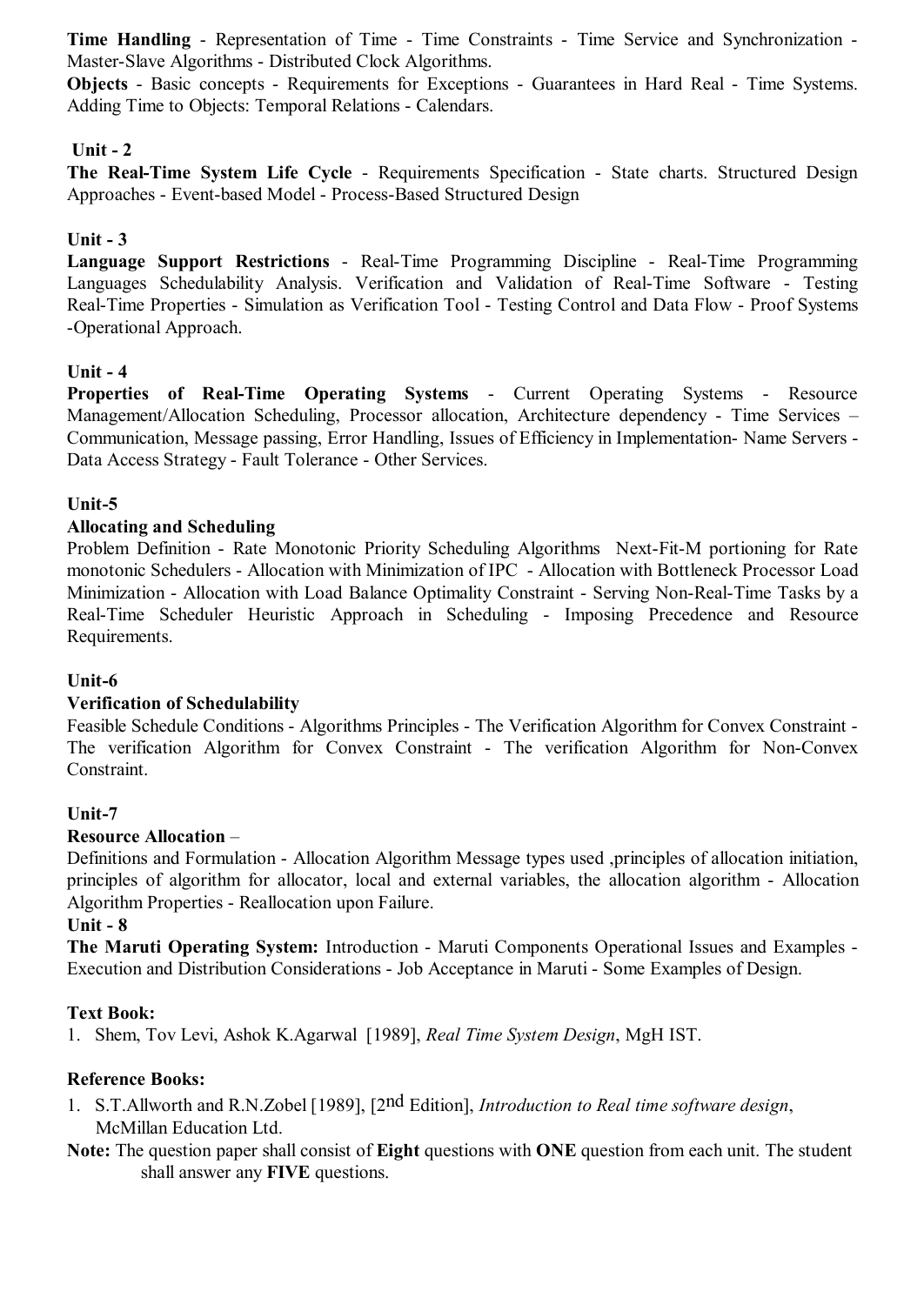### **Course Outcomes:**

Able to understand the characteristics of real-time OS and various operating systems.

### **ELECTRONIC COMMERCE (ELC) (Professional Elective Common for IV B.Tech CSE and CSIT)**

**Scheme : 2010 Internal Assessment : 30 Contact Periods: (4L)/week End Exam Marks: 70 Credits: 4 End Exam Duration: 3hrs**

### **Course Objectives:**

 To be able to communicate company, name its strong points, products and services, benefits, prices, customer list, etc. to new customers & prospects and to know the risks associated with business transactions.

### **Unit - 1**

Electronic Commerce - overview definitions, benefits, impacts Electronic Commerce and the role of independent third parties Regulatory environment

#### **Unit - 2**

EDI – Traditional EDI. Data transfer standards, EDI systems and internet, Impact. Risk of insecure systems – Overview, Internet associated risks; Intranet associated risks, social Engineering.

#### **Unit - 3**

Risks associated with business transaction, confidentiality, viruses.

Risk - management – control weakness (vs.) control risk-Risk management paradigms, Disaster recovery plans.

### **Unit - 4**

Internet Security standards – standard setting committees, Security protocols and languages: messaging protocols. Secure Electronic payment protocols.

### **Unit - 5**

Cryptography And authentication – Messaging security issues. Encryption techniques. Key management.

### **Unit - 6**

Firewalls, Electronic commerce payment mechanisms, Intelligent agents

### **Unit - 7**

Retailing in Electronic commerce- Business models of Electronic marketing. Procedure of internet shopping .

#### **Unit - 8**

Advertisements in Electronic commerce –web advertisements. Advertisement method, strategies, push technology, Online catalogs.

Electronic commerce for service industries,Business –to –business Electronic commerce

### **TEXT BOOK:**

1. Greenstien Feinman [2001],*Electronic commerce security risk mangament and control*", TMH.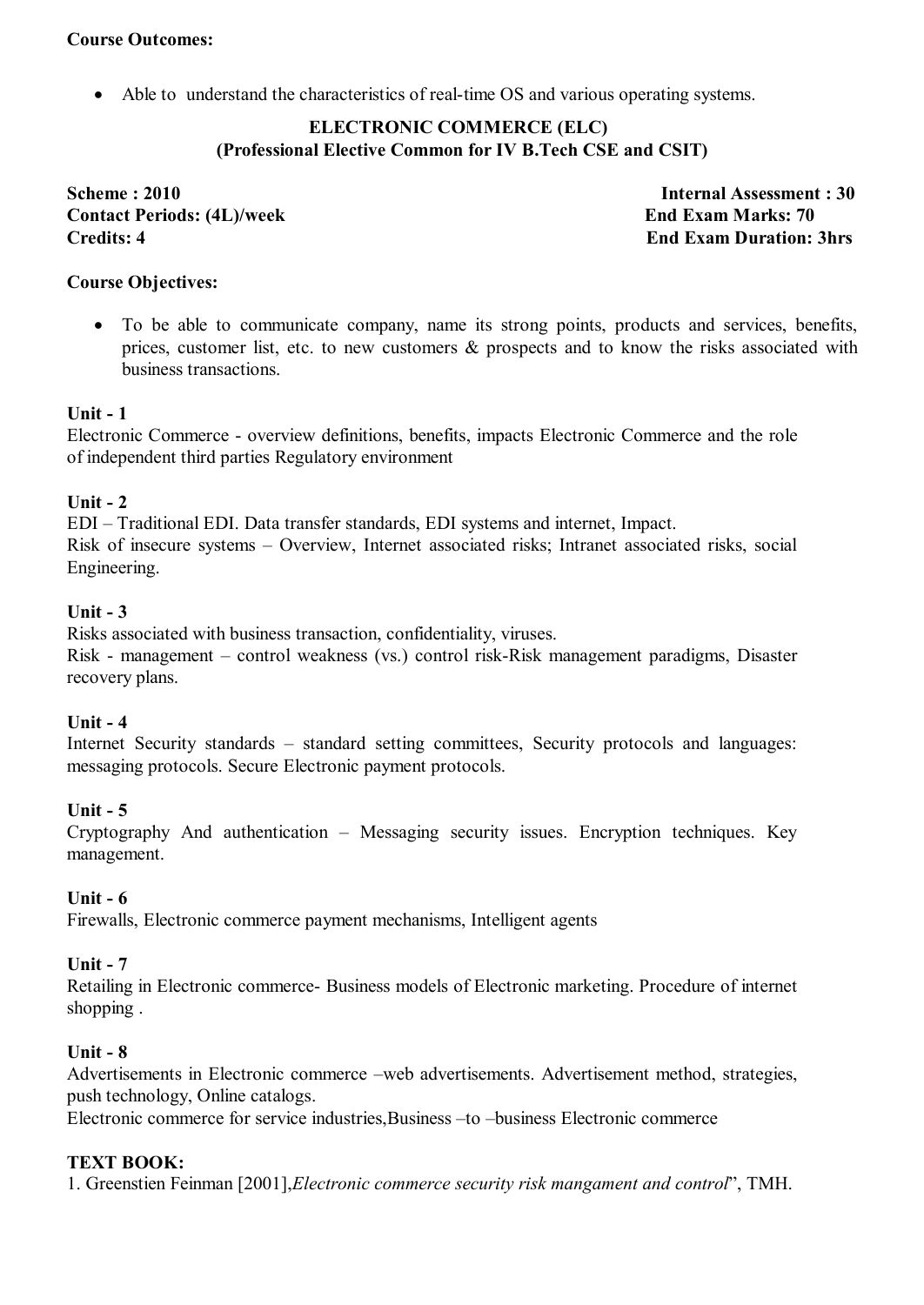2. Efrain Turban, Jae Lee, David King, H.Michael Chung [2008], *Electronic commerce – A Management Perspective*, Pearson Education

**Note:** The question paper shall consist of **Eight** questions with **ONE** question from each unit. The student shall answer any **FIVE** questions.

#### **Course Outcomes:**

 Ability to reduce overall marketing expenses and will be able to understand different business models of electronic marketing, Web advertisements, online catalogs etc.

### **ARTIFICIAL INTELLIGENCE (AI) (Professional Elective Common for IV B.Tech CSE and CSIT)**

**Scheme : 2010** Internal Assessment : 30 **Contact Periods: (4L)/week End Exam Marks: 70 Credits: 4 End Exam Duration: 3hrs**

#### **Course Objectives:**

- To be able to understand the main approaches to artificial intelligence such as state space search approaches (state space search, constraint satisfaction, planning, reinforcement learning) and model search approaches (regression, neural networks, bayesian networks, decision trees).
- To explore areas of application such as knowledge representation, natural language processing, expert systems.

#### **Unit - 1**

What is Artificial Intelligence? - The AI problems, the underlying Assumption, What is an AI Technique? The level of the model, Criteria for success, Problems, problem spaces, and search defining the problem as a state space search, production systems

#### **Unit - 2**

Problem characteristics, production system characteristics, issues in the design of search programs.

### **Unit - 3**

**HEURISTIC SEARCH TECHNIQUES** - Generate and test- travelling sales man problem, Hill climbing, Best first search, problem reduction, constraint satisfaction, Mean ends analysis

#### **Unit - 4**

**KNOWLEDGE REPRESENTATION** - Representations and mappings, approaches to knowledge representation, The Frame Problem. Using Predicate logic - Representing simple facts in logic, Representing Instance and Isa relationships, Resolution.

#### **Unit - 5**

REPRESENTING KNOWLEDGE USING RULES - Procedural versus declarative knowledge, logic programming, forward versus backward reasoning, matching.

#### **Unit - 6**

WEAK SLOT AND FILLER STRUCTURES - Semantic nets, Frames. STRONG SLOT AND FILLER STRUCTURES - Conceptual dependency, scripts, CYC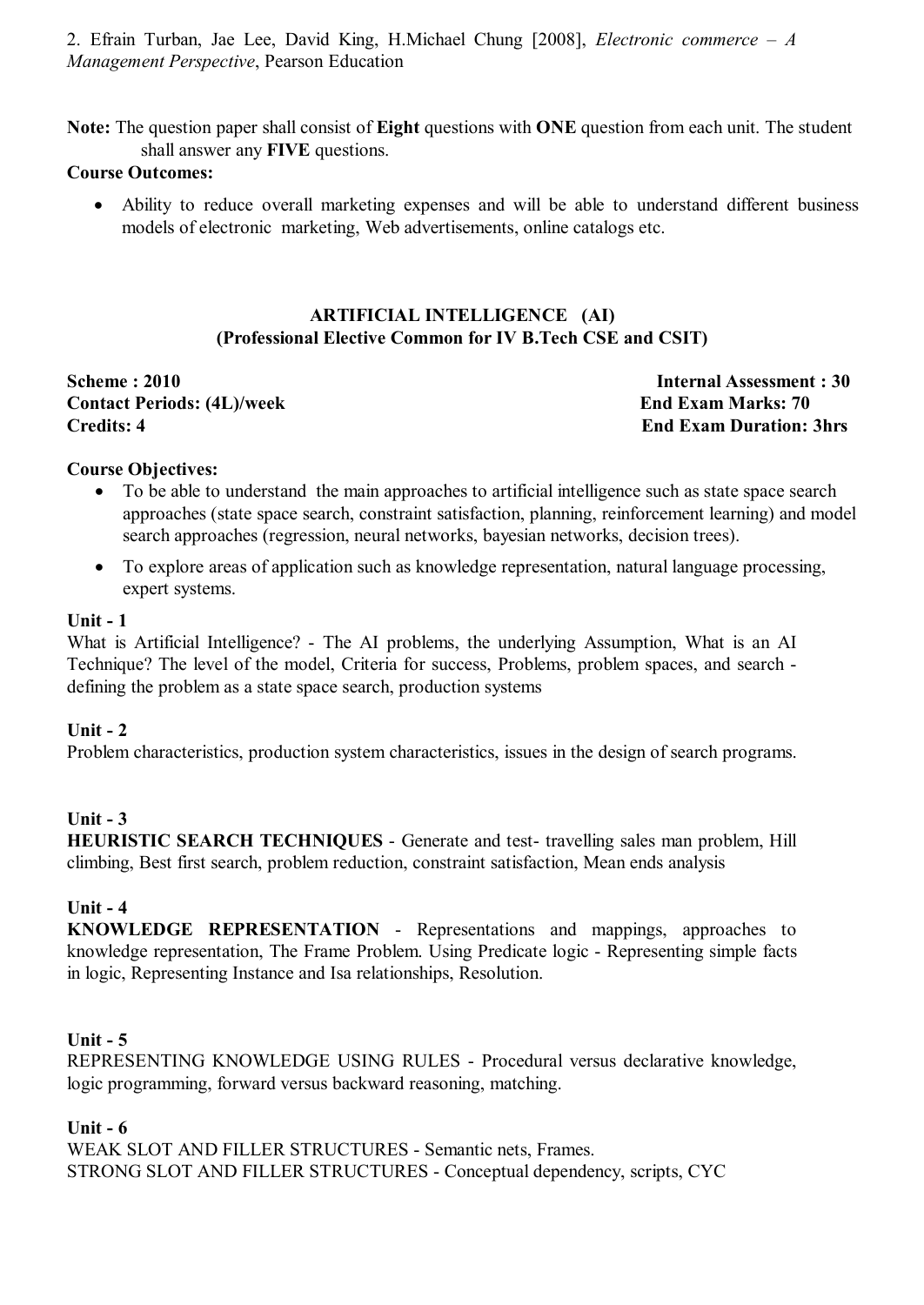# **Unit - 7**

GAME PLAYING - MIN MAX search procedure, Adding Alpha Beta cutoffs.

# **Unit - 8**

**Learning** – Learning from Observations – Forms – inductive - Learning Decision Trees, Essemble Learning, Knowledge in Learning – A Logical Formulation of Learning, Knowledge in Learning, EBL, Learning Using Relevance information, Inductive Logic Learning, Passive Active and Generalization in Reinforcement Learning. case studies : MYCIN, PROSPECTOR, XCON.

# **TEXT BOOKS:**

- 1. Elaine Richie Kevin Knight [2008], [2nd Edition], *Artificial Intelligence*, TMH.
- 2. Stuart Russell, Peter Norvig [2008], [2nd Edition], *Artificial Intelligence A Modern Approach*, Pearson Education.
- **Note:** The question paper shall consist of **Eight** questions with **ONE** question from each unit. The student shall answer any **FIVE** questions.

# **Course Outcomes:**

- Students have an understanding of the basic issues of knowledge representation and heuristic search, as well as an understanding of other topics such as minimax, resolution, etc. that play an important role in AI programs.
- Students are able to have knowledge of some of the more advanced topics of AI such as learning, natural language processing, expert systems, and game playing.
- The graduates will pay own role as professionals efficiently and effectively in Robotics and medicines.

# **OPTIMIZATION TECHNIQUES (OPT)**

**(Professional Elective Common for IV B.Tech CSE and CSIT)**

**Contact Periods: (4L)/week End Exam Marks: 70 Credits: 4 End Exam Duration: 3hrs**

**Scheme : 2010** Internal Assessment : 30

# **Course Objectives:**

To be able to will learn linear programming, min-max principle and replacement models.

To understand the project management, replacement models and inventory control

# **Unit - 1**

**Linear Programming :** Introduction, Formulation of linear programming problems, Graphical Solution of LPP, simplex method, Big M method, solution in case of unrestricted variables, Degeneracy in LP, Dual linear programming problem, Solution of the primal problem from the solution of the dual problem, Special cases in LPP -unbounded infeasible and multiple optimum solution.

# **Unit - 2**

**Transportation Problems:** Finding an initial feasible solution – North West Corner method, Least cost method, Vogel's Approximation method, Finding the optimal solution, Special cases in Transportation problems - Unbalanced Transportation problem, Degeneracy in transportation problem, multiple optimum solutions, prohibited routes.

# **Unit - 3**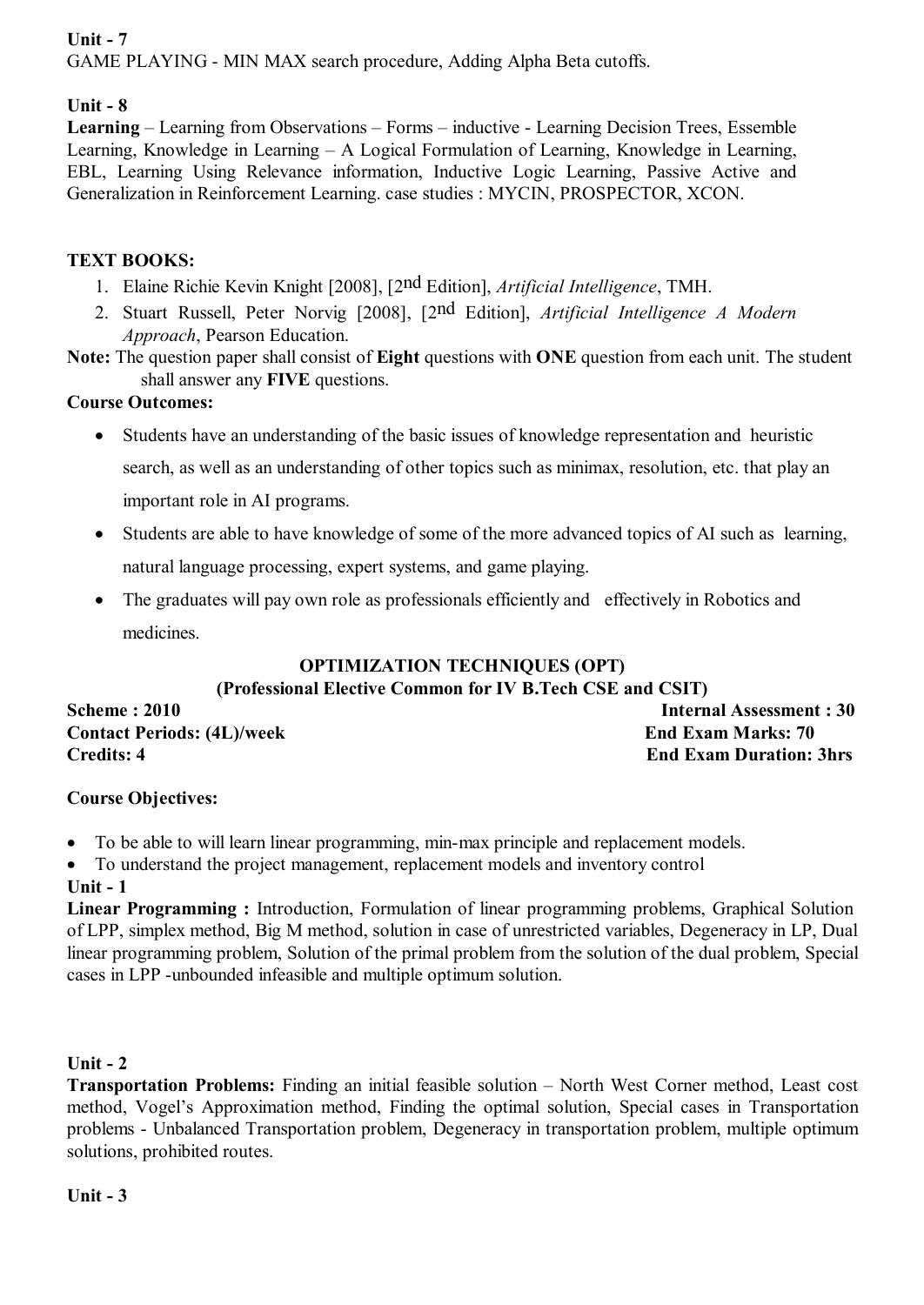**Assignment problems:** Hungarian method of Assignment problem, maximization in Assignment problem, unbalanced Assignment problem, prohibited Assignments, multiple optimum solutions, Traveling salesman problem.

# **Unit - 4**

**Queuing Theory:** Introduction, Single Channel – Poisson arrivals – exponential service times with infinite population ( M/M/1 : ∞ / FCFS) & finite population (M/M/1 : N / FCFS). Multi channel – Poisson arrivals – exponential service times with infinite population. (M/M/S :  $\infty$  / FCFS

# **Unit - 5**

**Game Theory :** Introduction, 2 person zero sum games, maximin-minimax principle, Principle of dominance, solution of mixed strategy problems, Graphical method for 2 x n and m x 2 games, solution of game by linear programming, Iterative method for m x n game.

# **Unit - 6**

**Project management:** Introduction, Rules for drawing network diagram, Project Evaluation & Review Technique (PERT), Event time computations-Earliest expected time and latest allowable Occurrence time, Slack, Critical Path, Critical Path method ( CPM), Activity time estimates ( EST,EFT,LST,LFT) , Total Float, Free Float, Independent float.

# **Unit - 7**

**Replacement Models***:* Introduction, replacement of items that deteriorate ignoring change in money value, replacement of items that deteriorate considering change in money value with time, replacement of items that fail suddenly – Individual replacement policy, Group replacement policy.

### **Unit - 8**

**Elements of Inventory Control:** Introduction, Inventory Costs, Inventory models-Purchase model with instantaneous replenishment and without shortages, Manufacturing model without shortages, Purchase model with instantaneous replenishment and with shortages, Manufacturing model with shortages, Inventory models with price breaks, Fixed order inventory system and Periodic review system.

**Simulation:** Introduction, Simulation languages, application of simulation to inventory control and queuing.

### **Text Books**:

- 1. S.D. Sarma [2009], *Operations Research.*
- 2. V.K.Kapoor and Kapoor Sumanth [2004], *Operations Research*.

### **Reference:**

- 1. Billy E Gillet [2003], *Introduction to Operations Research: A computer oriented algorithmic approach,* TMH.
- 2. N.D. Vohra [2002], [2nd Edition], *Quantitative Techniques in Management.*
- 3. Hillier & Lieberman [1987], *Operations Research.*

**Note:** The question paper shall consist of **Eight** questions with **ONE** question from each unit. The student shall answer any **FIVE** questions.

# **Course Outcomes:**

 Students learn linear programming , project management, replacement models and inventory control.

# **SOFTWARE QUALITY & TESTING (SQT)**

**(Professional Elective Common for IV B.Tech CSE and CSIT)**

**Scheme: 2010 Internal Assessment: 30 Contact Periods: (4L)/week End Exam Marks: 70 Credits: 4 End Exam Duration: 3hrs**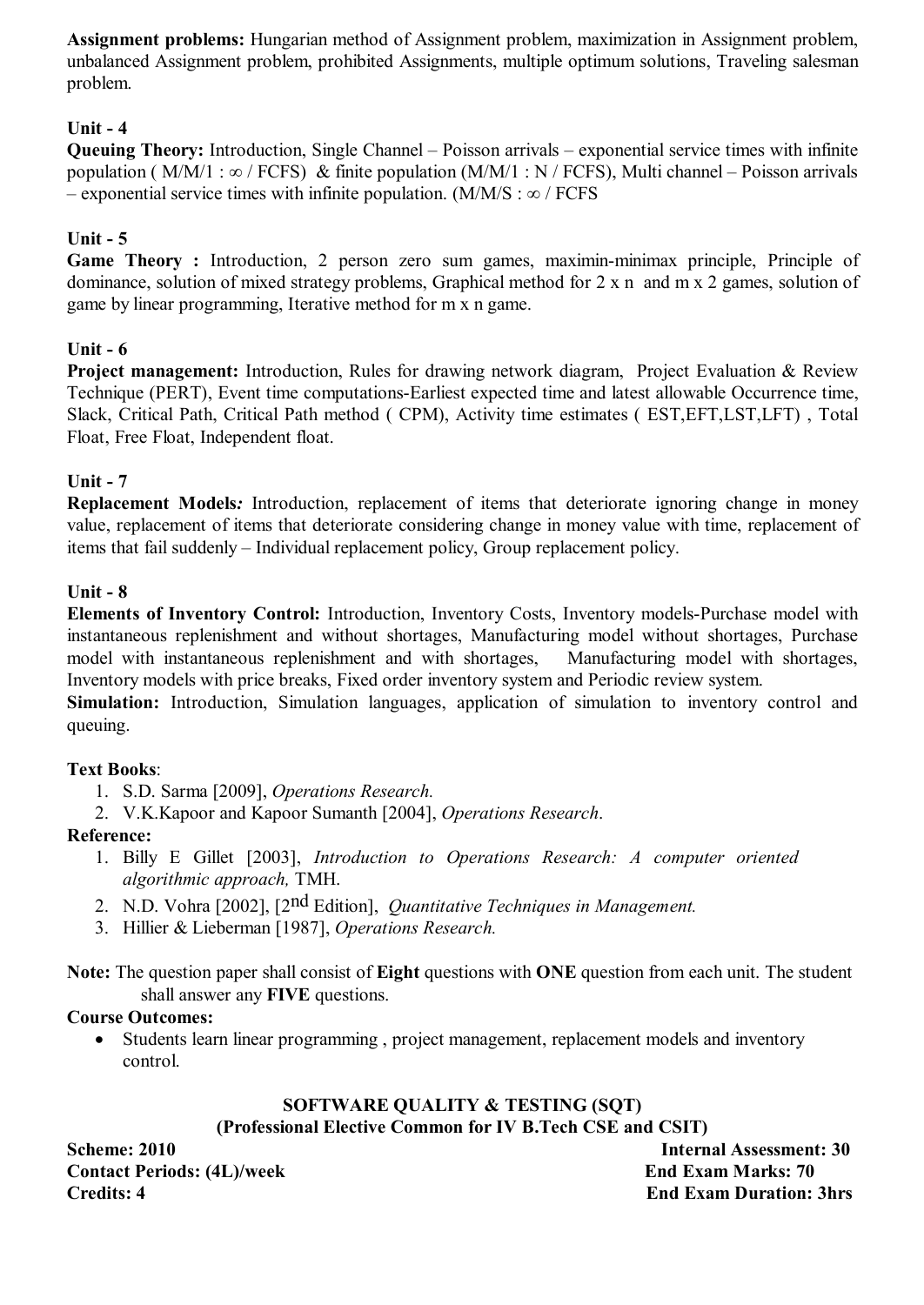### **Course Objectives:**

To understand the quality management models, system testing and maintaining software.

# **Unit-1**

**Software Quality**: What is Software quality, Total Quality management.

**Software quality metrics**, product quality metrics, In-process quality metrics, metrics for software quality maintenance, Examples.

# **Unit-2**

**Quality tools in software development**: Seven basic tools, check list, pareto diagram, histogram, run charts, scatter diagram, control chart, cause and effect diagram.

# **Unit-3**

**Defect Removal Effectiveness**: Literature review of defect removal, defect removal effectiveness, quality planning, cost effectiveness of phase defect removal, Defect Removal Effectiveness and Process Maturity Level.

# **Unit-4**

**Reliability growth models**: Reliability growth models, Model assumptions, criteria for model evaluation, modeling process, test compression factor.

# **Unit-5**

**Quality Management Models:** The Rayleigh model framework, The Code Integration Pattern, PTR sub model, reliability growth models, criteria for model evaluation, metrics, and reports, ISO 9000 and CMM.

# **Unit-6**

**Testing the Programs:** Software testing, Software faults and failures, Testing issues, Unit testing, integration testing, testing object oriented systems, test planning, Automated testing tools,

# **Unit-7**

**Testing the System:** principles of system testing, , Function and performance testing, Reliability, availability and maintainability, Acceptance testing, installation testing, automated system testing, test documentation, safety critical systems, Example.

# **Unit-8**

**Delivering the System:** Training, documentation, information systems.

**Maintaining the Software**: The changing system, nature of maintenance and problems, Maintenance techniques and tools, software rejuvenation.

# **TEXTBOOKS:**

1. Stephen H. Kan [2008], *Metrics and Models in Software Quality Engineering*, Addison Wesley

Publishing Co.

2. Shari Lawrence Pfleeger [2005], *Software Engineering Theory and Practice*, Prentice Hall, Inc.

3 Srinivasan.D, Gopalaswamy.R [2007], *Software Testing principles and practices*, Pearson Education.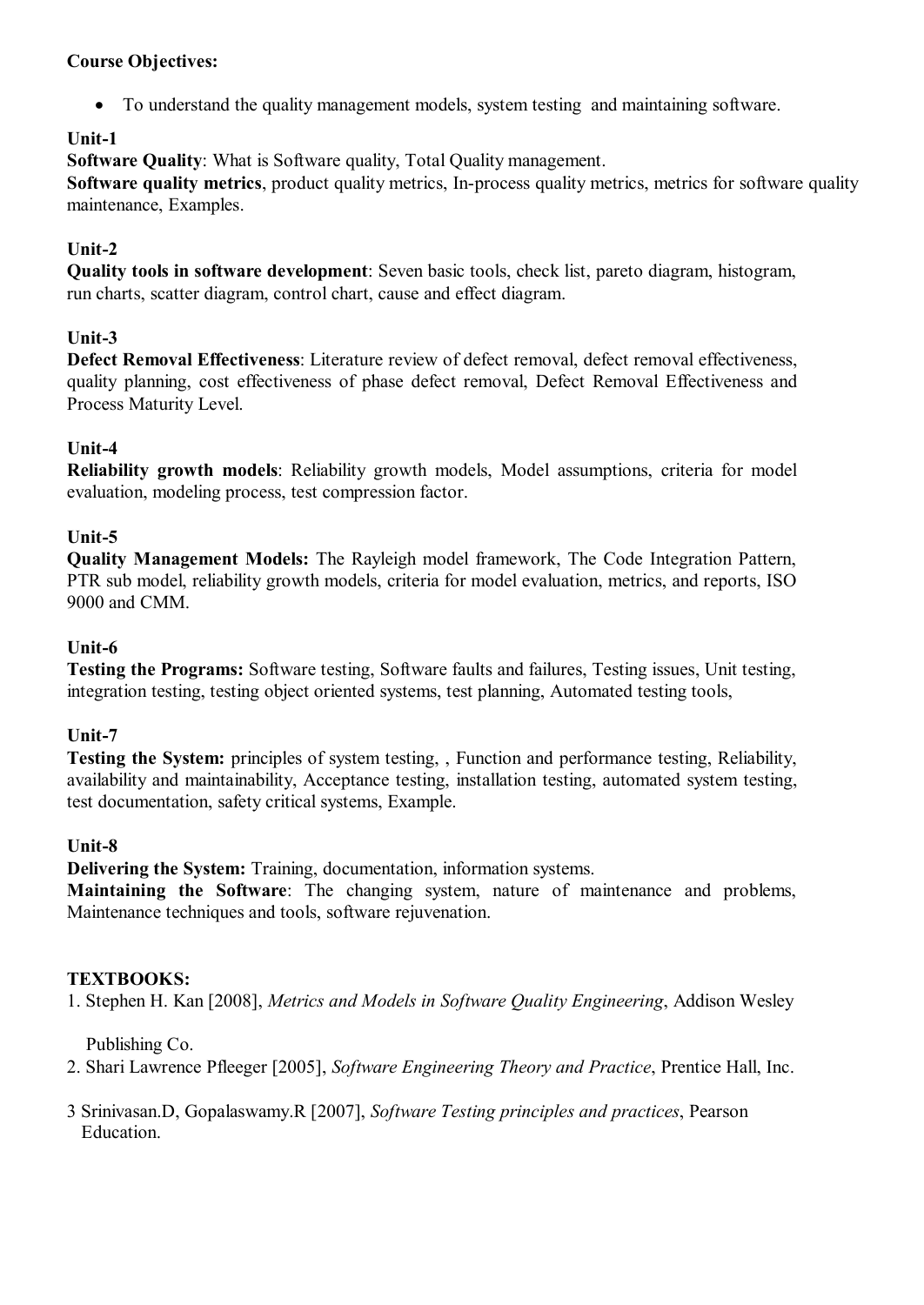**Note:** The question paper shall consist of **Eight** questions with **ONE** question from each unit. The student shall answer any **FIVE** questions.

### **Course Outcomes:**

• Students will learn software quality methods and testing.

### **DISTRIBUTED OPERATING SYSTEM (DOS) (Professional Elective Common for IV B.Tech CSE and CSIT)**

**Scheme : 2010** Internal Assessment : 30 **Contact Periods: (4L)/week End Exam Marks: 70 Credits: 4 End Exam Duration: 3hrs**

### **Course Objectives:**

 To learn the fundamental principles of distributed systems, emphasizing on communication, process, naming, synchronization, consistency and replication, and fault tolerance in distributed systems.

### **Unit - 1**

**Distributed Operating System: Goals, Hardware Concepts**-Bus Based Multiprocessors, Switched Multiprocessors, Bus Based MultiComputers, Switched MultiComputers, **Software Concepts**-Network Operating Systems, True Distributed Systems, and Multiprocessor Timesharing Systems. **Design Issues**-Transparency, Flexibility, Reliability, Performance, Scalability.

### **Unit - 2**

**Communication in Distributed Systems: Layered Protocols**, **Client-Server Model**-Clients& Servers, An Example, Addressing, Blocking Vs Non blocking Primitives, Buffered Vs UnBuffered Primitives, Reliable Vs Unreliable Primituves, Implementing Client-Server Model, **Remote Procedure Call**-Basic RPC Operation, Parameter Passing, Dynamic Binding, RPC Semantics in presence of failures, Implementation Issues, **Group Communication**-Introduction, Design Issues, Group Communication in ISIS.

### **Unit - 3**

**Synchronization in Distributed Systems: Clock Synchronization-**Logical Clocks, Physical Clocks, Clock Synchronization Algorithms, Use of Synchronized Clocks, **Mutual Exclusion-**Centralized Algorithm, Distributed Algorithm, Token Ring Algorithm, **Election Algorithms-**Bully Algorithm, A Ring Algorithm, **Atomic Transactions**-Introduction, The Transaction Model, Implementation, Concurrency Control, **Dead Locks-**Distributed Deadlock Detection and Prevention.

### **Unit - 4**

**Processes And Processors in Distributed Systems: Threads-**Introduction, Threads Usage, Design Issues, Implementing a Threads Package, Threads and RPC ,**System Models-**Workstation Model, Using Idle Workstations, Processor Pool Model, Hybrid Model.

### **Unit – 5**

 **Processor allocation-**Allocation Models, Design Issues for Process Allocation Algorithms, Implementation Issues for Process Allocation Algorithms, Example Process Allocation Algorithms, **Scheduling in Distributed Systems.**

### **Unit - 6**

**Distributed File System: Distributed File System Design-**File Service Interface, Directory Service Interface, Semantics of File Sharing, **Implementation-**File Usage, System Structure, C**a**ching, Replication, **Trends in Distributed File System**.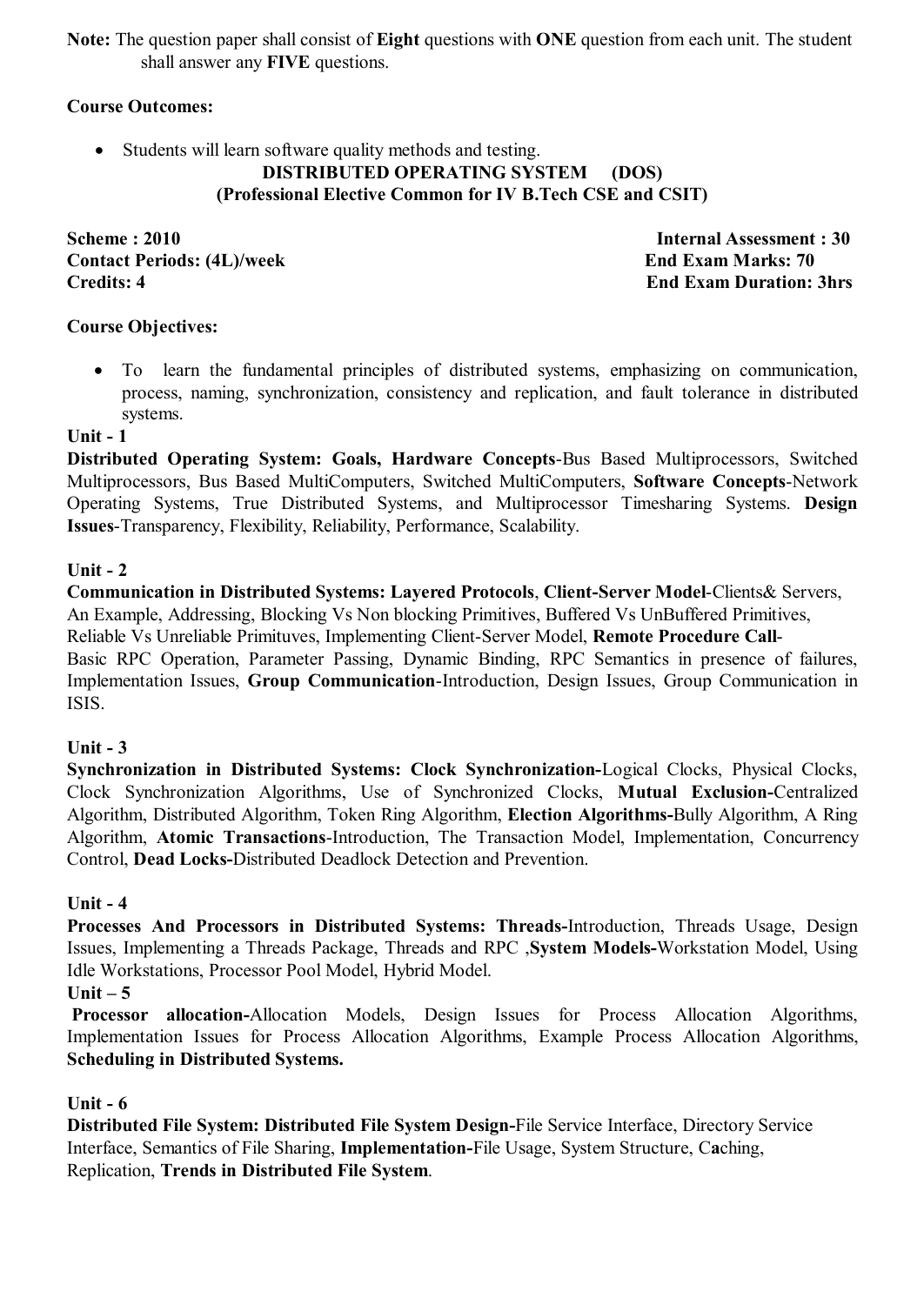# **Unit - 7**

**Introduction to Database Operating Systems, Concurrency Control-**Introduction,Database Systems Problem of Concurrency Control,Serializability Theory,**Concurrency Control**

**Algorithms-**Introduction,Basic Synchronization Primitives,Lock Based Algorithms,TimeStamp Based Algorithms,Optimistic Algorithms,Concurrency Control Algorithms:Data Replication

# **Unit - 8**

**Case Study Amoeba: Introduction**, **Objects and Capabilities**-Capabilities, Object Protection, Standard Operations, **Memory Management**-Segments, Mapped Segments.

**Communication in AMOEBA**-Remote Procedure Call, Group Communication, Fast Local Internet Protocol, **AMOEBA Servers**-Bullet Server, Directory Server, Replication Server, Run Server, Boot Server,TCP/IP Server.

# **Text Books:**

1) Andrew S. Tanenbaum [2008] *Distributed Operating System,* PE*.* 2) Mukesh Singhal, Niranjan G. Shivaratri [1994], *Advanced Concepts in Operating Systems*.[VII UNIT]

**Note:** The question paper shall consist of **Eight** questions with **ONE** question from each unit. The student shall answer any **FIVE** questions.

# **Course Outcomes:**

 Able to learn the goals and fundamental concepts of distributed operating system, communication models, synchronization algorithms, threads, implementation issues for process allocation.

# **CLIENT SERVER COMPUTING (CSC) (Professional Elective Common for IV B.Tech CSE and CSIT)**

**Scheme : 2010** Internal Assessment : 30 **Contact Periods: (4L)/week End Exam Marks: 70 Credits: 4 End Exam Duration: 3hrs**

# **Course Objectives:**

To learn client-server requirements, hardware and software requirements

# **Unit-1**

What is client/server computing, Benefits of client/server computing, Evolution of client/server computing. Hardware Trends, Software Trends, components of client/server applications, classes of client/server applications, categories of client/server applications. Understanding of client/server computing : Dispelling the Myths, Obstacles – Upfront and hidden, open systems and standards – settings, organizations, factors for success.

# **Unit - 2**

**Client Hardware & Software: -** Client components, client operating systems, what is GUI?, X-Windows versus Windowing, Database access, application logic, client software products: GUI environments, converting 3270/5250 screens, database access tools.

# **Unit - 3**

**Client Requirements :** GUI design standards , open GUI standards, Interface independence, Testing interfaces, Developments aids.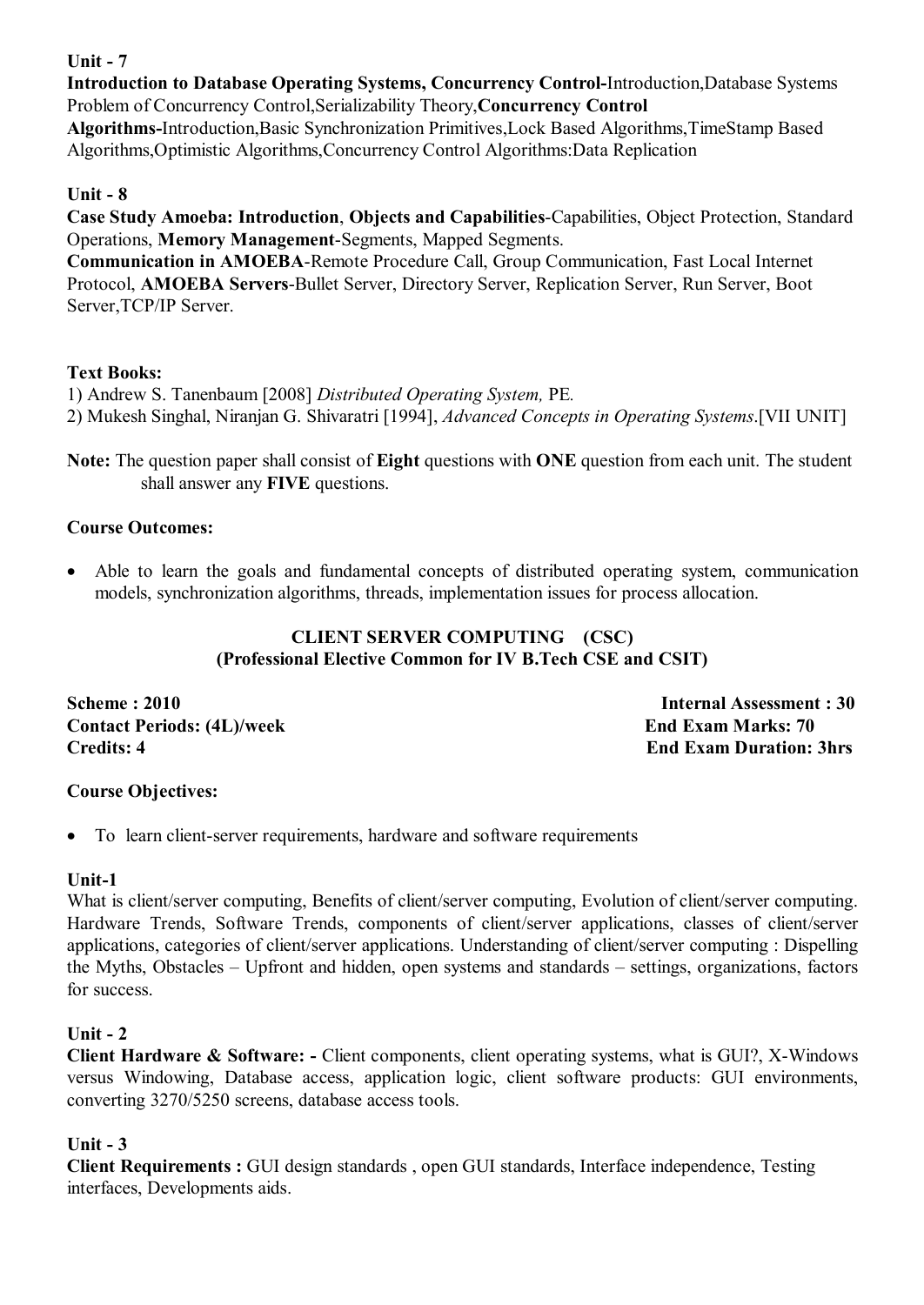# **Unit-4**

**Server Hardware:** - Bench marks, categories of servers, features of server machines, classes of server machines, Eight layers of software , Network management environment Network computing environment, extensions, network operating system, loadable modules, server operating systems: OS/2 2.0, windows new technology, Unix based operating systems.

### **Unit-5**

**Server Requirements:** - Platform independence, transaction processing, collectivity, intelligent database, stored procedures, triggers, load leveling, optimizer, testing and diagnostic tools, reliability, backup and recovery mechanisms.

### **Unit-6**

**Server data management and access tools:** Data manager features. Data management software, database gateways, overview of networking, LAN hardware, network operating systems.

### **Unit-7**

**Development & Development Methodology:** - Convert existing screen interfaces COBOL to COBOL migration, reengineering existing applications, business reengineering, methodology tools, application development environments, distributed transaction management, integrating multi vendor environments, production requirements.

### **Unit-8**

 mobile computing, more Robust servers, integration of network and server operating systems, use of object technologies, ATM switching.

### **Text Book:**

- 1. Dawna Travis Dewire ,James Martin [2003], *Client/Server computing,* McGraw-HILL PRODUCTIVITY SERIES.
- **Note:** The question paper shall consist of **Eight** questions with **ONE** question from each unit. The student shall answer any **FIVE** questions.

### **Course Outcomes:**

Students will understand the client-server technologies and requirements and developments.

# **MANAGEMENT INFORMATION SYSTEMS (MIS)**

**(Professional Elective Common for IV B.Tech CSE and CSIT)**

**Scheme : 2010 Internal Assessment : 30 Contact Periods: (4L)/week End Exam Marks: 70 Credits: 4 End Exam Duration: 3hrs**

### **Course Objectives:**

 To learn information systems, developing long range information plan and also develop and implement application systems.

#### **Unit - 1**

**Introduction to Management Information systems:** An overview and structure of management information system.

**Unit - 2**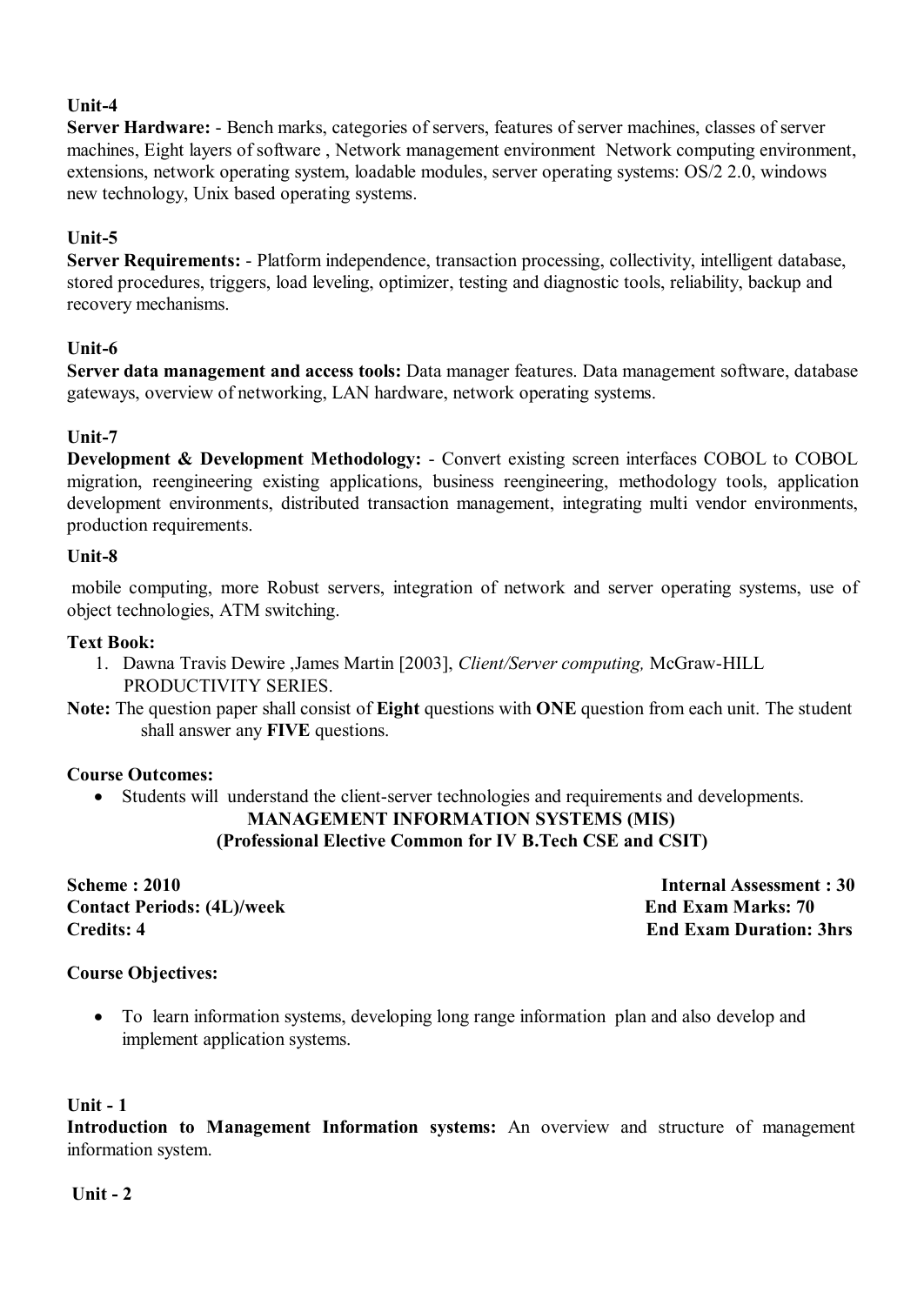**Survey of Information Systems:** Hardware, software, and communications technology for information systems, storage and retrieval of data, transaction processing, office automation.

### **Unit - 3**

The decision making process, system concepts-Types of systems, subsystems. preventing system entropy, concepts of planning and control.

### **Unit - 4**

Organizational structure and management concepts-The basic model and modifications of organizational structure, organizational culture and power, organizational change and management theories.

#### **Unit - 5**

support systems for planning, control, and decision making, support systems for management of knowledge work.

### **Unit - 6**

Developing a long range information system plan, strategies for the determination of information requirements.

#### **Unit - 7**

Database requirements-introduction to DBMS, Data Models, Normalization, user interface requirements.

#### **Unit - 8**

Developing and Implementing application systems: quality assurance and evaluation of information systems, organization and management of the information resources function.

#### **Text books:**

1. Gordon B.Davis and Margrethe H.Olson [2007], *MANAGEMENT INFORMATION SYSTEMS.*

**Note:** The question paper shall consist of **Eight** questions with **ONE** question from each unit. The student shall answer any **FIVE** questions.

#### **Course Outcomes:**

 Ability to understand the management information systems concepts and strategies for the determination of information requirements.

> **COMPUTER SIMULATION & MODELLING (CSM) (Professional Elective Common for IV B.Tech CSE and CSIT)**

**Contact Periods: (4L)/week End Exam Marks: 70 Credits: 4 End Exam Duration: 3hrs**

**Scheme : 2010** Internal Assessment : 30

### **Course Objectives:**

To make the students learn computer simulation methods and simulation using GPS

#### **Unit - 1**

**Introduction to computer simulation:** Definition, types of models, characteristics of mathematical Model, basic concepts and terminology, simple simulation model, Uses of simulation, life cycle of simulation model, applications of Simulation. **Unit - 2**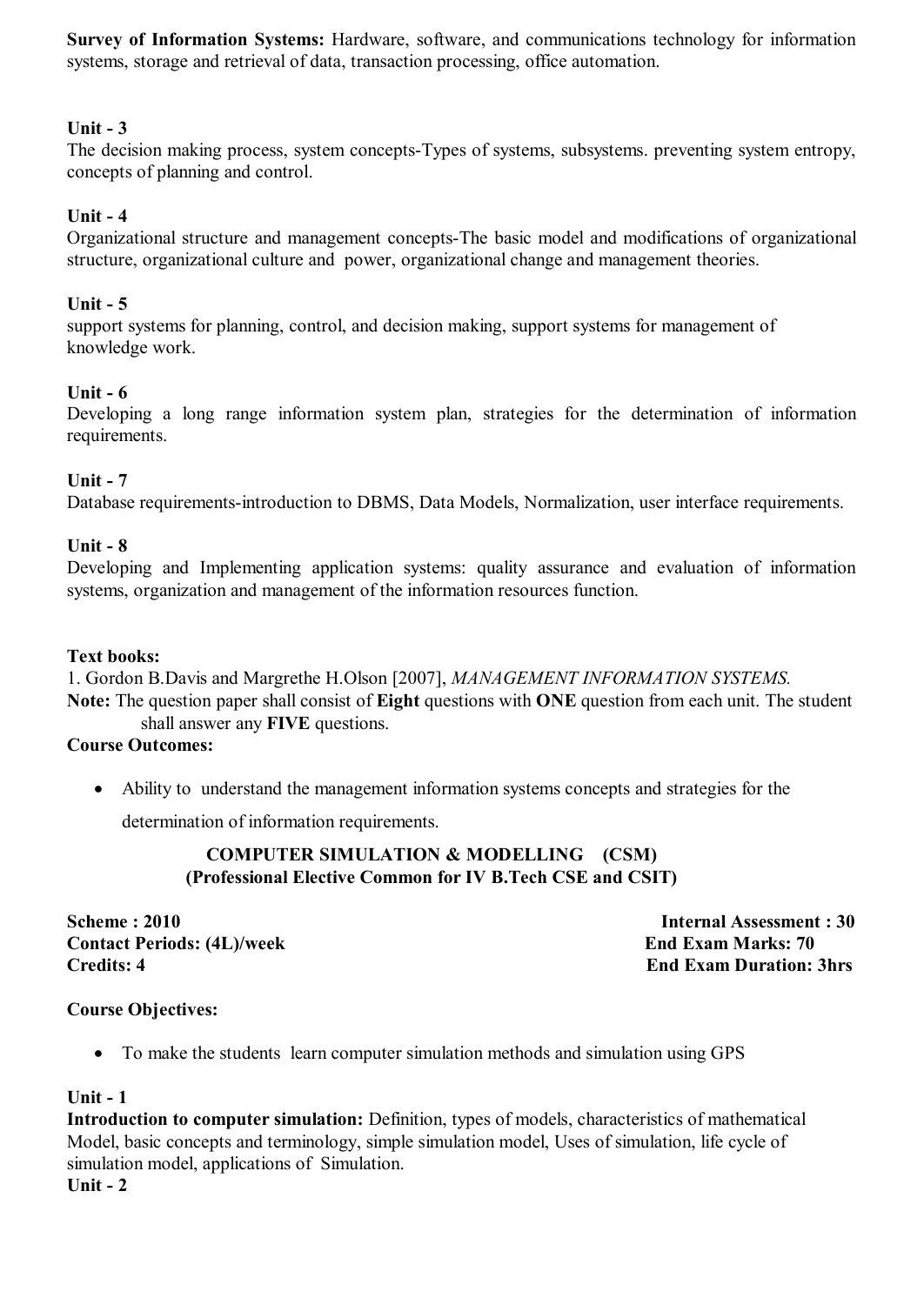**Monte carlo inventory simulation:** Basic inventory concepts, fixed order quantity model, monte carlo Inventory model.

**Random number generation:** Properties, methods for generating random numbers, digital computer Methods, statistical tests for randomness, testing random numbers from The IBM pc versions of basic.

### **Unit - 3**

**Simulating queuing models:** Basic terminology, simple queuing system, approaches to queuing Problems, important characteristics of queuing system, simulating Tool crib operation.

### **Unit-4**

**Special purpose simulation languages:** Advantages & disadvantages of simulation languages, selection Criteria of simulation language, simulation languages: GPSS, SLAM, GEMS, SIMSCRIPT, IFPS, current trends in simulation Languages.

### **Unit - 5**

**General purpose simulation system (GPSS):** Introduction, elementary concepts in GPSS, Nature of a model, transactions, Facilities, structure of a model, syntax of a GPSS, storage and some SNAS.

### **Unit-6**

**Simulation of a toy robot:** Manufacturing system, an orderly service canteen, gates Logic switches and tubes, variables, select and count, GPSS features.

**Unit - 7**

**Simulation using GPSS:** Block diagrams, stopping simulation, preparing program, program Output, parallel servers, negative exponential processes, controlling Model.

#### **Unit - 8**

**Simulation using SLAM:** SLAM network, simple example, SLAM structures, SLAM output. **Simulation using GEMS:** Simple model, interactive input model, defining statistics, histogram, global variables, converting the model to an input data set, Advanced GEMS features.

### **Text books:**

- **1.** Hugh j.Watson,John h.blackstone(jr) [1989], [II edition], *Computer simulation*, wiley publications.
- **2.** KRV Subramanian & sundaresan [1997], *System simulation and introduction to GPSS* (CBS
	- publications, for unit-4)

**Note:** The question paper shall consist of **Eight** questions with **ONE** question from each unit. The student shall answer any **FIVE** questions.

### **Course Outcomes:**

 Able to understand the computer simulation process and GPSS **DESIGN PATTERNS (DP) (Professional Elective Common for IV B.Tech CSE and CSIT)**

**Scheme : 2010** Internal Assessment : 30 **Contact Periods: (4L)/week End Exam Marks: 70 Credits: 4 End Exam Duration: 3hrs**

### **Course Objectives:**

• To provide the graduate the better understanding of object oriented design principles through design patterns.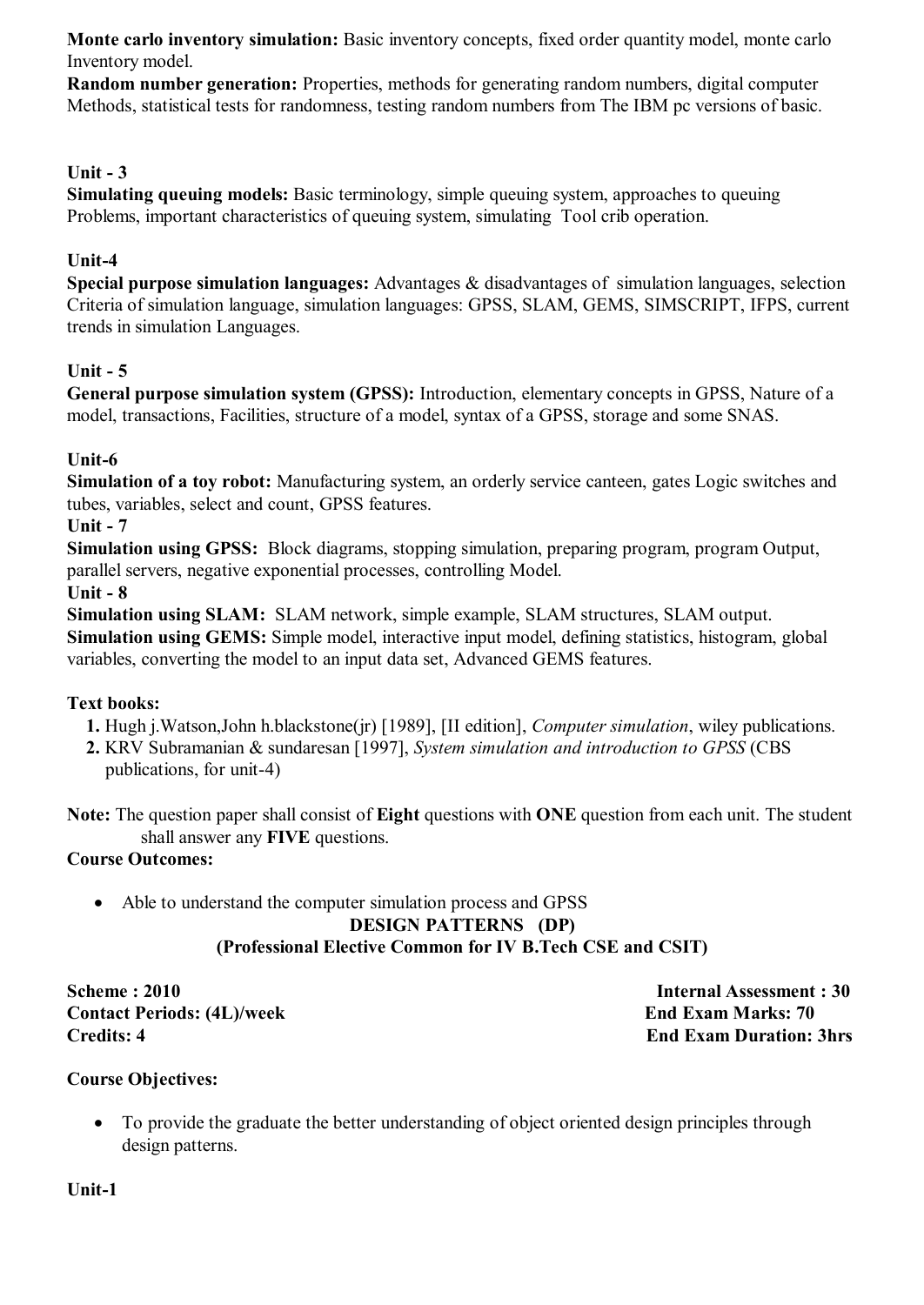**Introduction:** What Is a Design Pattern?, Design Patterns in Smalltalk MVC, Describing Design Patterns, The Catalog of Design Patterns, Organizing the Catalog, How Design Patterns Solve Design Problems, How to Select a Design Pattern, How to Use a Design Pattern.

# **Unit-2**

**A Case Study: Designing a Document Editor:** Design Problems, Document Structure, Formatting, Embellishing the User Interface, Supporting Multiple Look-and-Feel Standards, Supporting Multiple Window Systems, User Operations Spelling Checking and Hyphenation, Summary.

### **Unit-3**

**Creational Patterns:** Abstract Factory, Builder, Factory Method, Prototype, Singleton, Discussion of Creational Patterns

**Unit-4**

**Structural Pattern Part-I:** Adapter, Bridge, and Composite.

#### **Unit-5**

**Structural Pattern Part-II:** Decorator, açade, Flyweight, Proxy.

**Unit-6**

**Behavioral Patterns Part-I:** Chain of Responsibility, Command, Interpreter, Iterator.

**Unit-7**

**Behavioral Patterns Part-II:** Mediator, Memento, Observer, State, Strategy

**Unit-8**

**Behavioral Patterns Part-III:** Template Method ,Visitor, Discussion of Behavioral Patterns.

### **TEXT BOOKS:**

1. Erich Gamma [2008], *Design Patterns elements of reusable object oriented software*, Pearson Education.

### **REFERENCES:**

- 1. Mark Grand ,*Pattern's in JAVA Vol-I*, Wiley DreamTech.
- 2. Mark Grand ,*Pattern's in JAVA Vol-II* ,Wiley DreamTech.
- 3. Mark Grand [2006], *JAVA Enterprise Design Patterns Vol-III*, Wiley DreamTech.
- 4. Eric Freeman-Oreilly-spd, *Head First Design Patterns*.
- 5. Alan Shalloway,*Design Patterns Explained*, Pearson Education.

**Note:** The question paper shall consist of **Eight** questions with **ONE** question from each unit. The student shall answer any **FIVE** questions.

### **Course Outcomes:**

Graduates are able to select the most appropriate design pattern for given scenario.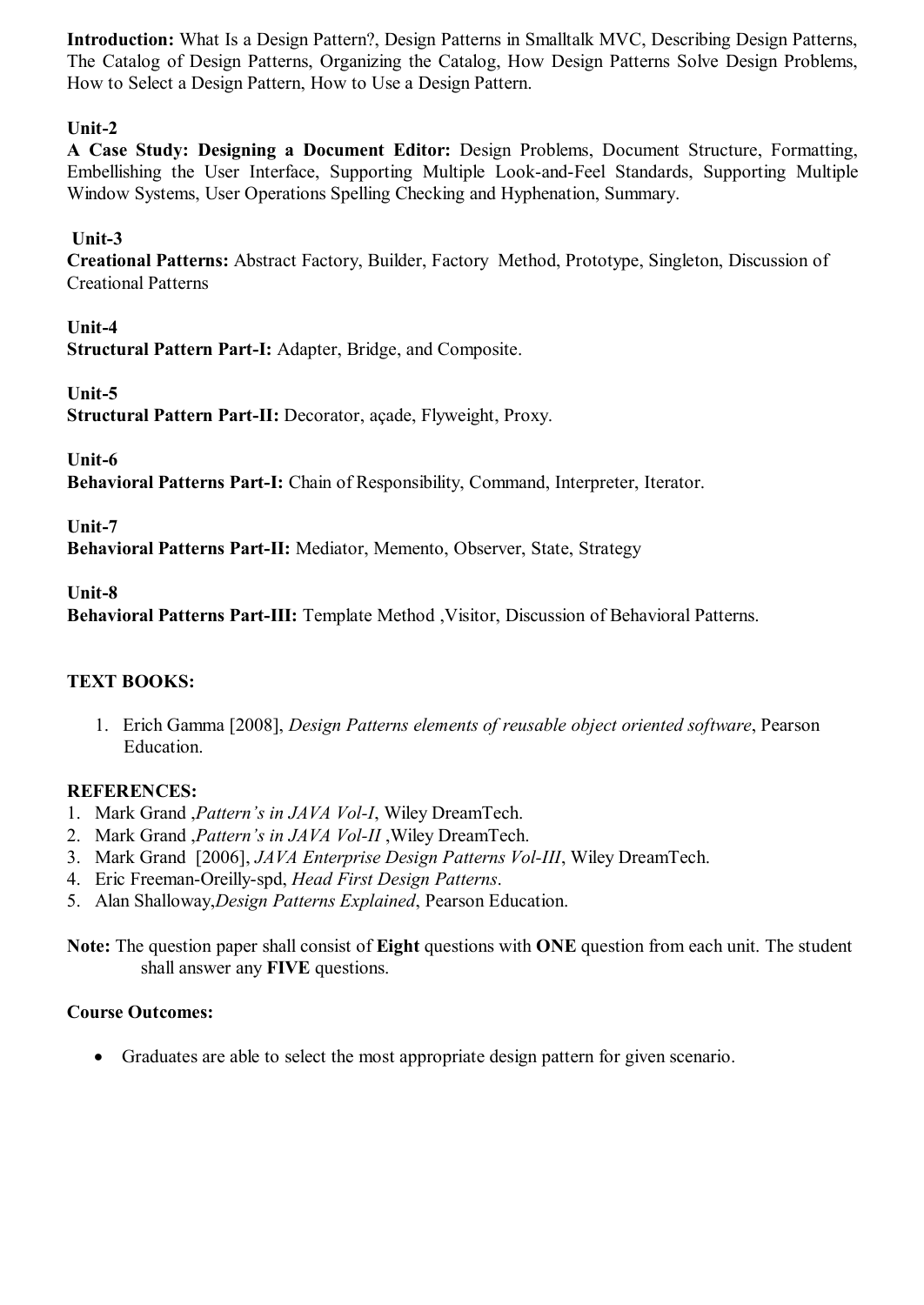### **INTERNET PROTOCOLS (INP) (Professional Elective Common for IV B.Tech CSE and CSIT)**

**Scheme : 2010 Internal Assessment : 30 Contact Periods: (4L)/week End Exam Marks: 70 Credits: 4 End Exam Duration: 3hrs**

### **Course Objectives:**

 To introduce the students the concepts of Internet administration and standards, OSI model and TCP/IP protocol suite, IP addressing, routing protocols like RIP, OSPF, BGP.

#### **Unit - 1**

Internet administration and standards, The OSI model and TCP/IP Protocol Suite

#### **Unit-2**

Underlying Technologies, IP Addressing: Classful and Classless, Subnetting and supernetting

### **Unit - 3**

Delivery and Routing of IP packets, routing protocols (RIP, OSPF & BGP).

#### **Unit - 4**

Internet Protocol (IP), ARP & RARP

### **Unit-5**

Internet Control Message Protocol (ICMP), Internet Group Management Protocol (IGMP).

### **Unit - 6**

User Datagram Protocol (UDP), Transmission Control Protocol (TCP)

#### **Unit-7**

Domain Name System (DNS), Telnet & Rlogin, File Transfer Protocol (FTP), TFTP.

#### **Unit - 8**

Simple Mail Transfer Protocol (SMTP), Simple Network Management Protocol (SNMP), Hyper Text Transfer Protocol (HTTP).

#### **Text Books:**

- 1. Behrouz A. Forouzan [2008], [3rd Edition], *TCP/IP Protocol Suite*, Tata McGraw Hill.
- 2. W.Richard Stevens, G.Gabrani [2001], *TCP/IP Illustrated, The Protocols*, Pearson Education.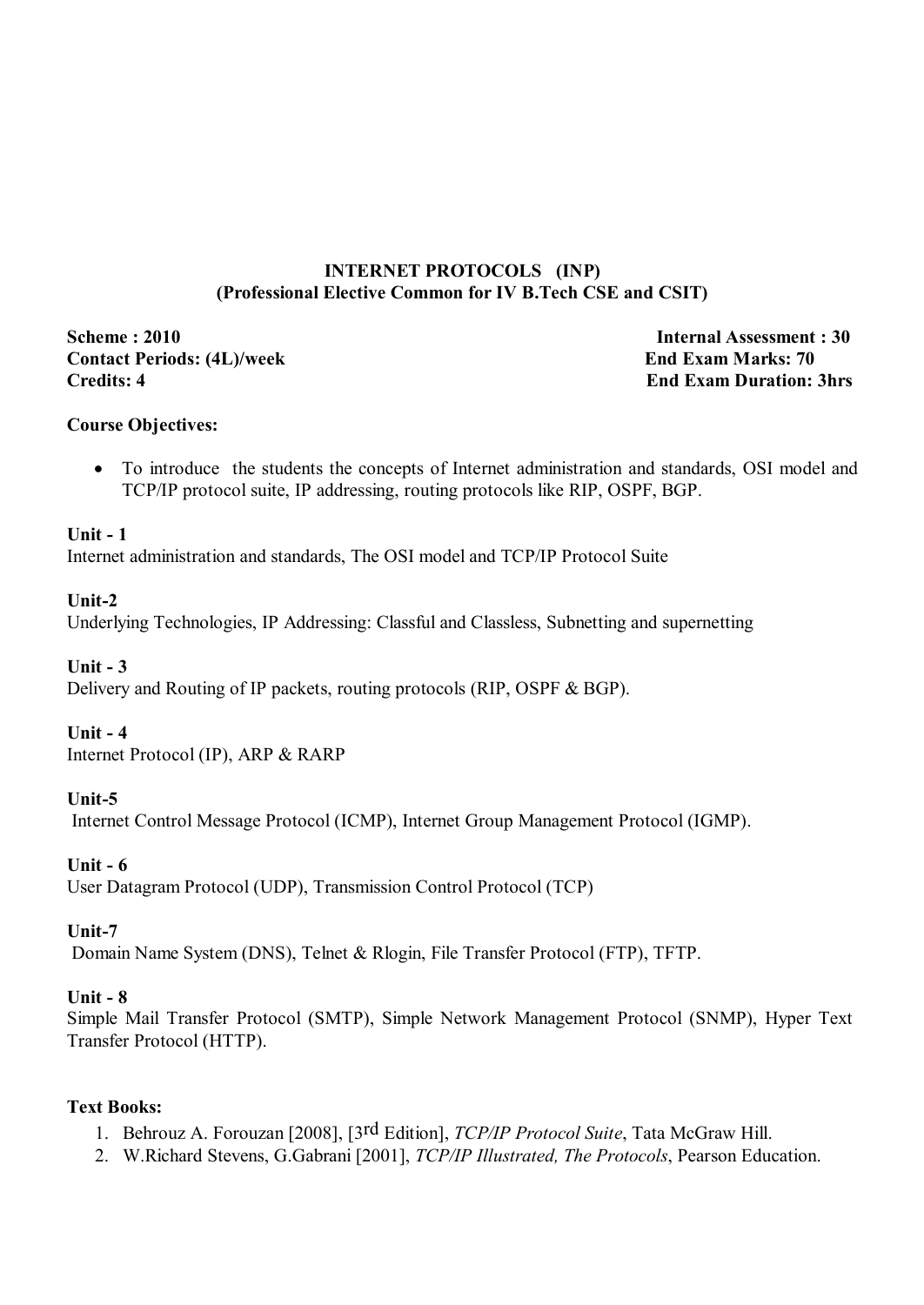**Note:** The question paper shall consist of **Eight** questions with **ONE** question from each unit. The student shall answer any **FIVE** questions.

### **Course Outcomes:**

 Graduates will be able to learn the concepts of Internet administration, OSI and TCP/IP protocol suite and analyze different routing protocols.

# **MIDDLEWARE TECHNOLOGIES (MWT) (Professional Elective Common for IV B.Tech CSE and CSIT)**

**Scheme : 2010 Internal Assessment : 30 Contact Periods: (4L)/week End Exam Marks: 70 Credits: 4 End Exam Duration: 3hrs**

### **Course Objectives:**

• To make the students learn COM, CORBA related and Customer Bridging approaches.

### **Unit - 1**

**The arrival of distributed objects:** Client/Server beginnings, 2- tier, 3 -tier and N-tier Architecture, Communicating between tiers, Managing Distributed Systems.

**The Dominance of COM and CORBA :** The Distributed Objects Landscape, The Dominant Component Architecture(COM), The Dominant Remote Architecture(CORBA), Evolutionary Trends.

### **Unit - 2**

**Distributed Object Fundamentals :** An Overview of the Fundamentals, A Distributed Object Example,**Demonstrating the Fundamentals-**Selecting Data Types,Defining Interfaces-COM IDL and Type Libraries ,CORBA IDL**,Proxies,Stubs,Skeletons**-COM Proxies and Stubs,COM Type Library Marshalling,

CORBA Stubs and Skeletons, Implementing the Servers

### **Unit - 3**

**Implementing the clients-Using IDL in COM C<sup>++</sup> CLient, Using a Type Library in COM VB Client,** 

Using IDL in Orbix CORBA C++ Client,VisiBroker CORBA Java Client, **Object Handles-**COM Interface Pointers in C++&VB,CORBA Object References in C++ & Java **Creating Objects**, **Invoking Object Methods, Destroying Objects-**Destroying COM Objects & CORBA Objects.

**Unit - 4**

**COM and CORBA on the server : Accessing the Server Side ,Strategic directions of COM and CORBA-**COM:A Vertical Strategy,CORBA :A Horizontal Strategy, **The Need for an Assessment strategy, Assessment Criteria-**Platform Criteria,Essential Services,Intagibles **Unit-5**

**Essential Services - Service Criteria**, **Distributed Transaction Support**, **Distributed Security-**DCOM Secrity,MTS Security ,CORBA and the Secure Sockets Layer,CORBA Security Service,**Messaging Support-**COM and Microsoft Message Queue Server,CORBA and Messaging Support ,**Distributed Object Management-**Need for Stateless Objects,COM Object Management,CORBA Object Management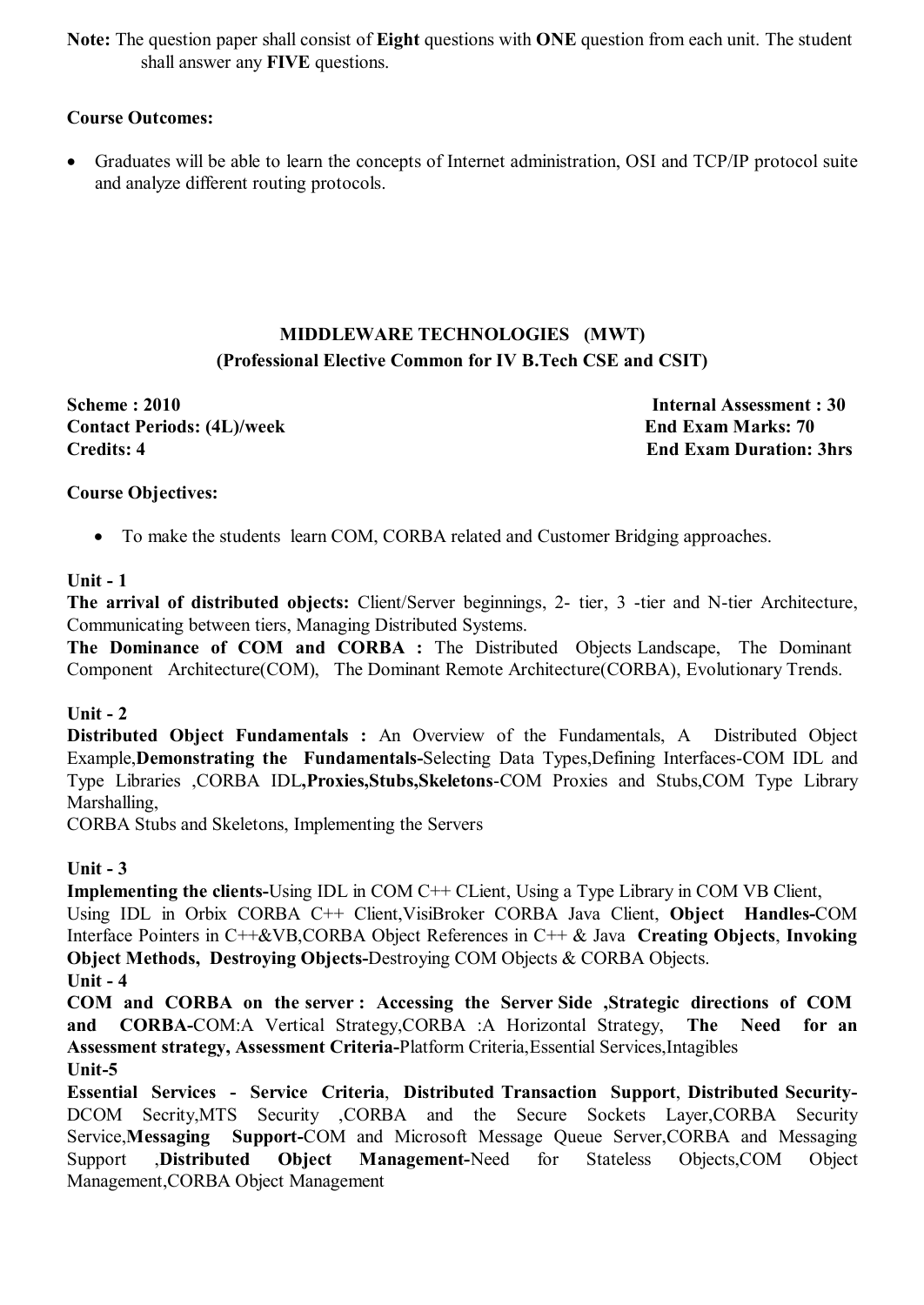### **Unit - 6**

**COM and CORBA on the Client: The Desktop Client** - Dominance of COM on the Desktop, **COM Client Approaches-**Custom Interfaces, Automation Interfaces, Dual Interfaces, Installing remote COM clients, COM **Development Environments**-The VB COM Client, VJ++ COM Client, VC++ COM Client **Unit - 7**

**The Internet Client**, **Distributed Object Internet Strategies**-COM Internet Strategies, CORBA Internet Strategies, Using COM with ASP, Using CORBA in a Java Applet, Push Technology Alternative.

# **Unit - 8**

**Bridging COM and CORBA: Customer Bridging Approaches** - Overview of Bridging Examples, Using c++ to bridge COM and CORBA. **Commercial bridging approach** - COM/CORBA Inter Working specification, A Commercial Bridging Example **Enterprise Application Servers** - Emergency of Enterprise Application Servers, Enterprise Application Server Criteria, Enterprise Application Server Approaches.

# **TEXT BOOK:**

1. JASON PRITCHARD, PhD [2008], *COM and CORBA side by side Architectures, strategies and implementations*, Pearson education Asia.

**Note:** The question paper shall consist of **Eight** questions with **ONE** question from each unit. The student shall answer any **FIVE** questions.

# **Course Outcomes:**

• Able to understand the IDL in COM, C++ client and enterprise application server.

### **MULTIMEDIA APPLICATIONS (MMA) (Professional Elective Common for IV B.Tech CSE & CSIT)**

**Contact Periods: (4L)/week End Exam Marks: 70 Credits: 4 End Exam Duration: 3hrs**

**Scheme : 2010** Internal Assessment : 30

# **Course Objectives:**

 To provide the student with the ability to understand basic computer programs in the fields of graphics, multimedia, audio and video, data compression techniques, optical storage media.

### **Unit-1**

**Introduction: -** Branch overlapping aspects of Multimedia, Global Structure, Multimedia literature. **Multimedia**: Media and Data Streams: - Medium, Main properties of Multimedia system, Multimedia, Traditional Data Streams Characteristics, Data Stream Characteristics for continuous media.

**Unit-2**

**Sound/Audio**: - Basic Sound Concepts, Music, Speech.

**Unit-3**

**Images and Graphics:** - Basic Concepts, Computer Image Processing.

# **Unit-4**

**Video and Animation:** - Basic Concepts, Television, Computer based Animation.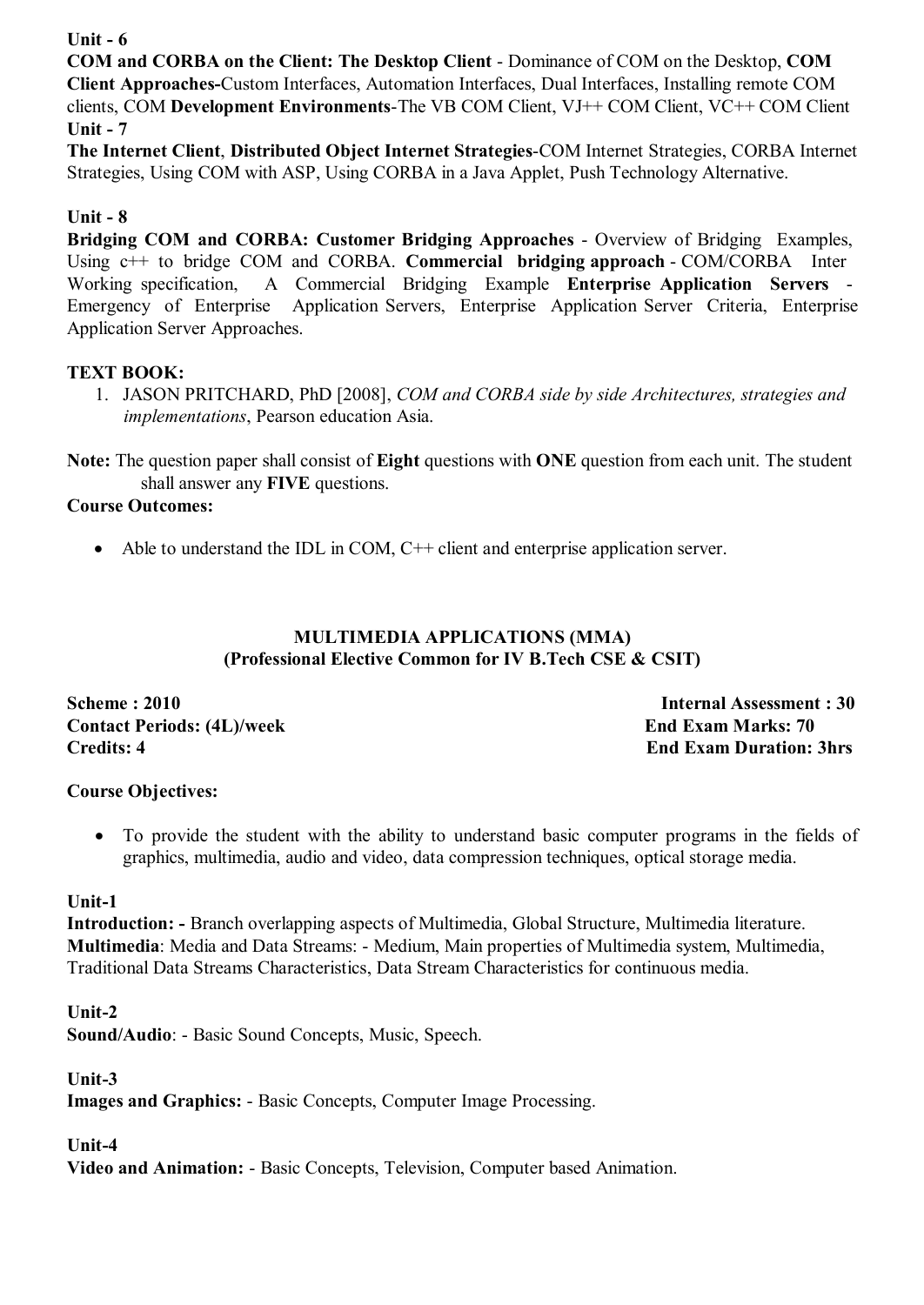# **Unit-5**

**Data Compression:** - Storage Space, Coding Requirements, Source, Entropy and Hybrid Coding, Some Basic Compression Techniques, JPEG, H.26 (P\*64), MPEG, DVI.

# **Unit-6**

**Optical Storage Media :-** History, Basic technology, Video Disks and other WORMs, Compact Disk Digital Audio, Compact Disk Read Only Memory, CDROM Extended Architecture, Further CD- ROM based developments, Compact Disk Write Once , Compact Disk magneto Optical, Prospects of CD Technologies.

### **Unit-7**

**Computer Technology:** - Communication Architecture, Multimedia Workstation.

### **Unit-8**

**Documents, Hypertext and MHEG :-** Documents, Hypertext and Hypermedia, Document Architecture SGML, Document Architecture ODA, MHEG.

### **TEXT BOOK:**

1. Ralf Steinmetz and Klara Nahrstedt [2008], *Multimedia: Computing, Communications and Applications*, Pearson Education Asia.

**Note:** The question paper shall consist of **Eight** questions with **ONE** question from each unit. The student shall answer any **FIVE** questions.

### **Course Outcomes:**

 An ability to know various media-editing computer applications, how they work, how they work together and how they interact with input and output hardware

### **IMAGE PROCESSING (IP) (Professional Elective Common for IV B.Tech CSE and CSIT)**

**Scheme : 2010 Internal Assessment : 30 Contact Periods: (4L)/week End Exam Marks: 70 Credits: 4 End Exam Duration: 3hrs**

### **Course Objectives:**

 To make the students learn image processing techniques, discrete fourier transforms and image restoration

### **Unit-1**

**Introduction to image processing:** Representation of images, basic Image Processing System. Two dimensional Systems: Two-dimensional signals, Some Useful 2-D LSI Systems, Determining the Impulse Response from the Frequency Response. Two Dimensional Finite Impulse-Response (FIR) Filters: The Z -Transform, Two-Dimensional FIR Filters, Software Implementation of 2-D FIR Filters, Displaying Images.

**Unit-2**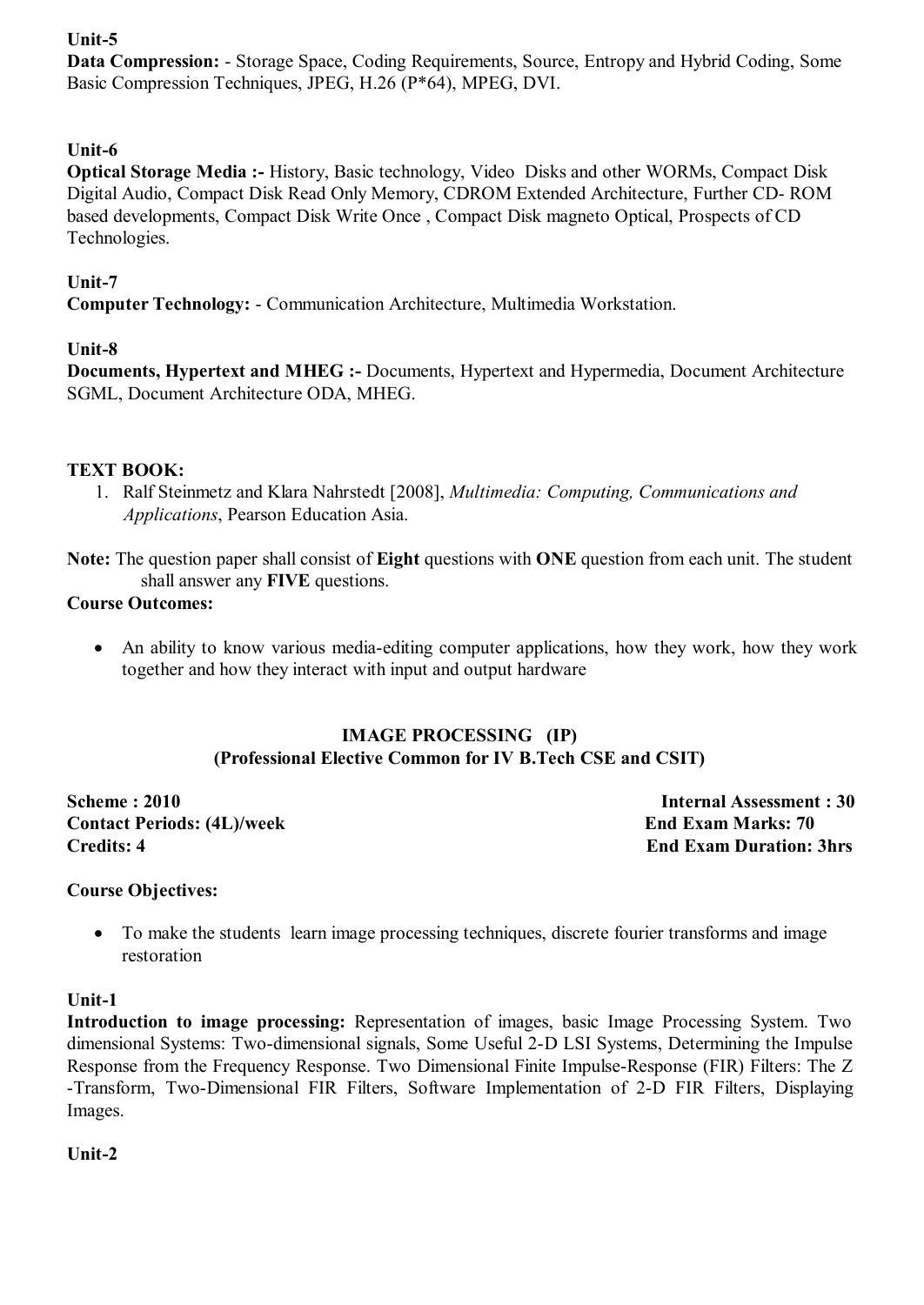**Image Enhancement:** The illumination-Reflectance Model, Homomorphic Filtering, Phase-Contrast Filtering, Histogram Modification, Median Filtering.

### **Unit-3**

**Edge Enhancement and Detection:** Edge Enhancement through FIR Filters, Edge Extraction through Spatial Approaches.

### **Unit-4**

**The Discrete Fourier Transform:** One- Dimensional Fourier Transform, Fast Fourier Transform Algorithms, Two-Dimensional FFT, Displaying the FFT, Two-Dimensional Filtering using the FFT, Vector-Radix FFT.

### **Unit-5**

**Properties Of Digital Images:** The Whittaker-Shannon Sampling Theorem, The Sampling Theorem when applied to images, Doubling Image Resolution, Wallis Statistical Differencing Filter.

### **Unit-6**

**Design Of 2-D Fir Filters Using FFT and Window Functions:** Design of FIR Filters using FFT, Window Functions, Doubling the Resolution of an Image.

**Two-Dimensional Infinite Impulse Response Filters:** The IIR Filters, Shank's Method, Generating the Impulse Response, Designing the IIR Filter, The Iterative Approach, Filtering Images using IIR Filters, Doubling Image Resolution using IIR Filters.

#### **Unit-7**

**Image Restoration:** PSFs For Different Forms of Blurs, Estimating the Extent of the Blur, The OTF, A Procedure for Restoration, Restoration through Local Operators, Restoration using similar Images.

#### **Unit-8**

**Color Image Processing:** Color Fundamentals, Color Images, Generating the Chromatically Diagram for 15-bit and 8-bit Color Systems, Displaying Color Images on 15 bit and 8-bit Color Systems, The Luminance Signal, Filtering Color Images, Selective Color -Tone Adjustment and Filtering.

### **Text Books:**

1. M.A.SID-AHMED[1995], *Image Processing theory algorithms and Architectures*. **Reference:** 1. Anil K.Jain [2008], *Fundamentals of Digital Image Processing, PE.*

**Note:** The question paper shall consist of **Eight** questions with **ONE** question from each unit. The student shall answer any **FIVE** questions.

### **Course Outcomes:**

• Able to design of 2D FIR filters and color image processing.

# **SOFTWARE PROJECT MANAGEMENT (SPM) (Professional Elective Common for IV B.Tech. CSE and CSIT)**

**Scheme : 2010 Internal Assessment : 30 Contact Periods: (4L)/week End Exam Marks: 70 Credits: 4 End Exam Duration: 3hrs**

**Course Objectives:**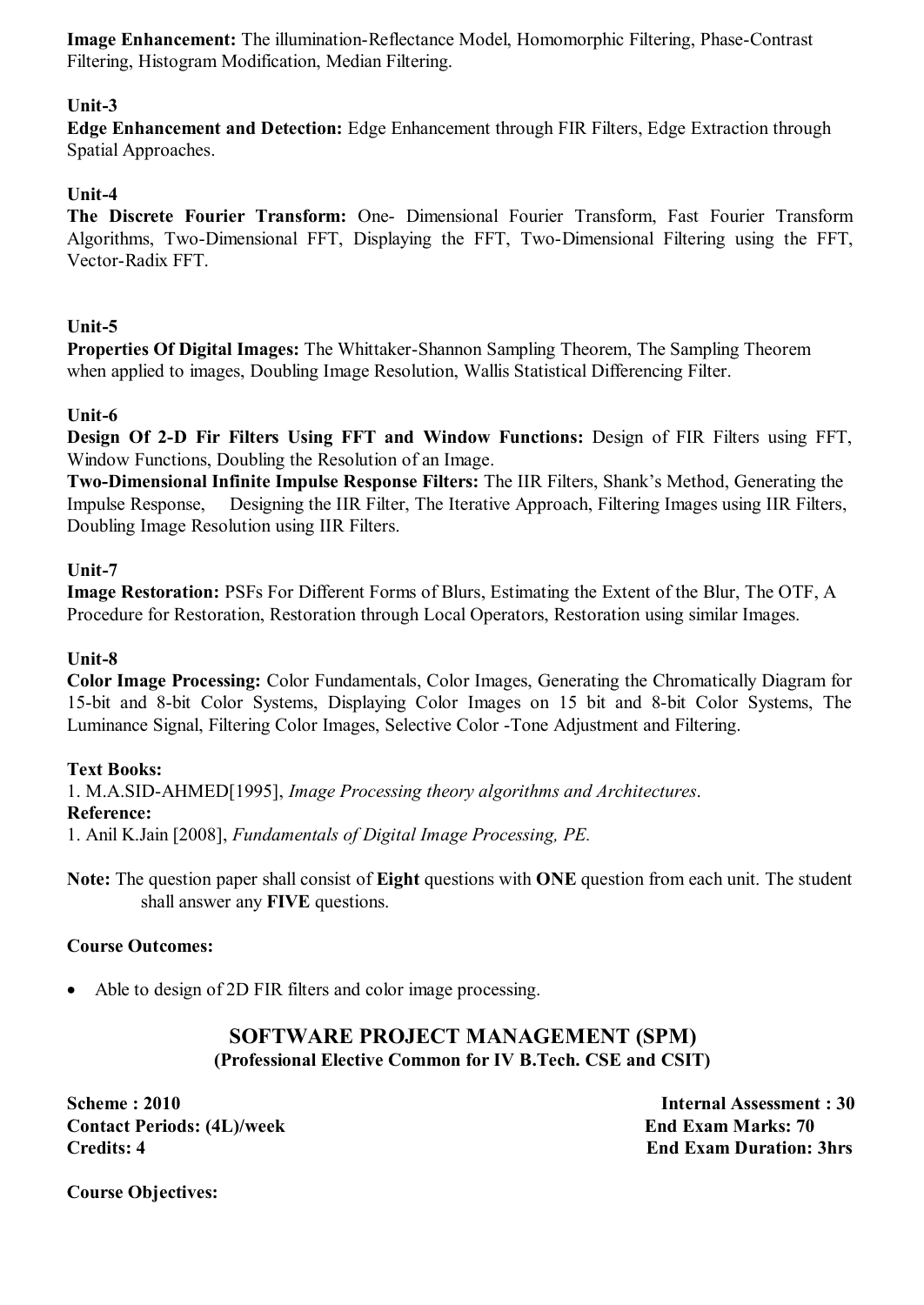- To be able to estimate, effectively monitor progress, risk assessment of the software project under development.
- To understand how software development is integrated with other business activities and how social and environmental factors impact development.

# **Unit – 1**

**Managing Software Projects:** Process and Project Management, Project management and the CMM. **Project Planning Infrastructure:** The Process Database, Process Capability Baseline, Process Assets and the Body of Knowledge System.

# **Unit-2**

**Process Planning:** Development Process, Requirement Change Management, Process Planning.

### **Unit-3**

**Effort Estimation and Scheduling:** Estimation and Scheduling Concepts, Effort Estimation, Scheduling.

### **Unit-4**

**Quality Planning:** Concepts, Quantitative Quality Management Planning, Defect Prevention Planning **Risk Management:** Concepts, Risk Assessment, Risk Control.

### **Unit-5**

**Measurement and Tracking Planning:** Concepts, Measurement, Project Tracking.

### **Unit-6**

**Project Management Plan:** Team Management, Communication and Issue Resolution, Structure. **Configuration Management:** Concepts, Process – Planning – Control – Status Monitoring and Audits.

# **Unit-7**

**Project Execution and Closure:** Review Process, Data Collection, Monitoring.

# **Unit-8**

**Project Monitoring and Control:** Project Tracking Milestone Analysis – Actual versus Estimated Analysis, Monitoring Quality, Risk-Related Monitoring.

# **Text Book:**

1. Pankaj Jalote [2002], *Software Project Management in Practice*, Pearson Education

# **Reference Books:**

- 1. Sommerville [2008], [7th Edition], *Software Engineering* ,Pearson education.
- 2. Roger S.Pressman [2005], [6th Edition], *Software Engineering, A Practitioner's Approach*, Mc GrawHill International Edition.

**Note:** The question paper shall consist of **Eight** questions with **ONE** question from each unit. The student shall answer any **FIVE** questions.

### **Course Outcomes:**

 Able to describe and determine the purpose and importance of project management from the Perspectives of planning, tracking and completion of project.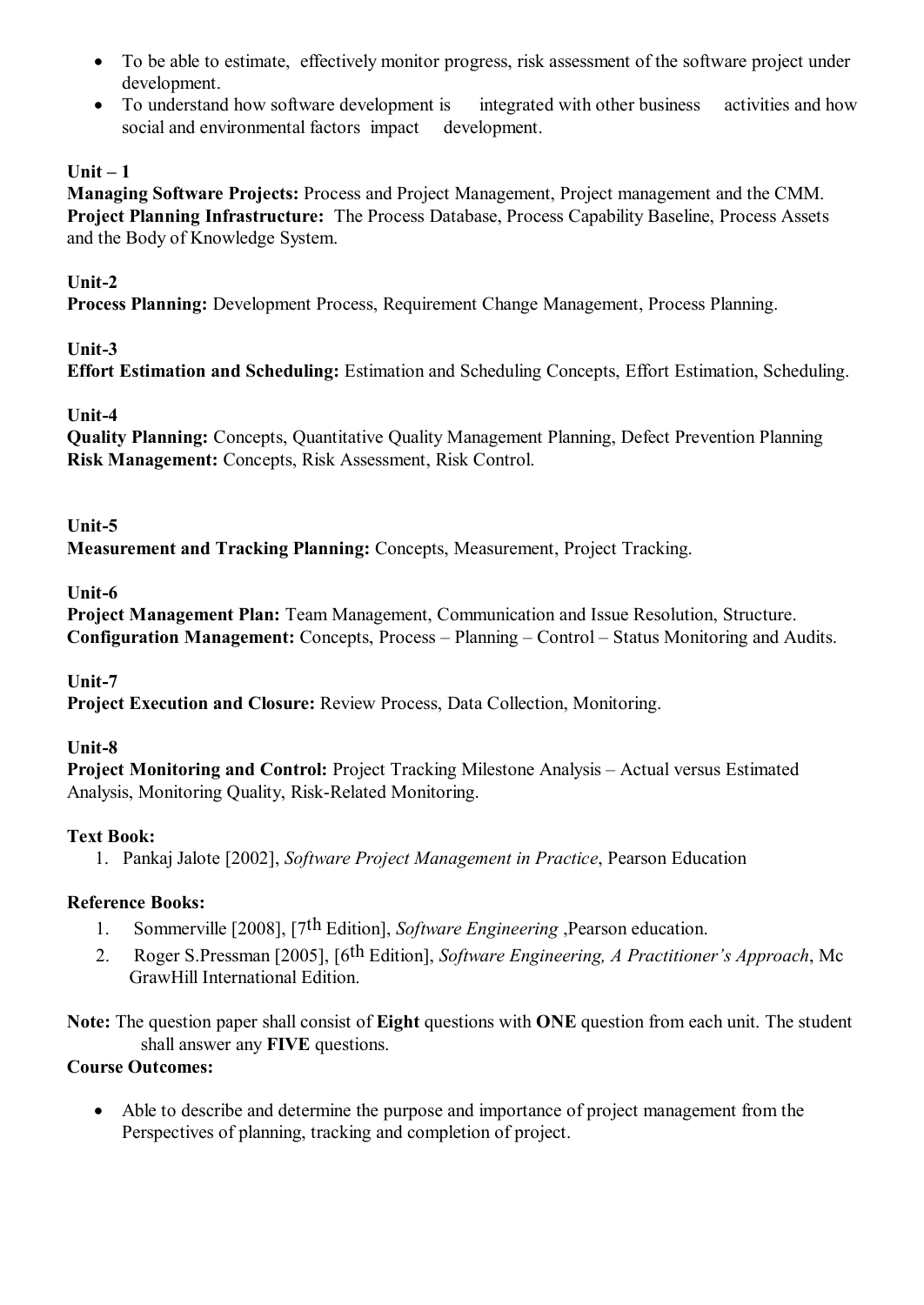### **VISUAL PROGRAMMING TECHNIQUES (VPT) (Professional Elective Common for IV B.Tech. CSE and CSIT)**

**Scheme : 2010 Internal Assessment : 30 Contact Periods: (4L) / week End Exam Marks: 70 Credits: 4** End Exam Duration: 3hrs

### **Course Objectives:**

 An ability to comprehend the concepts of Object-Oriented and event-driven programming, programming problem and design a solution, code a solution to a problem, test and document program solutions.

### **Unit - 1**

### **Visual Programming Environment:**

Integrated Development Environment for VC++, Components of Visual C++, Parts of VC++: Application Object, Main window Object, View Object, Document object, Document/view architecture.

### **Unit - 2**

Reading Keystrokes, Handling Mouse, Creating Menus, Tool bars, Status bar, Accelerator Keys, Shortcut keys, Windows Message looping& Mapping

### **Unit - 3**

Handling Dialogs, Model & Modeless Dialog boxes, Buttons, Check boxes Radio Buttons, List Boxes, Combo boxes , Sliders ,

### **Unit-4**

### **Serialization and File Handling**

VC++ Serialization, Serialization Own Object, Writing and Reading a File.

# **Unit – 5**

### **Multiple Documents and Multiple Views**

Difference in MDI program, Reading Keystrokes in Multi View Creating & using property sheets

### **Unit -6**

### **Working with splitter windows, Trees**

Creating Splitter Windows, Understanding Splitter windows, Differentiating Between Splitter Windows, Specifications of CSplitterWnd Class, Using Static Splitters, Creating Tree Views

### **Unit - 7**

### **Active X Controls, Database connection**

Boxer Active X Control, Adding Event Handler and Testing an Active X Control Designing db program, Reaching the Current Record,

#### **Unit -8**

### **Internet programs using Web Browser**.

Creating a web Browser, Reaching Internet with HTTP, Using FTP on the Internet.

### **Text books:**

1. Steven Holzner [1998], *Microsoft Visual c++6*, BPB publication.

2. David j.kruglinski ,George Shepherd and Scot Window [1998], [5th Edition], *Programming Visual c++.*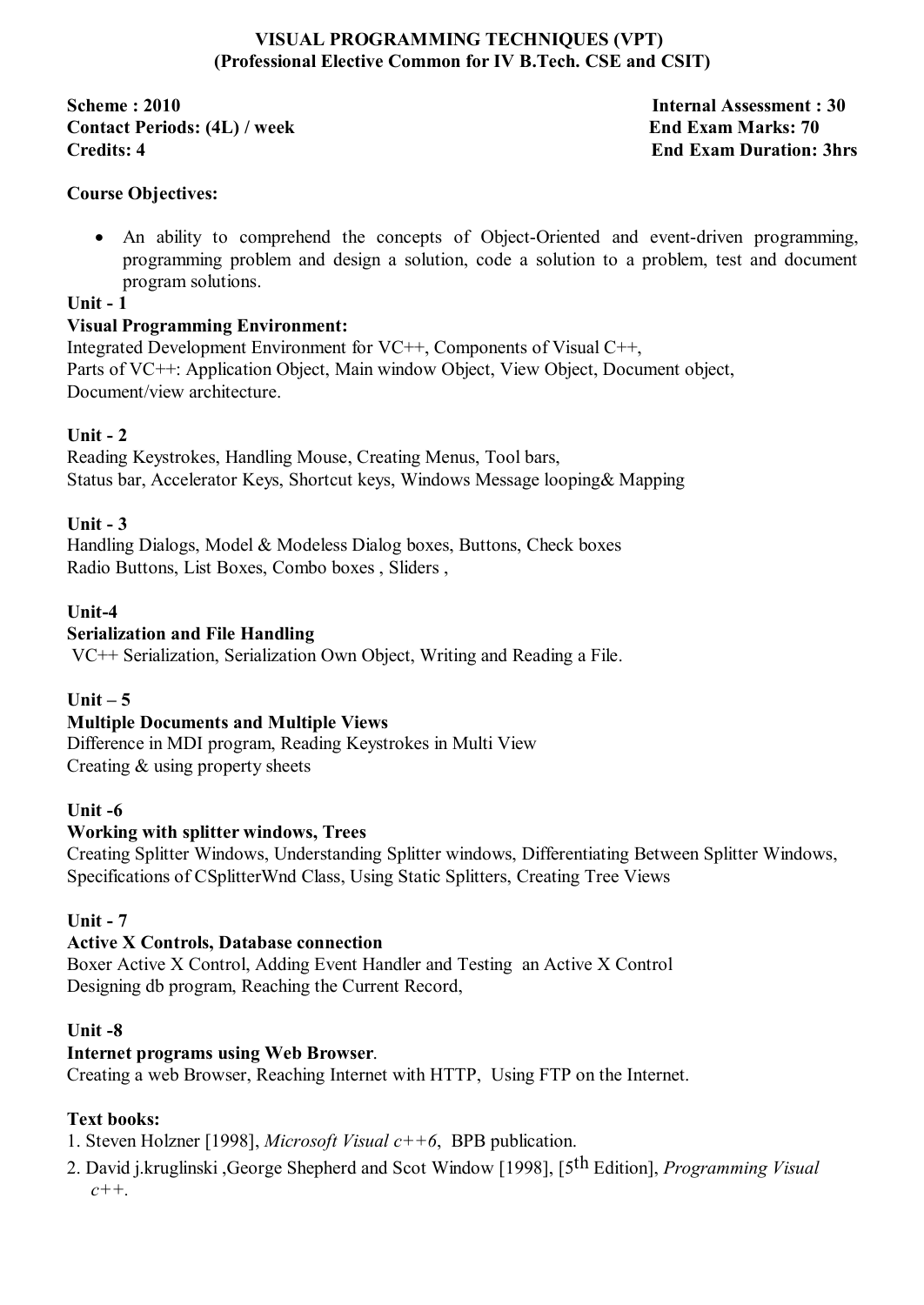#### **Reference books:**

- 1. Lars K Lander [2007], *Core Visual c++6*, Pearson Education.
- 2. Steven Holzner [2005], *Microsoft VC++5*, BPB Publications.

**Note:** The question paper shall consist of **Eight** questions with **ONE** question from each unit. The student shall answer any **FIVE** questions.

### **Course Outcomes:**

 Able to program and code a solution to problem using object oriented and event driven programming.

### **CLOUD COMPUTING (CC) (Professional Elective Common for IV B.Tech. CSE and CSIT)**

**Scheme : 2010 Internal Assessment : 30 Contact Periods: (4L) / week End Exam Marks: 70 Credits: 4** End Exam Duration: 3hrs

### **Course Objectives:**

 To provide the students with the fundamental knowledge, understanding, and skills required for designing, building, and evolving IT systems and infrastructures to exploit cloud computing paradigm

#### **Unit - 1**

#### **Introduction to Cloud Computing**

Roots of Cloud Computing, Layers and Types of Clouds, Features of a Cloud, Cloud Infrastructure

#### **Unit - 2**

Management, Infrastructure as a Service Providers, Platform as a Service Providers, and Challenges and Opportunities.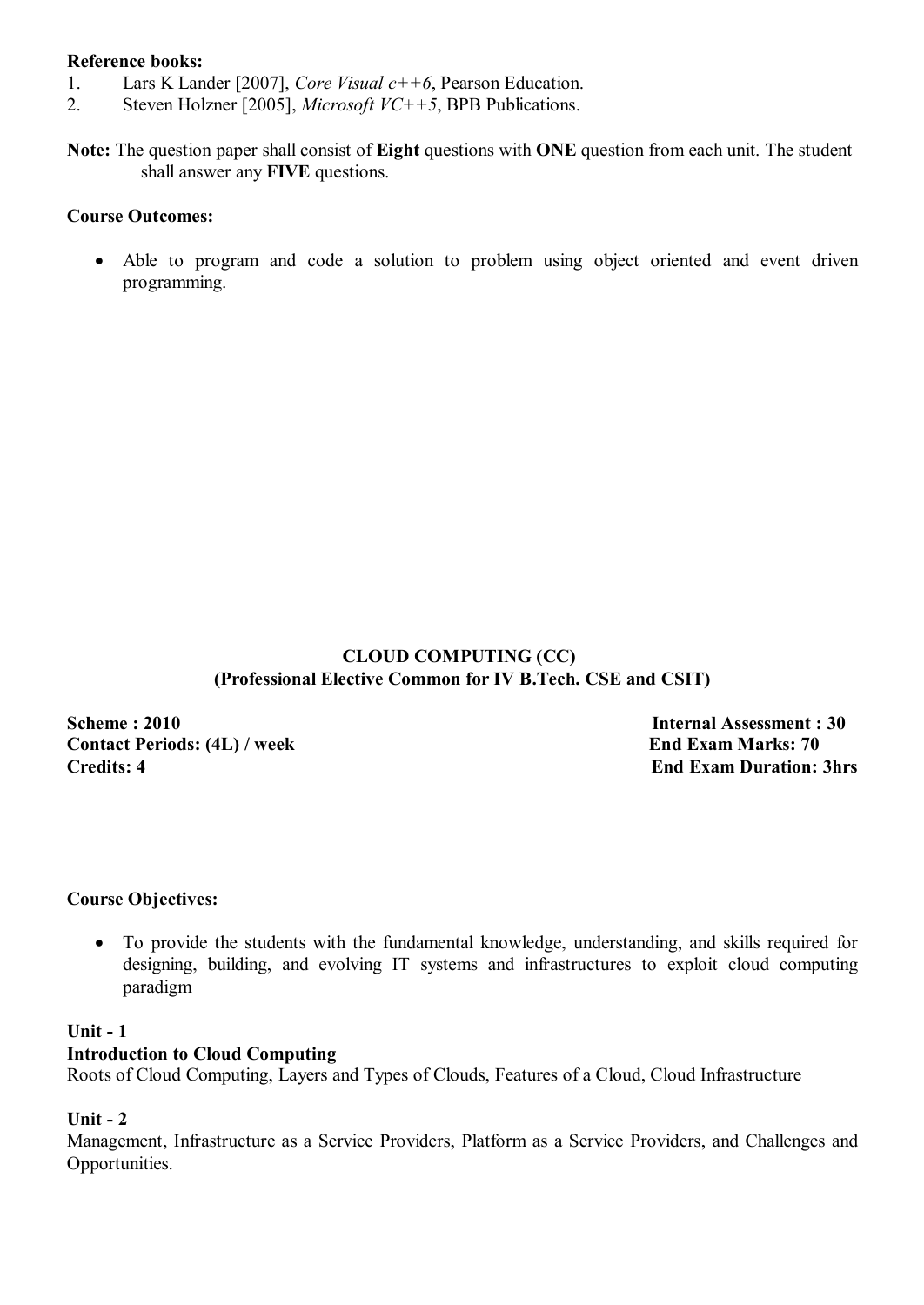# **Unit - 3**

# **Virtualization and Resource Provisioning in Clouds**

Introduction and Inspiration, Virtual Machines (VM), VM Provisioning and Manageability, VM Migration Services, VM Provisioning in the Cloud Context, and Future Research Directions.

### **Unit - 4**

### **Cloud Computing Architecture**

Cloud Benefits and Challenges, Market-Oriented Cloud Architecture, SLA-oriented Resource Allocation, Global Cloud Exchange; Emerging Cloud Platforms, Federation of Clouds

### **Unit - 5**

### **Programming Enterprise Clouds using Aneka**

Introduction, Aneka Architecture, Aneka Deployment, Parallel Programming Models, Thread Programming using Aneka.

### **Unit - 6**

**Task Programming**: using Aneka, and MapReduce Programming using Aneka, Parallel Algorithms, Parallel Data mining, Parallel Mandelbrot, and Image Processing.

### **Unit - 7**

### **Advanced Topics and Cloud Applications:**

Integration of Private and Public Clouds, Cloud Best Practices, GrepTheWeb on Amazon Cloud, ECG

#### **Unit - 8**

Data Analysis on Cloud using Aneka, Hosting Massively Multiplayer Games on Cloud, and Content Delivery Networks Using Clouds, and Hosting Twitter and Facebook on Cloud.

#### **Text books**

1. Rajkumar Buyya, James Broberg, and Andrzej Goscinski, Cloud Computing: Principles and Paradigms, ISBN-13: 978-0470887998, Wiley Press, New York, USA, February 2011.

### **References:**

- 1. Rajkumar Buyya, Chee Shin Yeo, Srikumar Venugopal, James Broberg, and Ivona Brandic, "Cloud Computing and Emerging IT Platforms: Vision, Hype, and Reality for Delivering Computing as the 5th Utility", Future Generation Computer Systems, Volume 25, Number 6, ISSN: 0167-739X, Elsevier Science, Amsterdam, The Netherlands, June 2009.
- 2. Suraj Pandey, William Voorsluys, Sheng Niu, Ahsan Khandoker, and Rajkumar Buyya, "An Autonomic Cloud Environment for Hosting ECG Data Analysis Services", Technical Report, CLOUDS-TR-2010-4, Cloud Computing and Distributed Systems Laboratory, The University of Melbourne, Australia, August 3, 2010.

**Note:** The question paper shall consist of **Eight** questions with **ONE** question from each unit. The student shall answer any **FIVE** questions.

### **Course Outcomes:**

 An ability to program enterprise clouds and to analyze data on clouds using Aneka. **INTRODUCTION TO MAINFRAME SYSTEMS (IMS) (Professional Elective Common for IV B.Tech. CSE and CSIT)**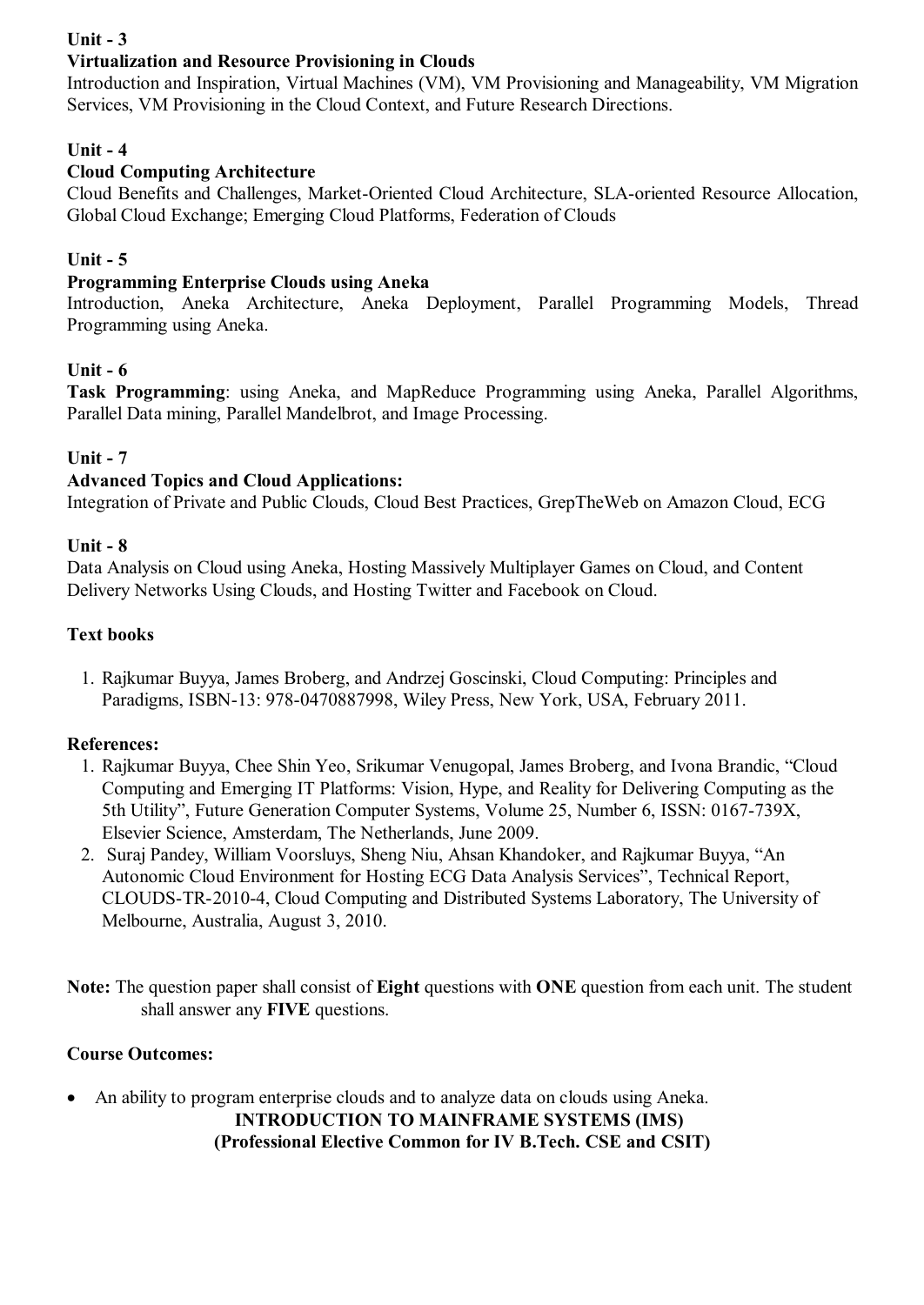**Scheme : 2010 Internal Assessment : 30** Contact Periods: (4L) / week **End Exam Marks: 70 Credits: 4 End Exam Duration: 3hrs**

#### **Course Objectives:**

To make the students learn Mainframe systems, DB2 concepts and JCL.

#### **Unit - 1**

**Evolution of Mainframe hardware:** Overview of Computer Architecture -Classification of Computers micro, mini, mainframes and super computer - Mainframe computer - key features - benefits - Evolution of Mainframes - Different hardware systems

#### **Unit - 2**

**Mainframes OS and Terminology:** Operating systems on mainframes, Batch processing vs. online processing - mainframe operating system. - evolution - concepts of Address space, Buffer management - Virtual storage - paging - swapping - Dataset management in mainframes

#### **Unit - 3**

**z/OS and its features:** Z-operating system (Z/OS) - Virtual storage - Paging process - storage Managers - Program execution modes - Address space - Multiple virtual system(MVS) , MVS address space, Z/OS address space - Dataset - sequential and partial dataset - Direct access storage device(DASD) -Access methods - Record formats - Introduction to virtual storage access methods(VSAM) - Catalog - VTOC

#### **Unit-4**

**Overview of JCL:** Introduction to Job Control language - Job processing - structure of JCL statements - Various statements in JCL - JOB statement - EXEC statement - DD statement - JCL procedures and IBM utility programs.

#### **Unit – 5**

**Overview of DB2:** Introduction to DB2 – System Service component, Database Service component, Locking Service component, Distributed Data Facility Services component, Stored Procedure component, catalogs and optimizer

#### **Unit -6**

**DB2 Objects and Data Types -** DB2 Objects Hierarchy, Storage groups, Database, Table space, Table, Index, Clustered index, Synonyms and aliases, Views, Data Types, DB2 SQL programming – Types of SQL statements, DCL, DDL, DML, SPUFI utility. Embedded SQL programming – Host variable, DECLGEN utility, SQLCA, single/multiple row manipulation, cursors, scrollable cursors.

#### **Unit - 7**

**COBOL Programming:** COBOL program Structure, Language Fundamentals, Data division, Procedure division, File Processing, File handling verbs,

#### **Unit -8**

# **Mainframe Application Development guidelines:**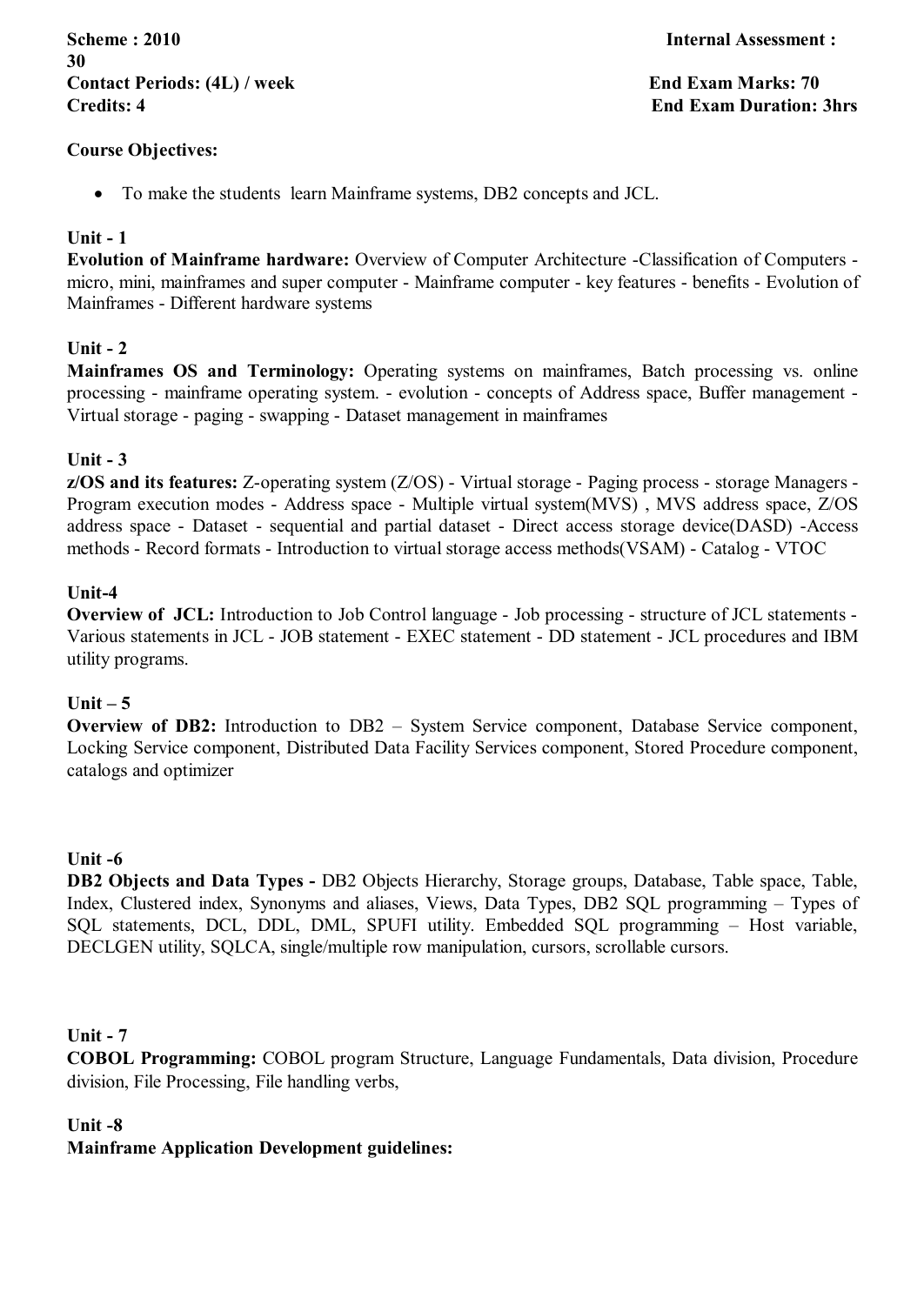COBOL coding standards, relation between a COBOL file handling program and JCL, Different types of ABEND codes, COBOL-DB2 program pre-compilation, DBRM (Database Request Module), Application plan/packages, program execution methods (EDIT JCL, foreground and background modes).

# **Text books:**

- 1. Gary DeWard Brown, JCL Programming Bible (with z/OS) fifth edition, Wiley India Dream Tech, 2002.
- 2. COBOL Language Reference, Ver 3, Release 2, IBM Redbook.
- 3. M.K. Roy and D. Ghosh Dastidar, "Cobol Programming", Tata McGraw Hill, New York, 1973.

# **Reference books:**

- 1. MVS JCL, Doug Lowe, Mike Murach and Associates
- 2. z/OS V1R4.0 MVS JCL Reference found online at
- http://www-1.ibm.com/support/docview.wss?uid=pub1sa22759706 3. z/OS V1R1.0 MVS JCL Reference found online at
	- http://publibz.boulder.ibm.com/cgibin/bookmgr\_OS390/BOOKS/iea2b600/CCONTENTS
- 4. Nancy Stern & Robert A Stern, "Structured Cobol Programming", John Wiley & Sons, New York, 1973.
- 5. Craig S Mullins, DB2 Developer's Guide, Sams Publishing, 1992.
- 6. Gabrielle Wiorkowski & David Kull, DB2 Design & Development Guide, Addison Wesley, 1992.
- 7. IBM Manual: DB2 Application Programming and SQL guide.
- 8. IBM Manual: DB2 SQL Reference.
- 9. DB2 Version 7 Information Center found online at
- http://publib.boulder.ibm.com/infocenter/db2v7luw/index.jsp
- **Note:** The question paper shall consist of **Eight** questions with **ONE** question from each unit. The student shall answer any **FIVE** questions.

# **Course Outcomes:**

To develop DB2 objects and mainframe application development guidelines.

### **DATA MINING AND BUSINESS ANALYTICS (DMBA) (Professional Elective Common for IV B.Tech CSE & CSIT )**

**Scheme : 2010 Internal Assessment : 30 Contact Periods: (4L) / week End Exam Marks: 70 Credits: 4 End Exam Duration: 3hrs**

# **Course Objectives:**

To make the students learn algorithms, data mining, sensing and cluster analysis.

# **Unit -1**

**Introduction to Data mining :** What is Data Mining, Integration of Data Mining system with a Database or a Data Warehouse System, Major issues in Data Mining, Applications and Trends in Data Mining.

**Unit -2**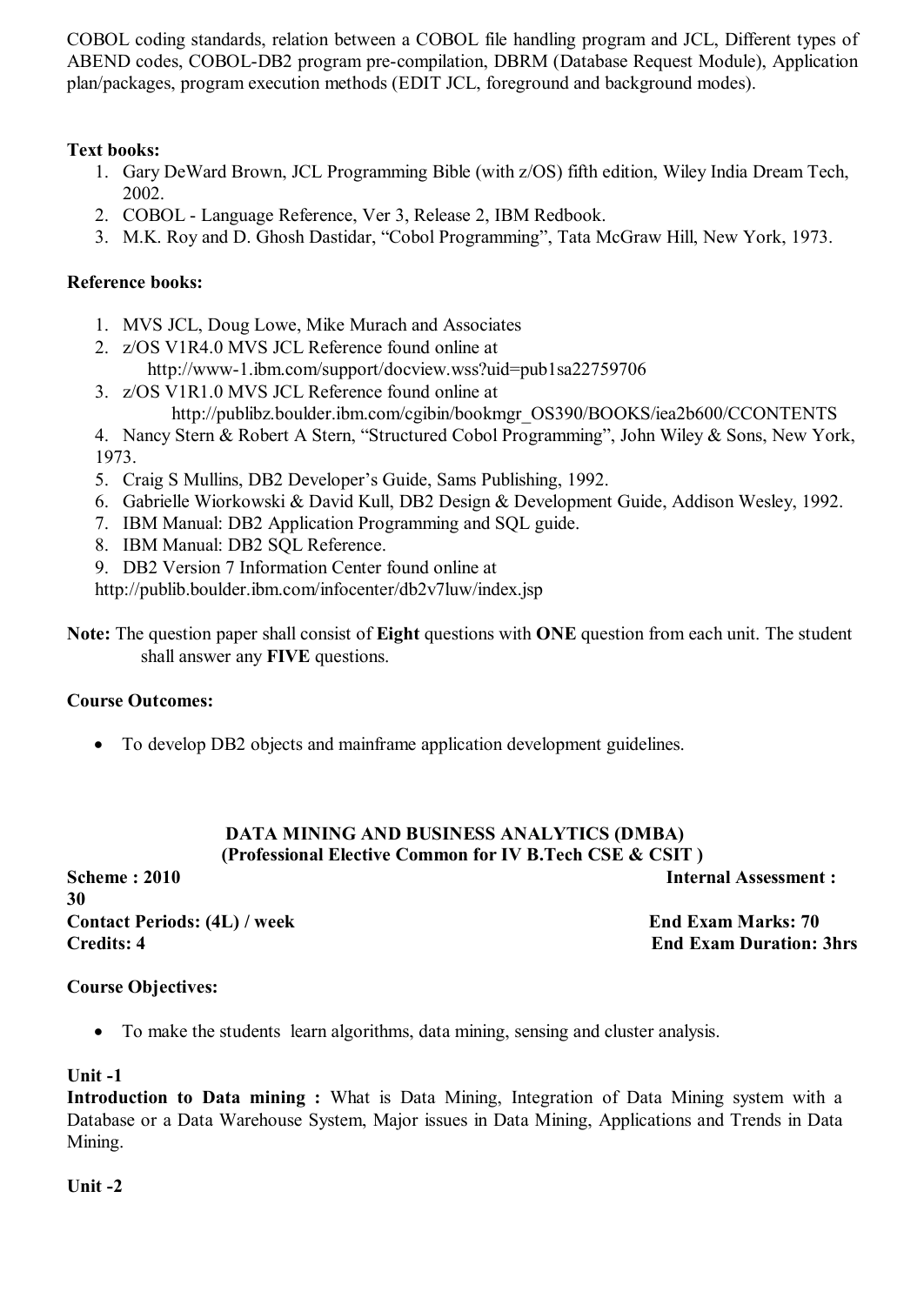**Algorithms & Data mining:** Mining Frequent Patterns, Associations, Basic Concepts, Efficient and Scalable Frequent Itemset Mining methods (Apriori Algoithm, improving efficiency of Apriori, Mining frequent Itemsets without Candidate generation, using vertical data formats, closed frequent itemsets).

### **Unit -3**

Mining various kinds of association rules, from association analysis to Correlation analysis, constraint-based association mining

### **Unit -4**

**Classification and Prediction:** What is classification, What is Prediction, Classification by Decision tree Induction, Bayesian classification, Rule based classification, Prediction: Linear Regression, non-linear regression

### **Unit -5**

**Cluster Analysis:** Types of data in cluster analysis, classical Partitioning methods : k-Means and k-Medoids**.**

### **Unit -6**

**Introduction to Interactive Visual Data Analysis:** Challenges faced by everyday data analysts, A brief history of interactive visual data analysis, Differences between statics graphics and interactive graphics.

#### **Unit -7**

**Sensing and Analyzing Univariate Data**: Sensing and Analyzing Univariate Data, Distribution analysis of categorical data, Distribution analysis of continuous data, Deviation Analysis, part to whole and ranking analysis, Univariate data analysis best practices

#### **Unit -8**

**Sensing and Analyzing Time Series Data:** Characteristics of time-series data, Visual analysis techniques for time-series data, Interactive graphics aided time-series analysis, Visual time-series analysis best practices

#### **Text books:**

- 1. Jiawei Han and Micheline Kamber, Data Mining: Concepts and Techniques, Second Edition, Elsevier
- 2. Michael Berry and Gordon Linoff, *Data Mining Techniques,* Wiley Publishing, 2004.
- 3. Kimball and Ross, The Data Warehouse Toolkit, Second Edition, John Wiley & Sons, 2002.
- 4. T. Davenport, "Competing on Analytics," Harvard Business Review (Decision Making), January 2006.

**Note:** The question paper shall consist of **Eight** questions with **ONE** question from each unit. The student shall answer any **FIVE** questions.

### **Course Outcomes:**

Able to understand the cluster analysis, visual time series analysis.

### **SYSTEM ANALYSIS AND DESIGN (SAD) (Professional Elective for IV B.Tech CSE)**

**Scheme : 2010 Internal Assessment : 30 Contact Periods: (4L) / week End Exam Marks: 70 Credits: 4 End Exam Duration: 3hrs**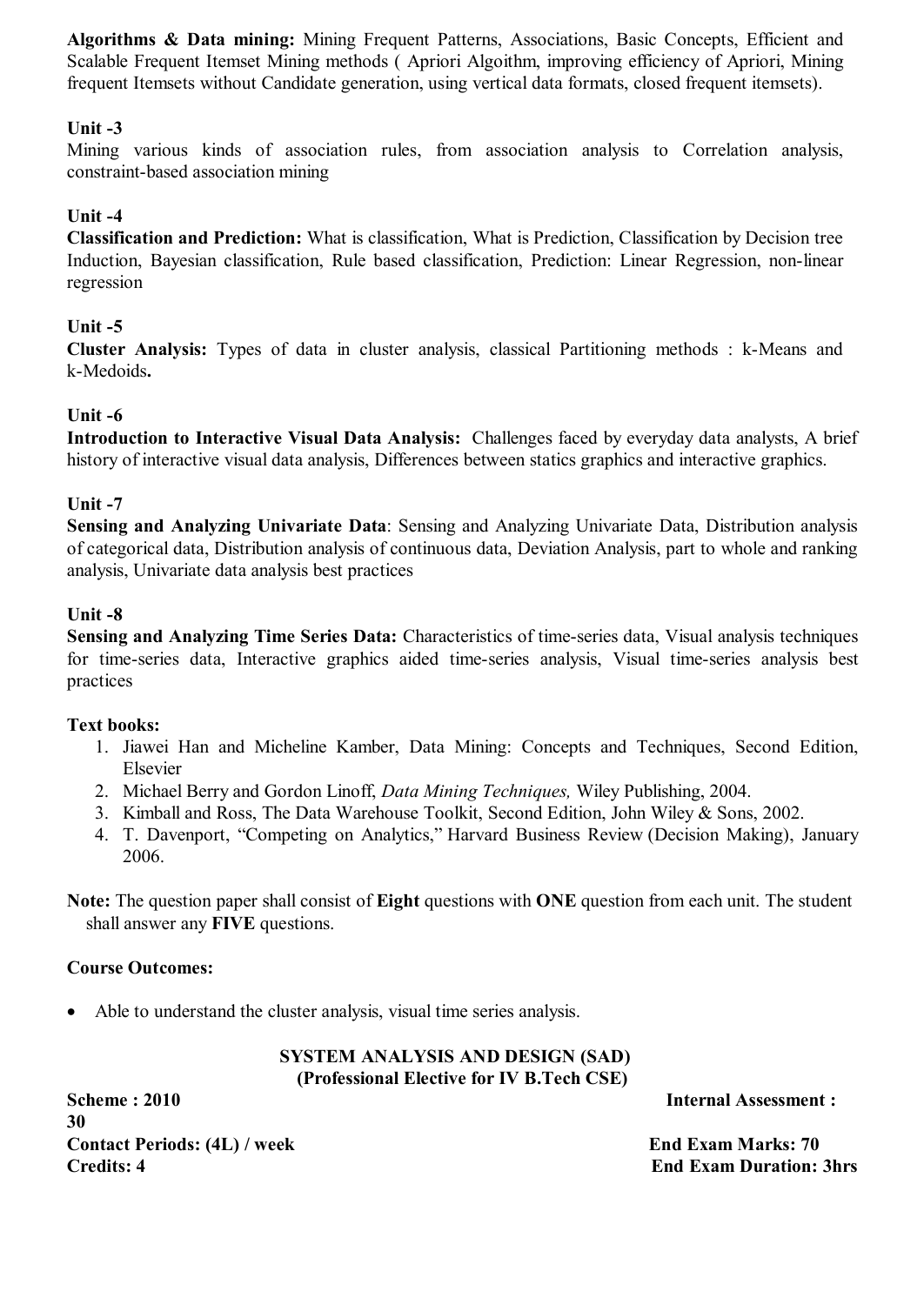### **Course Objectives:**

 To enable the students learn system development strategies, structured analysis development strategy, recovery and security in system development.

# **Unit -1**

**Introduction to Information system development:** What is system analysis and design, Overview of System Analysis and Design, What systems Analysis Is Not , System analyst's work, Responsibility for computer Programming, Changes in Systems analysts Responsibilities, Who are Users, What is system, System characteristics, Categories of Information systems.

### **Unit-2**

 System development strategies, Classical system development life cycle, Determination of system requirements , design of system, development of software , system testing Implementation and evaluation , structured analysis and development method, System prototype method , Reasons for system prototyping, Methods for prototype development.

### **Unit – 3**

How Systems projects are begun, reasons for project proposals, Information systems planning Methodologies, Managing the application development portfolio – Managing project review and selection, User Group committee method, other methods

### **Unit-4**

 Preliminary Investigation, scope of study , Conducting the Investigation , Testing project feasibility , Handling infeasible projects , Selecting the project development strategy, Institutional versus End-user Applications, End –User Development Approach, Development strategies for Institutional Applications.

### **Unit - 5**

**Tools for Determining Systems Requirements:** What is requirements Determination, Activities in Requirements Determination, Basic Requirements, User Transaction Requirements, User Decision Requirements, Tools for documenting procedures and decisions, Decision concepts, Decision trees Decision tables, Types of table entries, structured English.

### **Unit-6**

**Structured Analysis Development Strategy:** Structured analysis, What Is Structured Analysis, What Is Data Flow Analysis, Features of data flow strategies, Tools of Data Flow Strategy, Notation, Parallel Activities, Advantages of Data Flow Analysis, Developing data flow diagrams, Development Process.

### **Unit - 7**

**System Design:** Process and stages of System Design, Input/Output and form design

**System Implementation:** System testing and quality Assurance, Implementation and software maintenance

#### **Unit - 8**

**System Disaster/Recovery and Ethics in System development, System security:** Definitions, Threats to system security, control measures. Disaster/Recovery planning: The plan. Ethics in system development: Ethics codes and Standards of behavior.

#### **Text books:**

1. James A. Senn [2005], Analysis *and Design of Information Systems,* MGH.

2. Elias M. Awad [2006], *Systems Analysis and Design,*Galgotia.